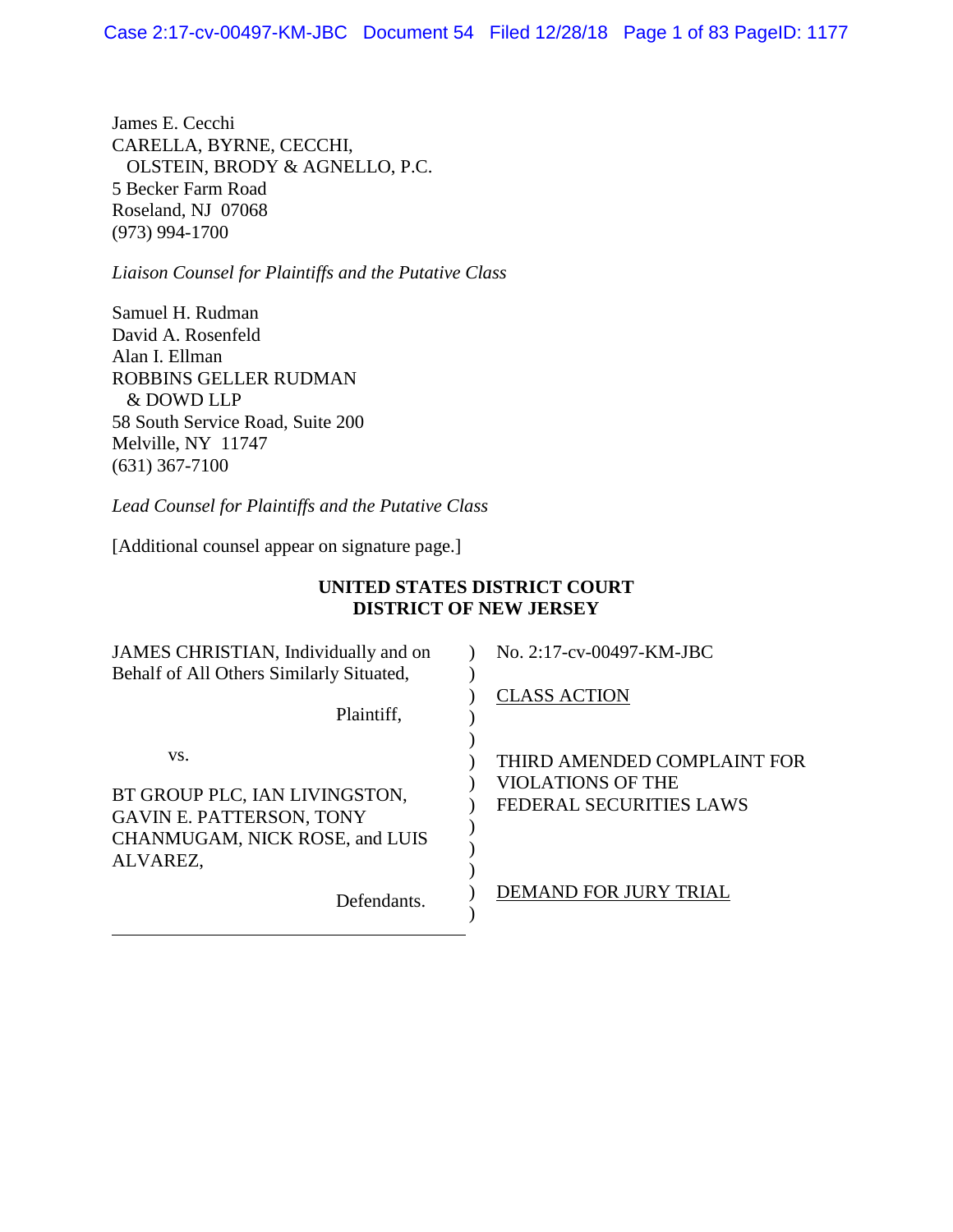Lead Plaintiff PAMCAH-UA Local 675 Pension Fund and Plaintiff Clayton Hollister (together, "Plaintiffs"), on behalf of themselves and on behalf of all others similarly situated, allege the following based upon personal knowledge as to themselves and their own acts, and upon information and belief as to all other matters based on the investigation conducted by their attorneys, which included, among other things, the review and analysis of: (i) U.S. Securities and Exchange Commission ("SEC") filings by BT Group plc ("BT Group" or the "Company"); (ii) transcripts of earnings calls with BT Group senior management; (iii) press releases, investor presentations, and other information issued or disseminated by the defendants; (iv) news articles and media coverage of the events giving rise to this action; and (v) research and reports by securities and financial analysts.

The investigation of Plaintiffs' attorneys is continuing, yet certain additional facts supporting these allegations are known only to the defendants or are exclusively within their custody or control. Plaintiffs believe that substantial evidentiary support will exist for the allegations set forth herein after a reasonable opportunity for discovery.

#### **INTRODUCTION**

1. This federal securities class action is brought on behalf of all purchasers of BT Group American Depositary Receipts ("ADRs") between May 10, 2013 and January 23, 2017, inclusive (the "Class Period"). The claims asserted are alleged against the Company and certain of its current and former executive officers and/or directors and managers (together, "Defendants," as further defined below), and arise under Sections 10(b) and 20(a) of the Securities Exchange Act of 1934 (the "Exchange Act") and Rule l0b-5 promulgated thereunder.

2. This case arises from a massive accounting fraud at BT Group's Italian business. Defendants have now admitted that intentional misconduct occurred at BT Italia S.p.A. ("BT Italy" or "BT Italia"), where improper accounting practices and a complex set of improper sales, purchase,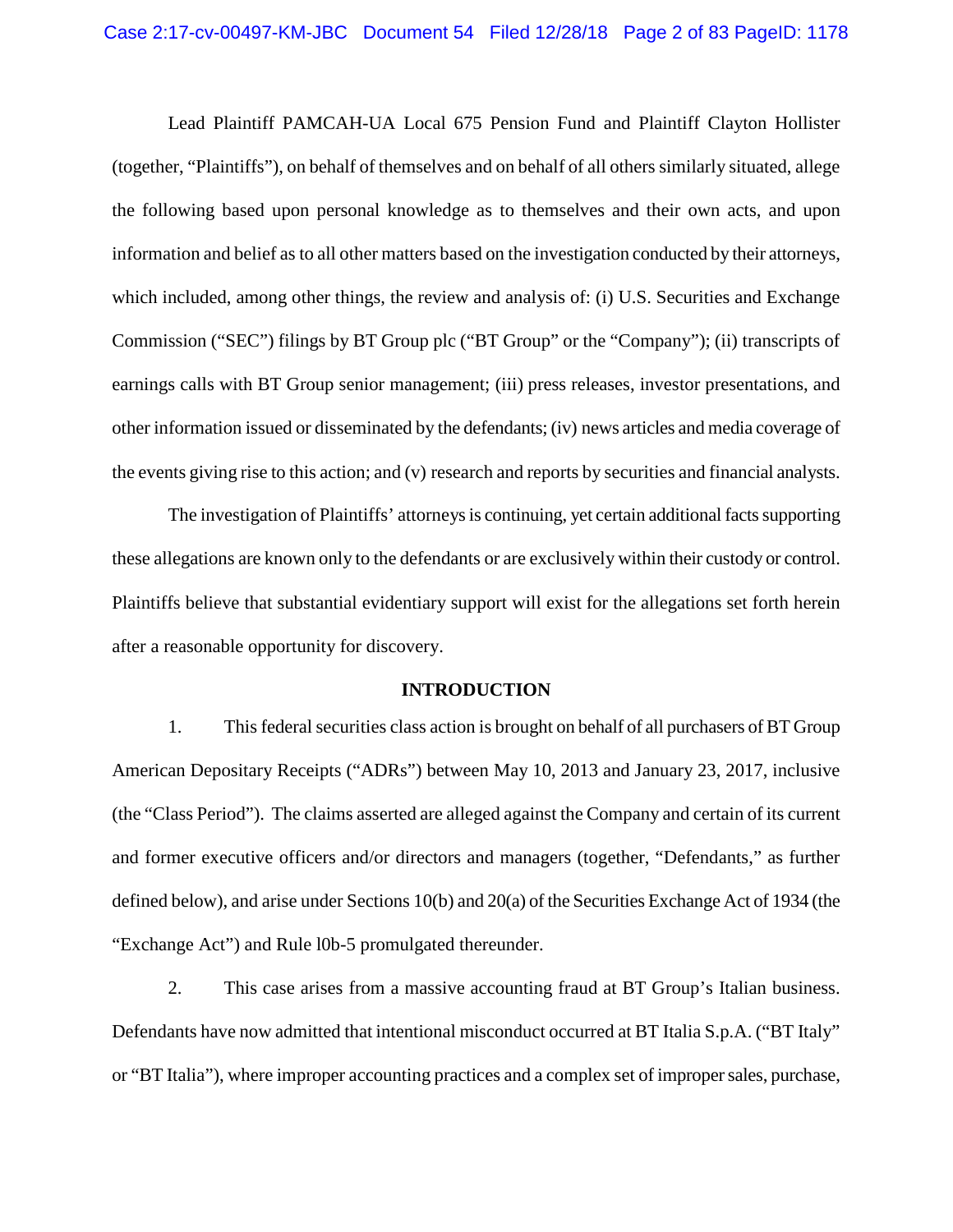### Case 2:17-cv-00497-KM-JBC Document 54 Filed 12/28/18 Page 3 of 83 PageID: 1179

factoring, and leasing transactions caused the Company's financial statements to be materially misstated for nearly a decade. As a result of the intentional misconduct, BT Group has now conceded that its previously reported profits were overstated by *£530 million* (or approximately  $$700$  million)<sup>[1](#page-2-0)</sup> and has revised its historical financial statements to correct such misstatements. Further, the Company's internal controls over financial reporting – which Defendants Ian Livingston, Gavin E. Patterson, and Tony Chanmugam personally designed and evaluated, or caused to be designed and evaluated under their supervision – were falsely certified as effective and containing no material weaknesses.

3. Contrary to these defendants' sworn certifications, the Company's internal controls contained the following material weaknesses: (1) individuals in Italy colluded to override the periodend financial controls and overstate results; (2) the Company's monitoring controls, which include the review of reconciliations, journals, results, and financial position, did not operate effectively to identify the overstatement in a timely manner; and (3) the Company did not maintain effective controls to prevent or detect the collusive circumvention or override of controls related to BT Italy.

4. As a result, the Company terminated BT Italy's Chief Executive Officer ("CEO"), Chief Operating Officer ("COO"), and at least three other BT Italy employees. BT Group also filed a criminal complaint with Italian prosecutors against those five executives. The CEO of BT Group's Global Services division and the President of BT Global Services in Continental Europe also abruptly left the Company in the wake of the accounting scandal.

5. Defendant Patterson, BT Group's CEO, sought to distance the Company's headquarters, stating that BT Italy executives "kept London in the dark" regarding the fraudulent

<span id="page-2-0"></span>As of November 21, 2017, the date Plaintiffs filed the first Amended Complaint for Violations of the Federal Securities Laws ("First Amended Complaint") (ECF No. 26), 1 British Pound was equal to 1.32 U.S. Dollars.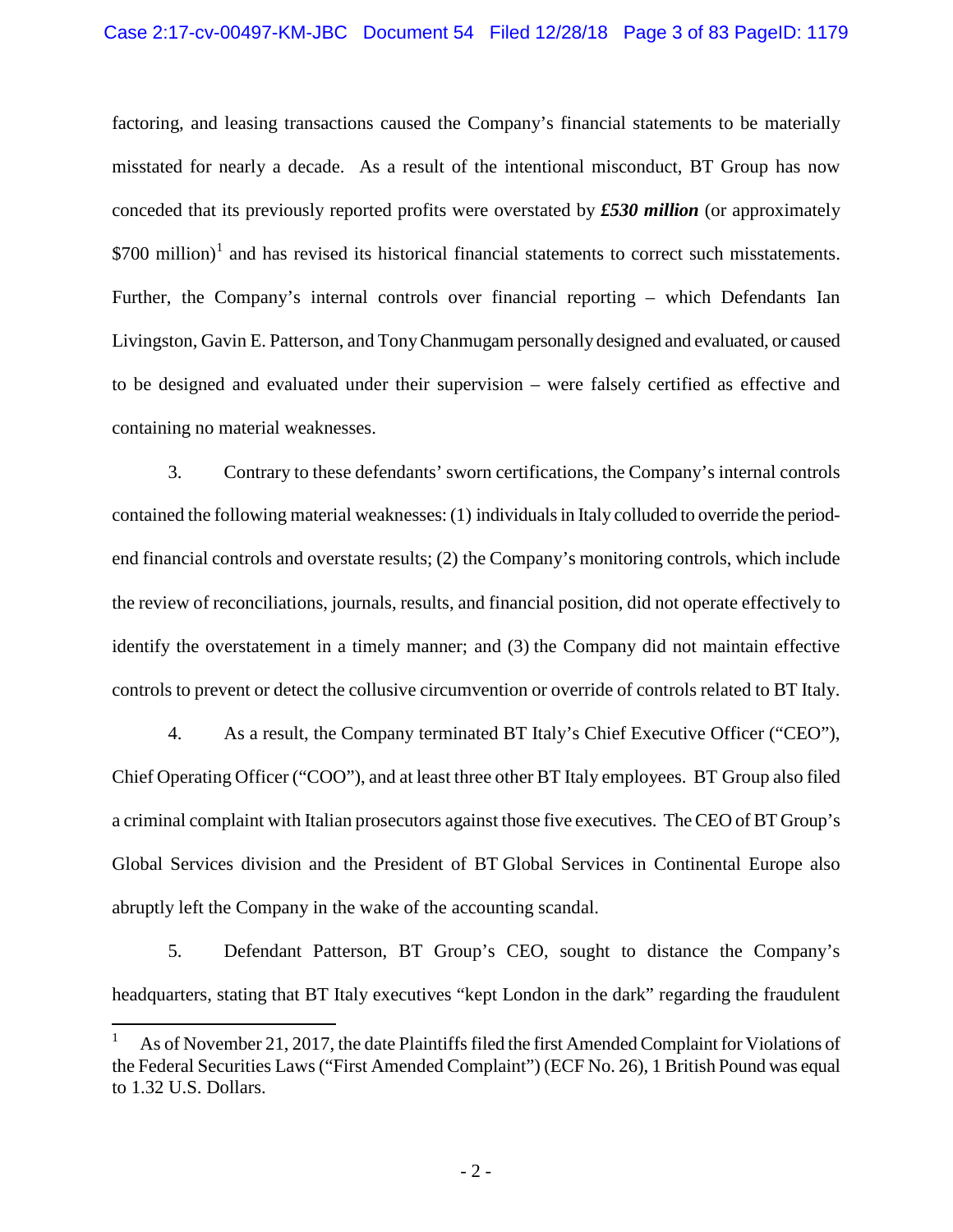accounting practices. But BT Italy's CEO disputes this and stated to *Reuters* in response that the financial transactions were "verified and authorized by the parent company and by the audit units and firms." Indeed, other Company insiders told *Reuters*that it would be "'impossible' that London had no way of realizing what was happening in Italy" and "that it would have been practically impossible for an auditor not to realize that something was amiss."

6. The financial fallout associated with the Company's Italian scandal was telling, with BT Group's ADRs declining by more than 20%, enough to eviscerate some *£8 billion* in market capitalization. Indeed, the magnitude of the diminution in the Company's market value, which is approximately *15 times* greater than the £530 million profit overstatement itself, demonstrates the significance of BT Group's malfeasance.

7. As a result of the BT Italy fraud, BT Group dramatically slashed the compensation of its top executives. Originally, it was cut to reflect the true amounts that would have been paid absent the accounting fraud. Defendant Patterson's total remuneration was cut from £5.28 million in fiscal 2016 to £1.34 million in fiscal 2017. The total remuneration for Defendant Chanmugam, BT Group's CFO, was cut from £2.81 million in fiscal 2016 to £258,000 in fiscal 2017. Then, in fiscal 2018, BT Group applied the malus provisions to *all* of Chanmugam's Deferred Bonus Plan ("DBP") awards – not only those reflecting the amount attributable to the revised financial performance – such that his DBP awards were reduced from 208,033 shares of BT stock to zero. The value of those shares was more than £800,000. Moreover, on information and belief, Chanmugam was either fired or preemptively quit in July 2016 in connection with BT Group's internal investigation of BT Italy.

8. The materiality of the fraudulent scheme is further demonstrated by PricewaterhouseCoopers LLP ("PwC"), BT Group's outside auditor during the Class Period, which

- 3 -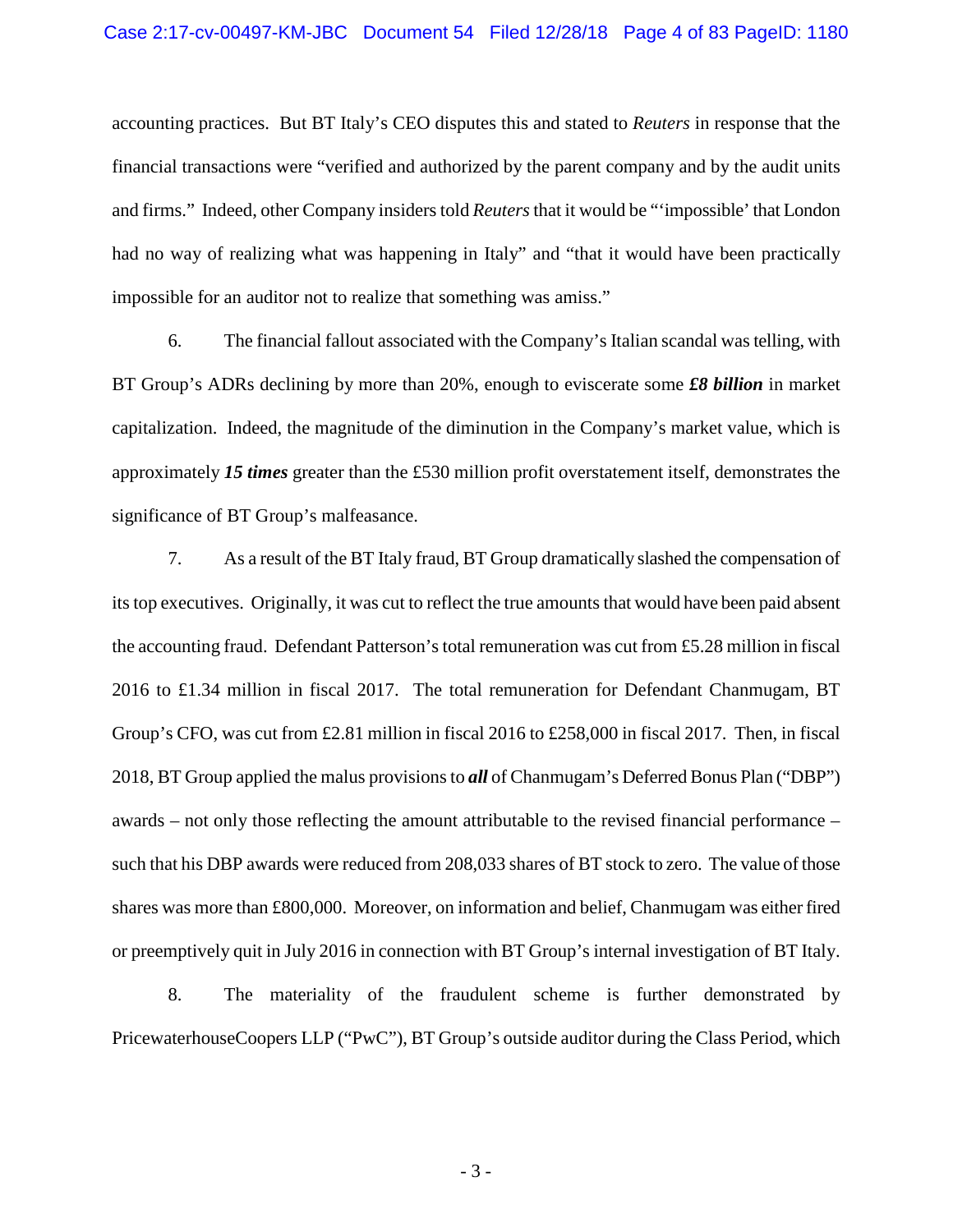#### Case 2:17-cv-00497-KM-JBC Document 54 Filed 12/28/18 Page 5 of 83 PageID: 1181

determined that the threshold for overall Company-level materiality was £130 million. BT Group's £530 million in adjustments due to the fraud at BT Italy far exceeds that threshold.

9. Indeed, the public disclosure of an alarming web of collusion and intentional wrongdoing, which ranged from over-aggressive assumptions to off-balance sheet structures designed to bring cash onto the balance sheet in time to meet targets, has shaken the market's confidence in BT Group management's integrity, its representations about the Company's reported operating results, and its ability to manage the Company's global operations, particularly because it operates in 180 countries across the globe.

10. As detailed herein, BT Group's Audit & Risk Committee ("Audit Committee"), chaired by Defendant Nick Rose, was actually aware of sustained problems in the internal control environment of BT Italy throughout 2013, 2014, 2015, and 2016, and cryptically reported the existence of questionable practices in the Company's annual reports, which Defendants reviewed and approved. Despite this knowledge, Defendants Livingston, Patterson, and Chanmugam falsely certified that BT Group's internal controls were operating effectively while, in fact, a massive financial fraud was on-going in Italy.

11. BT Group itself acknowledged that "at the start of 2016," the Company received reports of bullying cases at BT Italy, in response to which senior Human Resources officials visited the Italian offices and investigated. Despite this undisclosed, adverse information concerning BT Italy known to BT Group's senior company representatives – in which they learned that the scope of problems in the control environment at BT Italy had *expanded* – on May 19, 2016, Defendant Rose misleadingly stated in BT Group's 2016 Annual Report: "We have continued to monitor our operations in Italy and *progress has been made to improve the control environment*."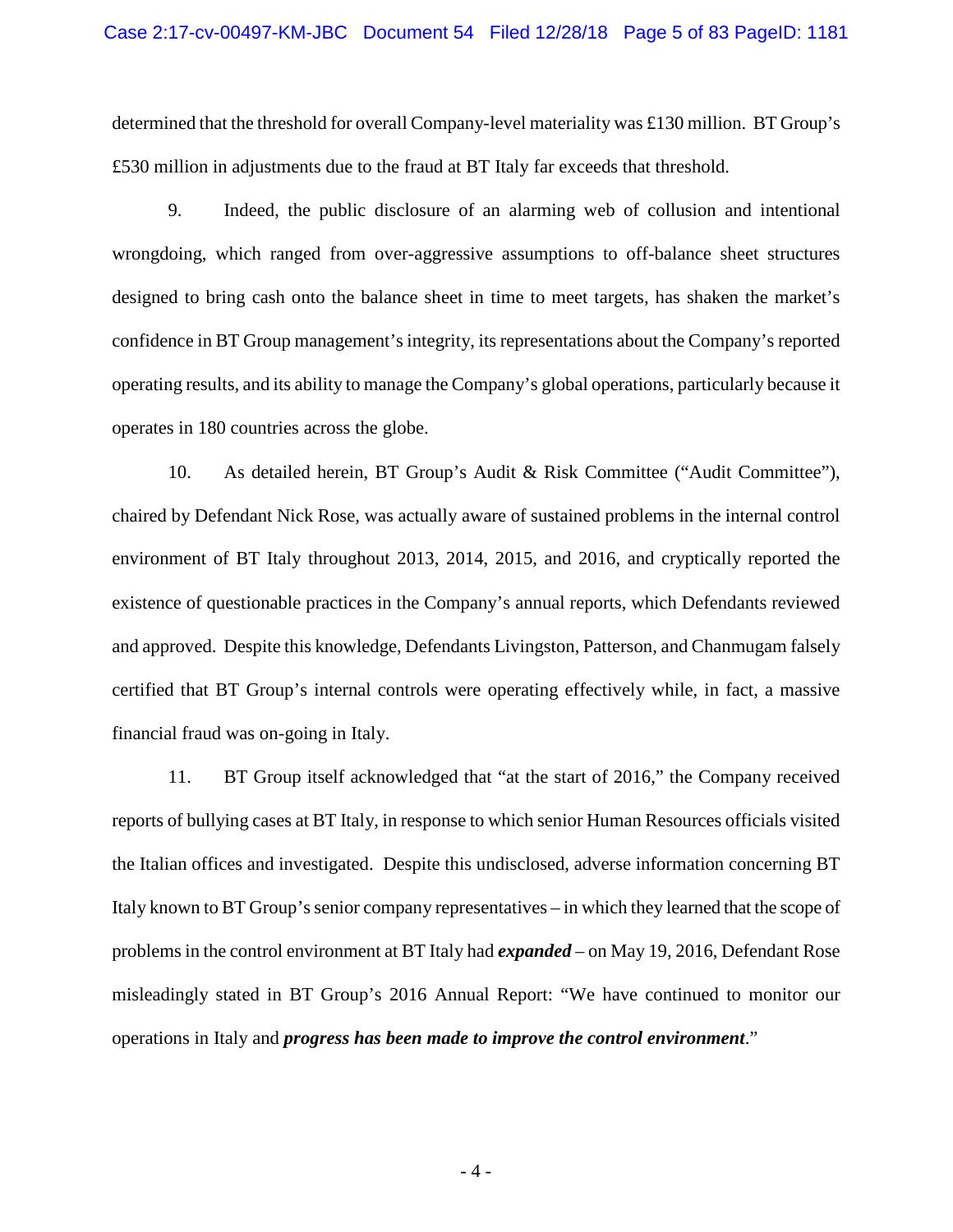12. In addition, in November 2015, three BT Italy employees warned BT Global Services<sup>[2](#page-5-0)</sup> Vice President of Iberia and head of European sales about possible accounting problems at BT Italy, bullying by BT Italy management, especially its then-CEO, and pressure to meet difficult bonus targets.

13. Accordingly, the scienter of management-level executives of BT Group is imputed to the Company.

14. BT Group also faces a government investigation. In connection with the admitted fraud, the Italian law enforcement agency responsible for investigating financial crimes has been conducting an investigation into the wrongful conduct at BT Group.

15. As a result of Defendants' wrongful acts and omissions, Plaintiffs and other Class members have suffered significant losses and damages.

## **JURISDICTION AND VENUE**

16. The claims asserted herein arise under Sections 10(b) and 20(a) of the Exchange Act [15 U.S.C. §§78j(b) and 78t(a)] and Rule 10b-5 promulgated thereunder [17 C.F.R. §240.10b-5].

17. This Court has jurisdiction over this action pursuant to Section 27 of the Exchange Act [15 U.S.C. §78aa], and 28 U.S.C. §1331.

18. Venue is properly laid in this District pursuant to Section 27 of the Exchange Act and 28 U.S.C. §1391(b) and (c). The acts and transactions giving rise to the violations of law complained of occurred in part in this District. The false and misleading statements were disseminated in this District, and therefore the fraudulent conduct was carried out in part in this District.

<span id="page-5-0"></span> <sup>2</sup> BT Global Services is not a subsidiary of BT Group. Upon information and belief, it is one reporting level below the corporate level.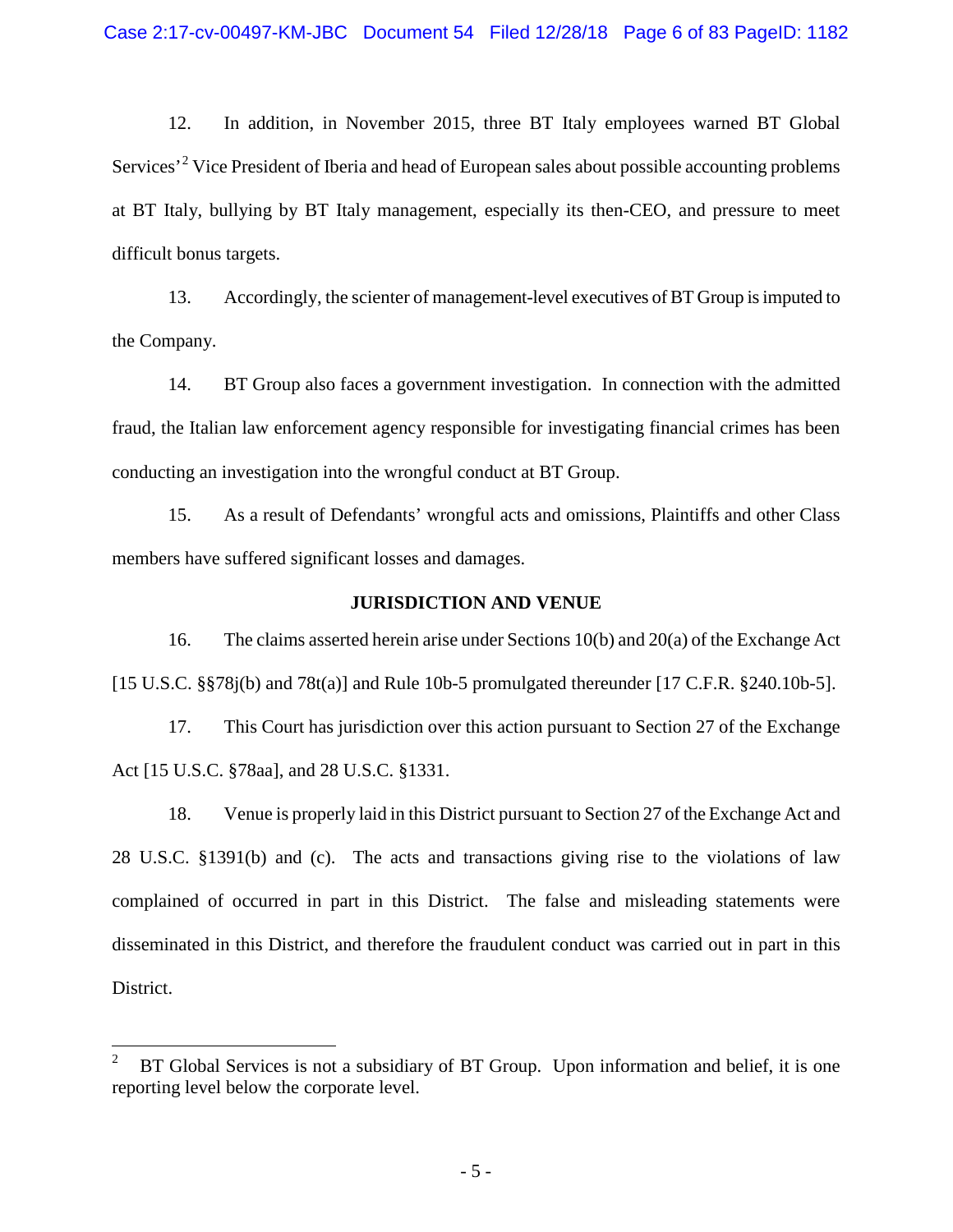19. In connection with the acts and conduct alleged in this Complaint, Defendants, directly or indirectly, used the means and instrumentalities of interstate commerce, including the United States mails, interstate telephone communications, and the facilities of the New York Stock Exchange ("NYSE"), a national securities exchange.

### **PARTIES**

20. Lead Plaintiff PAMCAH-UA Local 675 Pension Fund<sup>[3](#page-6-0)</sup> purchased BT Group ADRs, as set forth in the certification previously filed with the Court and incorporated herein by reference, and was damaged thereby.

21. Plaintiff Clayton Hollister purchased BT Group ADRs, as set forth in the certification attached hereto and incorporated herein by reference, and was damaged thereby.

22. Defendant BT Group is a multinational telecommunications services company that offers fixed-line services, broadband, mobile and TV products and services, and networked information technology ("IT") services in the United Kingdom and across the world. The Company is headquartered in London, United Kingdom. BT Group's ADRs are traded on the NYSE.<sup>[4](#page-6-1)</sup>

23. Defendant Ian Livingston ("Livingston") was the Company's CEO and a member of BT Group's Board of Directors (the "Board") from 2008 until September 2013.

24. Defendant Gavin E. Patterson ("Patterson") has been the Company's CEO and a member of the Board from September 2013 to the present.

<span id="page-6-0"></span>PAMCAH-UA is an acronym for Plumbing & Mechanical Contractors Association of Hawaii-United Association.

<span id="page-6-1"></span>BT Group's fiscal year ends on March 31. By way of example, the twelve months beginning April 1, 2015 and ending March 31, 2016 are considered the Company's fiscal year 2016.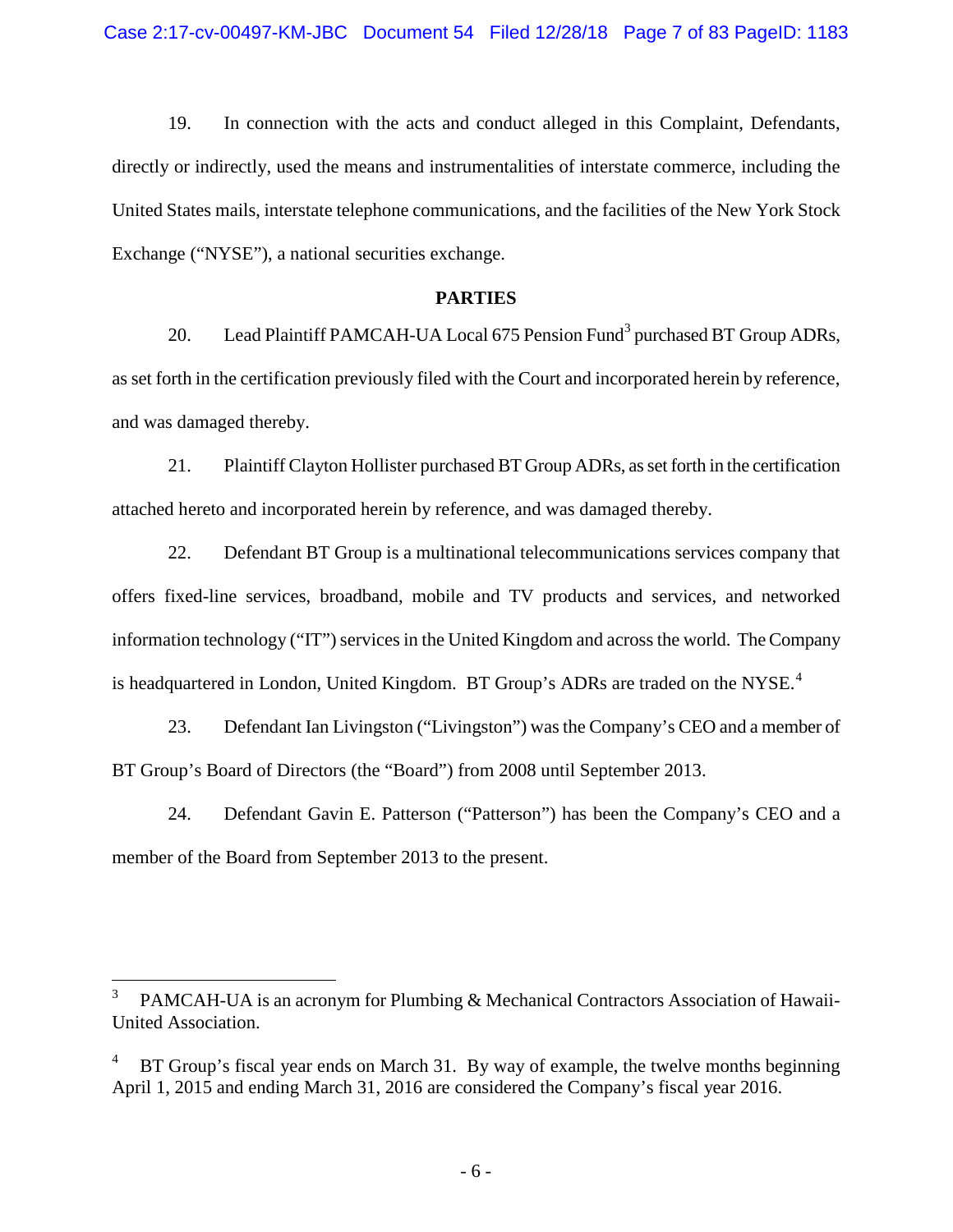25. Defendant Tony Chanmugam ("Chanmugam") was BT Group's Group Finance Director<sup>[5](#page-7-0)</sup> and a member of the Board from 2008 until July 2016.

26. Defendant Nick Rose ("Rose") has been the Chairman of BT Group's Audit Committee from 2012 to the present, and a member of the Audit Committee and the Board since 2011.

27. Defendant Luis Alvarez ("Alvarez") was, from 2012 until May 2017, the CEO of BT Group's Global Services division and, in that position, oversaw the Company's BT Italy segment. On May 11, 2017, the Company announced that Alvarez left, or was leaving, BT Group. From at least fiscal year 2013 through fiscal year 2016, Alvarez was a member of the Company's Operating Committee, which BT Group describes as "the key management committee and represents the 'chief operating decision maker,'" with responsibility for running BT Group's business and delivering its strategy. The Operating Committee meets weekly and, during the Class Period, was chaired by the Company's CEO, Defendant Patterson.

28. Defendants Livingston, Patterson, Chanmugam, Rose, and Alvarez are referred to herein as the "Individual Defendants." BT Group and the Individual Defendants are referred to herein, collectively, as "Defendants."

29. During the Class Period, Defendants, as senior executive officers and/or directors of BT Group, were privy to confidential and proprietary information concerning BT Group, its operations, finances, financial condition, and present and future business prospects. Because of their positions with BT Group, Defendants had access to non-public information about the Company's business, finances, products, markets, and present and future business prospects *via* internal

<span id="page-7-0"></span>Upon information and belief, the position of Group Finance Director at BT Group is equivalent to the position of Chief Financial Officer ("CFO") at most U.S. public companies.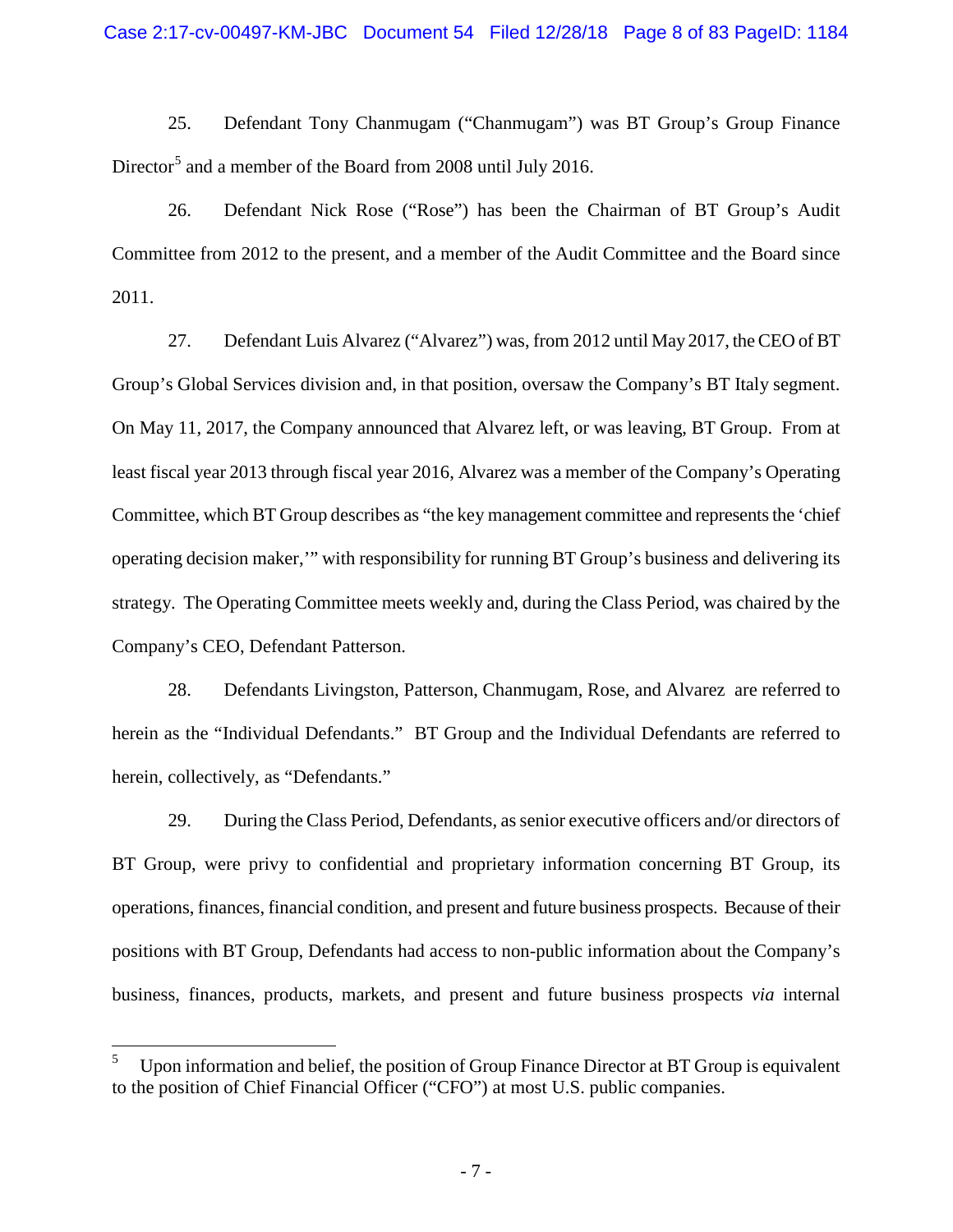#### Case 2:17-cv-00497-KM-JBC Document 54 Filed 12/28/18 Page 9 of 83 PageID: 1185

corporate documents, conversations and connections with other corporate officers and employees, attendance at management and/or board of directors meetings and committees thereof and *via* reports and other information provided to them in connection therewith. Because of their possession of such information, Defendants knew or recklessly disregarded that the adverse facts specified herein had not been disclosed to, and were being concealed from, the investing public.

30. Defendants are liable as direct participants in the wrongs complained of herein. In addition, Defendants were "controlling persons" within the meaning of Section 20(a) of the Exchange Act and had the power and influence to cause the Company to engage in the unlawful conduct complained of herein. Because of their positions of control, Defendants were able to and did, directly or indirectly, control the conduct of BT Group's business.

31. Defendants, because of their positions with the Company, controlled and/or possessed the authority to control the contents of BT Group's reports, press releases, and presentations to securities analysts, and through them, to the investing public. Defendants were provided with copies of the Company's reports and press releases alleged herein to be misleading, prior to or shortly after their issuance and had the ability and opportunity to prevent their issuance or cause them to be corrected. Thus, Defendants had the opportunity to commit the fraudulent acts alleged herein.

32. As controlling persons of a publicly traded company whose stock was registered with the SEC pursuant to the Exchange Act, and was traded on the NYSE and governed by the federal securities laws, Defendants had a duty to promptly disseminate accurate and truthful information with respect to BT Group's financial condition and performance, growth, operations, financial statements, business, products, markets, management, earnings, and present and future business prospects, and to correct any previously issued statements that had become materially misleading or untrue, so that the market price of BT Group ADRs would be based upon truthful and accurate

- 8 -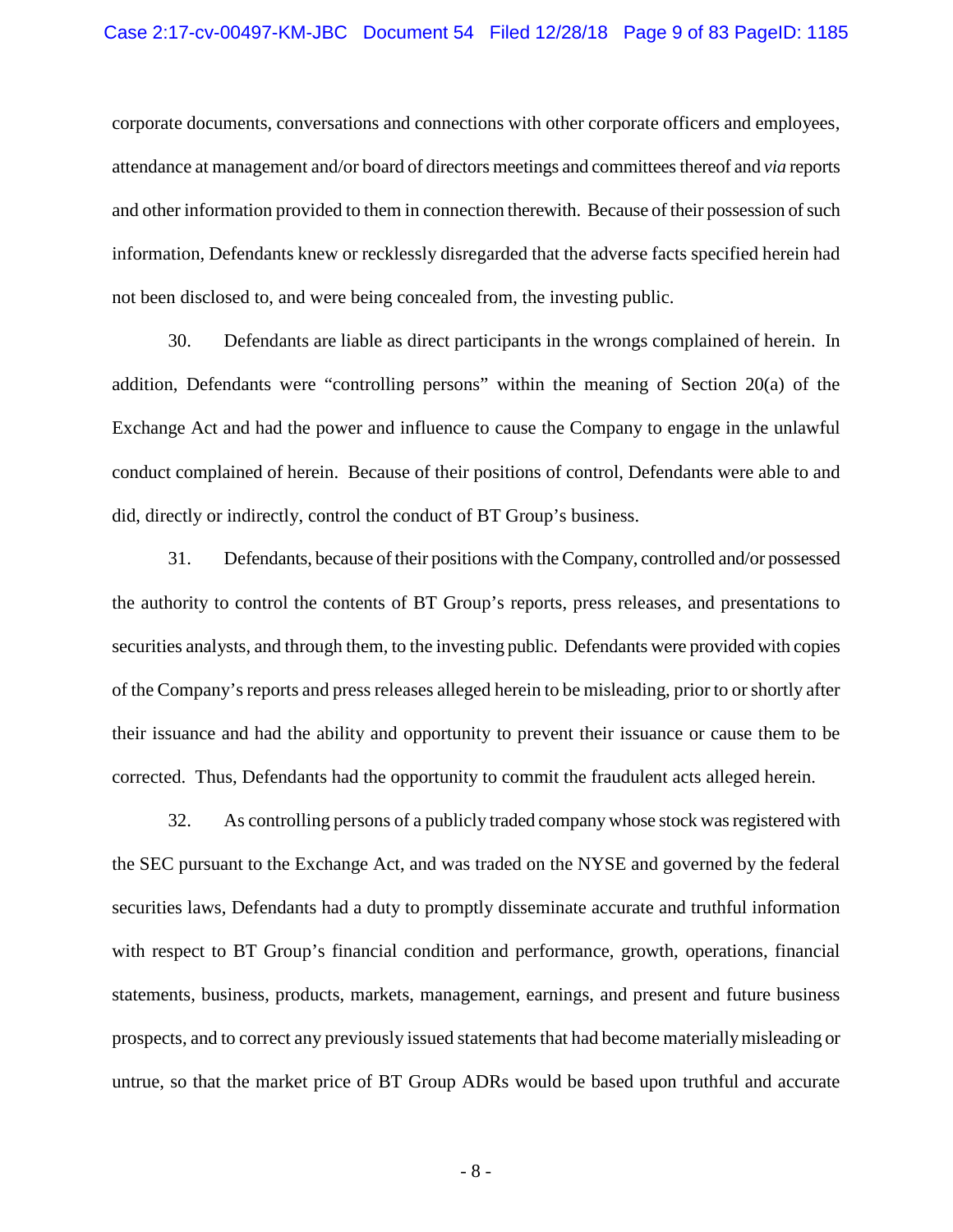#### Case 2:17-cv-00497-KM-JBC Document 54 Filed 12/28/18 Page 10 of 83 PageID: 1186

information. Defendants' misrepresentations and omissions during the Class Period violated these specific requirements and obligations.

33. Each of the Defendants is liable as a participant in a fraudulent scheme and course of business that operated as a fraud or deceit on purchasers of BT Group ADRs by disseminating materially false and misleading statements and/or concealing material adverse facts. The scheme: (i) deceived the investing public regarding BT Group's business, operations, and the intrinsic value of BT Group ADRs; and (ii) caused Plaintiffs and other members of the Class to purchase BT Group ADRs at artificially inflated prices.

#### **CLASS ACTION ALLEGATIONS**

34. Plaintiffs bring this action as a class action pursuant to Federal Rules of Civil Procedure 23(a) and 23(b)(3) on behalf of themselves and all purchasers, other than Defendants, of BT Group ADRs during the Class Period (the "Class").

35. Excluded from the Class are Defendants herein, members of the immediate families of each of the Defendants, any person, firm, trust, corporation, officer, director, or other individual or entity in which any Defendant has a controlling interest or which is related to or affiliated with any Defendant, and the legal representatives, agents, affiliates, heirs, successors-in-interest or assigns of any such excluded party.

36. The members of the Class are so numerous that joinder of all members is impracticable. The precise number of Class members is unknown to Plaintiffs at this time, but is believed to be in the thousands. In addition, the names and addresses of the Class members can be ascertained from the books and records of BT Group or its transfer agent. Notice can be provided to such record owners by a combination of published notice and first-class mail, using techniques and a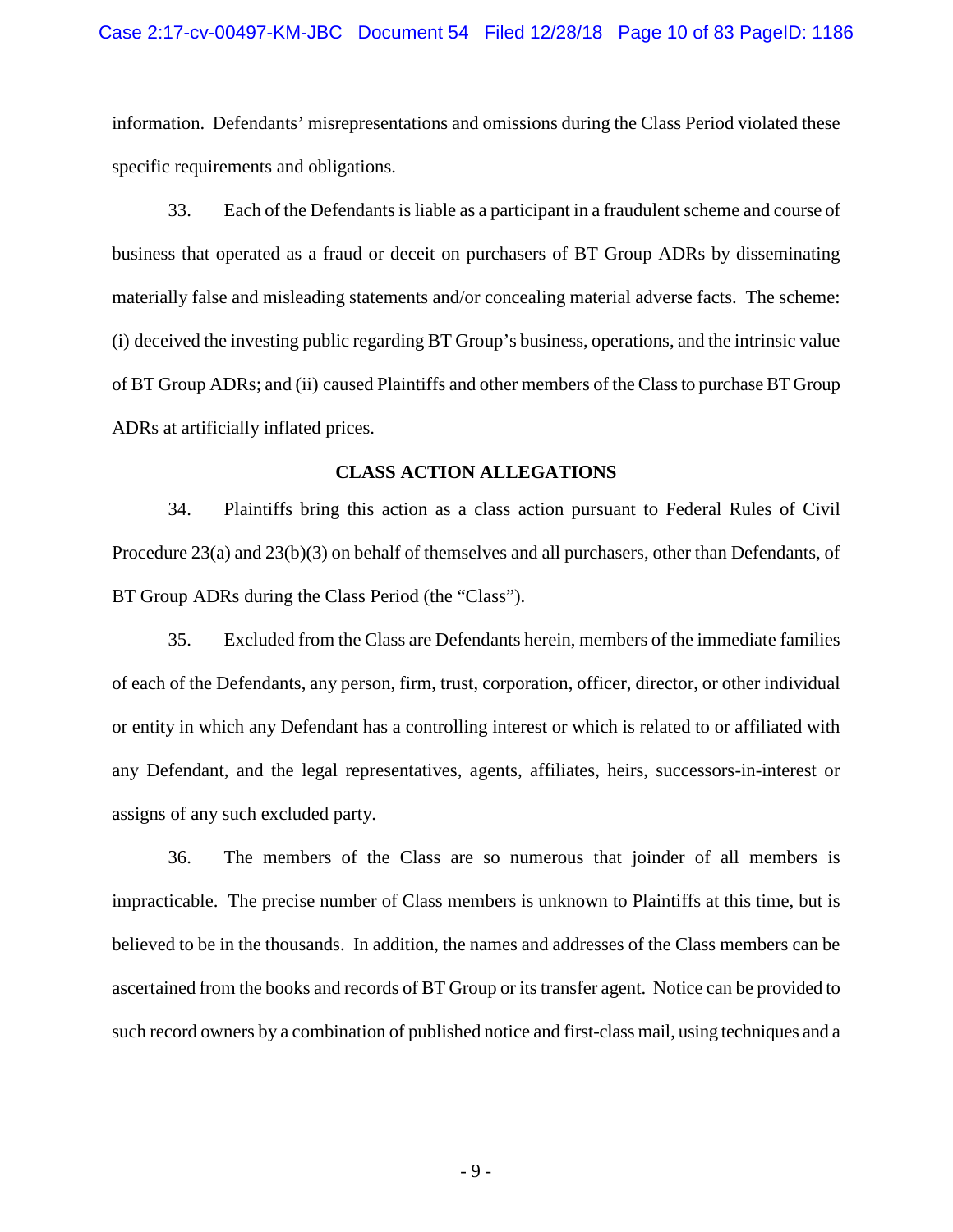form of notice similar to those customarily used in class actions arising under the federal securities laws.

37. Plaintiffs will fairly and adequately represent and protect the interests of the members of the Class. Plaintiffs have retained competent counsel experienced in class action litigation under the federal securities laws to further ensure such protection and to prosecute this action vigorously.

38. Plaintiffs' claims are typical of the claims of the other members of the Class because Plaintiffs' and Class members' damages arise from and were caused by the same false and misleading representations and omissions made by or chargeable to Defendants. Plaintiffs do not have any interests antagonistic to, or in conflict with, the Class.

39. A class action is superior to other available methods for the fair and efficient adjudication of this controversy. Since the damages suffered by individual Class members may be relatively small, the expense and burden of individual litigation make it virtually impossible for Class members to seek redress for the wrongful conduct alleged. Plaintiffs know of no difficulty that will be encountered in the management of this litigation that would preclude its maintenance as a class action.

40. Common questions of law and fact exist as to all members of the Class and predominate over any questions solely affecting individual members of the Class. Among the questions of law and fact common to the Class are:

(a) whether the federal securities laws were violated by Defendants' acts as alleged herein;

(b) whether statements made by Defendants during the Class Period were materially false and misleading;

- 10 -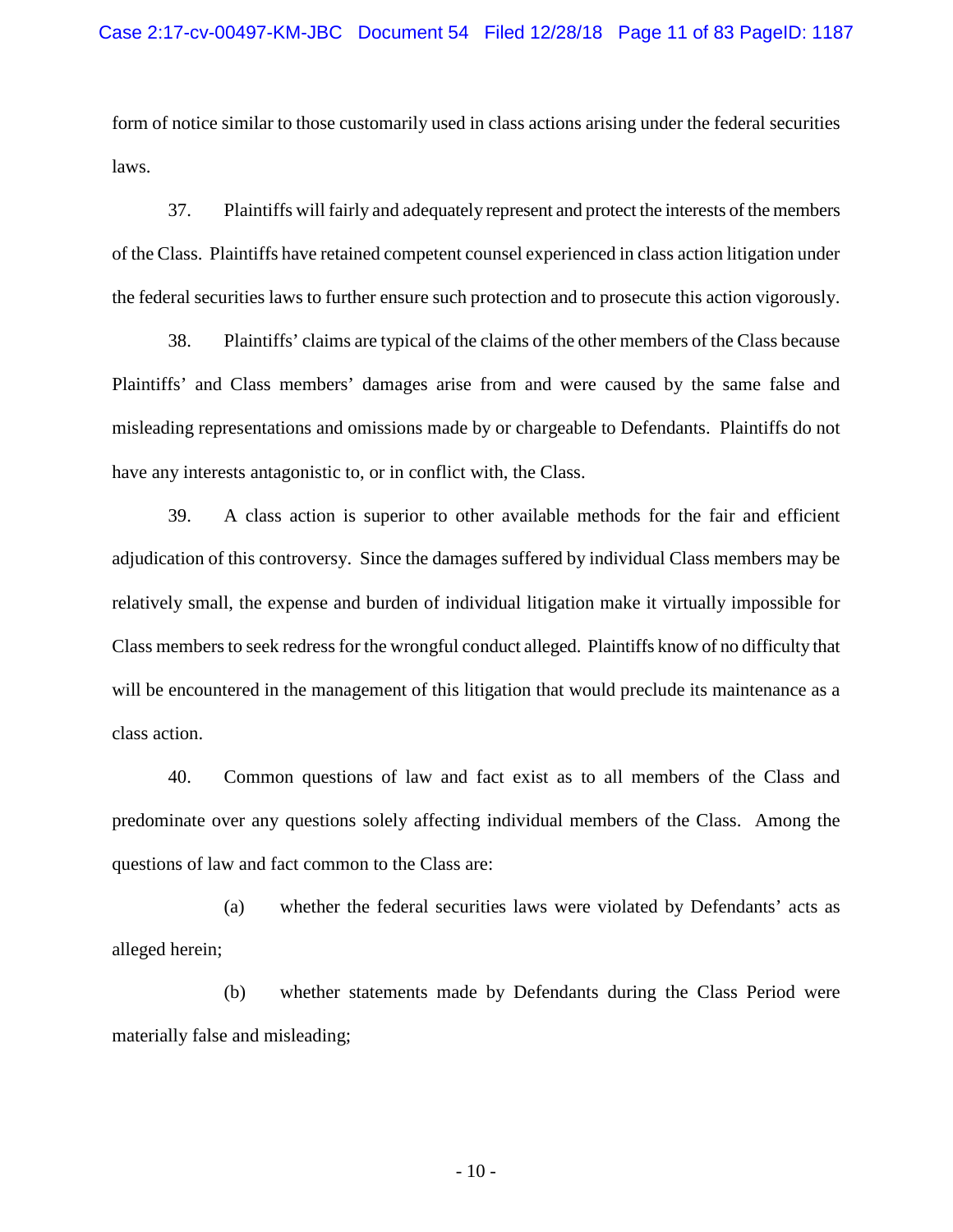(c) whether the price of BT Group ADRs was artificially inflated during the Class Period; and

(d) the extent of injuries sustained by the members of the Class and the appropriate measure of damages.

# **SUBSTANTIVE ALLEGATIONS**

41. Defendant BT Group, formerly known as British Telecom, describes itself as one of the world's leading providers of communications services and solutions, serving customers in 180 countries. Its principal activities include the provision of networked IT services globally; local, national and international telecommunications services to its customers for use at home, at work and on the move; broadband, TV and internet products and services; and converged fixed-mobile products and services.

42. BT Group is organized around six customer-facing lines of business: (i) Global Services ("BT Global Services"); (ii) Consumer; (iii) EE; (iv) Business and Public Sector; (v) Wholesale and Ventures; and (vi) Openreach. According to BT Group's 2016 annual report, filed on May 19, 2016 with the SEC on Form 20-F (the "2016 Annual Report"), BT Group's lines of business sell its products and services and put its strategy into action.

43. For the year ended March 31, 2016, BT Global Services contributed 34% in adjusted revenue to BT Group, the largest percentage of revenue contributed to BT Group from among these six lines of business.<sup>[6](#page-11-0)</sup> BT Global Services provides technology consulting, outsourcing, and communications systems for more than 10,000 organizations and governments worldwide. Defendant Alvarez became CEO of BT Global Services in 2012. During the Class Period, Corrado

<span id="page-11-0"></span>In 2015, before BT Group added EE as its sixth line of business, Global Services generated 38% of BT Group's external revenue.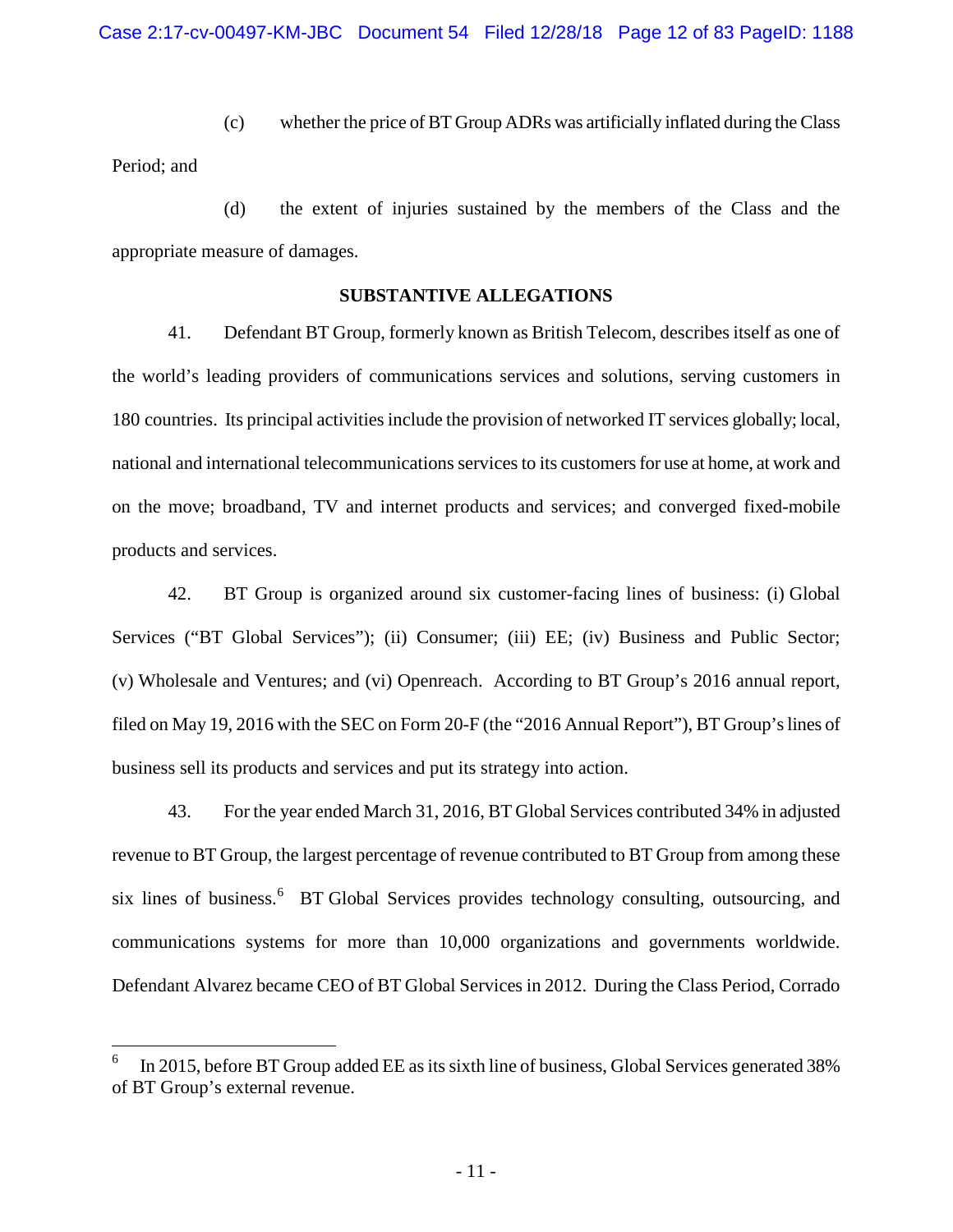Sciolla ("Sciolla") was president of BT Global Services in Continental Europe, which includes BT Italy.

44. BT Group's lines of business are not subsidiaries of the Company. The 2016 Annual Report includes a list of the Company's subsidiaries. Although there are ten subsidiaries listed under the BT Global Services line of business, such as BT Global Services Limited and BT Global Services Korea Limited, BT Global Services itself is not listed as a subsidiary. That BT Group's lines of business, including Global Services, are not considered subsidiaries is further demonstrated by the presence on the Operating Committee of the CEO of each line of business, including Defendant Alvarez, the CEO of Global Services. Thus, on information and belief, BT Group's lines of business, including Global Services, are one reporting level below the corporate level.

45. BT Italy is the second-largest business telecommunication operator in the Italian market and purportedly "one of the leading service providers [of] integrated IT and IT solutions dedicated to businesses and public organizations" in Italy. Headquartered in Milan and employing approximately 1,200 people in Italy, BT Italy came about following a string of mergers and tie-ups that started between BT Group and local operators in the 1990s. BT Italy wasformed in 1995 under the Albacom brand (becoming BT Italy in 2006). BT Italy supports customers in three main areas: Digital Customers, Digital Business, and Digital Employee.

### **Throughout the Class Period, Defendants Were Aware of Problems with the Control Environment at BT Italy**

46. By no later than the beginning of the Class Period, Defendants knew that BT Group's operations in Italy suffered from control problems. Since fiscal year 2013, the year ended March 30, 2013, BT Group's Audit Committee had been continually assessing the "control environment" in Italy. Although Defendants opaquely referenced control problems at BT Italy in the Company's SEC filings, and despite the rampant fraud taking place at BT Italy at that time, Defendants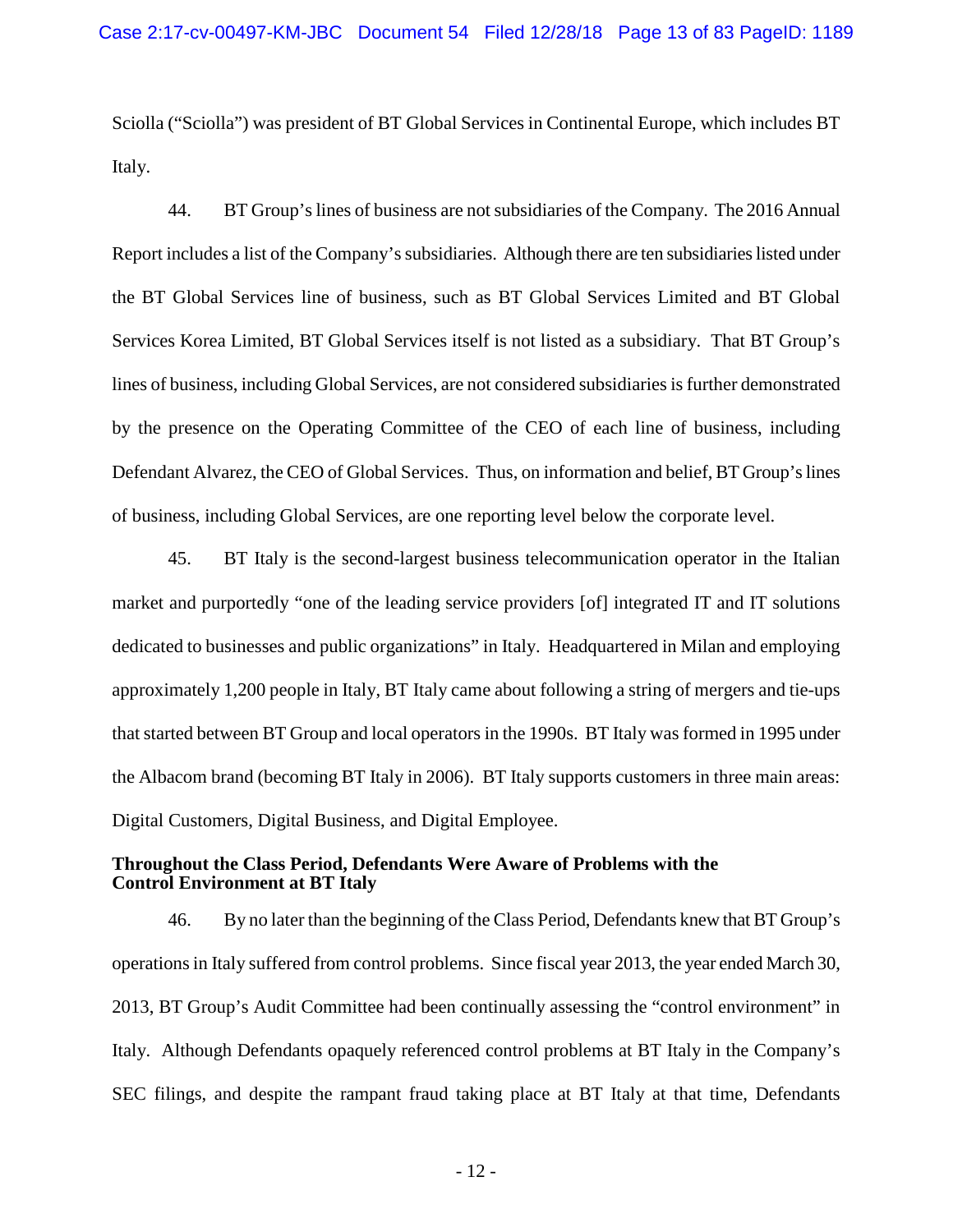Livingston, Patterson, and Chanmugam nevertheless falsely certified the efficacy of BT Group's internal controls.

47. For example, in BT Group's 2013 annual report, filed on May 23, 2013 with the SEC

on Form 20-F (the "2013 Annual Report"), Defendant Rose, Chairman of the Audit Committee,

noted that the Audit Committee had given particular focus to BT's operations in Italy. Rose stated,

in pertinent part, as follows:

# **Internal controls and risk management**

We give risk management special attention and during the year we heard from each line of business CEO on the key risks in their part of the business, as well as the actions they are taking to address them. We aim to cover all significant risks to the group not just the financial risks. One of our meetings focused solely on risk at which the Chief Executive discussed the group's enterprise-wide risk management processes, and the key risks facing the group as a whole. We reviewed the internal control requirements under the Code including the risk management processes. You can find details of the Board and our review of the group's systems of internal control and risk management on page 95.

*We received updates on* security and resilience, cyber security, BT's networks, major contracts, *BT's operations in Italy*, customer data handling, litigation trends, as well as updates on major litigation and competition and regulation.<sup>[7](#page-13-0)</sup>

48. In BT Group's 2014 annual report, filed on May 22, 2014 with the SEC on Form 20-F

(the "2014 Annual Report"), Defendant Rose highlighted the amount of attention that the Audit

Committee had been focusing on BT Group's operations in Italy. Defendant Rose stated, in

pertinent part, as follows:

*This year the Audit & Risk Committee paid special attention to several overseas locations that are important to BT Global Services, including Italy* and Brazil, to data security and to the increasing cyber security threat. We have received detailed presentations from key personnel in each of these areas and reviewed management's mitigation plans.

<span id="page-13-0"></span>Unless otherwise noted, emphasis is added throughout.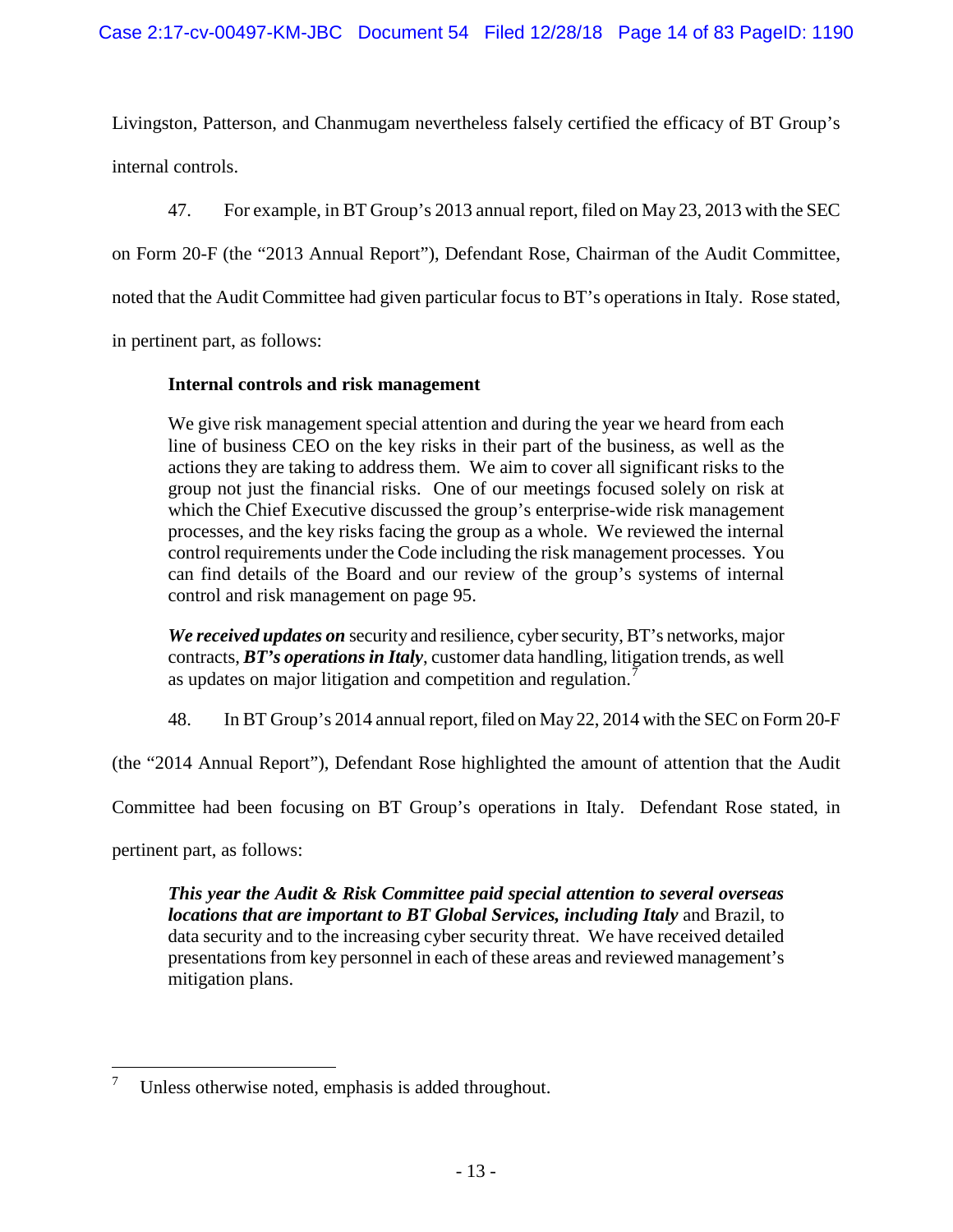49. Defendant Rose pinpointed the problems in the control environment at BT Group's

Italian operations as a source of concern for the Audit Committee. Defendant Rose stated, in

pertinent part, as follows:

# *I reported last year that the committee had given particular focus to BT's operations in Italy. We have continued to monitor the position there and significant progress has been made to improve the control environment*.

50. In BT Group's 2015 annual report, filed on May 21, 2015 with the SEC on Form 20-F

(the "2015 Annual Report"), Defendant Rose again highlighted the amount of attention that the

Audit Committee had been giving to BT Italy. Defendant Rose stated, in pertinent part, as follows:

*I reported last year that the committee had given particular focus to BT's operations in Italy and Brazil. We have continued to monitor the position and significant progress has been made to improve the control environment*. We continue to keep under review the current trends of security risks facing BT and the progress made to manage these risks.

51. Defendant Rose also explained that the Audit Committee had an annual work plan,

which, in fiscal year 2015, sought greater detail on the governance and control of the Company's

operations in Italy. Defendant Rose stated, in pertinent part, as follows:

The committee has an annual work plan. This includes standing items that we consider regularly, in addition to any specific matters that need the committee's attention and topical items on which we chose to focus. *For example, in 2014/15 we asked management to provide us with greater detail on the governance and control in relation to* the BDUK regional fibre deployment programme, the finance transformation programme, *operations in Italy* and Latin America and reports on customer data handling, data security and cyber security.

52. Underscoring the Company's growing concerns with its Italian operations, BT

Group's Chairman, Michael Rake, stated that the Board's focus for fiscal year 2015 had been, among other things, "a visit to BT's business in Italy." The Company explained that the Board of Directors visited the Italy business – the only visit outside of the U.K. specified in the Annual Report. The Company stated, in pertinent part, as follows: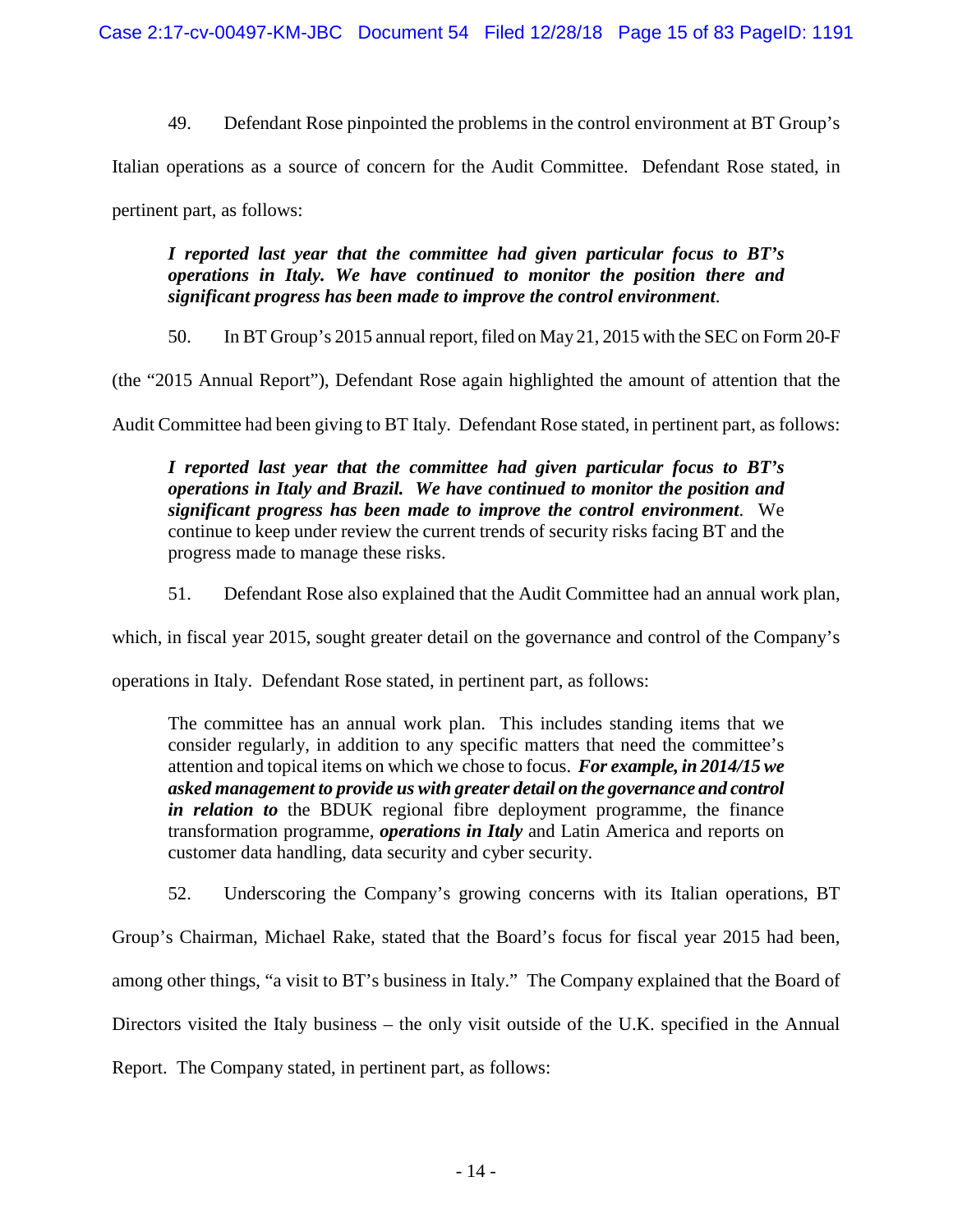*We visited our Italy business, and while there we reviewed operational matters with senior managers, met with employees as well as customers, government officials and opinion leaders*. We also visited Openreach to see customer service in action and spent time on site visits with our engineers.<sup>[8](#page-15-0)</sup>

53. In BT Group's 2016 Annual Report, the Company again implicitly admitted that the

control environment at BT Italy suffered from unspecified problems. Defendant Rose stated, in

pertinent part, as follows:

*We have continued to monitor our operations in Italy and progress has been made to improve the control environment*. We continue to keep under review the current trends of security risks facing BT and the progress made to manage these risks.

54. In an analyst report dated June 9, 2016, HSBC Global Research noted the Audit

Committee's unusual level of review of the Italy operations over the previous four years. The HSBC

analyst stated, in pertinent part, as follows:

# *The Board's Audit Committee notes that the 'Control environment' in Italy remains under review. This has been under continual assessment since FY13, and no further detail has ever been provided. Other countries have been monitored, but none have had this sustained level of review*.

55. This "sustained level of review" of BT Italy by the Audit Committee is even more

unusual in light of the fact that BT Italy contributed only approximately one percent to BT Group's

EBITDA and employed only about one percent of BT Group's total workforce. It is reasonable to

infer that the Audit Committee would not be so focused on such a small part of the Company unless

the Audit Committee recognized serious, unresolved control problems at BT Italy.

## **The Truth Begins to Emerge**

56. On October 27, 2016, BT Group issued a press release announcing its financial results

for the fiscal second quarter, the period ending September 30, 2016. For the quarter, the Company

<span id="page-15-0"></span> <sup>8</sup> Openreach's headquarters is located in London.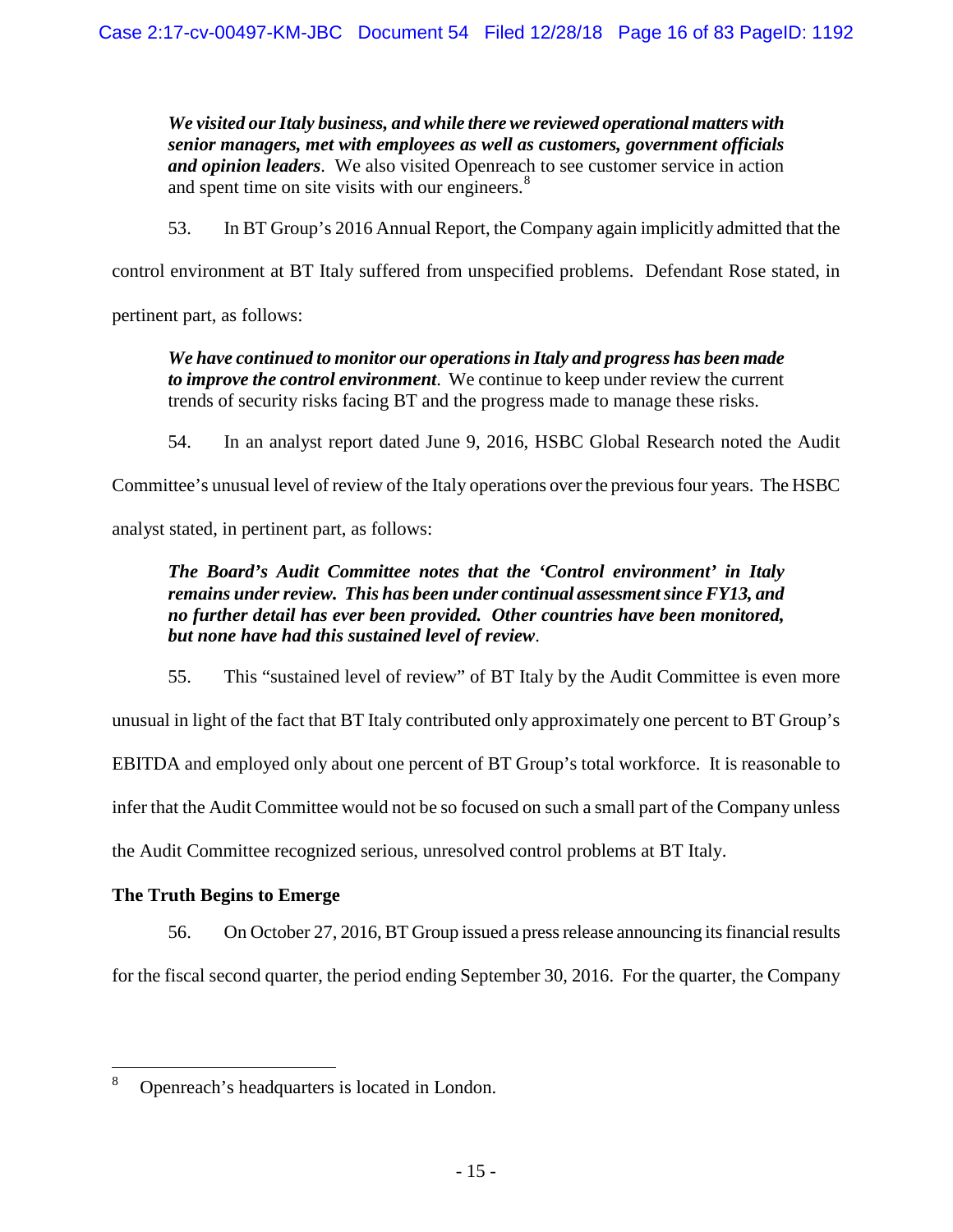reported revenue of £6,007 million, EBITDA of £1,888 million,<sup>[9](#page-16-0)</sup> operating profit of £1,019 million,

profit before tax of £873 million, and adjusted earnings per share of 7.2p.

57. However, BT Group announced that the Company would have to take a write-down

of £145 million (or approximately \$191 million) due to "certain historical accounting errors" at its

BT Italy division. In that regard, the press release stated, in pertinent part, as follows:

# *BT Italia investigation*

Following allegations of *inappropriate management behaviour in our BT Italia operations*, we have conducted an initial internal investigation. This included a review of accounting practices during which we have identified certain historical accounting errors and reassessed certain areas of management judgement.

We have written down the value of items on the balance sheet by £145m. This is our current best estimate of the financial impact based on our internal investigation. The write down relates to balances that have built up over a number of years and our assessment is that the errors have not materially impacted the group's reported earnings over the previous two years. The amount has been charged as a specific item in our results for the quarter. As a non-cash item in the period it does not impact normalised free cash flow.

A full investigation of these matters is ongoing and we have appointed external advisers to assist with this. Appropriate action will be taken as the investigation progresses.

Our outlook is not affected.

58. In reaction to these announcements, on October 27, 2016, the price of BT Group

ADRs fell \$0.57 per ADR, or 2.4%, to close at \$23.25 per ADR, on heavy trading volume.

However, the Company continued to conceal the true extent of its problems.

59. On January 24, 2017, the Company issued a press release announcing an update of its

investigation into its Italian business and on the Company's outlook. While the October write-down

of Italian operations was only £145 million, an amount the Company said would not affect its full-

year financial targets, the Company increased the write down to £530 million (or approximately

<span id="page-16-0"></span>EBITDA is an acronym for earnings before interest, taxes, depreciation, and amortization.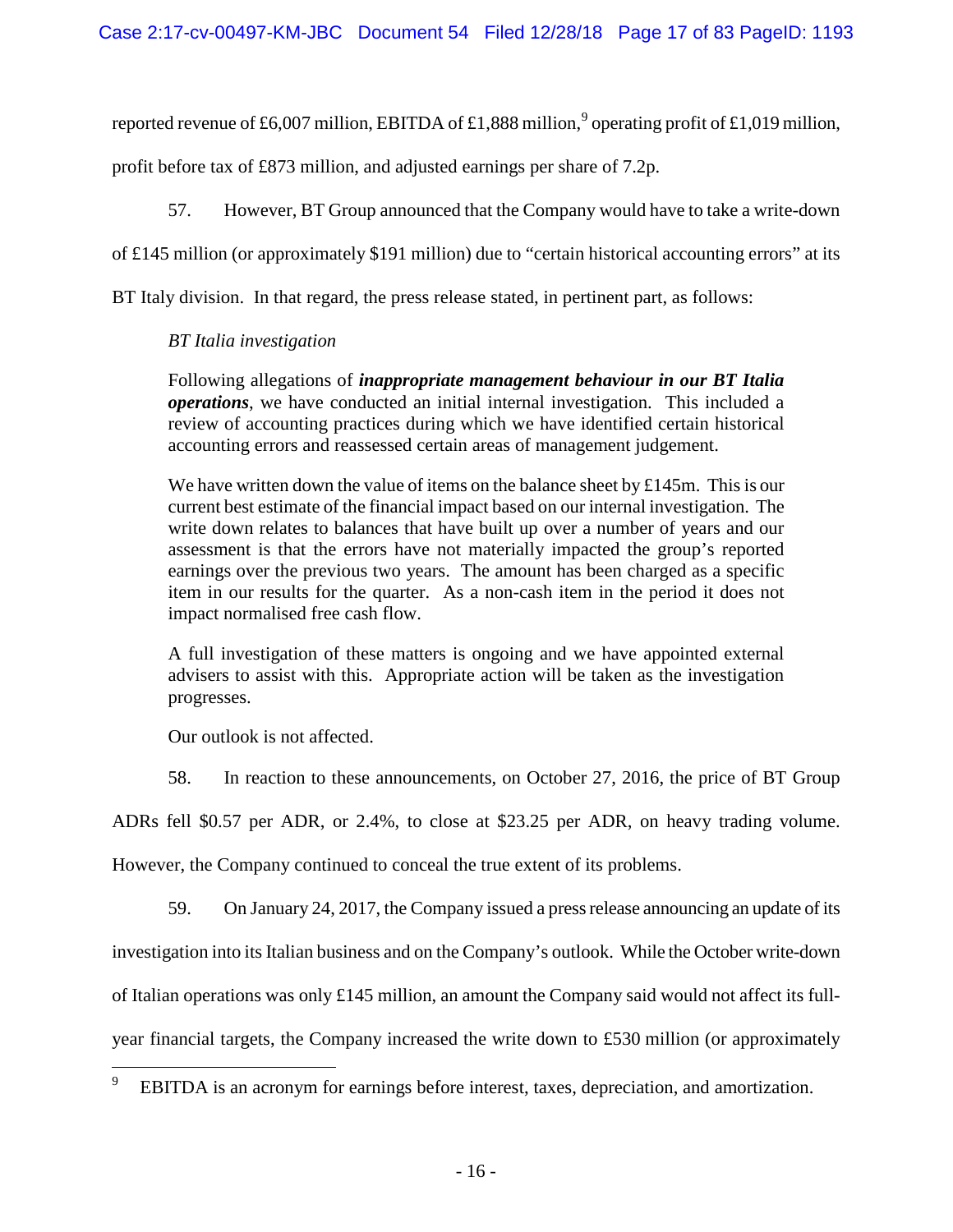\$700 million), a nearly four-fold increase. Additionally, the Company stated that it now did not expect revenue to grow for the next two years after earlier forecasting it would, and estimated 2016- 2017 free cash flow at £2.5 billion, as much as £700 million below the original forecast.

60. BT Group explained that its investigations had revealed that "the extent and

complexity of inappropriate behaviour in the Italian business were far greater than previously

identified" and had "revealed improper accounting practices and a complex set of improper sales,

purchase, factoring and leasing transactions," resulting in the "overstatement of earnings in our

Italian business over a number of years." The Company stated, in pertinent part, as follows:

Since [the October 27, 2016 press release] we have progressed the investigation, which has included an independent review by KPMG LLP of the accounting practices in our Italian operations and our own comprehensive balance sheet review. These investigations have revealed that *the extent and complexity of inappropriate behaviour in the Italian business were far greater than previously identified* and have *revealed improper accounting practices and a complex set of improper sales, purchase, factoring and leasing transactions.* These activities have resulted in the *overstatement of earnings in our Italian business over a number of years*.

The investigation into the financial position of our Italian business is now substantially complete. *The adjustments identified have increased from the £145m announced in our half-year update to a total of around £530m*. We are still evaluating what proportion of the total adjustments should be treated as prior year errors, and what proportion should be treated as the reassessment in the current year of management estimates. Work is also ongoing to establish how these adjustments should be reflected in BT Group's financial statements for the current and previous periods in light of applicable accounting requirements.

In addition, we would expect the matters described above to result in a reduction in our Q3 adjusted revenue and adjusted EBITDA of around £120m, and in a reduction in Q3 normalised free cash flow of around £100m. For 2016/17 as a whole, relative to our prior outlook, we would expect a decrease in adjusted revenue of around £200m, in adjusted EBITDA of around £175m, and of up to £500m of normalised free cash flow due to the EBITDA impact and the one-off unwind of the effects of inappropriate working capital transactions. For 2017/18, we would expect a similar annual impact to adjusted revenue and adjusted EBITDA as in 2016/17, with the EBITDA impact flowing through to normalised free cash flow. An updated outlook for the Group reflecting the above and other matters is set out below.

The EBITDA contribution of the Italian business included in the Group's reported EBITDA for the financial year ended 31 March 2016 was around 1%.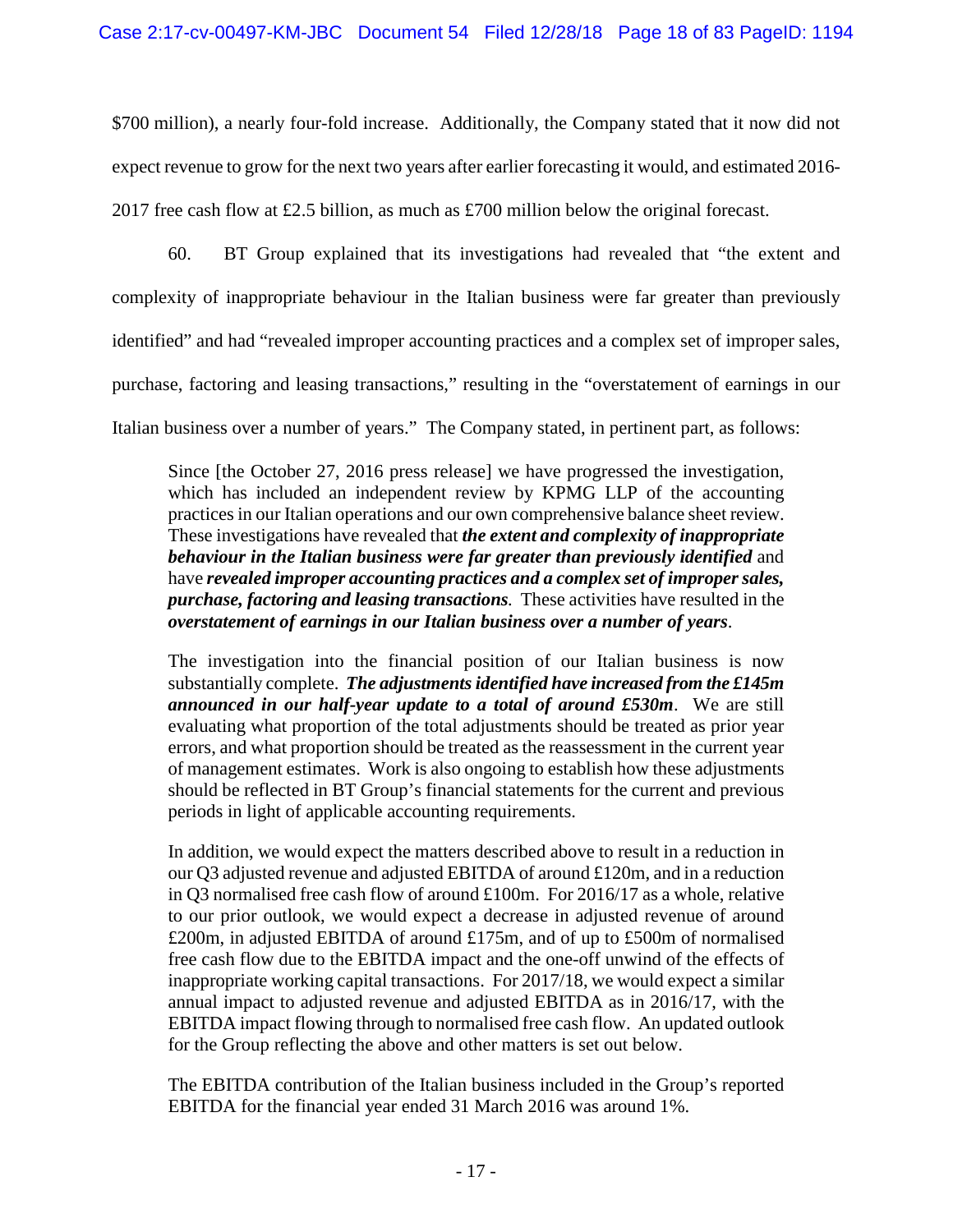The improper behaviour in our Italian business is an extremely serious matter, and we have taken immediate steps to strengthen the financial processes and controls in that business. *We suspended a number of BT Italy's senior management team who have now left the business. We have also appointed a new Chief Executive of BT Italy who will take charge on 1 February 2017. He will review the Italian management team and will work with BT Group Ethics and Compliance to improve the governance, compliance and financial safeguards in our Italian business*.

Further, we are conducting a broader review of financial processes, systems and controls across the Group. The BT Group Remuneration Committee will consider the wider implications of the BT Italy investigation.

61. With regard to the Company's investigation and subsequent write-down, Defendant

Patterson stated, in pertinent part, as follows:

We are deeply disappointed with the improper practices which we have found in our Italian business. We have undertaken extensive investigations into that business and are committed to ensuring the highest standards across the whole of BT for the benefit of our customers, shareholders, employees and all other stakeholders.

62. The same day, BT Group held a conference call with analysts and investors to discuss

its investigation into the Italian business. In response to a question concerning the nature of the

Company's unwinding of improper working capital transactions, Simon Lowth, the Company's

current Group Finance Director, explained how BT Italy employees had engineered improper

factoring transactions.<sup>[10](#page-18-0)</sup> Lowth stated, in pertinent part, as follows:

The majority component [of unwinding the improper working capital transactions] was to repay essentially *working capital loans to factoring companies where loans had been taken against receivables and, indeed, had been taken to pay suppliers. Those working capital loans [were] clearly improper and we are unwinding them, and that is overwhelmingly the most significant contributor to the onetime cash unwind in the 2016/2017*.

<span id="page-18-0"></span> $10$  Factoring is a commercial transaction in which an entity transfers its trade receivables to a third party, generally a financial organization, to obtain cash on an immediate basis. According to the *Financial Times,* and as explained herein, BT Italy's management obtained loans on existing receivables and used the amounts received therefrom to reduce the existing receivable balances *without* recording the loans that produced the cash it received.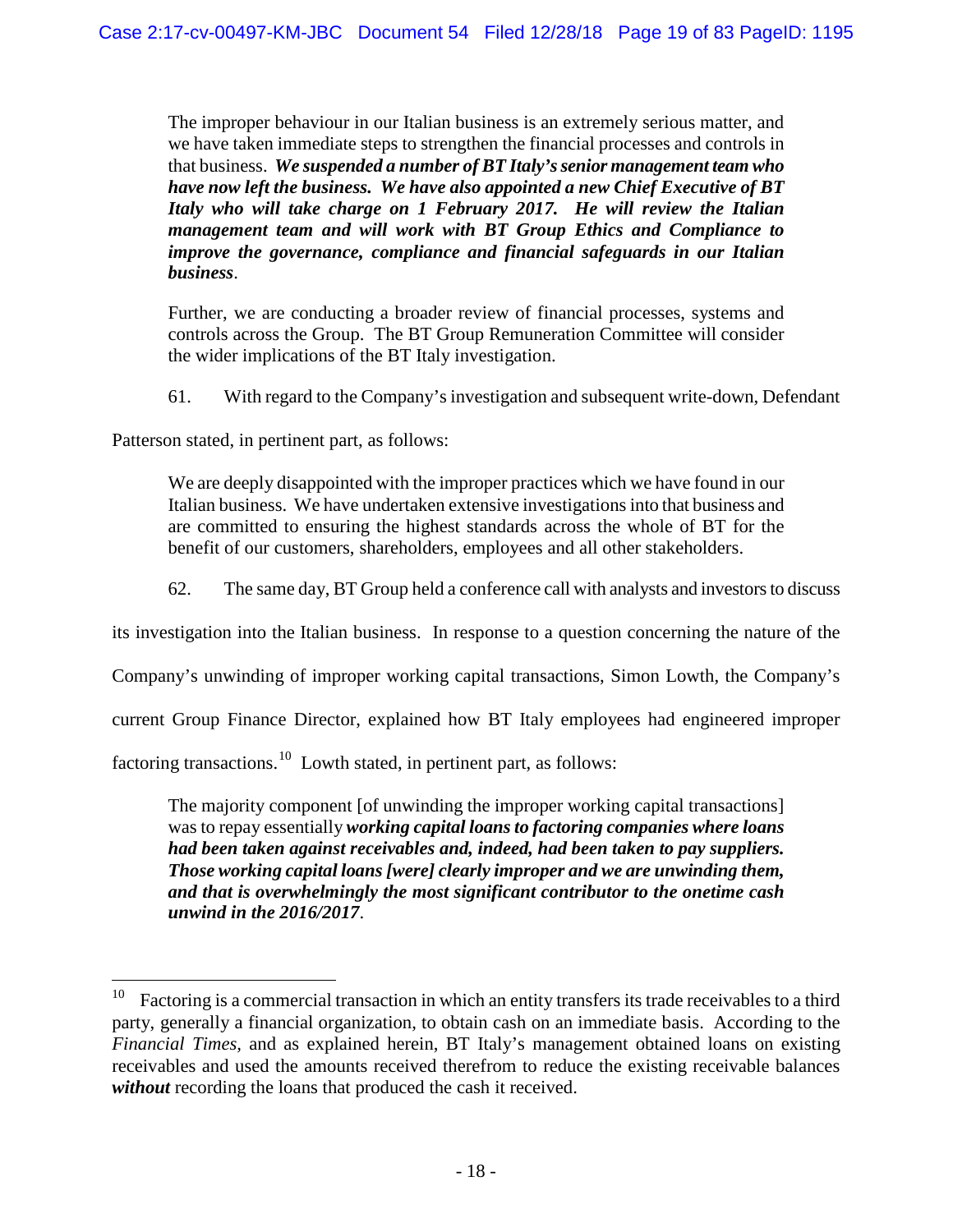There are some additional smaller contributors in unwinding some of the improper transactions such as sale and leaseback transactions which we have identified.<sup>11</sup> But the main component is to unwind the inappropriate improper working capital loans. So the beneficiaries, to be specific, are the factoring companies who had extended those loans.

63. In response to another question about the immense scale of improper factoring that

had been going on in the Italian business, Lowth stated, in pertinent part, as follows:

[T]here are some genuine and sensible business reasons why companies will, from time to time, factor some elements of receivables, and that is a practice that is common in Italy. And it is a practice that has been undertaken by BT Italia in the past. *The practices that we note here, and that we are unwinding, are more extensive receivables factoring often against inappropriate customer bases and debt*.

*And, secondly, more material here I'm afraid, was the factoring activity against payables, in effect, taking out working capital loans in order to settle creditors. And that is not a practice that we would tolerate anywhere in BT*.

64. During the conference call, Patterson and Lowth had an exchange with a securities

analyst concerning the surprising magnitude of the write-down to EBITDA, stating, in pertinent part,

as follows:

**James Ratzer** - *New Street Research LLP* - Analyst

So just trying to get my head again around the magnitude of the GBP175 million hit to EBITDA from Italy, given you're disclosing that the business was doing around GBP65 million of EBITDA previously, I was just trying to [confirm], that's almost a tripling of the EBITDA impact from the performance in 2015/2016. I'd just like to get a waterfall on why the impact to EBITDA is so big. . . .

**Gavin Patterson** - *BT Group plc* - CEO

Lots of questions there; let me see if I can pick off some of them. First of all our commitment to global services, it's a very disappointing situation in Italy; I can't

<span id="page-19-0"></span>Generally, a "sale/leaseback," or sale and leaseback transaction, is one in which the owner of a property sells an asset, typically real estate or equipment, and immediately leases that same property back from the buyer for a specified time period. Typically, a seller (here, BT Group) enters into a sale/leaseback transaction to generate cash flow from appreciated long-term assets and still retain the right of use. According to *Reuters*, and as explained herein, BT Group contrived sale-and-leaseback transactions to artificially inflate BT Italy's sales and profit margins.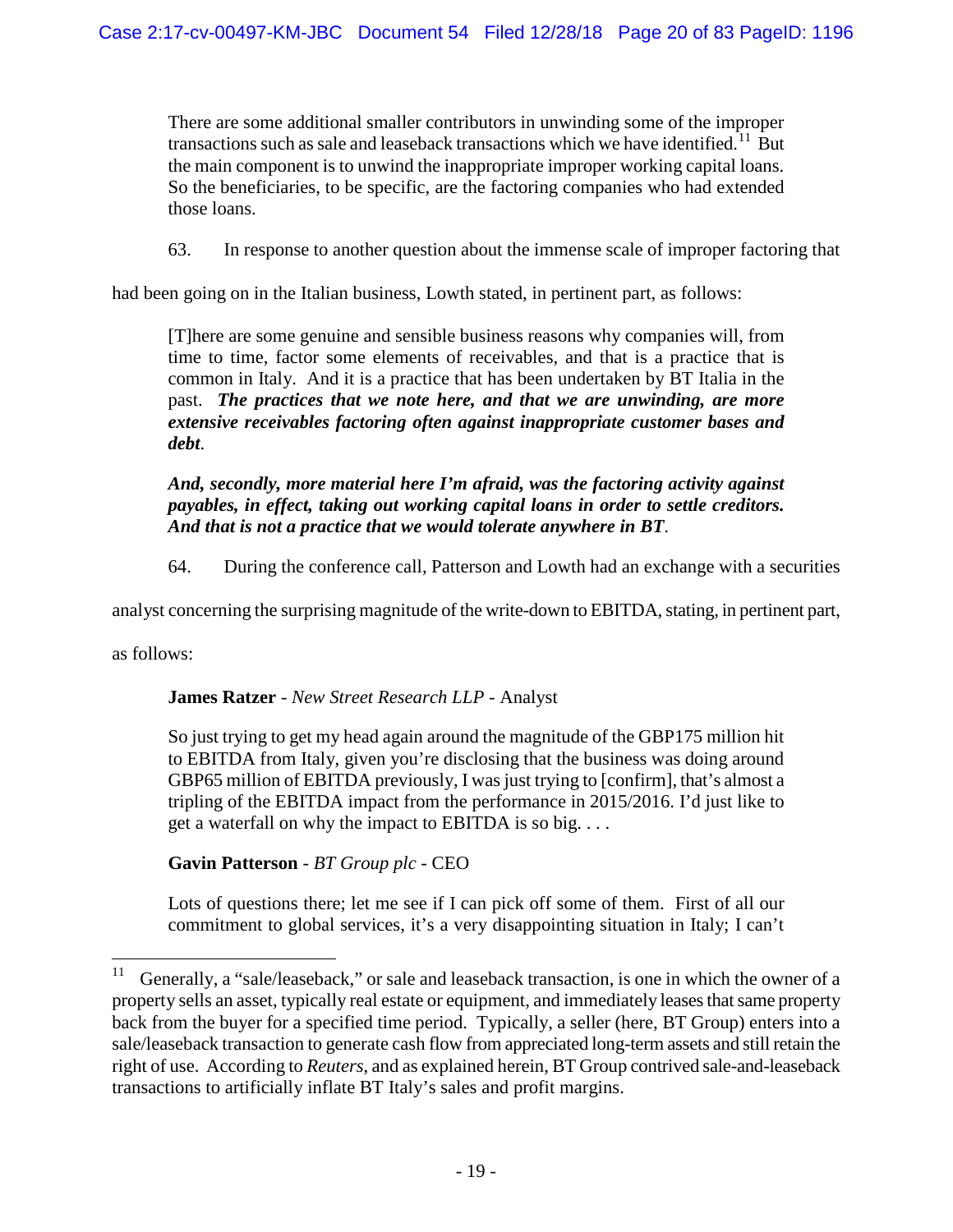underline that enough. It is a complex situation that involved a lot of people. It's been going on for a number of years. It's very, very disappointing.

*That has taken a business that we thought was profitable but, in truth, has probably been unprofitable for a number of years*. That's why you're seeing such a significant swing of GBP175 million. . . .

**Simon Lowth** - *BT Group plc* - Group Finance Director

Just to finish on the first part of your question, the EBITDA in Italy was slightly higher than the number you'd suggested, another GBP20 million, GBP30 million or so. *And the impact of the GBP175 million is because the result of the improper accounting, the improper transactions, was to significantly understate the costs in the business, some of which was being capitalized and, therefore, not running through EBITDA. Other parts of it were simply costs that were not being accrued properly into the accounts*.

The impact, therefore, is greater than the previously reported EBITDA.

65. Moreover, on January 24, 2017, in an article entitled "Dodgy Italian Job Savages BT Earnings, Share Price Tanks," *LightReading*, a communications-industry networking website, reported that BT Group suspended a number of senior executives in Italy, including Gianluca Cimini ("Cimini"), the former BT Italy CEO, and Stefania Truzzoli ("Truzzoli"), BT Italy's COO, and appointed a new CEO for BT Italy. On that same day, in an article entitled "BT European Chief to Resign Over Italian Scandal," the *BBC* reported that Corrado Sciolla, President of BT Global Services – Continental Europe, was expected to resign shortly. Sciolla had previously been CEO of BT Italy from 2006 until January 2013.

66. In reaction to these disclosures, on January 24, 2017, the price of BT Group ADRs fell \$5.05 per ADR, or approximately 21%, to close at \$19.38 per ADR, on extremely heavy trading volume.

67. On January 27, 2017, BT Group held an earnings conference call with analysts and investors to discuss BT Group's financial performance for the fiscal third quarter of 2017. During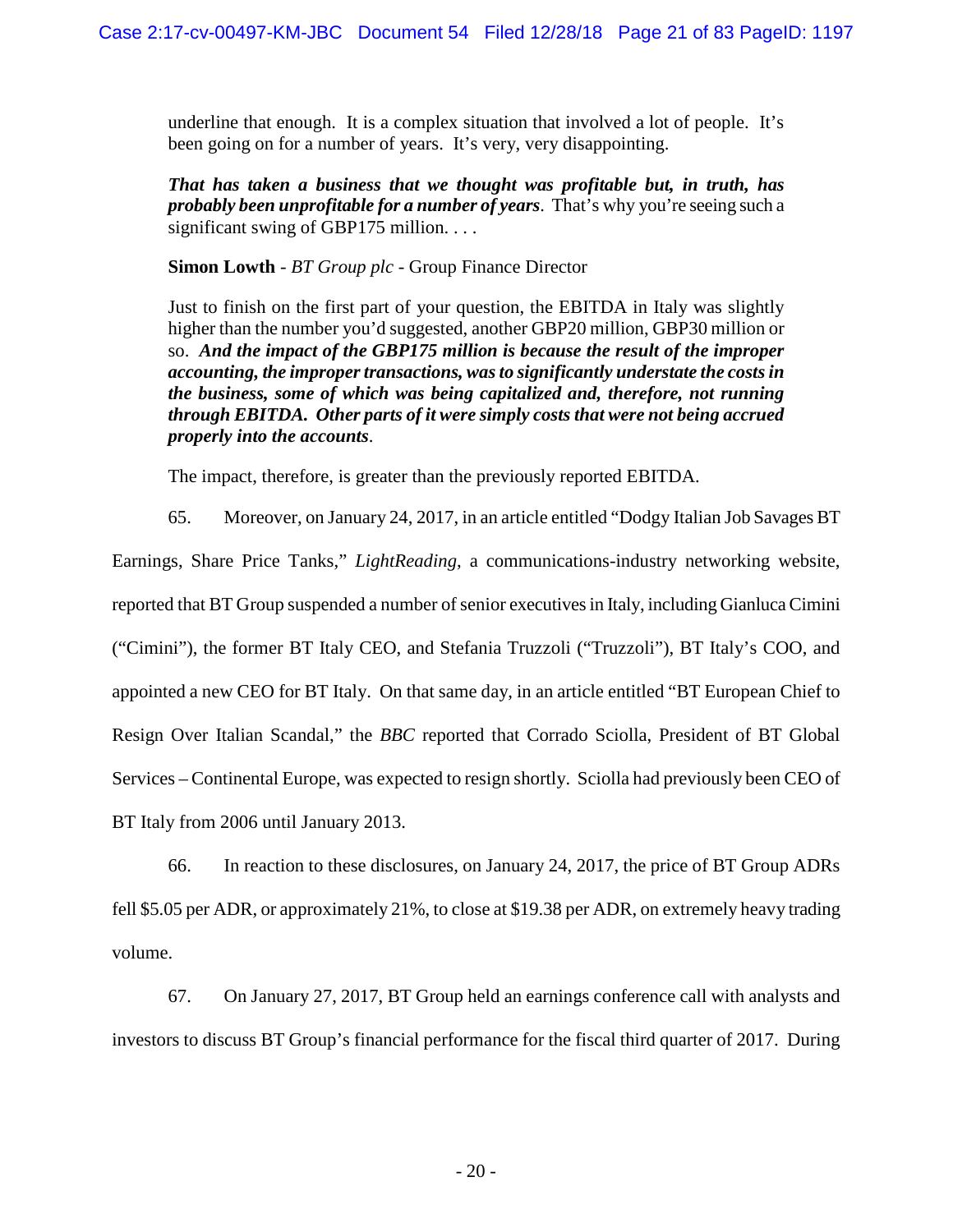the call, Patterson stated: "*EBITDA was down 78% reflecting the impact of Italy*. That was taken in the quarter. *Excluding the Italian business, EBITDA was down 8%*."

68. On January 28, 2017, the U.K.'s *Telegraph* reported that a KPMG LLP ("KPMG") investigation found that *the misconduct at BT Italy had been going on for most of the past 10 years*.

### **A BT Group Vice President Was Informed of Accounting Problems, Bullying and Pressure to Meet Difficult Bonus Targets at BT Italy in November 2015**

69. On March 30, 2017, *Reuters* reported that in November 2015, three BT Italy employees warned their Madrid-based supervisor, BT Global Services head of European sales Jacinto Cavestany,[12](#page-21-0) about possible accounting problems at BT Italy. The source told *Reuters* that he and two BT Italy colleagues had met Cavestany on the sidelines of a Company gathering in Munich, Germany in November 2015. The three told Cavestany that they were worried something was wrong with the unit's financial results. They also complained to Cavestany of bullying by local management, especially by then-BT Italy CEO Cimini, and pressure to meet difficult bonus targets, the source said. The three employees complained to Cavestany of a climate "of terror" created by Cimini. The source added that Cavestany had replied that the three should help him to steer Cimini "in the right direction."

70. In January 2017, however, BT Group claimed that it began an internal investigation after receiving allegations in *late summer 2016* of inappropriate behavior at BT Italy – *almost a year after the Munich meeting with Cavestany*.

<span id="page-21-0"></span><sup>&</sup>lt;sup>12</sup> According to his LinkedIn profile, Cavestany has held the title "VP Iberia & Head of Sales" Europe and Latam [Latin America] at BT Global Services" from January 2014 through the present.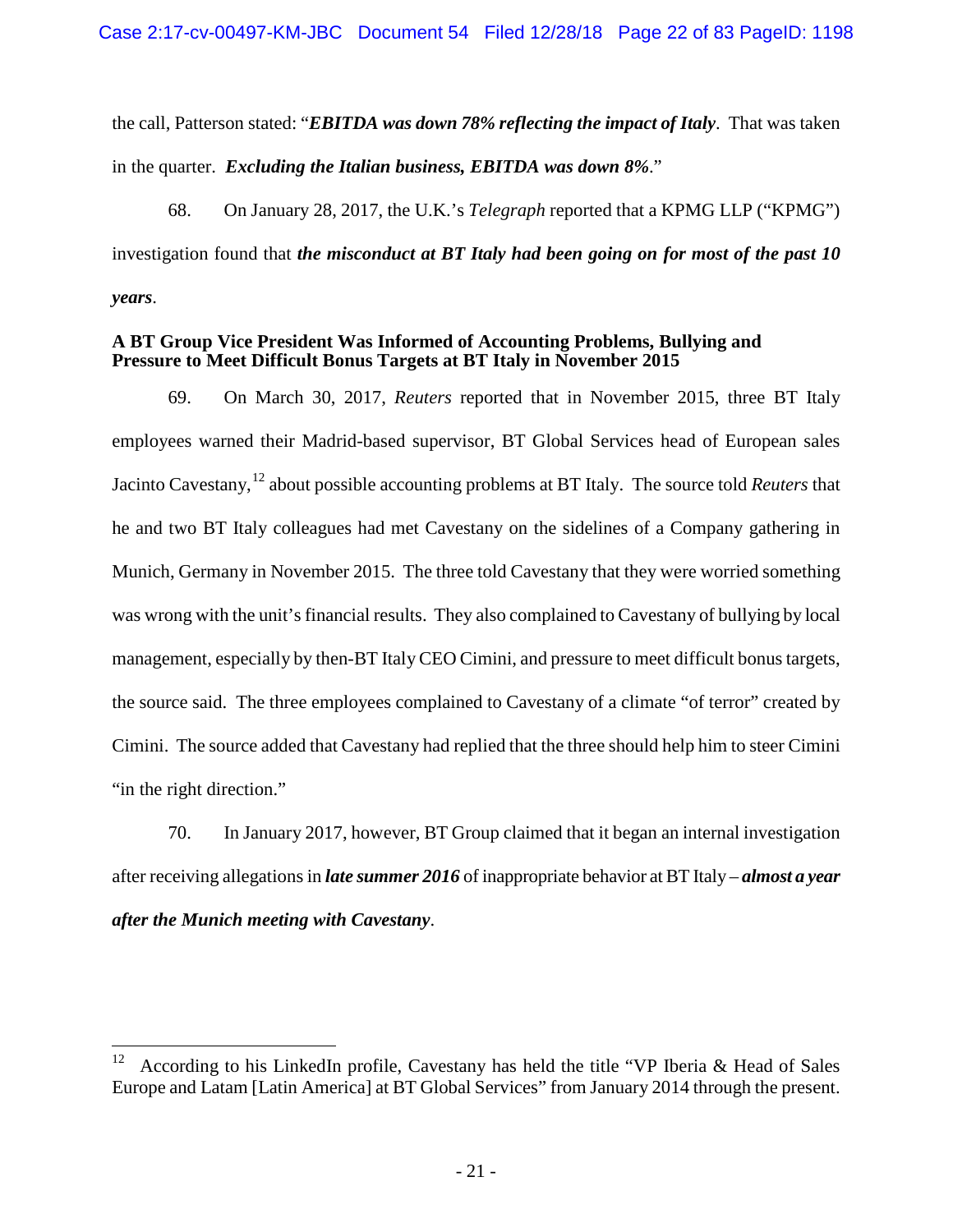71. BT Group also said in response to *Reuters*' questions that it had "received reports of bullying cases at BT Italy *at the start of 2016*. Senior Human Resources officials visited the Italian offices and investigated."[13](#page-22-0)

72. According to a person familiar with BT Group's internal investigation, the probe – codenamed Project Crane – began as an inquiry into bullying and interviewed about 40 employees. It concluded that Italian management had been responsible for "bullying and inappropriate behavior," according to a one-page summary of the findings reviewed by *Reuters*.

73. *Reuters* reported that during or as a result of Project Crane, BT uncovered financial irregularities, current and former employees of BT Group said. BT Group then hired KPMG to look at the irregularities. Neither the Project Crane report nor the KPMG report has been released publicly.

74. Despite this undisclosed, adverse information concerning BT Italy known to BT Group's senior company representatives at the time – in which they learned that the scope of problems in the control environment at BT Italy had *expanded* – on May 19, 2016, Defendant Rose misleadingly stated in BT Group's 2016 Annual Report: "We have continued to monitor our operations in Italy and *progress has been made to improve the control environment*."

75. According to *Reuters*, the source involved in the Munich meeting, as well as four current employees not involved in that meeting, also laid out certain details of how they say the deception worked. The five sources said a network of people at BT Italy had exaggerated revenues from certain BT-installed phone lines, faked contract renewals and invoices, and invented bogus

<span id="page-22-0"></span> <sup>13</sup> *See* Exhibit A (attaching a certified translation of "*ESCLUSIVA - BT Italia, nei bilanci dal*  "*lavandino*" *alle* "*bifatture*." *Primo Sos a novembre 2015*," published by *Reuters* on March 30, 2017). The article is also available at: https://it.reuters.com/article/topNews/idITKBN1711N4- OITTP (last visited October 1, 2018).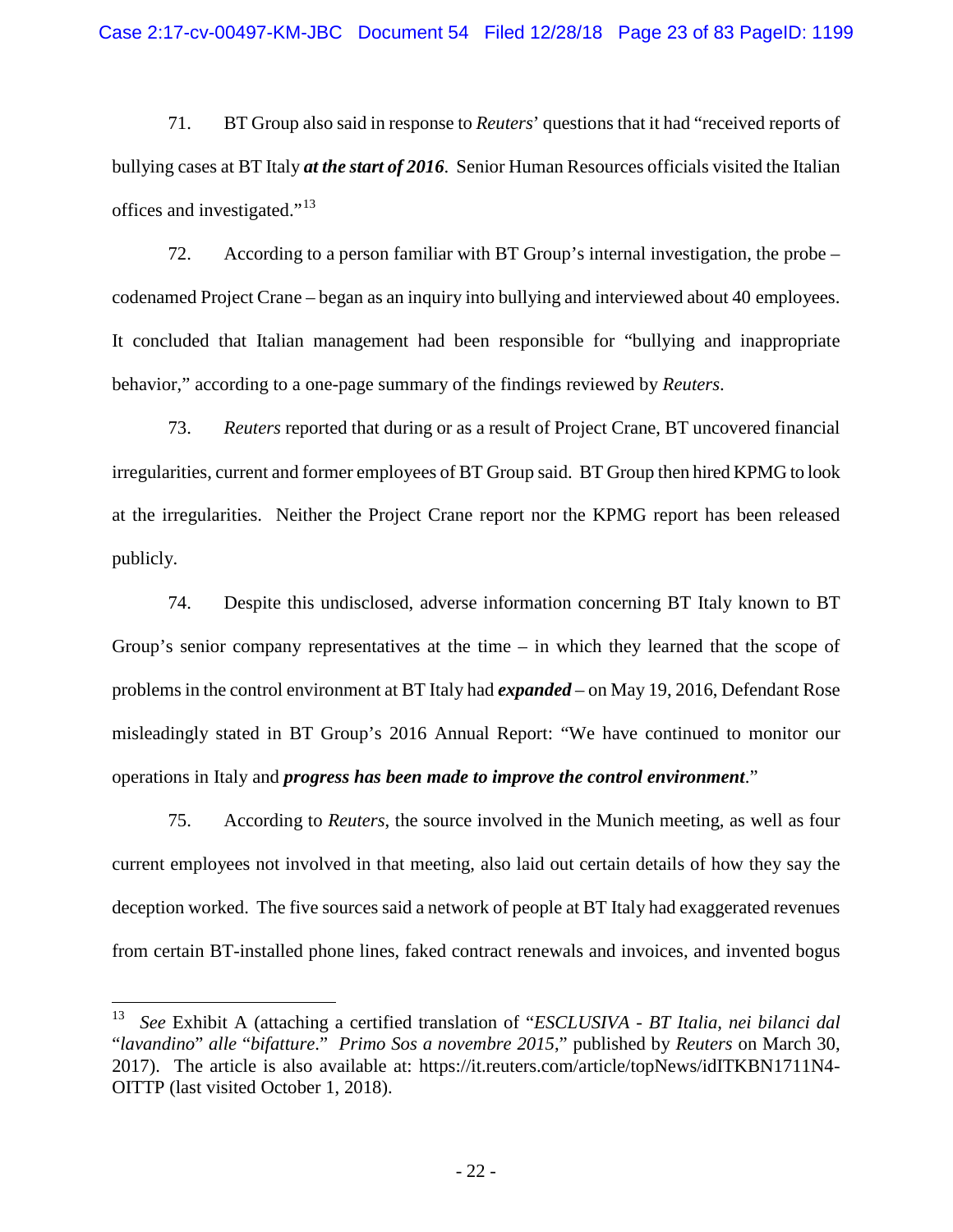#### Case 2:17-cv-00497-KM-JBC Document 54 Filed 12/28/18 Page 24 of 83 PageID: 1200

supplier transactions in order to meet bonus targets and disguise the unit's true financial performance. *All of these practices had been going on since at least 2013*, they added.

76. *Reuters* reported that two sources familiar with a report prepared by KPMG as part of its independent review said KPMG had found these same types of irregularities.

77. For example, BT Italy earned income from toll-free hotlines provided to corporate clients. This income varied according to how much traffic a hotline carried: the busier the line, the more money a client paid to BT Italy. According to four of the sources, client-account managers exaggerated hotline traffic by misstating them in internal records. They did this in order to meet aggressive internal targets and collect their bonuses, they added. Clients were unaware of the deception and only paid revenues due on the actual traffic recorded, they said.

78. BT Italy's purchasing office also colluded to mask the true state of the business, making fake purchase orders to suppliers with no intention of receiving goods, four sources said. No cash changed hands, but BT Italy would suddenly cancel the order and ask the supplier to issue a credit note by way of a refund, these sources said. Some bogus credit notes were then sold to a factoring company for cash, said one of the sources, a current client-account manager at BT Group.

79. One current employee said multiple internal accounting systems, a legacy of BT Group acquisitions in Italy, enabled staff to inflate revenues by entering two duplicate invoices for the same client. The genuine invoices were entered into one system and mailed to clients; the duplicates went into another system, according to this source.

80. A source familiar with an investigation by Italian prosecutors said the accounts of the former and current employees matched the prosecutors' findings on the practice of faking income.

81. The deception took place in an atmosphere in which employees were criticized and shouted at by a few top managers in front of colleagues for failing to meet targets, all five BT Italy

- 23 -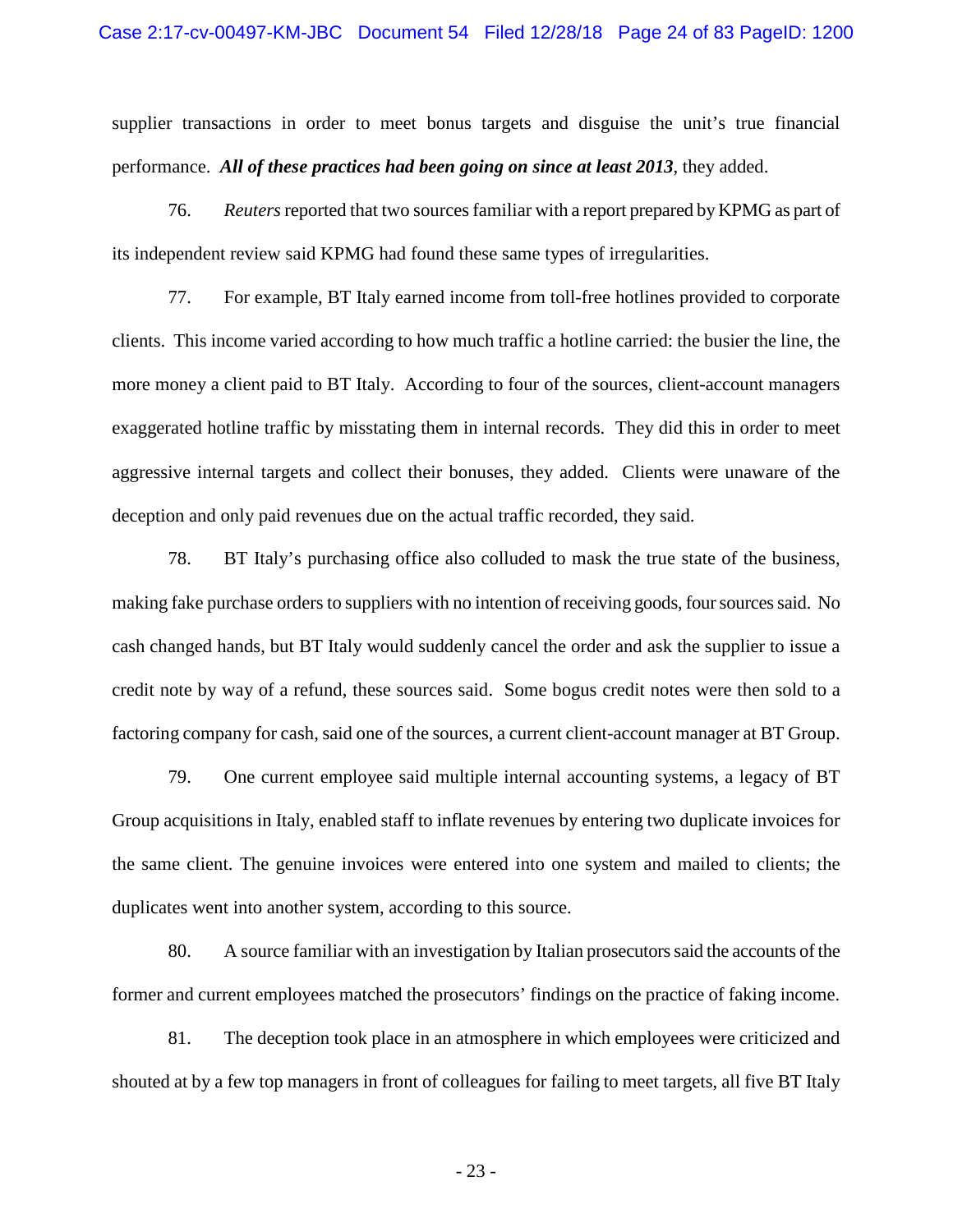sources said. They said the pressure to hit targets rose after Cimini became the unit's chief executive in April 2013; he was formerly its CFO. For example, the current BT Italy client-account manager said his 2016-17 goals, set early in 2016, required him to more than double overall revenues from his clients. In a staff meeting in Milan, one eyewitness source said, Cimini spoke about the need to meet targets and demonstrated how no employee was indispensable. He dipped a finger into a glass of water and remarked: "What happens if I put my finger inside and take it out? Absolutely nothing – the same if you left the company."

82. *Reuters*' March 30, 2017 article (Exhibit A), whose title is translated as "*EXCLUSIVE* 

*– BT Italia, from the 'sink' to 'double billing' on its balance sheets. First Sos in November 2015*,"

provides additional details of the fraud at BT Italy and the knowledge thereof of BT Group.

83. *Reuters* detailed the pressure at BT Italy to meet ever more difficult targets:

Two of the internal sources explain that the setting of ever more difficult targets also contributed to increasing the pressure to the limit. A BT Italia internal document seen by Reuters states that in 2013, a team of 10 sales employees was given a target of 41 million orders in one year. The BT ex-employee says that he is aware that just two years later, the annual target for a similar team of one of the largest Italian telephone companies was two million orders. Another of the sources, an account manager, states that in the last fiscal year ending March 31, his annual sales target increased by more than 100%.

84. According to the *Reuters* article, "[Defendant] Patterson . . . attributed responsibility to a limited group of Italian managers who 'kept London in the dark' regarding the fraudulent accounting practices. But the ex-CEO Gianluca Cimini responds that everything '*was verified and authorized by the parent company*.'" Furthermore, according to Cimini, "the financial transactions executed during my leadership (I recall that I became CEO only in 2013) *were properly verified and authorized by the parent company and by the audit units and firms*."

85. Furthermore, according to the article, "[a]nother internal source adds that he considers it 'impossible' that London had no way of realizing what was happening in Italy, noting that the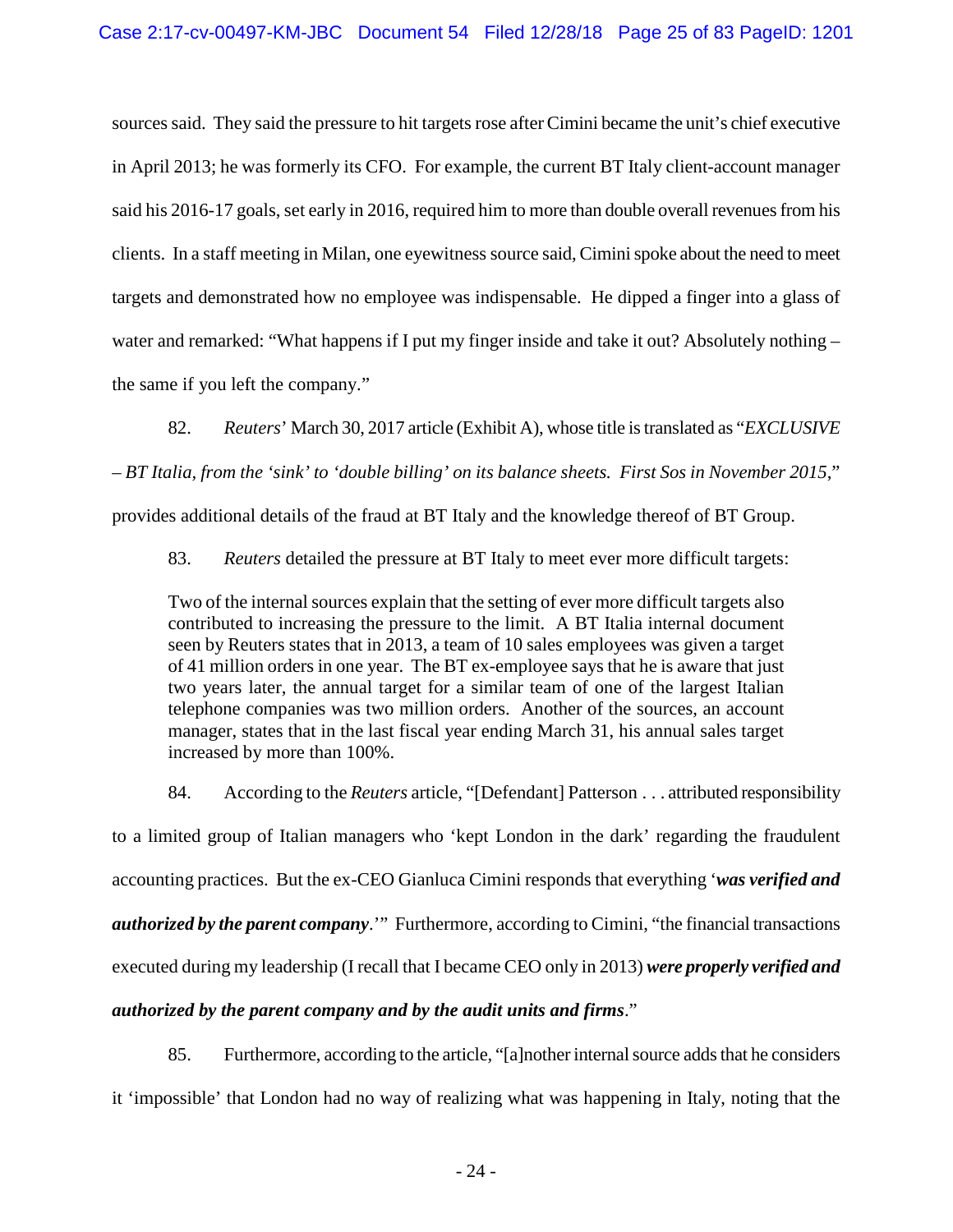accounting software system at BT Italia is 'open' to the parent company and it is possible to conduct

checks by logging into the system at any time."

86. *Reuters* cited an additional internal source, who described how BT Italy made fictitious purchase orders in exchange for credit notes. According to the source, the fictitious

purchases were obvious to spot:

The latter source lastly claims that *it would have been practically impossible for an auditor not to realize that something was amiss*, as these purchases were all written in the same way, only changing the numbers and occasionally the supplier. What is more, says the source, both the purchase request as well as the purchase order and the cost acquisition were all performed by the same person in the finance department.

"*You don't even need to check the entire balance sheet, you just need to concentrate on the months of March and April each year*," adds the source, referring to the fact that the majority of the transactions were concentrated between the close and opening of the fiscal year.

87. *Reuters* described how BT Italy engaged in the risky practice of "sink" or factoring

trading, reporting as follows:

This is a practice to increase revenue, called "sink" by the BT Italia staff. In practice, a company makes itself a "box mover" between a creditor and a debtor and collects the receivable. It is not illegal, obviously, but *it is risky, and one of the sources highlights how in recent years the use of this item has increased by 10 times on the BT Italia balance sheets*. Another internal source notes that *this item went from 2% of BT Italia's annual revenue in the years prior to 2013 to more than 20% in the fiscal year from April 2015 to March 2016*. This latter source adds that *on more than one occasion, these transactions were recorded on the UK intranet by the person who had conducted them as commercial transactions with a margin of 50-60%, when the actual profit margin from the factoring trading was around 1.5%*.

88. *Reuters* also explained that BT Italy was able to employ the accounting trick of double or triple billing because it had dozens of different accounting IT systems, which was the result of a reckless decision by BT Group that facilitated the fraud. *Reuters*' source "highlight[ed] that the double or triple billing was rendered simpler by the fact that at BT Italia there were dozens of different independent accounting software systems. This is because each one of the smallest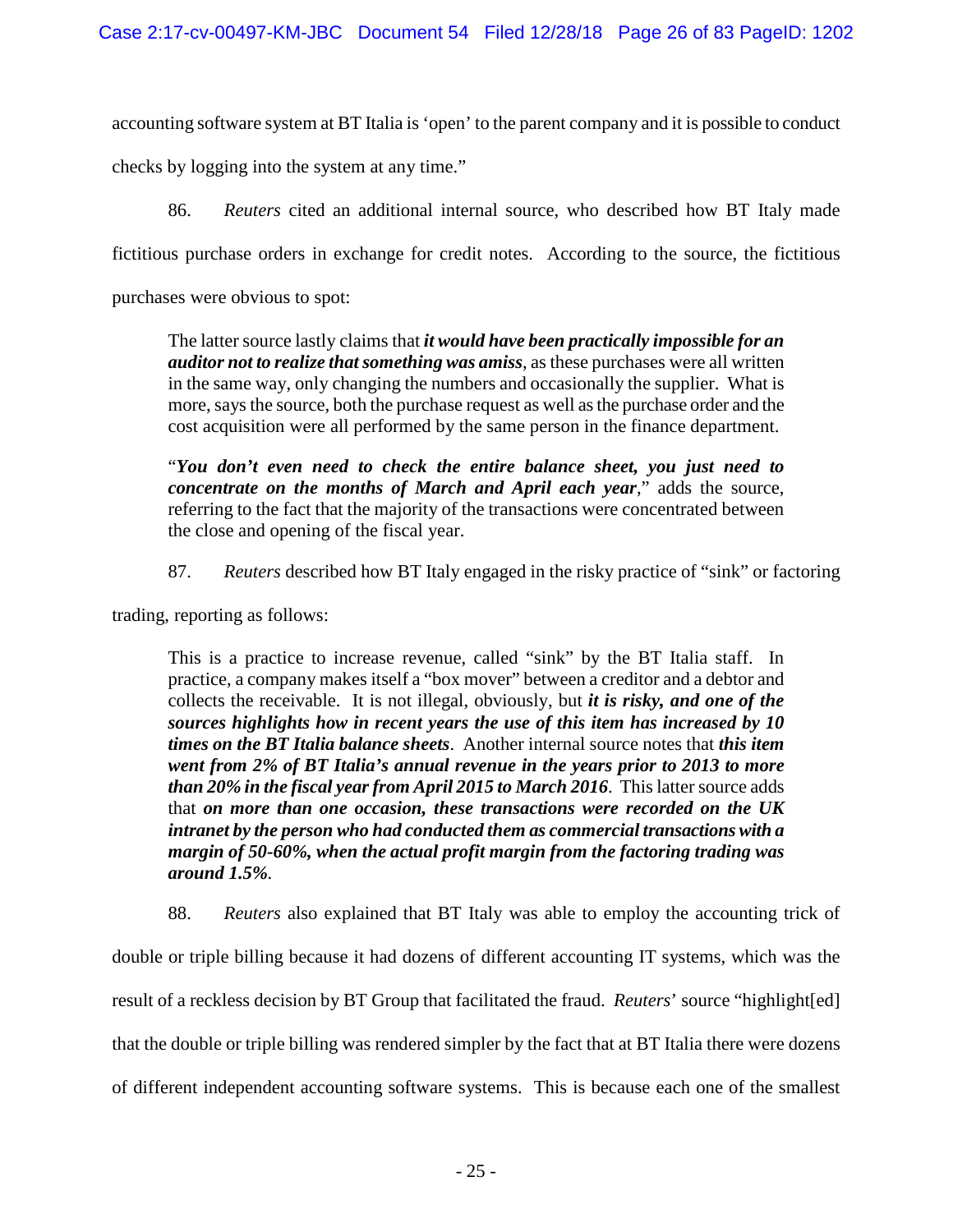companies acquired by BT over the years has maintained its original software system." "But," according to the source, "*if there is no integrated system within the individual country units at British Telecom, not just in Italy, it is a decision by BT London*."

#### **BT Group Filed a Criminal Complaint Against Five Former Employees**

89. On April 21, 2017, *Reuters* reported that BT Group itself filed a criminal complaint with Italian prosecutors on March 21, 2017 over the accounting scandal, accusing several former BT Italy executives and other employees of breaking company rules and unlawful conduct. *Reuters*first saw the complaint, which typically is not a document that is made publicly available, in mid-April. *Reuters*reported that the complaint was consistent with allegations of irregularities and bullying that *Reuters* first made public on March 30, 2017.

90. As described by *Reuters*, BT Group's complaint alleges misconduct against three former senior executives of BT Italy and two other former employees. It alleges former BT Italy CEO Cimini was responsible for grave violations of corporate governance rules in relation to contracts and suppliers, and for using intimidating behavior when dealing with staff. It alleges former COO Truzzoli manipulated results that were used to award staff bonuses and that she also manipulated data that was communicated to BT Europe during the internal presentation of results.

91. The BT Group complaint also alleges former BT Italy CFO Luca Sebastiani ("Sebastiani") failed to report financial irregularities to his managers and also induced an employee responsible for invoicing at BT Italy, Giacomo Ingannamorte ("Ingannamorte"), to issue fake invoices. It further alleges Luca Torrigiani ("Torrigiani"), formerly responsible for government clients and other large accounts in Italy, violated BT Group's rules in the manner in which he chose suppliers and for receiving a payment from an agent of BT Italy. The complaint said Cimini, Truzzoli, Sebastiani, Ingannamorte, and Torrigiani were all fired.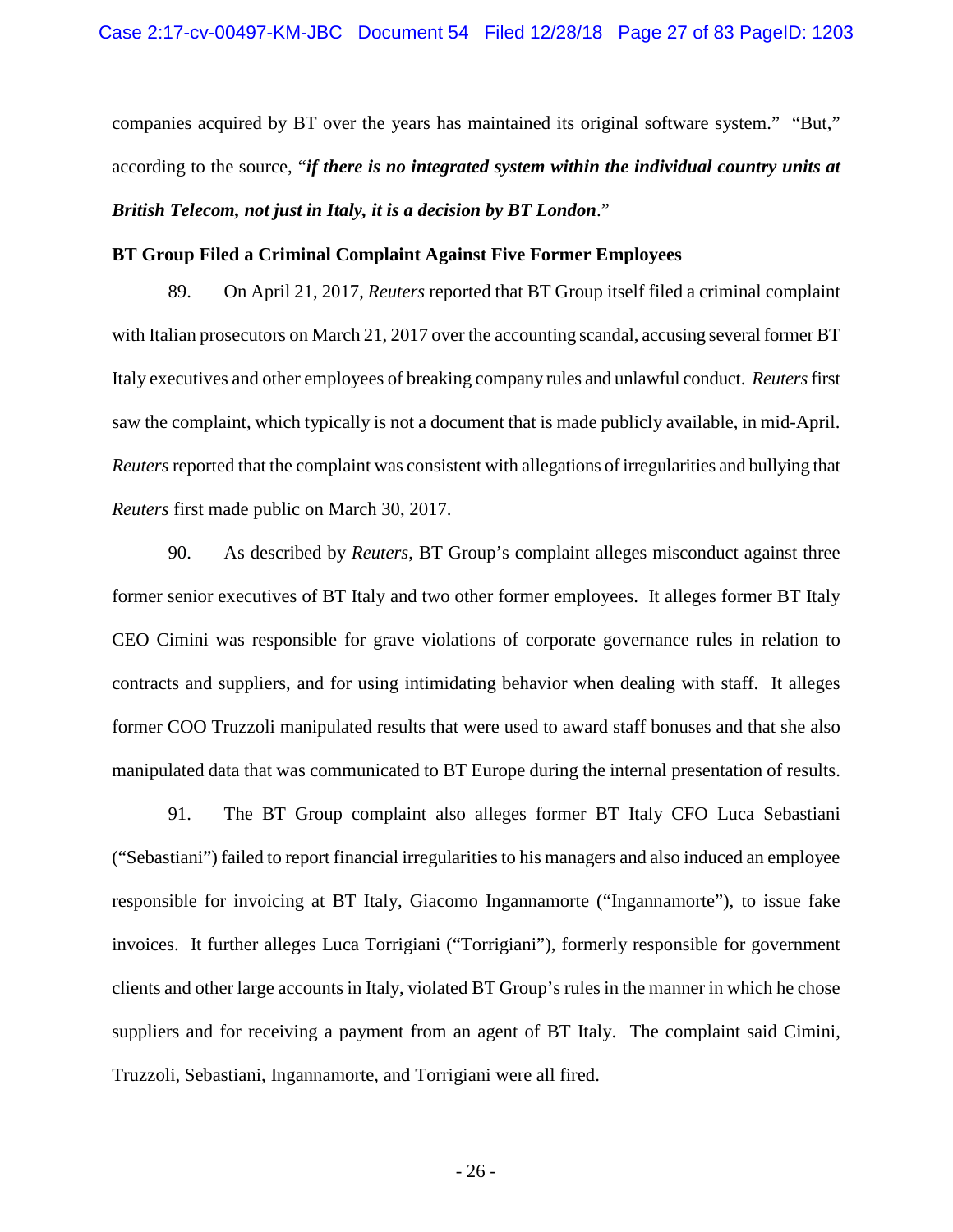92. In May 2017, Defendant Alvarez, CEO of BT Global Services, which includes the Italy unit, left the Company. Alvarez had been in that role since October 2012 and with BT Group since 1999.

#### **BT Group Faces an Italian Government Investigation**

93. BT Group also faces a government investigation by the Guardia di Finanza, an Italian law enforcement agency responsible for dealing with financial crimes. The Company's director of ethics and compliance, Gareth Tipton, met Italian magistrates in Milan in the second half of February 2017, two sources with knowledge of the investigation told *Reuters*. BT Group also gave prosecutors computer records collected during an internal investigation at the Italian unit in late summer 2016, the sources said. In May 2017, the Guardia di Finanza raided BT Italy's office in Milan and seized boxes of documents. Italian authorities started interviewing former BT employees in June 2017.

94. On July 1, 2017, the *Financial Times*reported that raids had been carried out in May at key BT Group suppliers, including IBM, building products supplier ITF Srl and IT company Var Group. According to the *Financial Times*, none of the suppliers raided in May is under investigation but prosecutors have said that they are looking at whether some purported BT Italy transactions involving them were fake. The Guardia di Finanza is scrutinizing a number of transactions, including a so-called "leaseback" deal in 2015 between BT Italy, ITF, and a unit of IBM, according to a person with direct knowledge of the investigation. Citing a person with "direct knowledge" of Guardia di Finanza's investigation, the *Financial Times*reported that BT Italy sold equipment to ITF for approximately  $\epsilon$ 32 million and ITF then sold the equipment to IBM, which then leased the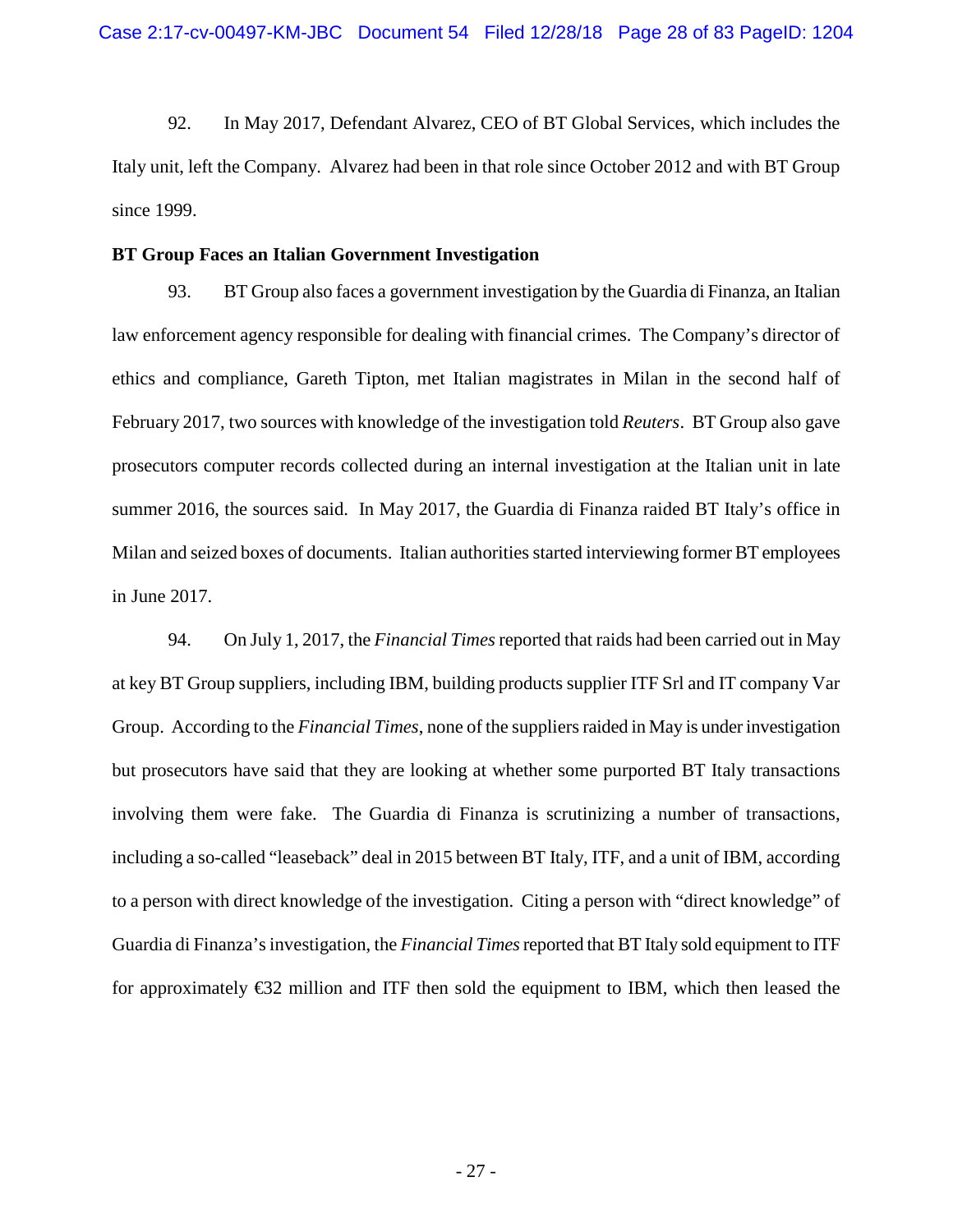equipment back to BT Italy for approximately  $\epsilon$ 36 million.<sup>14</sup> The transaction involved approximately 80,000 pieces of gear, including computers and servers. But BT Group has not been able to locate serial numbers for all of the equipment, which has led Italian prosecutors to probe whether the entire transaction may have been fake. It is unclear why BT Group would have pursued a deal in this way.

95. At the heart of the case, according to the *Financial Times*, Italian investigators are scrutinizing the actions of Cimini, Truzzoli, and Ingannamorte, as well as other former employees in the division. They are being investigated in connection with allegations of fraud, double billing, fake contract renewals, inflated revenues, bogus transactions linked to bonus targets, and concealment of BT Italy's real financial performance, according to two people with direct knowledge of the case.

# **BT Group Provided the Details of Its Financial Improprieties in the 2017 Annual Report**

96. On May 25, 2017, BT Group filed its 2017 annual report with the SEC on Form 20-F (the "2017 Annual Report"), setting forth the details of the Company's admissions associated with its financial improprieties during the Class Period. The Company stated that adjustments relating to the investigation of its Italian business amounted to  $\text{\pounds}268$  million for errors in prior years, for which it revised prior periods, a specific-item charge of  $\text{\pounds}245$  million for changes in accounting estimates, and a charge for investigation costs of £15 million. The Company also stated that correction of the full £268 million in the current year would materially misstate the current year.

97. In the 2017 Annual Report, BT Group discussed the findings of its investigation of BT Italy, stating, in pertinent part, as follows:

<span id="page-28-0"></span>As of the date of the filing of the First Amended Complaint, 1 Euro was equal to 1.17 U.S. Dollars.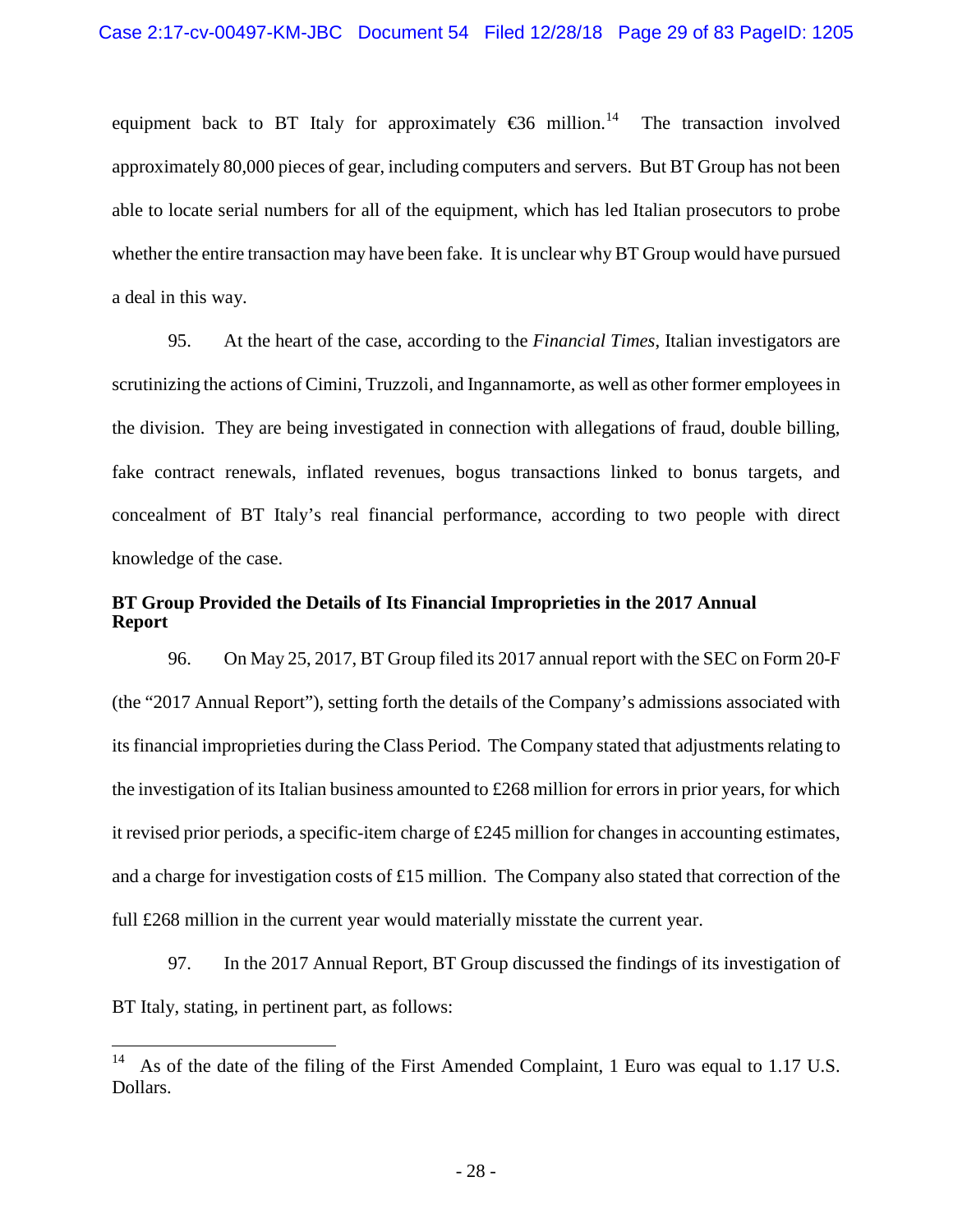During the year we identified inappropriate behaviour in our Italian business. Our investigation identified *collusion and override of controls within our Italian business* and that *our monitoring controls did not identify the circumvention and override*, resulting in the misstatement of results going undetected for a number of years. As a result of our US listing we are required to make certain assessments of our controls as of 31 March 2017 for the purposes of Sarbanes-Oxley. Despite the remediation steps we took, the controls had not operated for sufficient time to allow assurance testing to confirm their effectiveness under Sarbanes-Oxley. We have therefore concluded for these purposes that our controls were ineffective as of 31 March 2017 due to a material control weakness with regard to our Italian business.

98. The Company also explained its response to the fraud identified during the

investigation. BT Group stated, in pertinent part, as follows:

# **BT Italy – our response**

In response to the inappropriate behaviours we identified in our Italian business, we suspended a number of BT Italy's senior management team who have now left the business. The president of our European operations has also left the business. We have appointed a new president of our European operations and a new CEO and CFO of BT Italy, from outside the Italian executive management team.

We appointed KPMG, with support and oversight from our Legal, Governance and Compliance function and Freshfields Bruckhaus Deringer, reporting directly to both the chair of the Audit & Risk Committee and BT Group chairman, to perform an independent investigation of the systems and controls relating to our Italian business. We also conducted a broader review of financial processes, systems and controls across the group. We are acting on both the recommendations of KPMG and our own observations and have taken steps to improve our controls within Italy. We have also taken steps to enhance our wider controls that monitor our overseas operations in our shared service centres, Global Services and at a group level.

\* \* \*

The new CEO and CFO of BT Italy will continue to review the Italian management and finance teams and work with BT Group Ethics and Compliance to improve the governance, compliance and financial safeguards. Going forward, we will also continue to rotate senior management among countries to ensure an independently governed and rigorously controlled organisation throughout all parts of Global Services.

99. The Company also stated that its operating cash outflow of £245 million was £396

million worse than the previous year, as it had unwound the effects of improper working capital

transactions in its Italian business.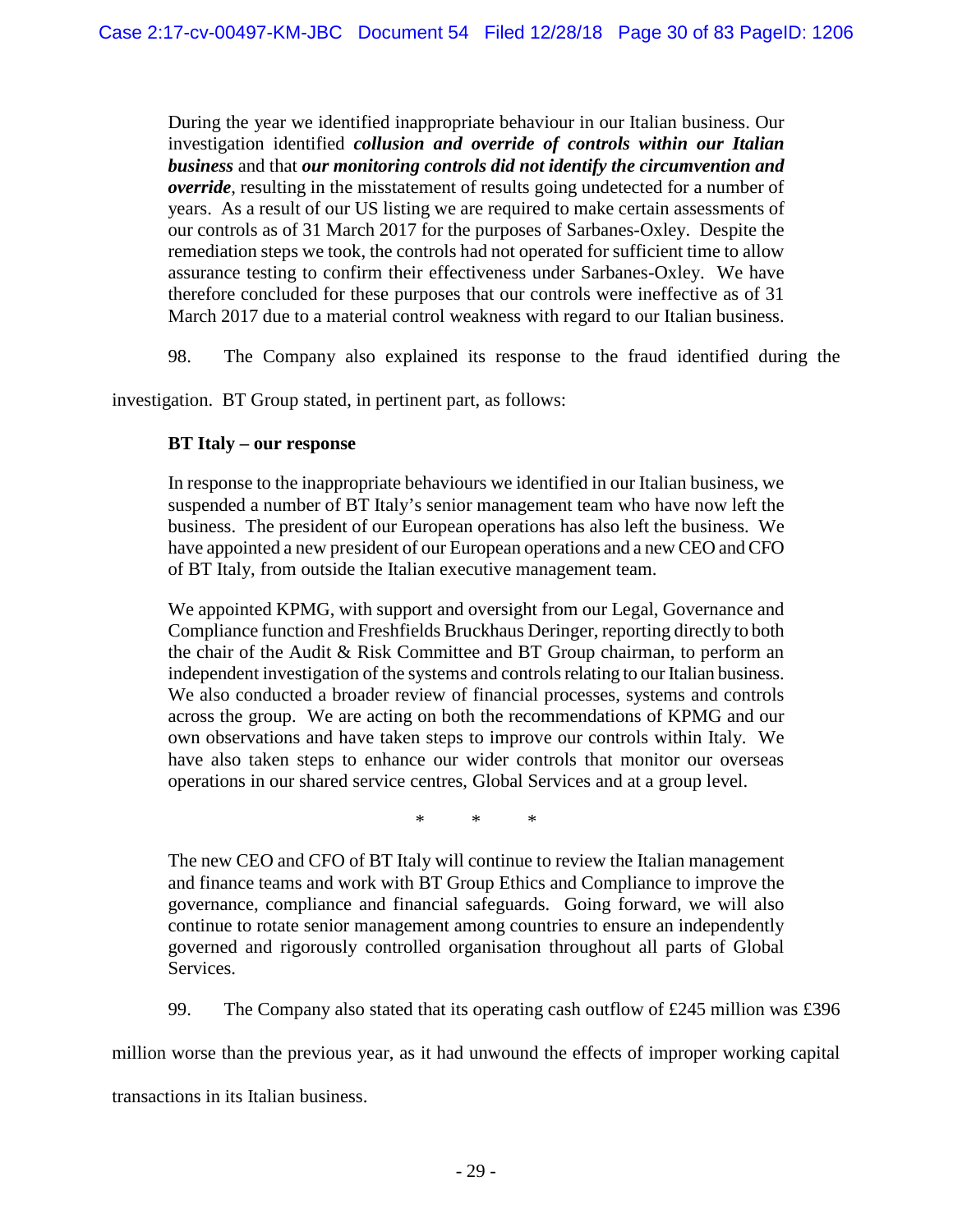100. In the 2017 Annual Report, BT Group provided a summary of adjustments reconciling the fiscal 2016 and fiscal 2015 financial years from previously published to the revised position reflecting the three prior year revisions. The Company presented the adjustments to its Group income statement as follows:

|                              |                   | Italian                |             |  |
|------------------------------|-------------------|------------------------|-------------|--|
| For the year ended           | As published      | business<br>adjustment | Revised     |  |
| 31 March 2016                | $\pounds$ m       | $\pounds$ m            | $\pounds$ m |  |
| Revenue                      | 19,042            | (30)                   | 19,012      |  |
| <b>Operating costs</b>       | (15,307)          | (92)                   | (15,399)    |  |
| Operating profit             | 3,735             | (122)                  | 3,613       |  |
| Profit before tax            | 3,029             | (122)                  | 2,907       |  |
| Profit for the period        | 2,588             | (122)                  | 2,466       |  |
| Earnings per share – basic   | 29.9 <sub>p</sub> | $(1.4)$ p              | 28.5p       |  |
| Earnings per share – diluted | 29.6p             | $(1.4)$ p              | 28.2p       |  |
|                              |                   | Italian                |             |  |
|                              |                   | business               |             |  |
| For the year ended           | As published      | adjustment             | Revised     |  |
| 31 March 2015                | $\pounds$ m       | $\pounds$ m            | $\pounds$ m |  |
| Revenue                      | 17,979            | (11)                   | 17,968      |  |
| <b>Operating costs</b>       | (14, 499)         | (67)                   | (14, 566)   |  |
| Operating profit             | 3,480             | (78)                   | 3,402       |  |
| Profit before tax            | 2,645             | (78)                   | 2,567       |  |
| Profit for the period        | 2,135             | (78)                   | 2,057       |  |
| Earnings per share – basic   | 26.5p             | $(1.0)$ p              | 25.5p       |  |
| Earnings per share – diluted | 26.1p             | $(1.0)$ p              | 25.1p       |  |

### **Chanmugam Left BT Group Under Suspicious Circumstances**

101. According to the 2017 Annual Report, Chanmugam retired from BT Group on July 13, 2016. Under the terms of his service contract, he continued to receive his salary and contractual benefits until the end of his notice period, being March 31, 2017, *i.e*., the end of fiscal year 2017.

102. On information and belief, however, either BT Group forced out Chanmugam during the course of its investigation of BT Italy in the summer of 2016, or he quit before BT Group could do so itself.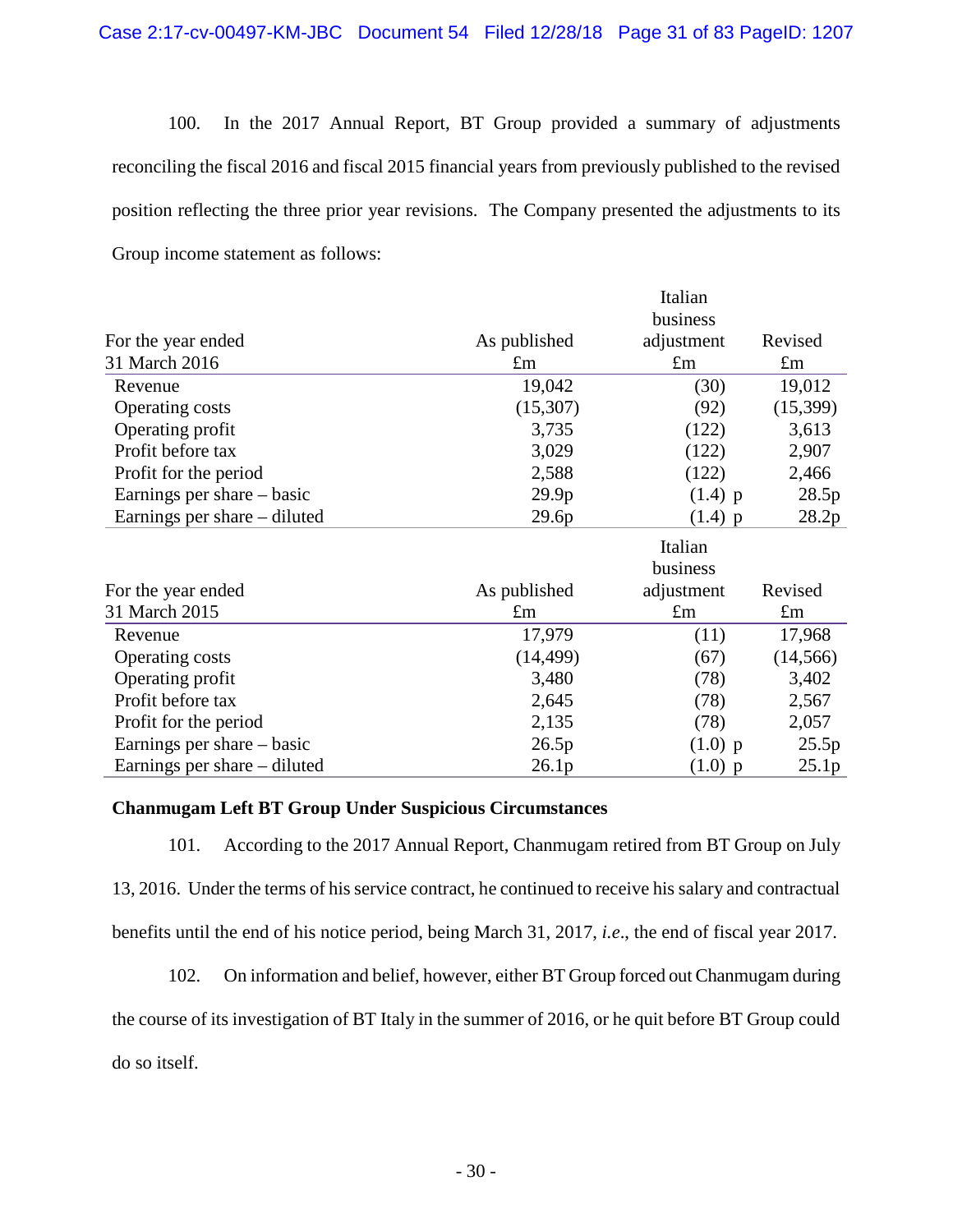103. According to the 2017 Annual Report, "in the summer of 2016" BT Group "received a whistle-blower report of inappropriate behaviours in our Italian business." The Company then "instigated an investigation[.]" The timing of Chanmugam's departure from BT Group during the summer of 2016, when viewed in light of the Company's claw-back of Chanmugam's bonuses *twice*  – not only those reflecting the amount attributable to the revised financial performance, but *all* of his DBP awards – (*see* below), raises a plausible inference that Chanmugam was either fired or abruptly left the Company before his role in connection with the BT Italy fraud was revealed.

104. Indeed, according to a January 26, 2017 article in *The Financial Times*, "questions have also been raised over Tony Chanmugam, the former finance director, who quit BT days before the alarm was raised. Mr. Chanmugam, BT's chief financial officer for eight years from 2008 to 2016, was replaced by Simon Lowth in July last year. The whistleblower alerted executives at around the same time."

## **BT Group Clawed Back the Pay of Defendants Patterson and Chanmugam**

105. As a result of the fraud emanating from BT Italy and reaching the upper echelons of the Company, BT Group clawed back previously awarded bonuses (known as "malus") and denied bonuses for the current year to the Company's executive directors, including Defendants Patterson and Chanmugam. In the 2017 Annual Report, Tony Ball, Chairman of the Company's Remuneration Committee, stated that this action ensured the restitution of overpayments to these recipients and *placed them in the same position they would otherwise have been in had the awards been based on the revised results, as opposed to the results artificially inflated by fraud*. The Company stated, in pertinent part, as follows:

**Application of malus due to Italian issues**: In January we published revised results for 2014/15 and 2015/16 after our investigations into accounting irregularities in our Italian business. *The [Remuneration] committee has recalculated the annual bonuses for the years in question and the outcome of vesting for the 2013 ISP to*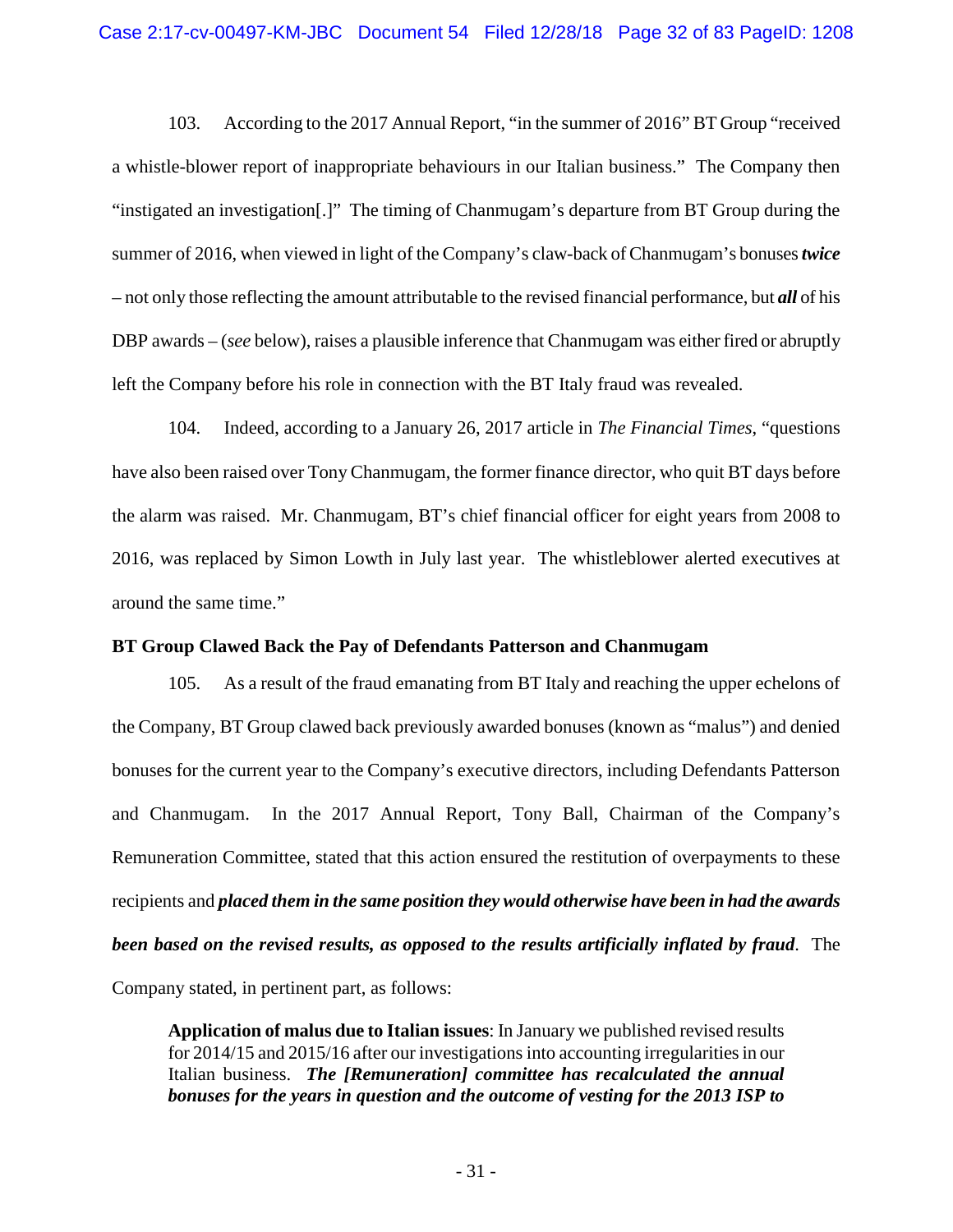# *reflect the revised results. This clearly showed that the payouts based on the revised results would have been lower than those actually paid at the time*.

The committee has therefore decided to exercise its discretion and apply the malus provisions in the Deferred Bonus Plan to reduce the number of shares under award, for the executive directors, plus the Operating Committee members who received payments under the bonus arrangements and/or the ISP, and for the company secretary. *This action ensures the restitution of overpayments to these recipients and places them in the same position they would otherwise have been in had the awards been based on the revised results*.

106. According to the 2017 Annual Report, Patterson's total remuneration was cut from

£5.28 million in fiscal 2016 to £1.34 million in fiscal 2017. Chanmugam's total remuneration was

cut from £2.81 million in fiscal 2016 to £258,000 in fiscal 2017.

107. The Company also applied the malus provisions in its Deferred Bonus Plan, causing

shares granted to Patterson and Chanmugam in 2014, 2015, and 2016 to lapse. The Company stated,

in pertinent part, as follows:

In January 2017 we published revised results for 2014/15 and 2015/16 as a result of our investigations into improper accounting practices in BT's Italian business. *The committee has recalculated the annual bonuses for the years in question and the outcome of the 2013 ISP award vesting to reflect the revised results. This showed that the payouts based on the revised results would have been lower than those actually paid at the time*.

The committee has therefore decided to exercise its discretion and apply the malus provisions in the Deferred Bonus Plan (DBP) to reduce the number of shares under award in recompense for payments and awards otherwise due under the annual bonus arrangements (for both cash and the deferred share element) and (where relevant) the ISP. These malus provisions will be applied in 2017/18 to previous awards made to the executive directors, plus the other Operating Committee members who received payments under the bonus arrangements and/or the ISP, and for the company secretary. This action ensures full restitution of the overpayments for the annual bonus (for the cash and the deferred share elements) and for the 2013 ISP award through the enforcement of the malus provisions in the DBP. This places the recipients in the same position they would otherwise have been in had the annual bonus and the ISP award been based on the revised results. The application of the malus provisions are calculated based on the share price at the original grant. For the cash element of the annual bonus, the calculation is based on the share price of the corresponding deferred share award.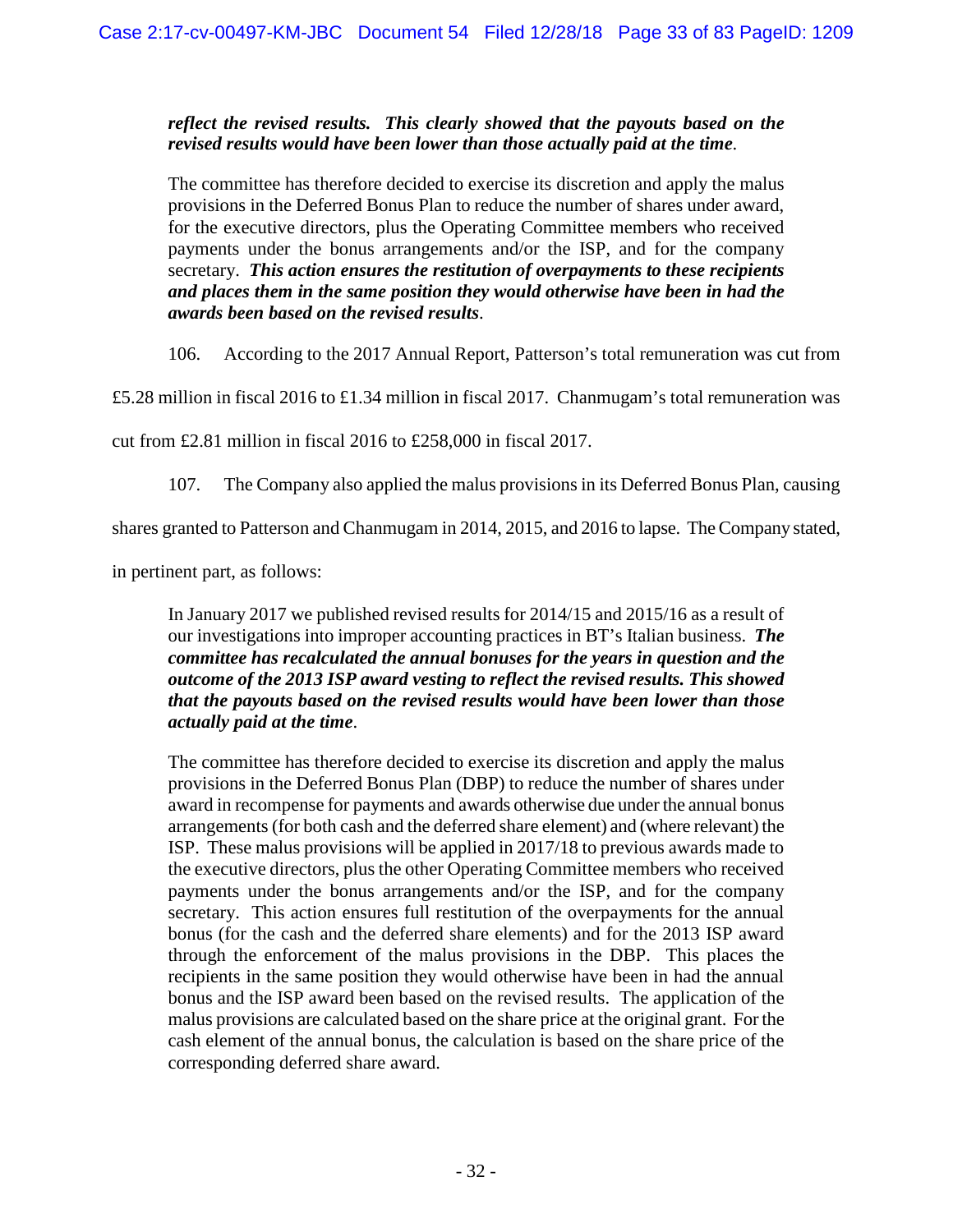The committee will keep under active review whether any additional employees' awards should be adjusted. In addition, where employees have been dismissed or resigned due to the outcome of our investigations into the issues in Italy, shares and incentives have lapsed in full as a result.

The table below sets out the number of shares under the relevant DBP awards following the application of malus as explained above and as agreed by the committee. These shares will normally be transferred to participants at the end of the three-year deferred period if those participants are still employed by BT. Simon Lowth joined on 12 July 2016 and did not receive a bonus in 2016/17 for the 2015/16 financial year.

|                        |              | <b>Shares</b> | Total     | Value of      |          |          |
|------------------------|--------------|---------------|-----------|---------------|----------|----------|
|                        | Shares under | lapsed        | number    | shares lapsed |          |          |
|                        | award at     | following     | of award  | following     |          |          |
|                        | 31 March     | application   | shares    | application   | Vesting  | Price at |
|                        | 2017         | of malus      | remaining | of malus      | date     | grant    |
| <b>Gavin Patterson</b> |              |               |           |               |          |          |
| <b>DBP 2014</b>        | 138,952      | 7,243         | 131,709   | £27,828       | 01/08/17 | 384.20p  |
| <b>DBP 2015</b>        | 105,028      | 15,867        | 89,161    | £71,327       | 01/08/18 | 449.53p  |
| <b>DBP 2016</b>        | 90,964       | 59,339        | 31,625    | £239,243      | 01/08/19 | 403.18p  |
| <b>Total</b>           | 334,944      | 82,449        | 252,495   | £338,398      |          |          |
| <b>Former Director</b> |              |               |           |               |          |          |
| <b>Tony Chanmugam</b>  |              |               |           |               |          |          |
| <b>DBP 2014</b>        | 147,828      | 3,367         | 144,461   | £12,936       | 01/08/17 | 384.20p  |
| <b>DBP 2015</b>        | 56,739       | 9,214         | 47,525    | £41,420       | 01/08/18 | 449.53p  |
| <b>DBP 2016</b>        | 50,537       | 34,490        | 16,047    | £139,057      | 01/08/19 | 403.18p  |
| <b>Total</b>           | 255,104      | 47,071        | 208,033   | £193,412      |          |          |

108. On May 24, 2018, BT Group filed its annual report on Form 20-F for fiscal year 2018 (the "2018 Annual Report"). In the 2018 Annual Report, BT Group disclosed that it *again* determined to clawback compensation previously awarded to Chanmugam during the Class Period, due to his role in connection with the admitted accounting irregularities that took place at BT Italy.

109. According to the 2018 Annual Report, BT Group applied the malus provisions to Chanmugam's remaining DBP awards, such that his DBP awards were reduced from 208,033 shares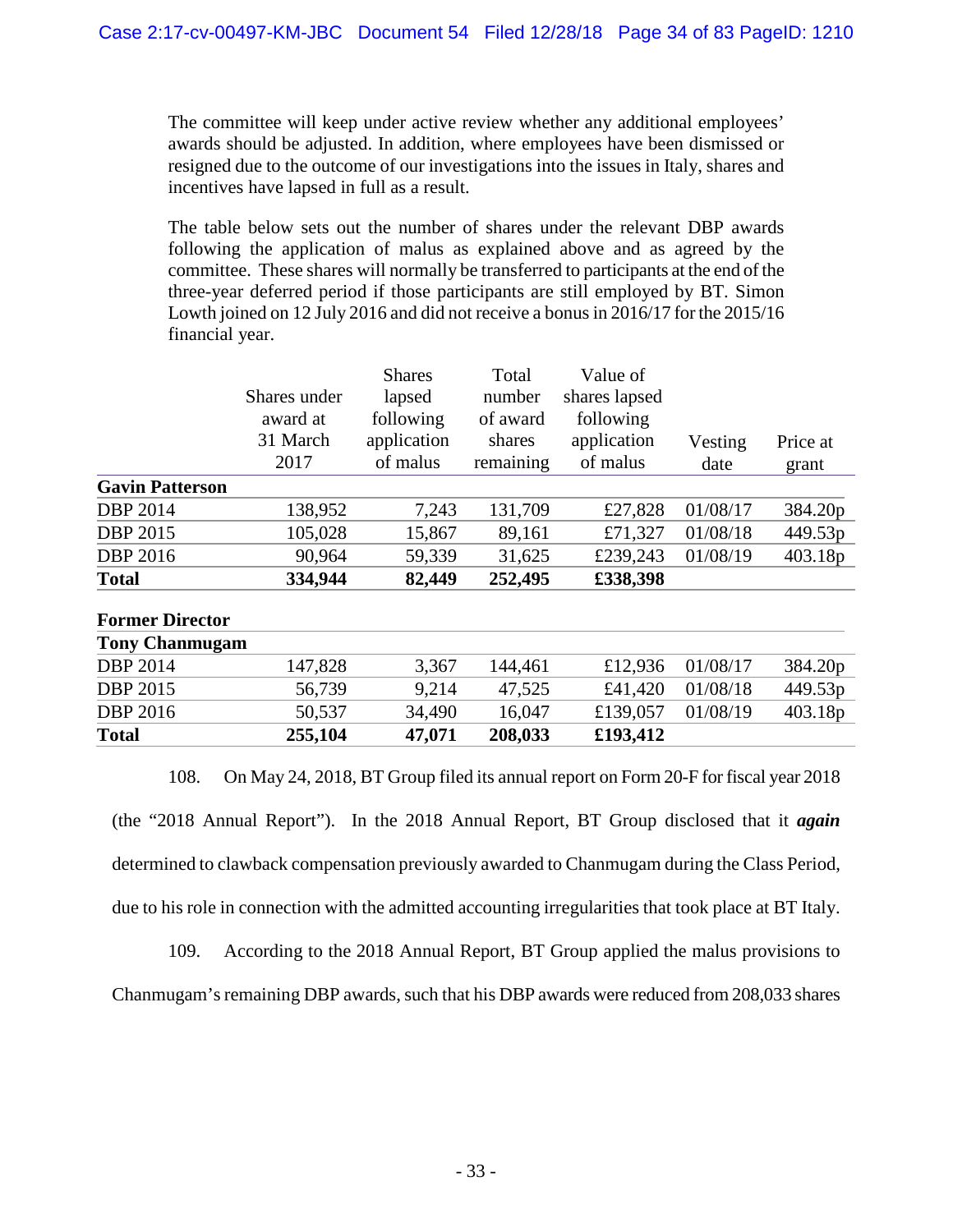of BT stock to zero. Based on Plaintiffs' calculation, and confirmed in news reports, the value of

those shares was more than £800,000.<sup>[15](#page-34-0)</sup>

110. BT explained why it applied the malus provisions in 2018 after having also done so to

Chanmugam in 2017, stating, in pertinent part, as follows:

**Application of malus**: As reported in 2017, following our investigations into accounting irregularities in our Italian business and publication of revised results for 2014/15 and 2015/16, the committee exercised its discretion to apply the malus provisions in the Deferred Bonus Plan to reduce the number of shares under award for certain participants. This was actioned in May 2017 and further detail is shown on page 166.

In addition, *following further consideration regarding the impact of the accounting irregularities in our Italian business*, the sanctions arising from Ofcom's findings regarding the application of Deemed Consent in the Openreach business and the fact that both of these issues involved the finance function, the committee has decided to exercise its discretion to apply the malus provisions in respect of the remaining Deferred Bonus Plan awards of the former group finance director, Tony Chanmugam, *given his role as head of the finance function*, to reduce those awards to zero. In doing so the committee accepted that Tony Chanmugam was not personally implicated in or culpable for either issue.

111. After applying the malus provisions to Chanmugam in 2017, BT Group presumably

would have left Chanmugam's punishment as-is. But "following further consideration regarding the impact of the accounting irregularities in [its] Italian business" in 2018, it is reasonable to infer that BT Group believed that Chanmugam deserved a greater share of the blame for the accounting fraud at BT Italy. Moreover, the size of the second clawback is significant because, in 2017, BT clawed back only 47,071 shares from Chanmugam, whereas BT clawed back 208,033 shares in 2018. And despite BT's self-serving statement that Chanmugam was not personally implicated in or culpable

<span id="page-34-0"></span><sup>&</sup>lt;sup>15</sup> Because BT will apply the malus provision in 2019, the exact value of Chanmugam's lapsed shares is not listed in the 2018 Annual Report. Plaintiffs determined the value of Chanmugam's lapsed shares based on information concerning Chanmugam's remaining shares that was included in BT's 2017 Annual Report.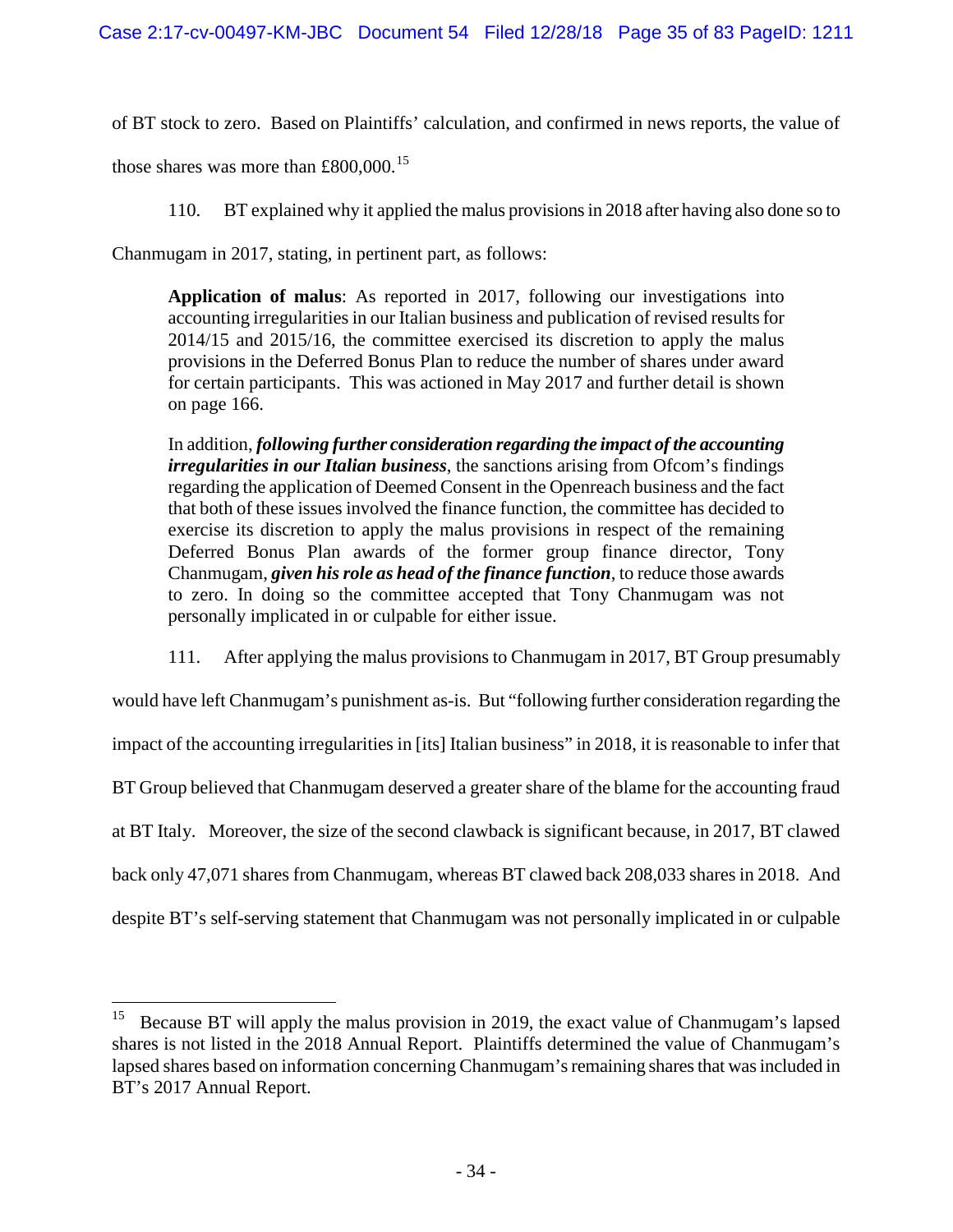for the Italian fraud, it is reasonable to infer that, based on its additional application of malus, BT viewed his actions, at a minimum, as reckless.

### **MATERIALLY FALSE AND MISLEADING STATEMENTS MADE BY DEFENDANTS DURING THE CLASS PERIOD**

# **Fiscal Year 2013 False and Misleading Statements and Omissions**

112. The Class Period begins on May 10, 2013. On that date, BT Group issued a press release announcing its financial results for the fourth quarter and year end 2013, the period ending March 31, 2013. For the year, the Company reported revenue of £18,253 million, EBITDA of £6,181 million, operating profit of £3,338 million, profit before tax of £2,694 million, and adjusted earnings per share of 26.6p. In the press release, BT Group's CEO, Defendant Livingston, commented on the results.

113. In reaction to these announcements, the price of BT Group ADRs rose \$2.52 per

ADR on May 10, 2013, to \$23.75 per ADR<sup>[16](#page-35-0)</sup> – an increase of 12%.

114. On May 23, 2013, the Company filed the 2013 Annual Report. With regard to BT

Group's "Internal control over financial reporting," the 2013 Annual Report stated, in pertinent part,

as follows:

# **Internal control over financial reporting**

BT's management is responsible for establishing and maintaining adequate internal control over financial reporting for the group including the consolidation process. Internal control over financial reporting is designed to provide reasonable assurance regarding the reliability of financial reporting and the preparation of financial statements for external reporting purposes in accordance with IFRS [International Financial Reporting Standards]. Management conducted an assessment of the effectiveness of internal control over financial reporting based on the framework for internal control evaluation contained in the Revised Guidance for Directors on the UK Governance Code published by the Financial Reporting Council (the Turnbull Guidance).

<span id="page-35-0"></span><sup>&</sup>lt;sup>16</sup> Share prices are adjusted for dividends.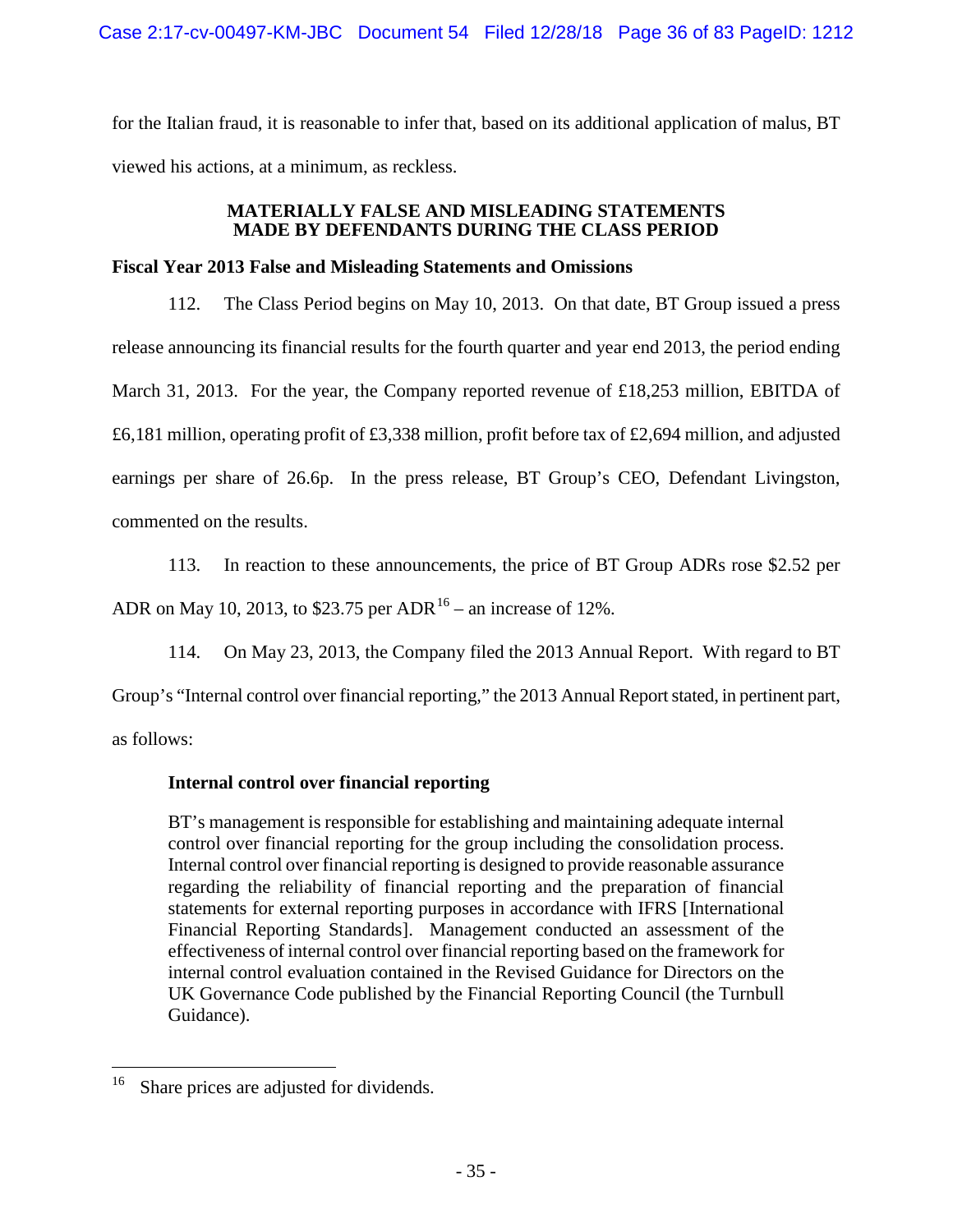Based on this assessment, management has concluded that at 31 March 2013, BT's internal control over financial reporting was effective.

There were no changes in BT's internal control over financial reporting that occurred during 2012/13 that have materially affected, or are reasonably likely to have materially affected, the group's internal control over financial reporting. Any significant deficiency, as defined by the US Public Company Accounting Oversight Board (PCAOB), in internal control over financial reporting, is reported to the Audit & Risk Committee. PricewaterhouseCoopers LLP, which has audited the consolidated financial statements for 2012/13, has also audited the effectiveness of the group's internal control over financial reporting under Auditing Standard No. 5 of the PCAOB.

115. The 2013 Annual Report included signed certifications by Defendants Livingston and

Chanmugam, representing that the financial information contained therein was accurate and that the

Company's internal and disclosure controls were effective. Livingston's and Chanmugam's

certifications stated, in pertinent part, as follows:

I, [Defendant Livingston and Chanmugam], certify that:

1. I have reviewed this annual report on Form 20-F of BT Group plc;

2. Based on my knowledge, this report does not contain any untrue statement of a material fact or omit to state a material fact necessary to make the statements made, in light of the circumstances under which such statements were made, not misleading with respect to the period covered by this report;

3. Based on my knowledge, the financial statements, and other financial information included in this report, fairly present in all material respects the financial condition, results of operations and cash flows of the company as of, and for, the periods presented in this report;

4. The company's other certifying officer and I are responsible for establishing and maintaining disclosure controls and procedures (as defined in Exchange Act Rules 13a-15(e) and 15d-15(e)) and internal control over financial reporting (as defined in Exchange Act Rules 13a-15(f) and 15d-15(f)) for the company and have:

a) Designed such disclosure controls and procedures, or caused such disclosure controls and procedures to be designed under our supervision, to ensure that material information relating to the company, including its consolidated subsidiaries, is made known to us by others within those entities, particularly during the period in which this report is being prepared;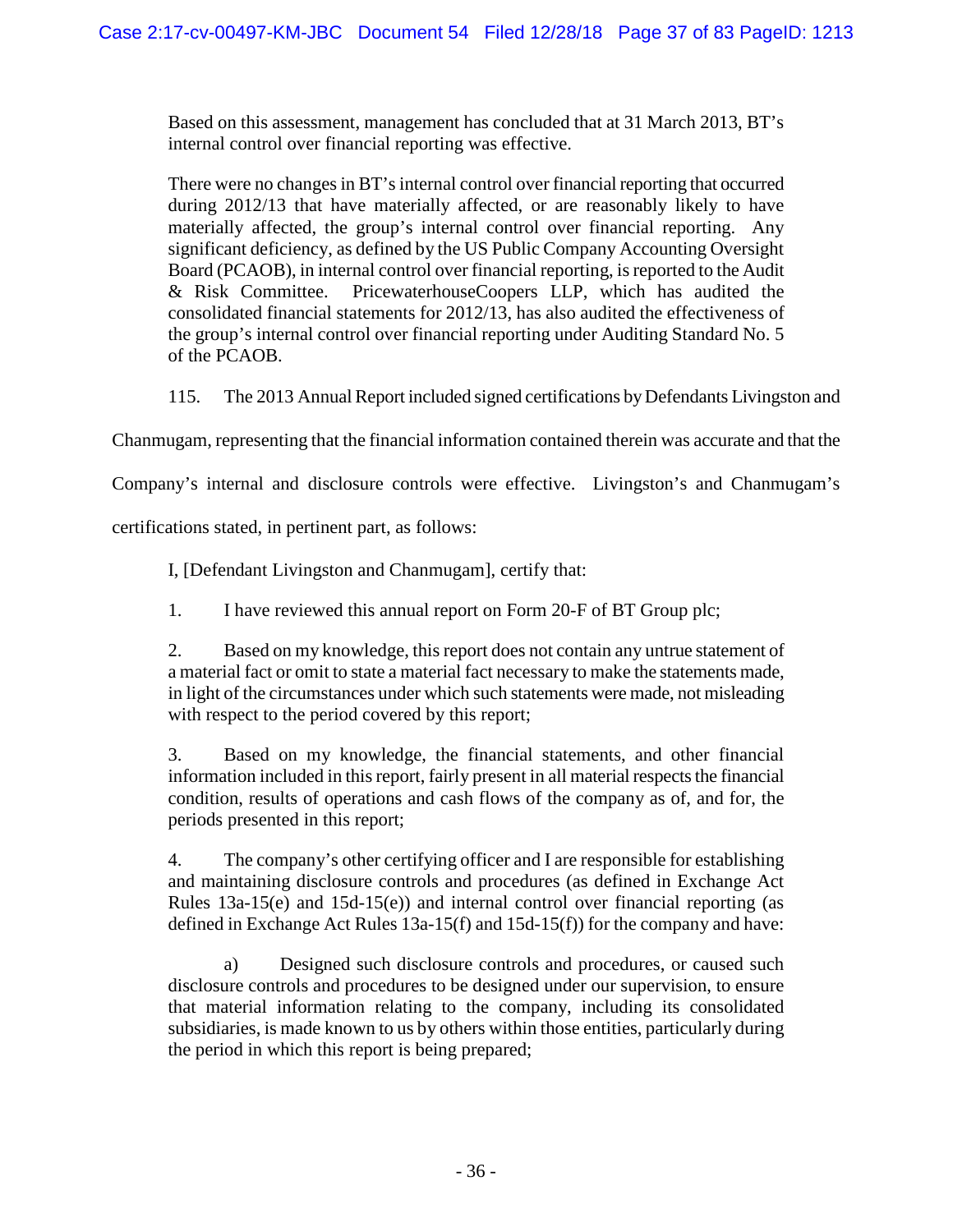b) Designed such internal control over financial reporting, or caused such internal control over financial reporting to be designed under our supervision, to provide reasonable assurance regarding the reliability of financial reporting and the preparation of financial statements for external purposes in accordance with generally accepted accounting principles;

c) Evaluated the effectiveness of the company's disclosure controls and procedures and presented in this report our conclusions about the effectiveness of the disclosure controls and procedures, as of the end of the period covered by this report based on such evaluation; and

d) Disclosed in this report any change in the company's internal control over financial reporting that occurred during the period covered by the annual report that has materially affected, or is reasonably likely to materially affect, the company's internal control over financial reporting; and

5. The company's other certifying officer and I have disclosed, based on our most recent evaluation of internal control over financial reporting, to the company's auditors and the audit committee of the company's board of directors (or persons performing the equivalent functions):

a) All significant deficiencies and material weaknesses in the design or operation of internal control over financial reporting which are reasonably likely to adversely affect the company's ability to record, process, summarize and report financial information; and

b) Any fraud, whether or not material, that involves management or other employees who have a significant role in the company's internal control over financial reporting.

116. In the 2013 Annual Report, Defendant Rose, Chairman of the Audit Committee,

noted that the Audit Committee had given particular focus to BT's operations in Italy. Rose stated,

in pertinent part, as follows:

# **Internal controls and risk management**

We give risk management special attention and during the year we heard from each line of business CEO on the key risks in their part of the business, as well as the actions they are taking to address them. We aim to cover all significant risks to the group not just the financial risks. . . .

*We received updates on* security and resilience, cyber security, BT's networks, major contracts, *BT's operations in Italy*, customer data handling, litigation trends, as well as updates on major litigation and competition and regulation.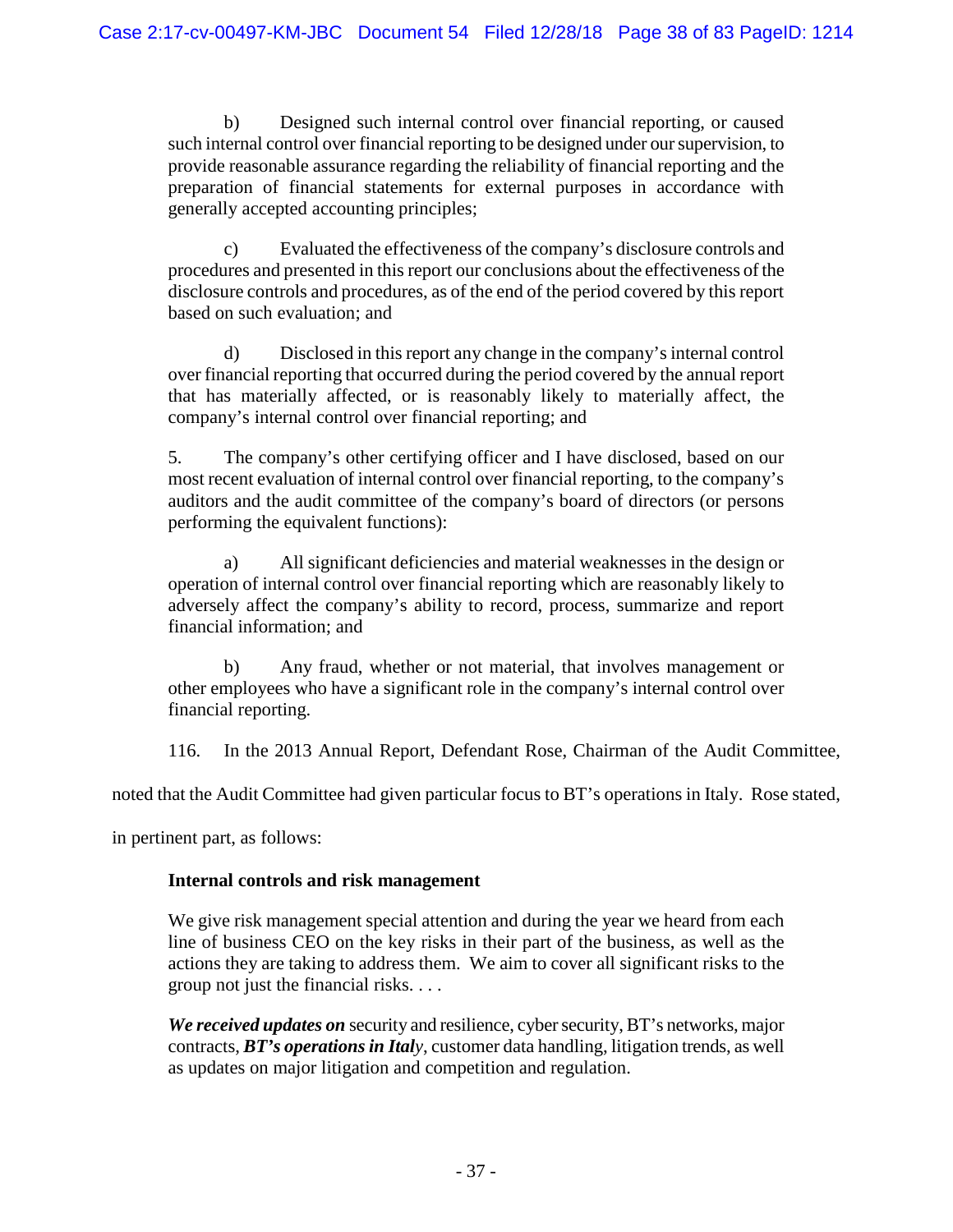### Case 2:17-cv-00497-KM-JBC Document 54 Filed 12/28/18 Page 39 of 83 PageID: 1215

117. The statements referenced above in ¶¶112, 114-16 were materially false and misleading when made because they misrepresented and/or failed to disclose the following adverse facts, which were known to Defendants or recklessly disregarded by them:

(a) that the Company's Italian business had overstated revenue, operating profit, profit before tax, and earnings per share, and understated operating costs, for several years;

(b) that the Company engaged in, and continued to engage in, improper accounting practices, which included a complex set of improper sales, purchase, factoring, and leasing transactions;

(c) that the Company's financial statements, and other financial information included in the 2013 Annual Report, did not fairly present in all material respects the financial condition and results of operations of the Company as of, and for, the periods presented in the 2013 Annual Report;

(d) that Livingston and Chanmugam failed to adequately design disclosure controls and procedures, or failed to cause such disclosure controls and procedures to be designed under their supervision, to ensure that material information regarding the Company was made known to them by others within the Company;

(e) that Livingston and Chanmugam failed to adequately design internal controls over financial reporting, or failed to cause such internal controls over financial reporting to be designed under their supervision, to provide reasonable assurance regarding the reliability of financial reporting and the preparation of financial statements for external purposes in accordance with International Financial Reporting Standards ("IFRS"); $^{17}$  $^{17}$  $^{17}$ 

<span id="page-38-0"></span><sup>&</sup>lt;sup>17</sup> IFRS and Generally Accepted Accounting Principles ("GAAP") are the two primary accounting frameworks used in the world today. IFRS is the accounting standard used in more than 110 countries, whereas GAAP is used in the United States.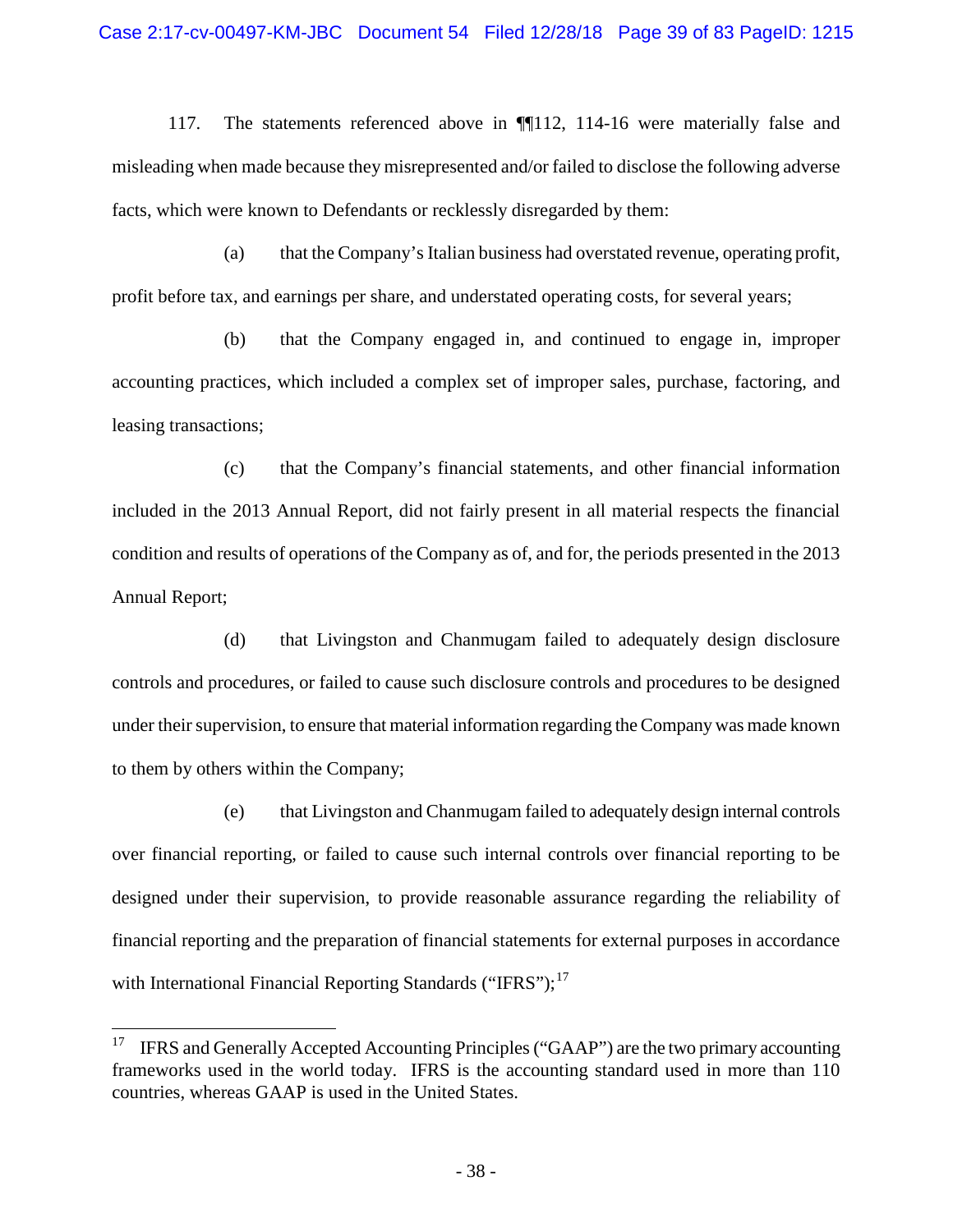(f) that Livingston and Chanmugam failed to adequately evaluate the effectiveness of the Company's disclosure controls and procedures;

(g) that Livingston and Chanmugam failed to disclose to the Company's auditors and the Audit Committee the fraudulent activity of BT Italy's senior management;

(h) that Livingston and Chanmugam falsely presented in the 2013 Annual Report their conclusions about the effectiveness of the Company's disclosure controls and procedures;

(i) that the 2013 Annual Report did not fully comply with the requirements of Section 13(a) or 15(d) of the Exchange Act;

(j) that theCompany's financial statements were not prepared in accordance with IFRS or the Company's own stated accounting policies, as detailed in ¶¶150-206; and

(k) that the Company's internal controls were materially deficient, as detailed in ¶197.

# **Fiscal Year 2014 False and Misleading Statements and Omissions**

118. On July 25, 2013, BT Group issued a press release announcing its financial results for the fiscal first quarter of 2014, the period ending June 30, 2013. For the quarter, the Company reported revenue of £4,449 million, EBITDA of £1,440 million, operating profit of £743 million, profit before tax of £595 million, and adjusted earnings per share of 5.9p. In the press release, Livingston commented on the results.

119. On October 31, 2013, BT Group issued a press release announcing its financial results for the fiscal second quarter of 2014, the period ending September 30, 2013. For the quarter, the Company reported revenue of £4,491 million, EBITDA of £1,434 million, operating profit of £757 million, profit before tax of £609 million, and adjusted earnings per share of 6.0p. In the press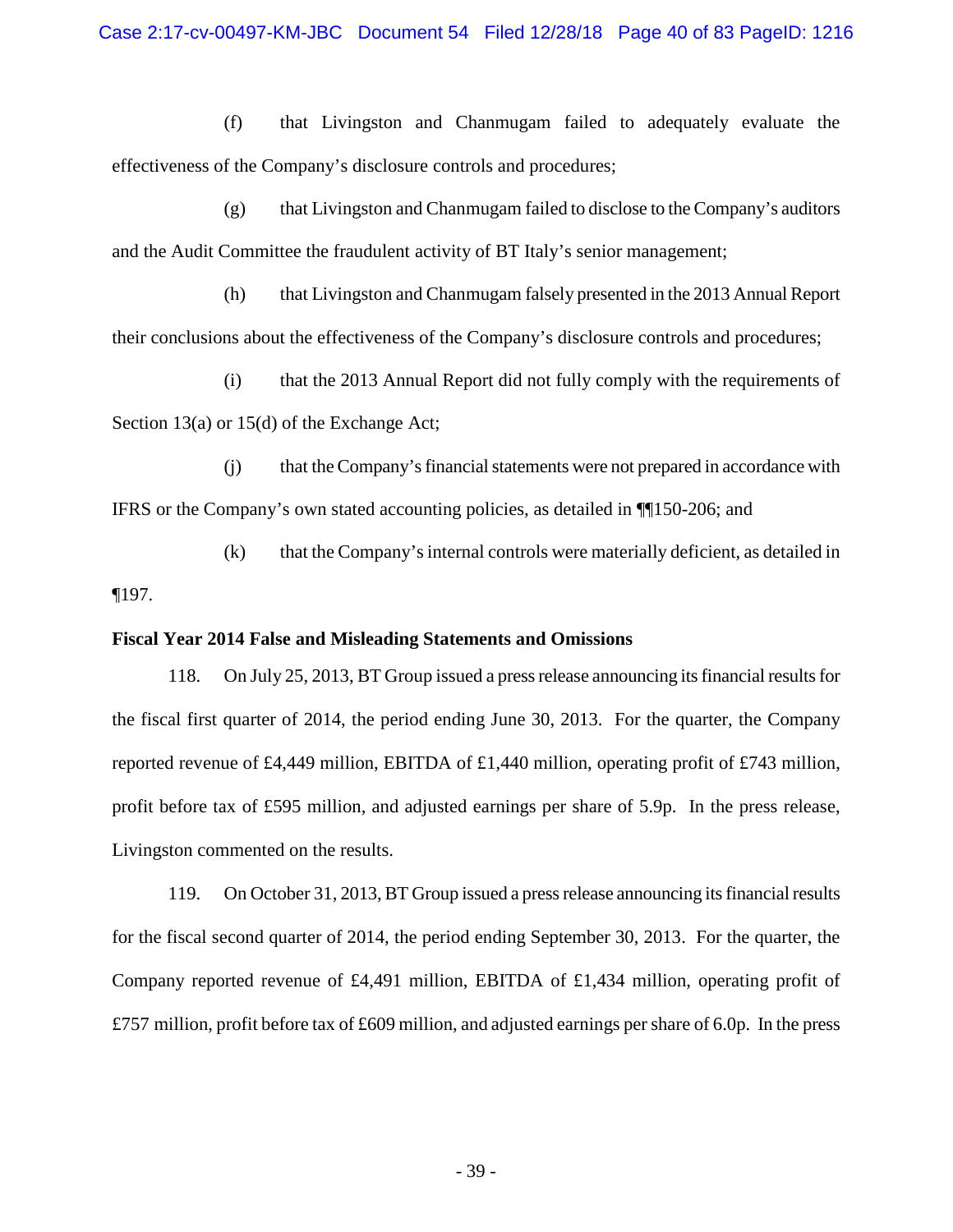# Case 2:17-cv-00497-KM-JBC Document 54 Filed 12/28/18 Page 41 of 83 PageID: 1217

release, Defendant Patterson, who became BT Group's CEO on September 10, 2013, commented on the results.

120. On January 31, 2014, BT Group issued a press release announcing its financial results for the fiscal third quarter of 2014, the period ending December 31, 2013. For the quarter, the Company reported revenue of £4,599 million, EBITDA of £1,537 million, operating profit of £867 million, profit before tax of £722 million, and adjusted earnings per share of 7.3p. In the press release, Patterson commented on the results.

121. On May 8, 2014, BT Group issued a press release announcing its financial results for the fiscal fourth quarter and year end 2014, the period ending March 31, 2014. For the year, the Company reported revenue of £18,287 million, EBITDA of £6,116 million, operating profit of £3,421 million, profit before tax of £2,827 million and adjusted earnings per share of 28.2p. In the press release, Patterson commented on the results.

122. On May 22, 2014, the Company filed the 2014 Annual Report. With regard to BT Group's "Internal control over financial reporting," the 2014 Annual Report stated, in pertinent part, as follows:

# **Internal control over financial reporting**

BT's management is responsible for establishing and maintaining adequate internal control over financial reporting for the group. Internal control over financial reporting is designed to provide reasonable assurance regarding the reliability of financial reporting and the preparation of financial statements for external reporting purposes in accordance with IFRS. Management conducted an assessment of the effectiveness of internal control over financial reporting based on the framework for internal control evaluation contained in the Revised Guidance for Directors on the UK Governance Code published by the Financial Reporting Council (the Turnbull Guidance).

Based on this assessment, management has concluded that at 31 March 2014, BT's internal control over financial reporting was effective.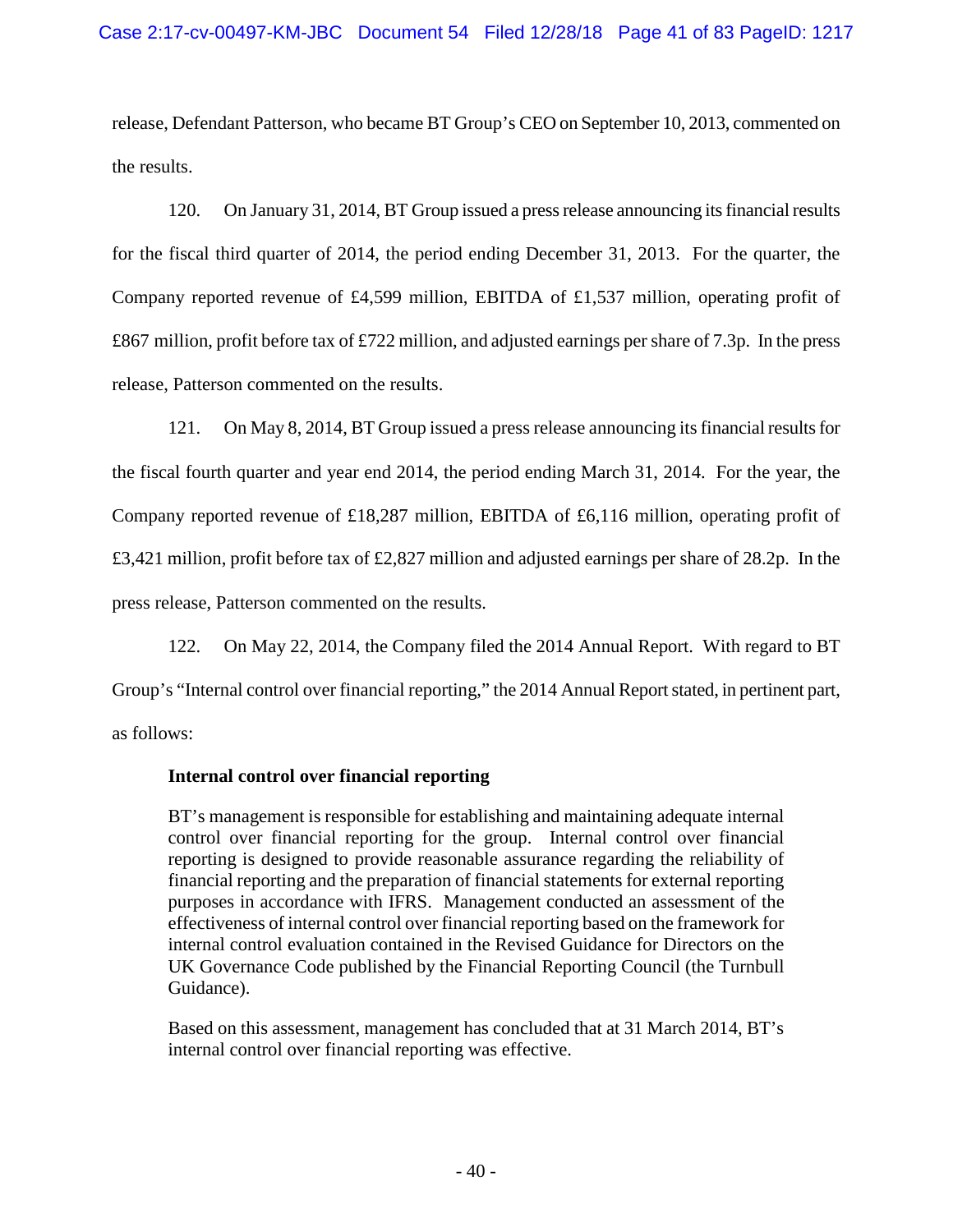There were no changes in BT's internal control over financial reporting that occurred during 2013/14 that have materially affected, or are reasonably likely to have materially affected, the group's internal control over financial reporting. Any significant deficiency, as defined by the US Public Company Accounting Oversight Board (PCAOB), in internal control over financial reporting, is reported to the Audit & Risk Committee. PricewaterhouseCoopers LLP, which has audited the consolidated financial statements for 2013/14, has also audited the effectiveness of the group's internal control over financial reporting under Auditing Standard No. 5 of the PCAOB.

123. The 2014 Annual Report included signed certifications by Defendants Patterson and

Chanmugam, similar to the certifications quoted in ¶115, representing that the financial information

contained therein was accurate and that the Company's internal and disclosure controls were

effective.

124. In the 2014 Annual Report, Defendant Rose, Chairman of the Audit Committee,

noted the special attention that the Audit Committee had paid to BT's operations in Italy. Rose

stated, in pertinent part, as follows:

*This year the Audit & Risk Committee paid special attention to several overseas locations that are important to BT Global Services, including Italy* and Brazil, to data security and to the increasing cyber security threat. We have received detailed presentations from key personnel in each of these areas and reviewed management's mitigation plans.

\* \* \*

*I reported last year that the committee had given particular focus to BT's operations in Italy. We have continued to monitor the position there and significant progress has been made to improve the control environment*.

125. The statements referenced above in ¶¶118-24 were materially false and misleading

when made because they misrepresented and/or failed to disclose the following adverse facts, which

were known to Defendants or recklessly disregarded by them:

(a) that the Company's Italian business had overstated revenue, operating profit,

profit before tax, and earnings per share, and understated operating costs, for several years;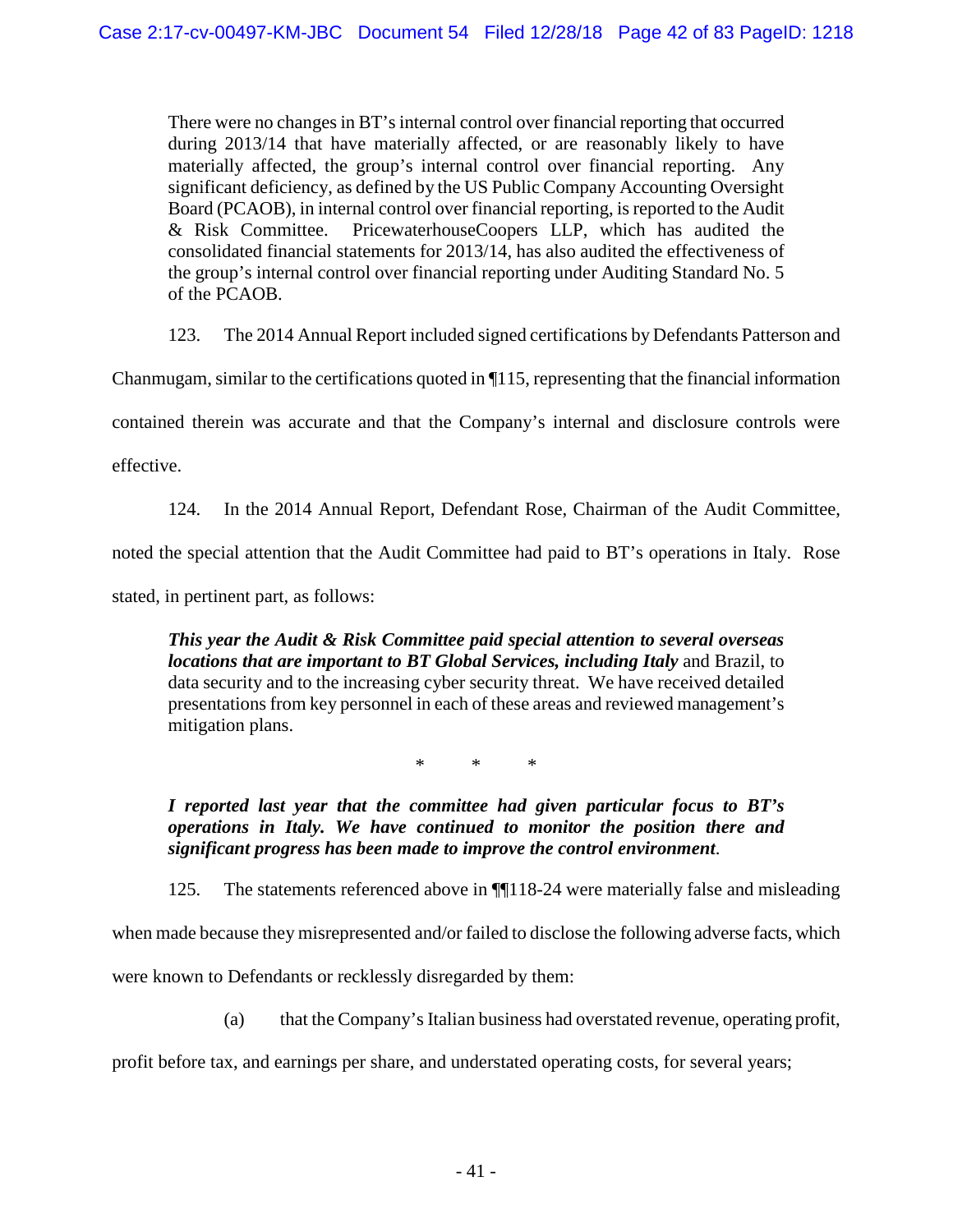(b) that the Company engaged in, and continued to engage in, improper accounting practices, which included a complex set of improper sales, purchase, factoring, and leasing transactions;

(c) that the Company's financial statements, and other financial information included in the 2014 Annual Report, did not fairly present in all material respects the financial condition and results of operations of the Company as of, and for, the periods presented in the 2014 Annual Report;

(d) that Patterson and Chanmugam failed to adequately design disclosure controls and procedures, or failed to cause such disclosure controls and procedures to be designed under their supervision, to ensure that material information regarding the Company was made known to them by others within the Company;

(e) that Patterson and Chanmugam failed to adequately design internal controls over financial reporting, or failed to cause such internal controls over financial reporting to be designed under their supervision, to provide reasonable assurance regarding the reliability of financial reporting and the preparation of financial statements for external purposes in accordance with IFRS;

(f) that Patterson and Chanmugam failed to adequately evaluate the effectiveness of the Company's disclosure controls and procedures;

(g) that Patterson and Chanmugam failed to disclose to the Company's auditors and the Audit Committee the fraudulent activity of BT Italy's senior management;

(h) that Patterson and Chanmugam falsely presented in the 2014 Annual Report their conclusions about the effectiveness of the Company's disclosure controls and procedures;

- 42 -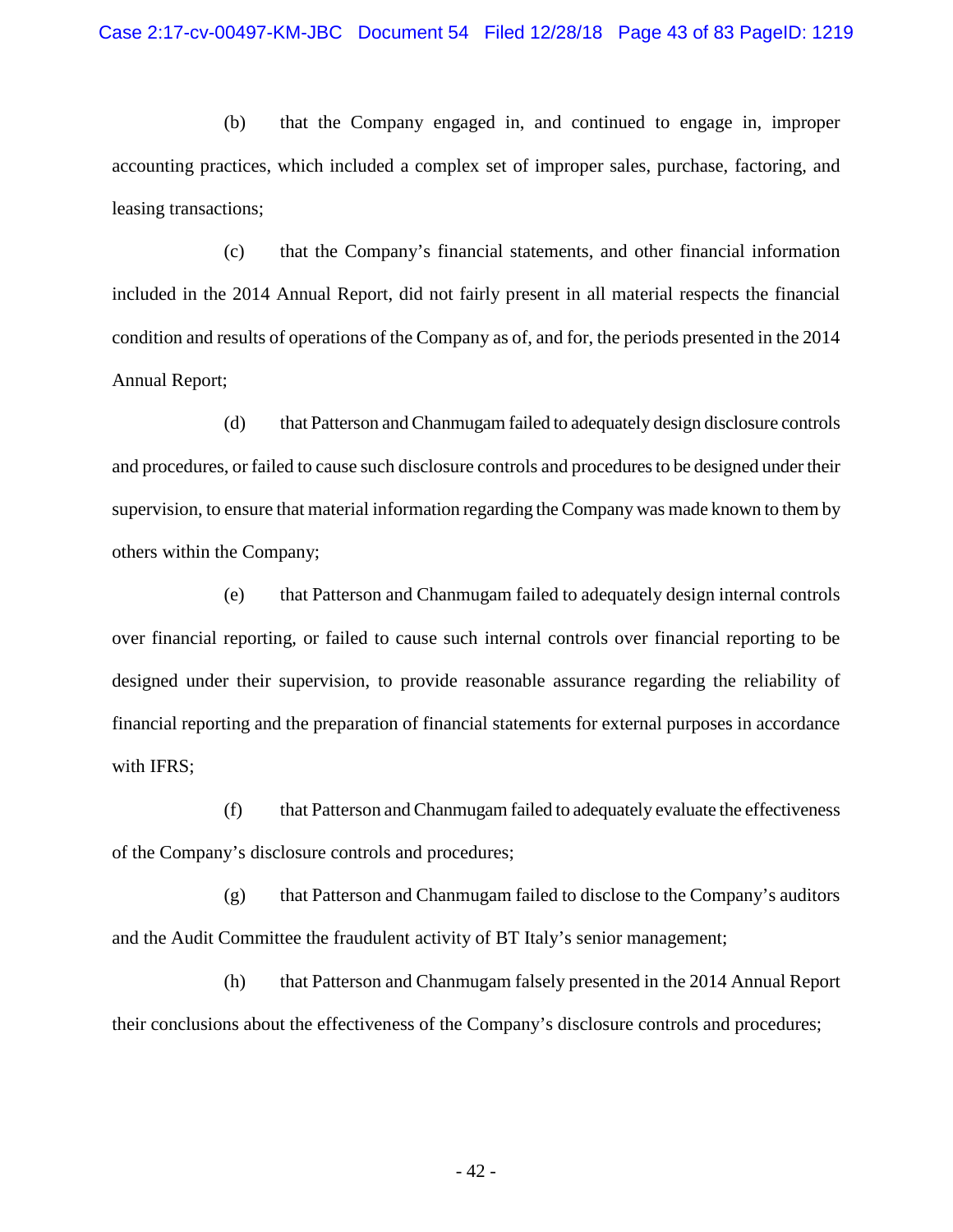(i) that the 2014 Annual Report did not fully comply with the requirements of Section 13(a) or 15(d) of the Exchange Act;

(j) that the Company's financial statements were not prepared in accordance with IFRS or the Company's own stated accounting policies, as detailed in ¶¶150-206; and

(k) that the Company's internal controls were materially deficient, as detailed in ¶197.

#### **Fiscal Year 2015 False and Misleading Statements and Omissions**

126. On July 31, 2014, BT Group issued a press release announcing its financial results for the fiscal first quarter of 2015, the period ending June 30, 2014. For the quarter, the Company reported revenue of £4,354 million, EBITDA of £1,435 million, operating profit of £783 million, profit before tax of £638 million, and adjusted earnings per share of 6.5p. In the press release, Patterson commented on the results.

127. On October 30, 2014, BT Group issued a press release announcing its financial results for the fiscal second quarter of 2015, the period ending September 30, 2014. For the quarter, the Company reported revenue of £4,383 million, EBITDA of £1,450 million, operating profit of £832 million, profit before tax of £690 million, and adjusted earnings per share of 6.9p. In the press release, Patterson commented on the results.

128. On January 30, 2015, BT Group issued a press release announcing its financial results for the fiscal third quarter of 2015, the period ending December 31, 2014. For the quarter, the Company reported revenue of £4,475 million, EBITDA of £1,567 million, operating profit of £949 million, profit before tax of £814 million, and adjusted earnings per share of 8.0p. In the press release, Patterson commented on the results.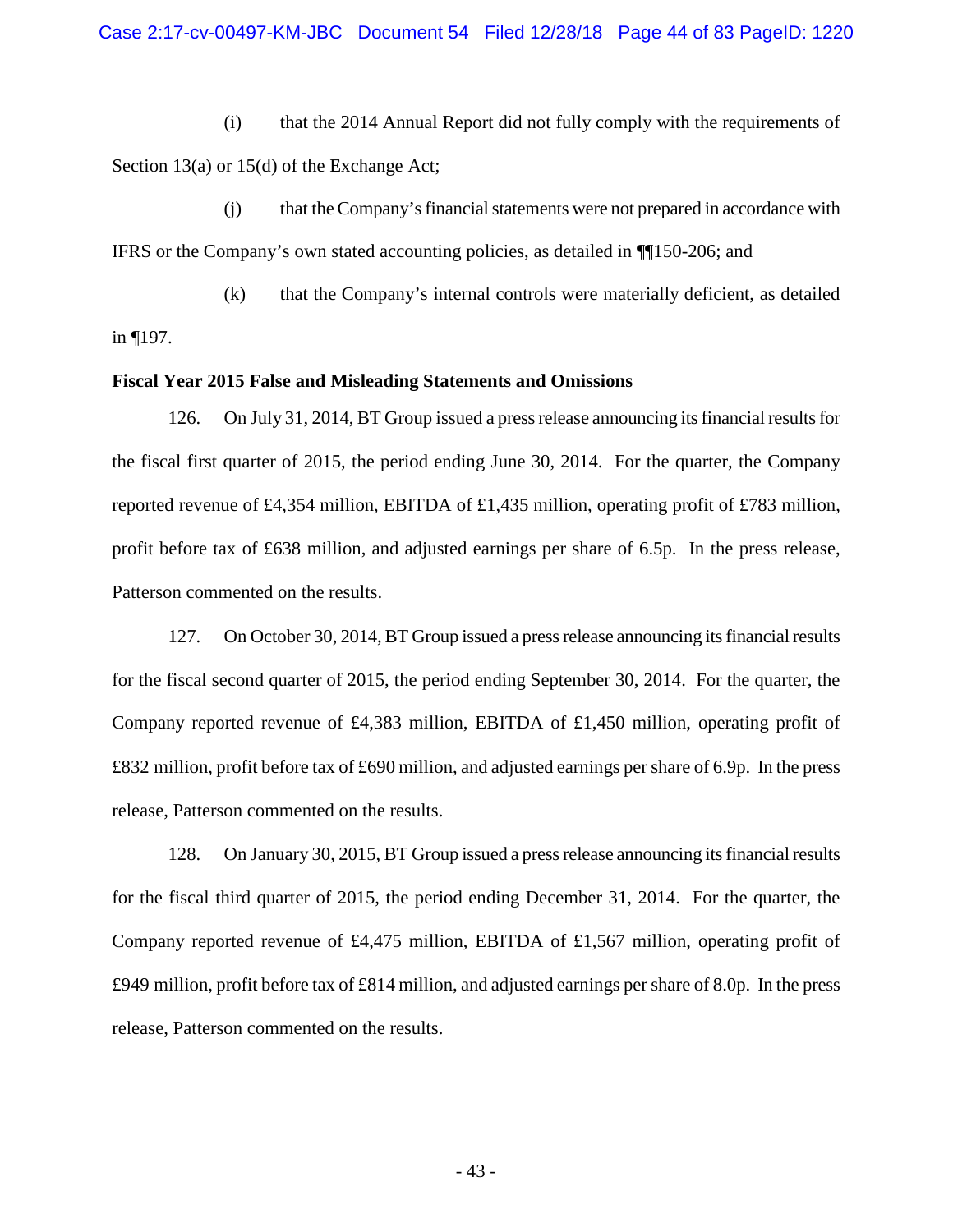129. On May 7, 2015, BT Group issued a press release announcing its financial results for

the fiscal fourth quarter and year end 2015, the period ending March 31, 2015. For the year, the

Company reported revenue of £17,851 million, EBITDA of £6,271 million, operating profit of

£3,733 million, profit before tax of £3,172 million, and adjusted earnings per share of 31.5p. In the

press release, Patterson commented on the results.

130. On May 21, 2015, the Company filed the 2015 Annual Report. With regard to BT

Group's "Internal control over financial reporting," the annual report stated, in pertinent part, as

follows:

# **Internal control over financial reporting**

BT's management is responsible for establishing and maintaining adequate internal control over financial reporting for the group. Internal control over financial reporting is designed to provide reasonable assurance regarding the reliability of financial reporting and the preparation of financial statements for external reporting purposes in accordance with IFRS. Management conducted an assessment of the effectiveness of internal control over financial reporting based on the framework for internal control evaluation contained in the Revised Guidance for Directors on the UK Governance Code published by the Financial Reporting Council (the Turnbull Guidance).

Based on this assessment, management has concluded that at 31 March 2015, BT's internal control over financial reporting was effective.

There were no changes in BT's internal control over financial reporting that occurred during 2014/15 that have materially affected, or are reasonably likely to have materially affected, the group's internal control over financial reporting. Any significant deficiency, as defined by the US Public Company Accounting Oversight Board (PCAOB), in internal control over financial reporting, is reported to the Audit & Risk Committee. PricewaterhouseCoopers LLP, which has audited the consolidated financial statements for 2014/15, has also audited the effectiveness of the group's internal control over financial reporting under Auditing Standard No. 5 of the PCAOB.

131. The 2015 Annual Report included signed certifications by Defendants Patterson and

Chanmugam, similar to the certifications quoted in ¶115, representing that the financial information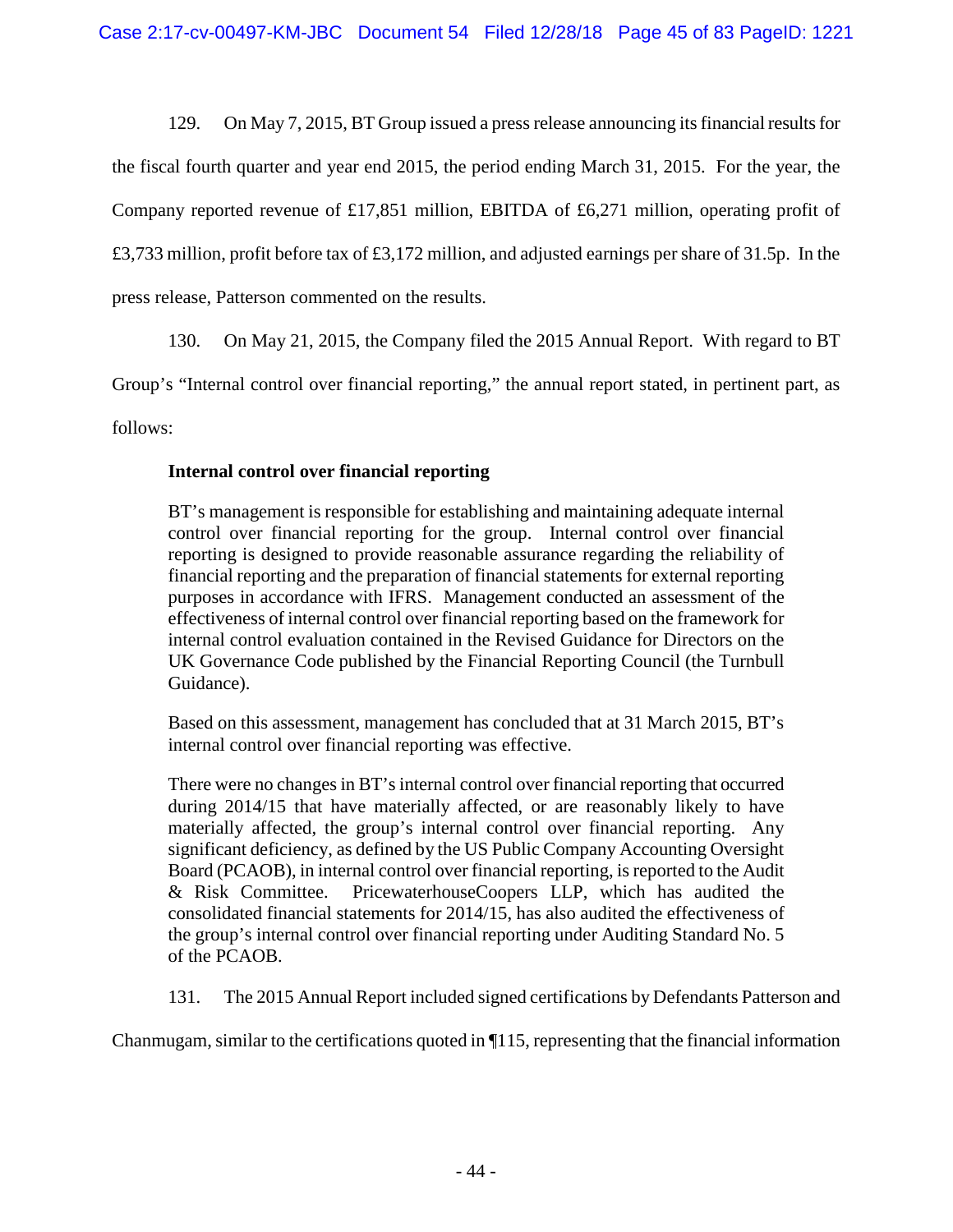contained therein was accurate and that the Company's internal and disclosure controls were effective.

132. In the 2015 Annual Report, Defendant Rose again noted the particular focus that the

Audit Committee had been giving to BT Italy. Rose stated, in pertinent part, as follows:

The committee has an annual work plan. This includes standing items that we consider regularly, in addition to any specific matters that need the committee's attention and topical items on which we chose to focus. *For example, in 2014/15 we asked management to provide us with greater detail on the governance and control in relation to* . . . *operations in Italy*[.]

\* \* \*

*I reported last year that the committee had given particular focus to BT's operations in Italy* and Brazil. *We have continued to monitor the position and significant progress has been made to improve the control environment*. We continue to keep under review the current trends of security risks facing BT and the progress made to manage these risks.

133. BT Group's Chairman, Michael Rake, stated that the Board's focus for fiscal year

2015 had been, among other things, "a visit to BT's business in Italy." The Company further stated,

in pertinent part, as follows: "We visited our Italy business, and while there we reviewed operational

matters with senior managers, met with employees as well as customers, government officials and

opinion leaders."

134. The statements referenced above in ¶¶126-33 were materially false and misleading

when made and/or failed to disclose material facts, which were known to Defendants or recklessly

disregarded by them, for the reasons set forth in ¶125 above.

# **Fiscal Year 2016 False and Misleading Statements and Omissions**

135. On July 30, 2015, BT Group issued a press release announcing its financial results for the fiscal first quarter of 2016, the period ending June 30, 2015. For the quarter, the Company reported revenue of £4,278 million, EBITDA of £1,449 million, operating profit of £821 million,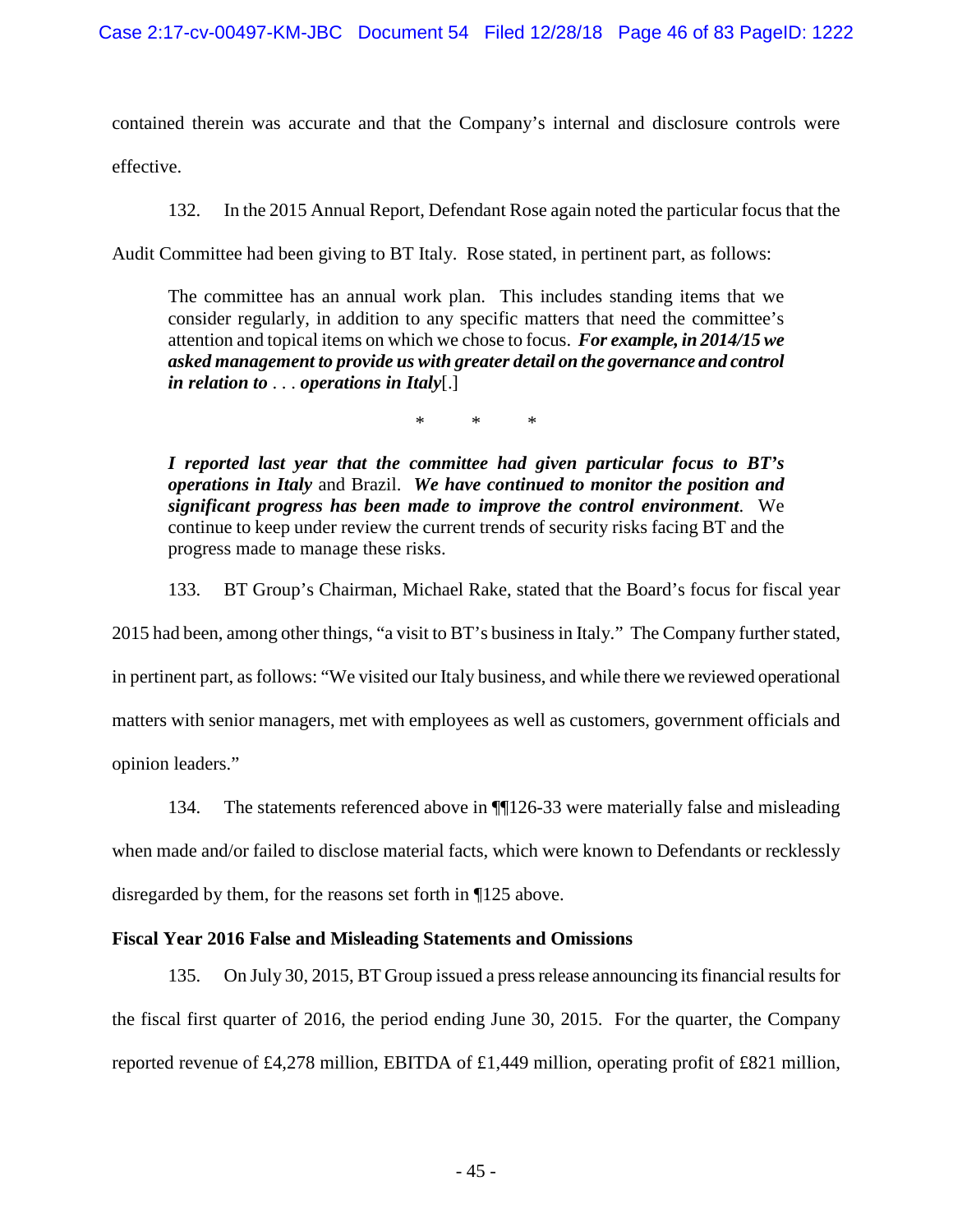## Case 2:17-cv-00497-KM-JBC Document 54 Filed 12/28/18 Page 47 of 83 PageID: 1223

profit before tax of £694 million, and adjusted earnings per share of 6.7p. In the press release, Patterson commented on the results.

136. On October 29, 2015, BT Group issued a press release announcing its financial results for the fiscal second quarter of 2016, the period ending September 30, 2015. For the quarter, the Company reported revenue of £4,381 million, EBITDA of £1,442 million, operating profit of £819 million, profit before tax of £706 million, and adjusted earnings per share of 6.9p. In the press release, Patterson commented on the results.

137. On February 1, 2016, BT Group issued a press release announcing its financial results for the fiscal third quarter of 2016, the period ending December 31, 2015. For the quarter, the Company reported revenue of £4,594 million, EBITDA of £1,613 million, operating profit of £1,021 million, profit before tax of £928 million, and adjusted earnings per share of 9.0p. In the press release, Patterson commented on the results.

138. On May 5, 2016, BT Group issued a press release announcing its financial results for the fiscal fourth quarter and year end 2016, the period ending March 31, 2016. For the year, the Company reported revenue of £18,909 million, EBITDA of £6,580 million, operating profit of £3,950 million, profit before tax of £3,473 million, and adjusted earnings per share of 33.2p. In the press release, Patterson commented on the results.

139. On May 19, 2016, the Company filed the 2016 Annual Report. With regard to BT Group's "Internal control over financial reporting," the 2016 Annual Report stated, in pertinent part, as follows:

#### **Internal control over financial reporting**

BT's management is responsible for establishing and maintaining adequate internal control over financial reporting for the group. Internal control over financial reporting is designed to provide reasonable assurance regarding the reliability of financial reporting and the preparation of financial statements for external reporting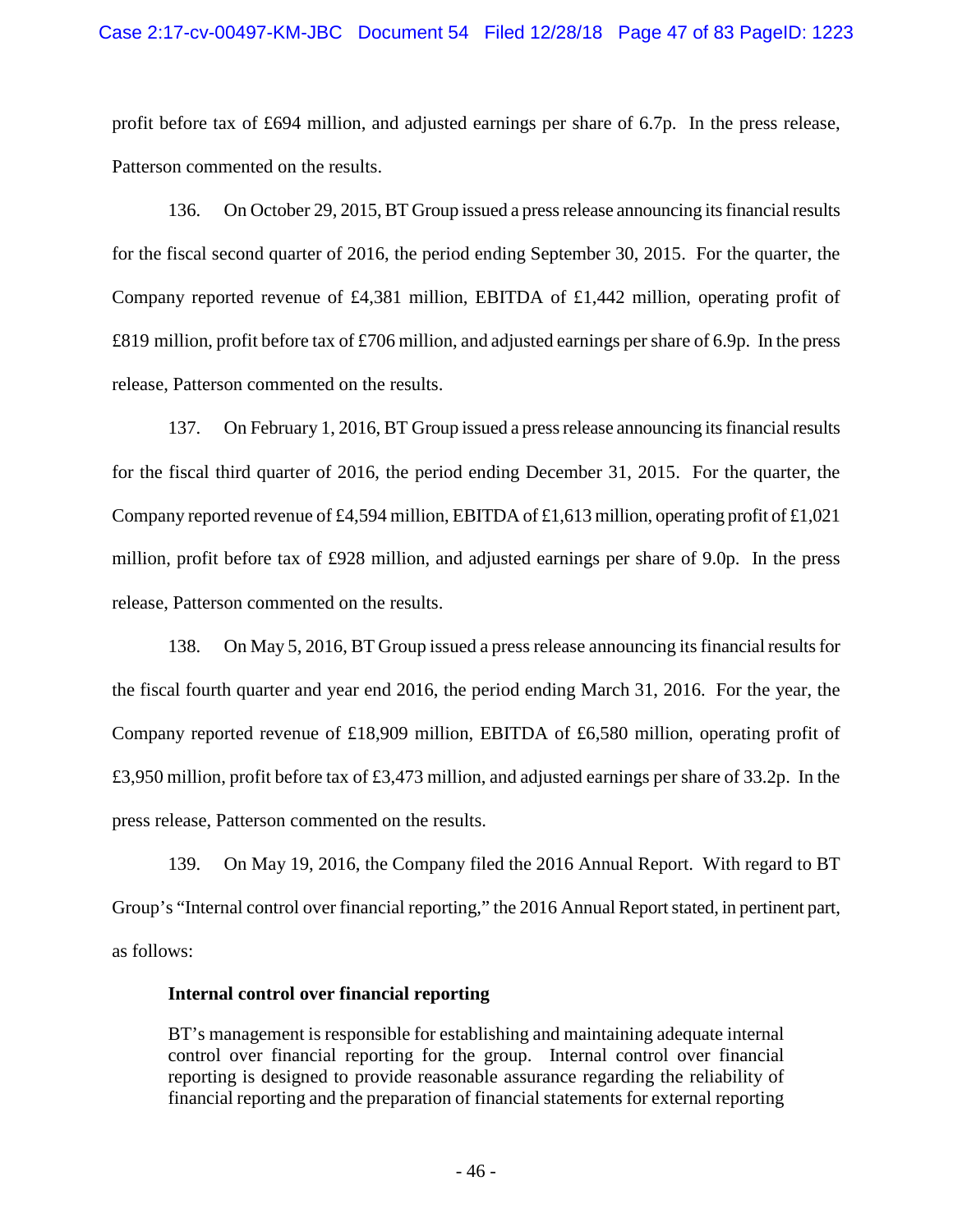purposes in accordance with IFRS. Management conducted an assessment of the effectiveness of internal control over financial reporting based on the framework for internal control evaluation contained in the FRC Guidance on internal control (Turnbull), which is now reflected in the FRC Guidance on risk management, internal control and related financial and business reporting.

The scope of management's assessment of the effectiveness of our internal control over financial reporting included all relevant operations, except for the operation of the subsidiary EE Limited, which we acquired in January 2016. This exclusion is in accordance with the SEC's general guidance that an assessment of a recently acquired business may be omitted from our scope in the year of acquisition. EE Limited constituted 37% of total assets and 5% of the external revenue of the consolidated financial statements of the group for the year ended 31 March 2016.

Management has concluded that at 31 March 2016, BT's internal control over financial reporting was effective.

There were no other changes in BT's internal control over financial reporting that occurred during 2015/16 that have materially affected, or are reasonably likely to have materially affected, the group's internal control over financial reporting. Any significant deficiency, as defined by the US Public Company Accounting Oversight Board (PCAOB), in internal control over financial reporting, is reported to the Audit & Risk Committee.

PricewaterhouseCoopers, which has audited the consolidated financial statements for 2015/16, has also audited the effectiveness of the group's internal control over financial reporting under Auditing Standard No. 5 of the PCAOB.

140. The 2016 Annual Report included signed certifications by Defendants Patterson and

Chanmugam, similar to the certifications quoted in ¶115, representing that the financial information

contained therein was accurate and that the Company's internal and disclosure controls were

effective.

141. In the 2016 Annual Report, the Company again indicated that the control environment

at its Italian operations suffered from unspecified problems. Defendant Rose stated, in pertinent part, as follows: "We have continued to monitor our operations in Italy and progress has been made to improve the control environment. We continue to keep under review the current trends of security risks facing BT and the progress made to manage these risks."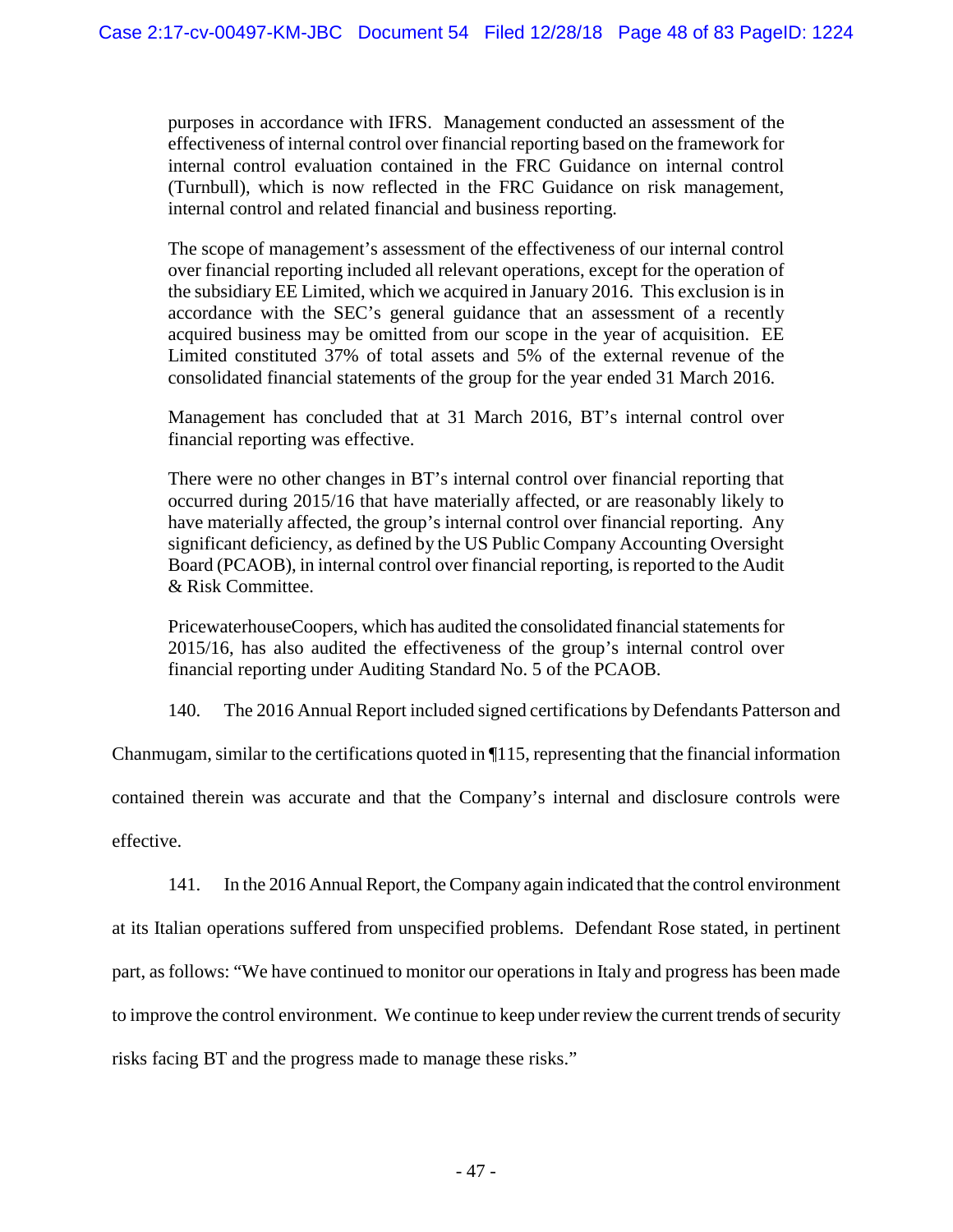142. The statements referenced above in ¶¶135-41 were materially false and misleading when made and/or failed to disclose material facts, which were known to Defendants or recklessly disregarded by them, for the reasons set forth in ¶125 above.

143. In addition, Defendant Rose's statement in the 2016 Annual Report, referenced above in ¶141, that "We have continued to monitor our operations in Italy and progress has been made to improve the control environment," was materially false and misleading when made and/or failed to disclose material facts, which were known to Defendants or recklessly disregarded by them, because, on information and belief, at the time the statement was made, BT Group: (i) had already received new complaints of bullying at BT Italy, which is a high-risk indicator for fraud; (ii) senior BT Group representatives had visited BT Italy and looked into the issue; and (iii) progress was not being made to improve the control environment at BT Italy; rather, BT Group's senior company representatives had learned that the scope of problems in the control environment at BT Italy had *expanded*.

#### **Fiscal Year 2017 False and Misleading Statements and Omissions**

144. On July 28, 2016, BT Group issued a press release announcing its financial results for the fiscal first quarter of 2017, the period ending June 30, 2016. For the quarter, the Company reported revenue of £5,775 million, EBITDA of £1,818 million, operating profit of £963 million, profit before tax of £802 million, and adjusted earnings per share of 6.6p. In the press release, Patterson commented on the results.

145. The statements referenced above in ¶144 were materially false and misleading when made because they misrepresented and/or failed to disclose the following adverse facts, which were known to Defendants or recklessly disregarded by them:

(a) that the Company's Italian business was overstating revenue, operating profit, profit before tax, and earnings per share, and understating operating costs, over a number of years;

- 48 -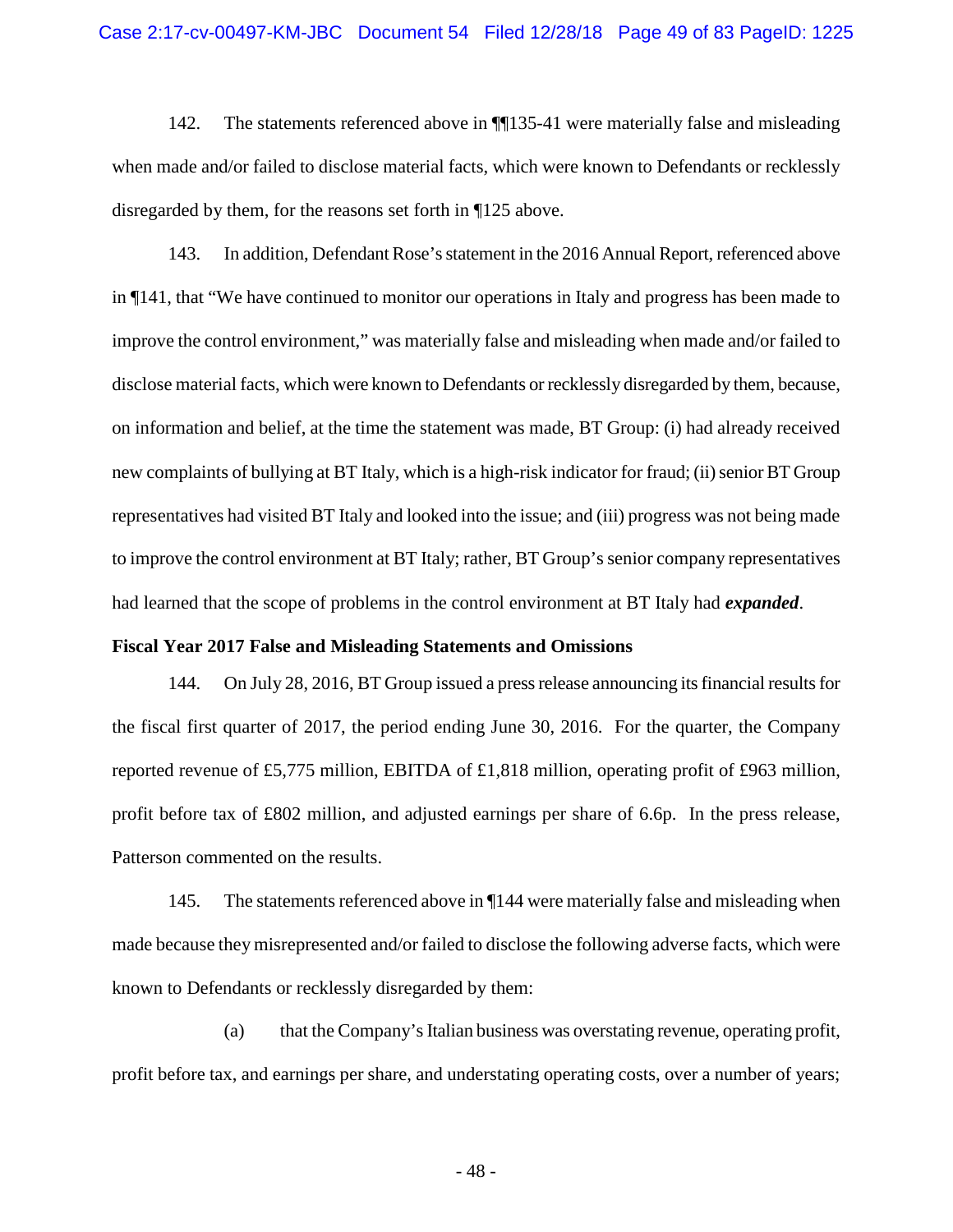(b) that the Company was engaging in improper accounting practices, which included a complex set of improper sales, purchase, factoring, and leasing transactions; and

(c) that the Company's internal controls were materially deficient, as detailed in ¶197.

#### **THE TRUTH IS DISCLOSED**

146. As detailed above in ¶¶56-66, the truth about Defendants' fraud was disclosed on October 27, 2016 and January 24, 2017. In reaction to these corrective disclosures, BT Group's stock price declined by 2.4% and 20.7%, respectively, on extremely heavy trading volume.

147. The market for BT Group ADRs was open, well-developed and efficient at all relevant times. As a result of the materially false and misleading statements and omissions alleged herein, BT Group ADRs traded at artificially inflated prices during the Class Period. Plaintiffs and other members of the Class purchased or otherwise acquired BT Group ADRs relying upon the integrity of the market price of BT Group ADRs and market information relating to BT Group, and have been damaged thereby.

148. During the Class Period, Defendants materially misled the investing public, thereby inflating the price of BT Group ADRs, by publicly issuing false and misleading statements and omitting to disclose material facts necessary to make Defendants' statements, as set forth herein, not false and misleading. Said statements and omissions were materially false and misleading in that they failed to disclose material adverse information and misrepresented the truth about the Company, its business and operations, as alleged herein.

149. At all relevant times, the material misrepresentations and omissions particularized in this Complaint directly or proximately caused, or were a substantial contributing cause of, the damages sustained by Plaintiffs and other members of the Class. As described herein, during the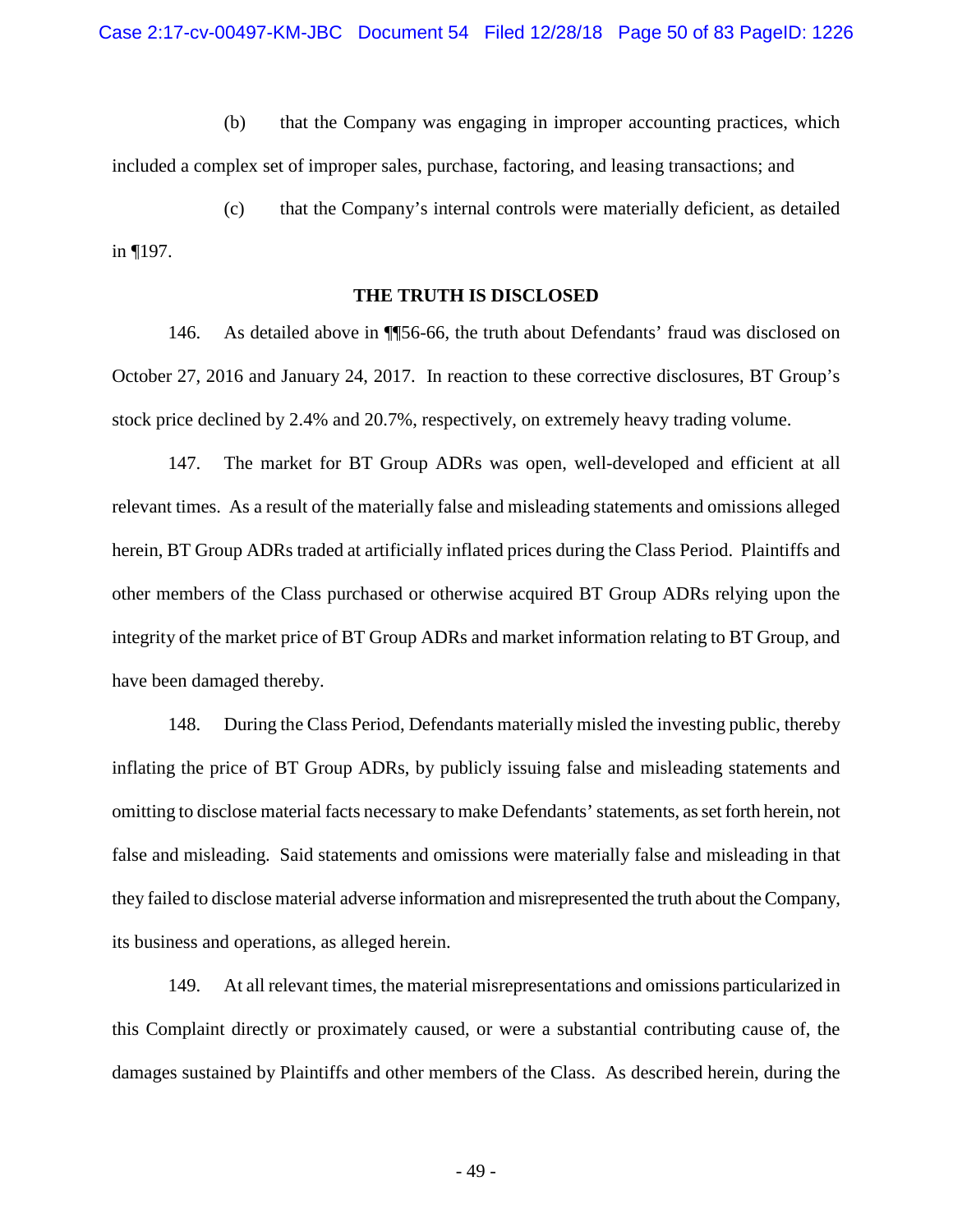Class Period, Defendants made or caused to be made a series of materially false and/or misleading statements about BT Group's financial performance and operations. These material misstatements and omissions had the cause and effect of creating in the market an unrealistically positive assessment of BT Group ADRs and its business, thus causing the Company's shares to be overvalued and artificially inflated at all relevant times. Defendants' materially false and misleading statements during the Class Period resulted in Plaintiffs and other members of the Class purchasing the Company's ADRs at artificially inflated prices, thus causing the damages complained of herein.

### **BT GROUP'S FINANCIAL REPORTING DURING THE CLASS PERIOD WAS MATERIALLY FALSE AND MISLEADING AND VIOLATED IFRS**

150. Compliance with applicable accounting standards is a basic fundamental obligation of publicly traded companies. As set forth in Rule 4-01(a) of SEC Regulation S-X, "[f]inancial statements filed with the [SEC] which are not prepared in accordance with [IFRS] will be presumed to be misleading or inaccurate  $\dots$ ." 17 C.F.R. §210.4-01(a).

151. As detailed herein, BT Group has now admitted that the financial statements it issued to investors and filed with the SEC during the Class Period were materially misstated and presented in violation of IFRS. Accordingly, the financial statements BT Group issued to investors and filed with the SEC during the Class Period are presumed to be misleading and inaccurate pursuant to the SEC's Regulation S-X.

152. Specifically, BT Group has now admitted that the financial statements it issued to investors and filed with the SEC on Forms 20-F for the years ended March 31, 2015 and 2016 were materially misstated. In addition, while BT Group has not corrected its financial statements for the periods prior to the year ended March 31, 2015, it has admitted that the Company's net income prior to April 1, 2014 was overstated by a total of £64 million.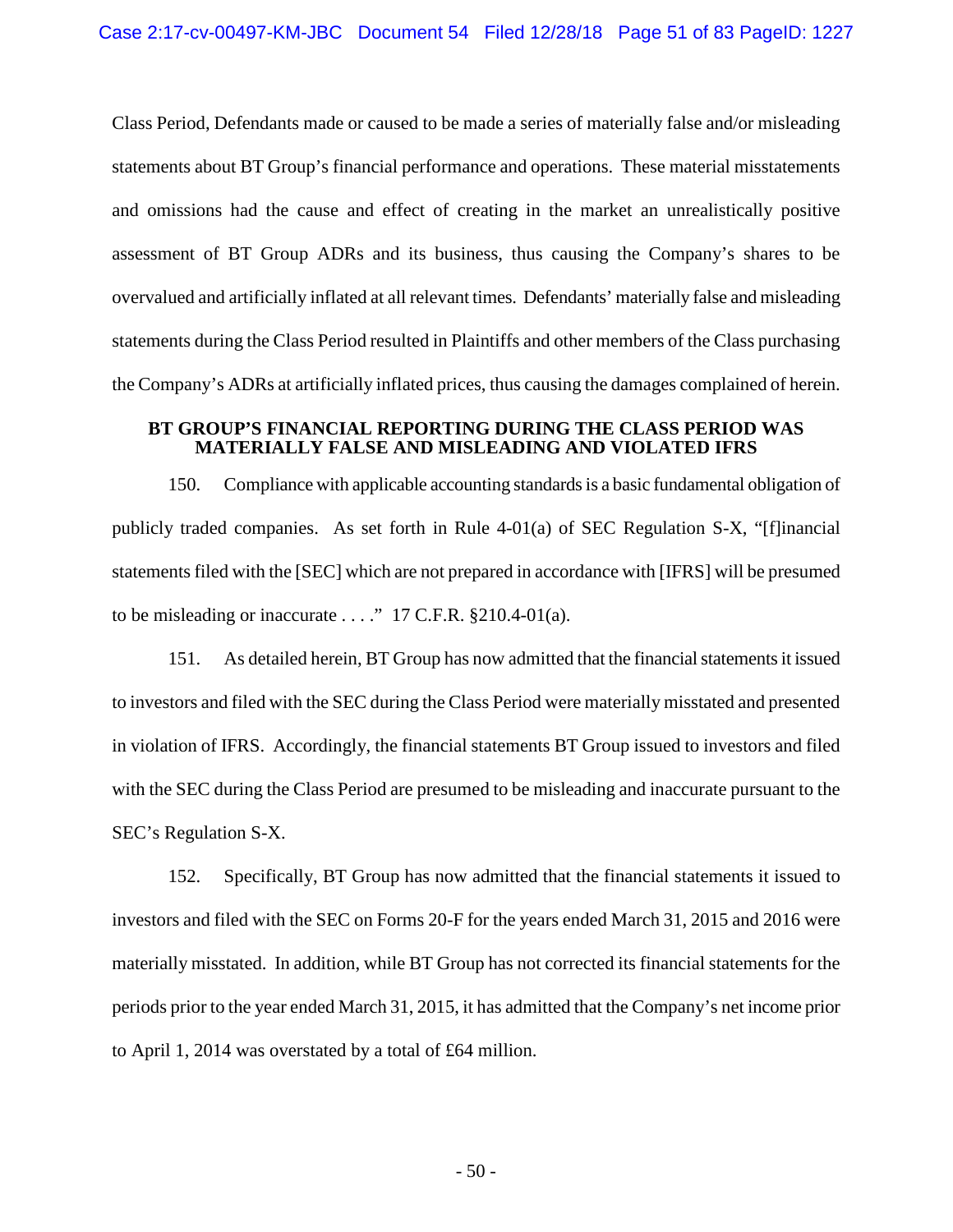153. The corrections made by the Company to its previously issued financial statements establish that BT Group itself has concluded that the financial statements it issued to investors and filed with the SEC during the Class Period were materially misstated because the provisions of IFRS associated with corrections of misstatements in prior-period financial statements need not be made when the effect of applying them is immaterial. *See, e.g.*, International Accounting Standard ("IAS") 8, *Accounting Policies, Changes in Accounting Estimates and Errors*.

154. BT Group has also acknowledged that its multi-year financial misstatements resulted from long-standing, fraudulent conduct perpetrated by *the most senior-level managers* of its Italian operations. These misstatements included both the overstatement of reported revenue and the understatement of reported expenses.

155. Thus, in light of their admissions, there can be no dispute that Defendants made materially misleading financial representations about the Company's operations, and that BT Group issued materially false and misleading financial statements and financial disclosures to investors during the Class Period.

156. In addition, BT Group has now admitted that, despite repeated representations to the contrary during the Class Period, it did not maintain an effective system of internal control over financial reporting. A material weakness is a deficiency, or a combination of deficiencies, in internal control over financial reporting, such that there is a reasonable possibility that a material misstatement in an entity's financial statements will not be prevented or detected on a timely basis.

157. As set forth in Section 13 of the Exchange Act, Defendants were responsible for presenting BT Group's business activities in a manner that accurately and fairly reflected its transactions, and maintaining a system of internal accounting controls sufficient to provide reasonable assurances that BT Group's financial statements conformed to IFRS:

- 51 -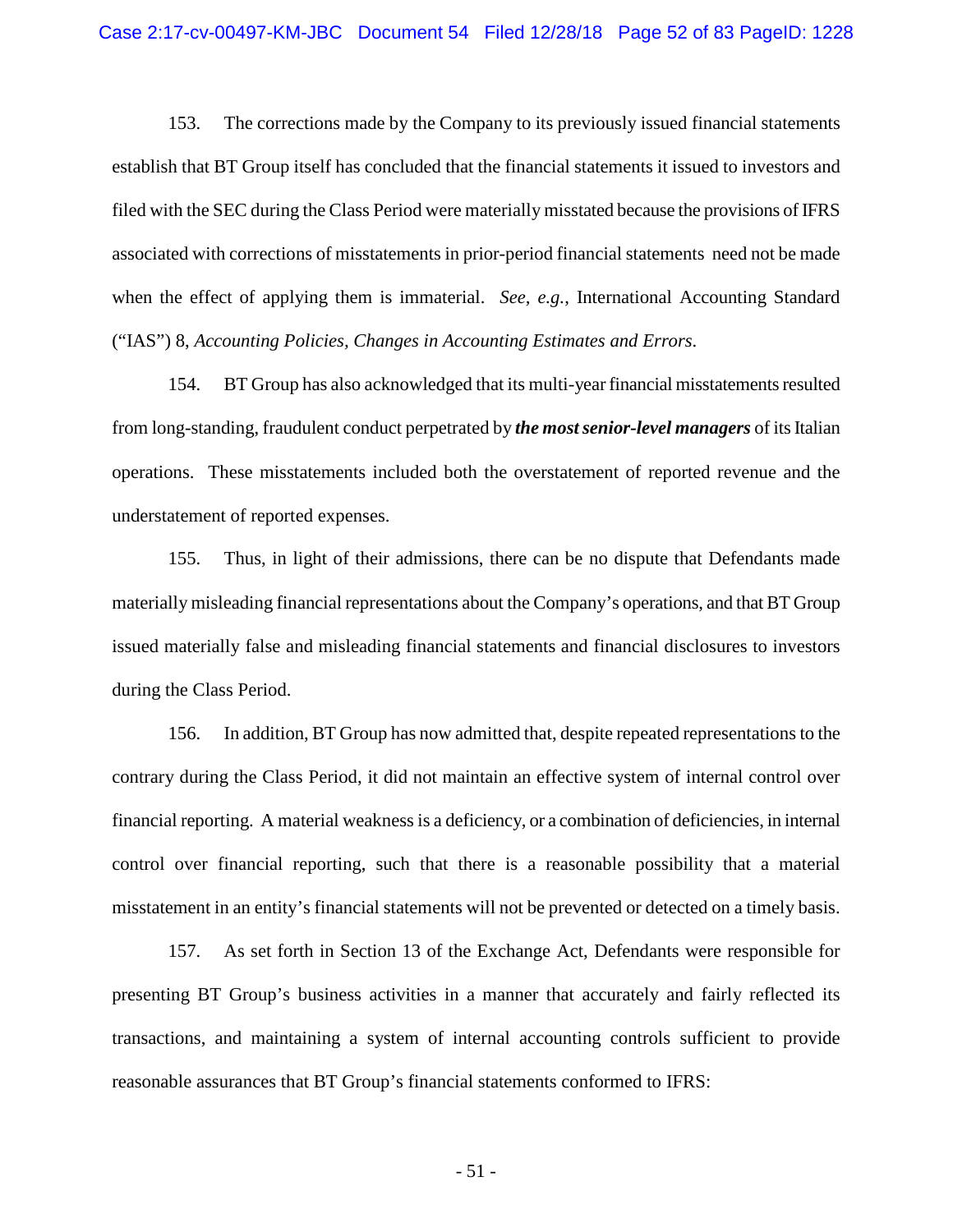Every issuer which has a class of securities registered pursuant to section 12 of this title and every issuer which is required to file reports pursuant to section 15(d) of this title shall –

A. make and keep books, records, and accounts, which, in reasonable detail, accurately and fairly reflect the transactions and dispositions of the assets of the issuer; [and]

B. devise and maintain a system of internal accounting controls sufficient to provide reasonable assurances that –

i. transactions are executed in accordance with management's general or specific authorization;

ii. transactions are recorded as necessary (I) to permit preparation of financial statements in conformity with [IFRS] or any other criteria applicable to such statements, and (II) to maintain accountability for assets;

iii. access to assets is permitted only in accordance with management's general or specific authorization; and

iv. the recorded accountability for assets is compared with the existing assets at reasonable intervals and appropriate action is taken with respect to any differences.

### **BT Group Admitted the Financial Statements It Issued During the Class Period Were Presented in Violation of Applicable Accounting Standards**

158. Throughout the Class Period, BT Group's Forms 20-F, signed by Defendant

Chanmugam, falsely and misleadingly represented that the Company's financial reporting was

presented in accordance with IFRS, stating, in pertinent part, and in all material respects, as follows:

These consolidated financial statements have been prepared in accordance with the Companies Act 2006, Article 4 of the IAS Regulation and International Accounting Standards (IAS) and International Financial Reporting Standards (IFRS) and related interpretations, as adopted by the European Union. The consolidated financial statements are also in compliance with IFRS as issued by the International Accounting Standards Board (the IASB). The consolidated financial statements are prepared on a going concern basis.

159. BT Group has now admitted that the foregoing were untrue statements of material

fact when made, stating, in pertinent part, as follows: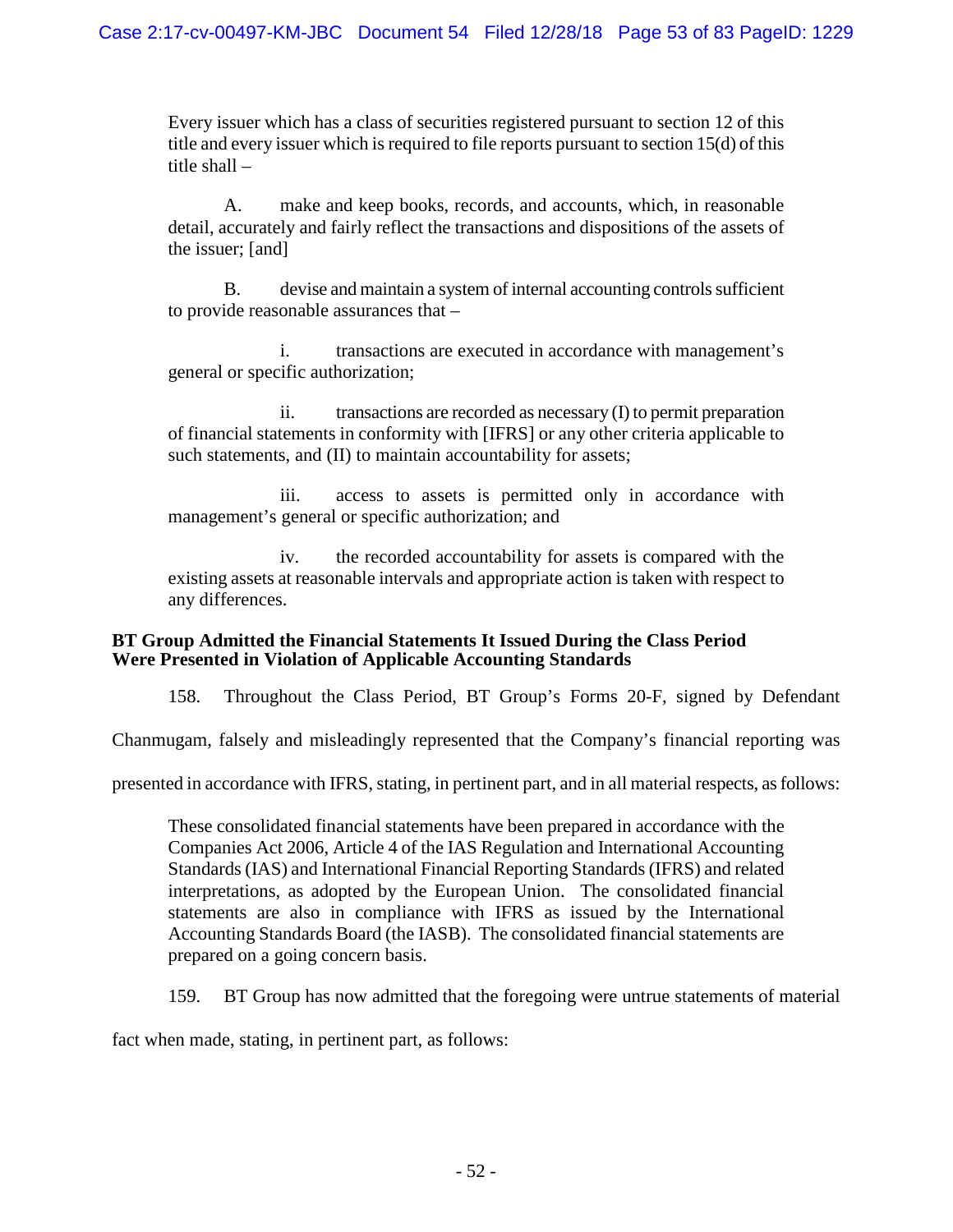[O]ur investigations into our Italian business have revealed inappropriate behaviour and improper accounting practices. The improper practices included a complex set of improper sales, purchase, factoring and leasing transactions.

\* \* \*

The prior years' errors have resulted from profits, and therefore equity, being overstated for a number of years. These errors affected the Consolidated Group Balance Sheets and Consolidated Group Income Statements included in the Annual Report and Form 20-F for a number of years including the years ended 31 March 2016 and 31 March 2015, and in each of the quarterly results announcements of those years.

160. The details of the Company's admissions associated with its financial improprieties

during the Class Period are, for the most part, set forth in the 2017 Annual Report.

161. As noted in the 2017 Annual Report, the results of an investigation initiated by BT Group found "inappropriate behaviour in our Italian business," including the "collusion, circumvention and override of controls" that resulted in "improper sales, purchase, factoring and leasing transactions in our Italian business."

162. Prior to the issuance of the 2017 Annual Report, on October 27, 2016, BT Group announced that the preliminary findings of its internal investigation into the accounting practices of its Italian business had identified certain historical accounting errors requiring the write down of balance sheet items totaling £145 million.

163. Later, on January 24, 2017, BT Group issued a press release announcing, among other things, that: (i) the adjustments necessary to correct its prior financial reporting had ballooned to £530 million, an amount nearly four times greater than it had previously represented; (ii) the breadth of the Italian scandal was "far greater than previously identified"; and (iii) the adverse financial ramifications ensuing therefrom would last through *2018*. BT Group stated, in pertinent part, as follows: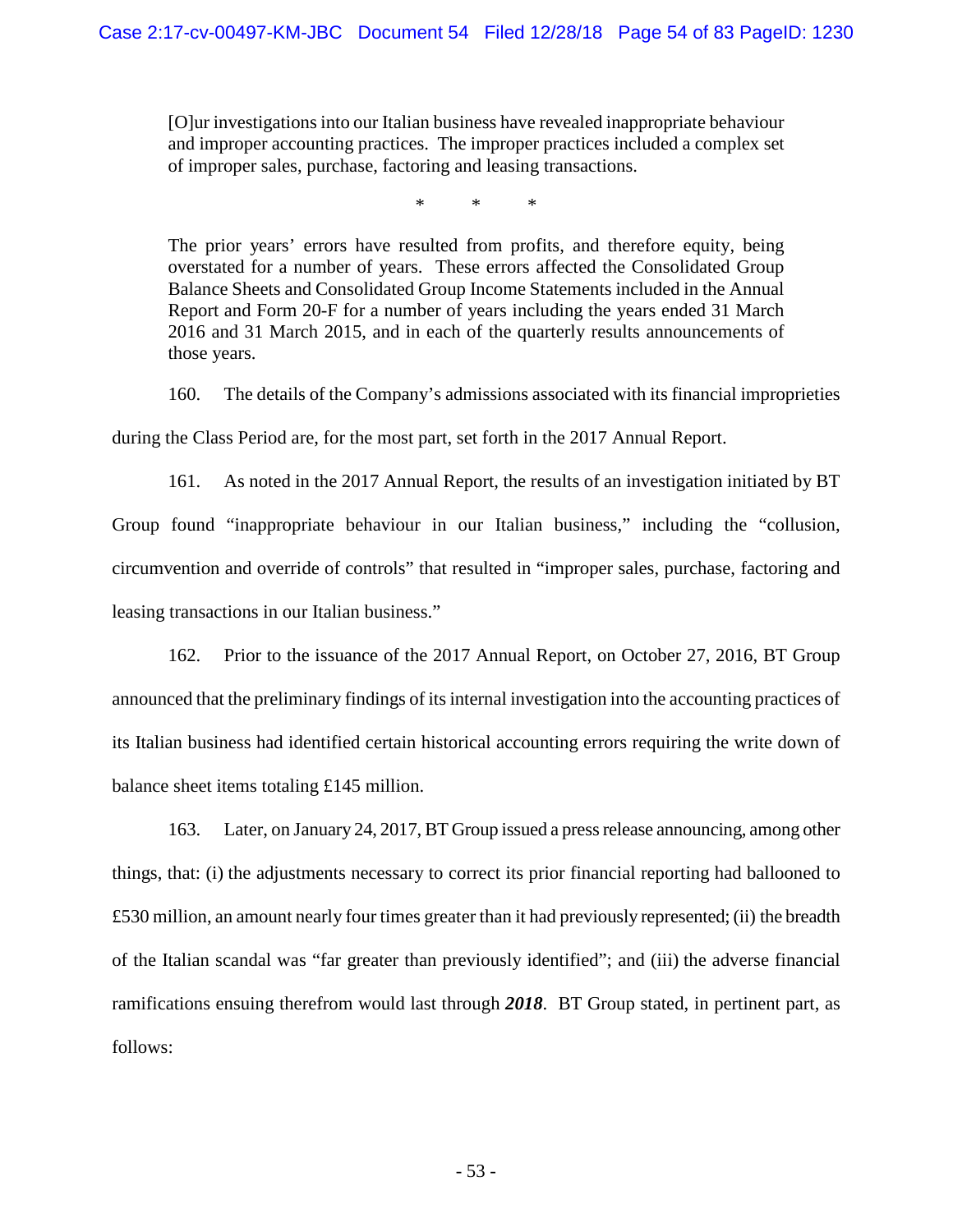[T]he extent and complexity of inappropriate behaviour in the Italian business were far greater than previously identified and have revealed improper accounting practices and a complex set of improper sales, purchase, factoring and leasing transactions. These activities have resulted in the overstatement of earnings in our Italian business over a number of years.

\* \* \*

*The adjustments identified have increased* from the £145m announced in our halfyear update *to a total of around £530m*.

\* \* \*

In addition, we would expect the matters described above to result in a reduction in our Q3 adjusted revenue and adjusted EBITDA of around £120m, and in a reduction in Q3 normalised free cash flow of around £100m. *For 2016/17 as a whole, relative to our prior outlook, we would expect a decrease in adjusted revenue of around £200m, in adjusted EBITDA of around £175m, and of up to £500m of normalised free cash flow due to the EBITDA impact and the one-off unwind of the effects of inappropriate working capital transactions. For 2017/18, we would expect a similar annual impact to adjusted revenue and adjusted EBITDA as in 2016/17,* with the EBITDA impact flowing through to normalised free cash flow.

\* \* \*

*The improper behaviour in our Italian business is an extremely serious matter,* and *we have taken immediate steps to strengthen the financial processes and controls in that business. We suspended a number of BT Italy's senior management team who have now left the business*. We have also appointed a new Chief Executive of BT Italy who will take charge on 1 February 2017.

### **Admissions About BT Group's Improper Accounting for, and Reporting of, Revenue**

164. IFRS, specifically IAS 18, *Revenue*, provides that revenue is to be recognized when it

is probable that future economic benefits will flow to the entity and those benefits can be measured

reliably. In addition, IFRS in IAS 11, *Construction Contracts*, requires that when the outcome of a

construction contract can be estimated reliably, contract revenue and contract costs associated with

the construction contract is to be recognized as revenue and expenses, respectively, by reference to

the stage of completion of the contract activity at the end of the reporting period. When the outcome

of a construction contract cannot be estimated reliably, revenue shall be recognized only to the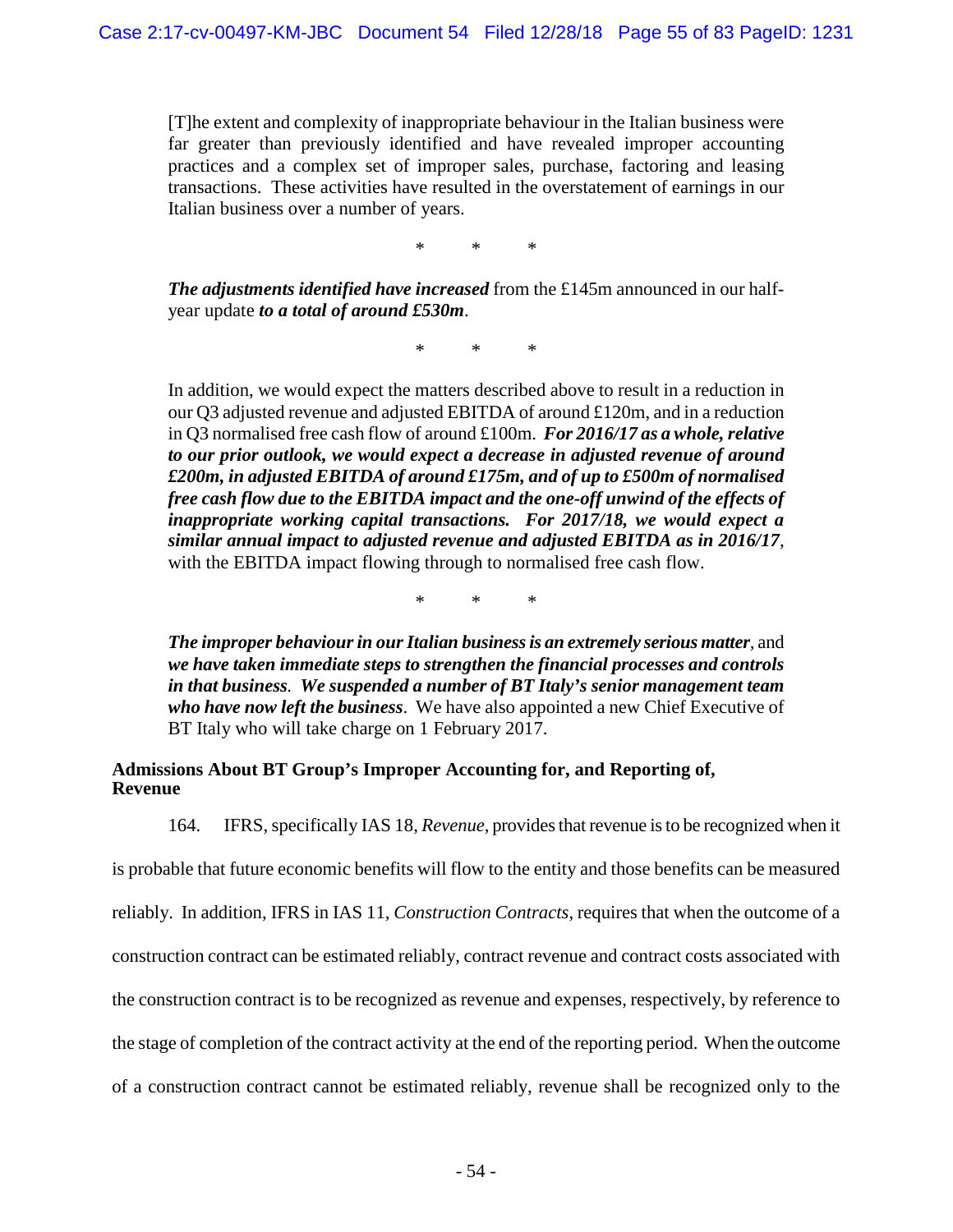extent the recoverability of contract costs incurred is probable and contract costs are to be recognized as an expense in the period in which they are incurred. When it is probable that total contract costs will exceed the total contract revenue, the expected loss is recognized as an expense immediately.

165. In BT Group's annual financial statements included in the Company's Forms 20-F

filed with the SEC during the Class Period, Defendants falsely and misleadingly represented that BT

Group's revenues were accounted for and reported in its financial statements in a manner consistent

with the requirements of IFRS, stating, in pertinent part, and in all material respects, as follows:

# **Revenue**

Revenue represents the fair value of the consideration received or receivable for communications services and equipment sales, net of discounts and sales taxes. Revenue is recognised when it is probable that the economic benefits associated with a transaction will flow to the group and the amount of revenue and associated costs can be measured reliably. The accounting for revenue sharing arrangements depends on the analysis of the facts and circumstances surrounding these transactions.

Where we act as an agent in a transaction, we recognise revenue net of directly attributable costs.

# **Services**

Revenue arising from separable installation and connection services is recognised when it is earned, upon activation. Revenue from the rental of analogue and digital lines and private circuits is recognised on a straight line basis over the period to which it relates. Revenue from calls is recognised at the time the call is made over our network. Subscription fees, consisting primarily of monthly charges for access to broadband and other internet access or voice services, are recognised as revenue as the service is provided. Revenue from the interconnection of voice and data traffic between other telecommunications operators is recognised at the time of transit across our network.

Revenues from telephone service and internet access subscription fees as well as those from wholesale access revenues are recognised on a straight line basis over the period to which they relate. Revenue from calls is recognised at the time the call is made over the group's network. Revenue from the interconnection of voice and data traffic between other telecommunications operators is recognised at the time of transit across the group's network.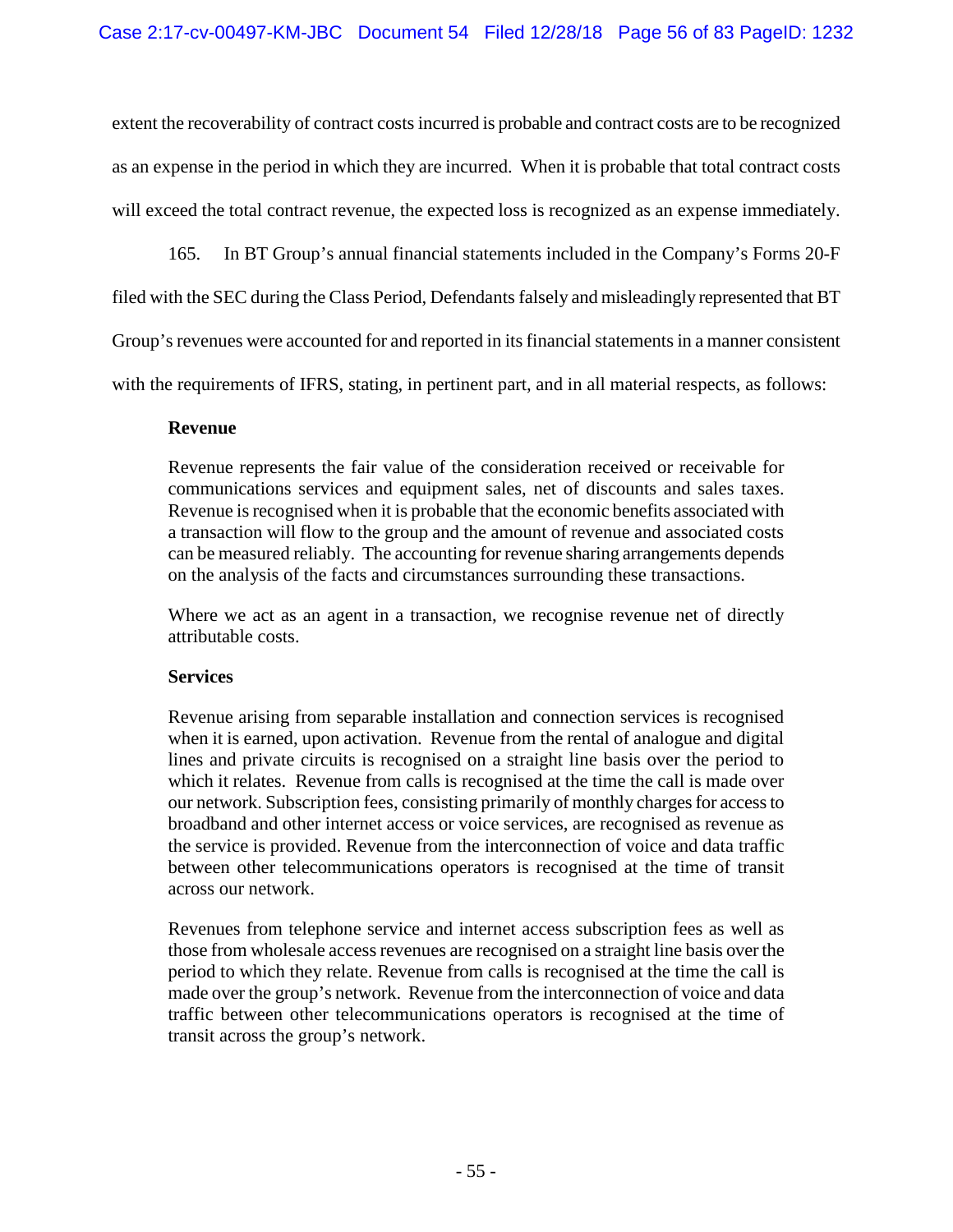# **Equipment sales**

Revenue from the sale of equipment is recognised when all the significant risks and rewards of ownership are transferred to the customer, which is normally the date the equipment is delivered and accepted by the customer.

# **Long-term contractual arrangements**

Revenue from long-term contractual arrangements, including fixed price contracts to design and build software solutions, is recognised based on the percentage of completion method. The stage of completion is estimated using an appropriate measure according to the nature of the contract such as the proportion of costs incurred relative to the estimated total contract costs, or other measures of completion such as the achievement of contract milestones and customer acceptance. In the case of time and materials contracts, revenue is recognised as the service is rendered.

Costs related to delivering services under long-term contractual arrangements are expensed as incurred except for an element of costs incurred in the initial contract set-up, transition or transformation phase, which is deferred and recorded within noncurrent assets. These costs are then recognised in the income statement on a straight line basis over the remaining contract term, unless the pattern of service delivery indicates a different profile is more appropriate. These costs are directly attributable to specific contracts, relate to future activity, will generate future economic benefits and are assessed for recoverability on a regular basis.

The percentage of completion method relies on estimates of total expected contract revenues and costs, as well as reliable measurement of the progress made towards completion. Unless the financial outcome of a contract can be estimated with reasonable certainty, no attributable profit is recognised. In such circumstances, revenue is recognised equal to the costs incurred to date, to the extent that such revenue is expected to be recoverable, or costs are accrued to bring the margin to nil. Recognised revenue and profits are subject to revisions during the contract if the assumptions regarding the overall contract outcome are changed. The cumulative impact of a revision in estimates is recorded in the period in which such revisions become likely and can be estimated. Where the actual and estimated costs to completion exceed the estimated revenue for a contract, the full contract life loss is recognised immediately

166. These representations were materially false and misleading when made because, as

the Company has now admitted, BT Group recorded "improper sales," which caused the financial

statements and the related financial representations issued by Defendants during the Class Period to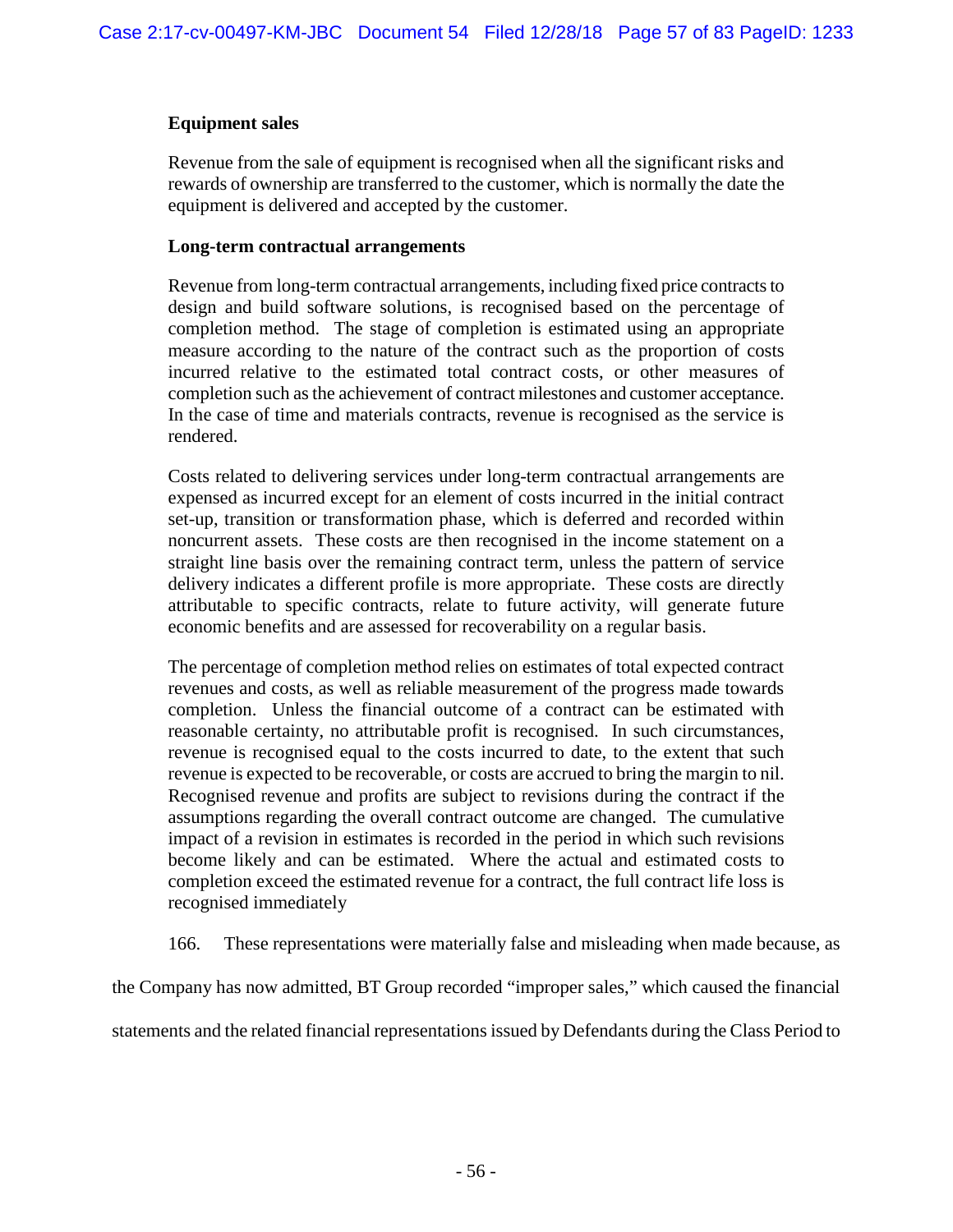#### Case 2:17-cv-00497-KM-JBC Document 54 Filed 12/28/18 Page 58 of 83 PageID: 1234

be materially misstated. These improperly recorded sales totaled £22 million, £30 million, and £11 million during the years ended March 31, 2017, 2016 and 2015, respectively.

167. Concerning these improper sales transactions, on April 21, 2017, *Reuters* published an article announcing that it had seen a criminal complaint filed by BT Group with Italian prosecutors accusing former Company executives in Italy of unlawful conduct. According to the article, "[t]he *Reuters* investigation found that a network of people in BT Italy had exaggerated revenues, faked contract renewals and invoices and invented bogus supplier transactions in order to meet bonus targets and disguise the unit's true financial performance," and that such practices had been occurring since "at least 2013."

168. According to *Reuters*, the complaint alleges that the former BT Italy CEO, Cimini, engaged in "grave violations of corporate governance rules in relation to contracts and suppliers," and the former BT Italy COO, Truzzoli, "manipulated [Company] results."

169. These fraudulent activities, perpetrated by the most senior executives of BT Group's Italian operations, caused, as BT Group has now admitted, the Company's financial statements and financial disclosures issued by Defendants during the Class Period to be materially false and misleading.

### **Admissions About BT Group's Accounting for, and Reporting of, Receivables, Payables, and Leasing Transactions**

170. In addition to fraudulently inflating reported revenue, BT Group manipulated its financial results during the Class Period by improperly accounting for receivables, payables, and leasing transactions, which falsely and misleadingly understated reported expenses.

171. IFRS, specifically IAS 39, *Financial Instruments; Recognition and Measurement*  provides that receivables and payables are to be recognized in financial statements when an entity becomes a party to a financial instrument contract. Generally, a company is required to remove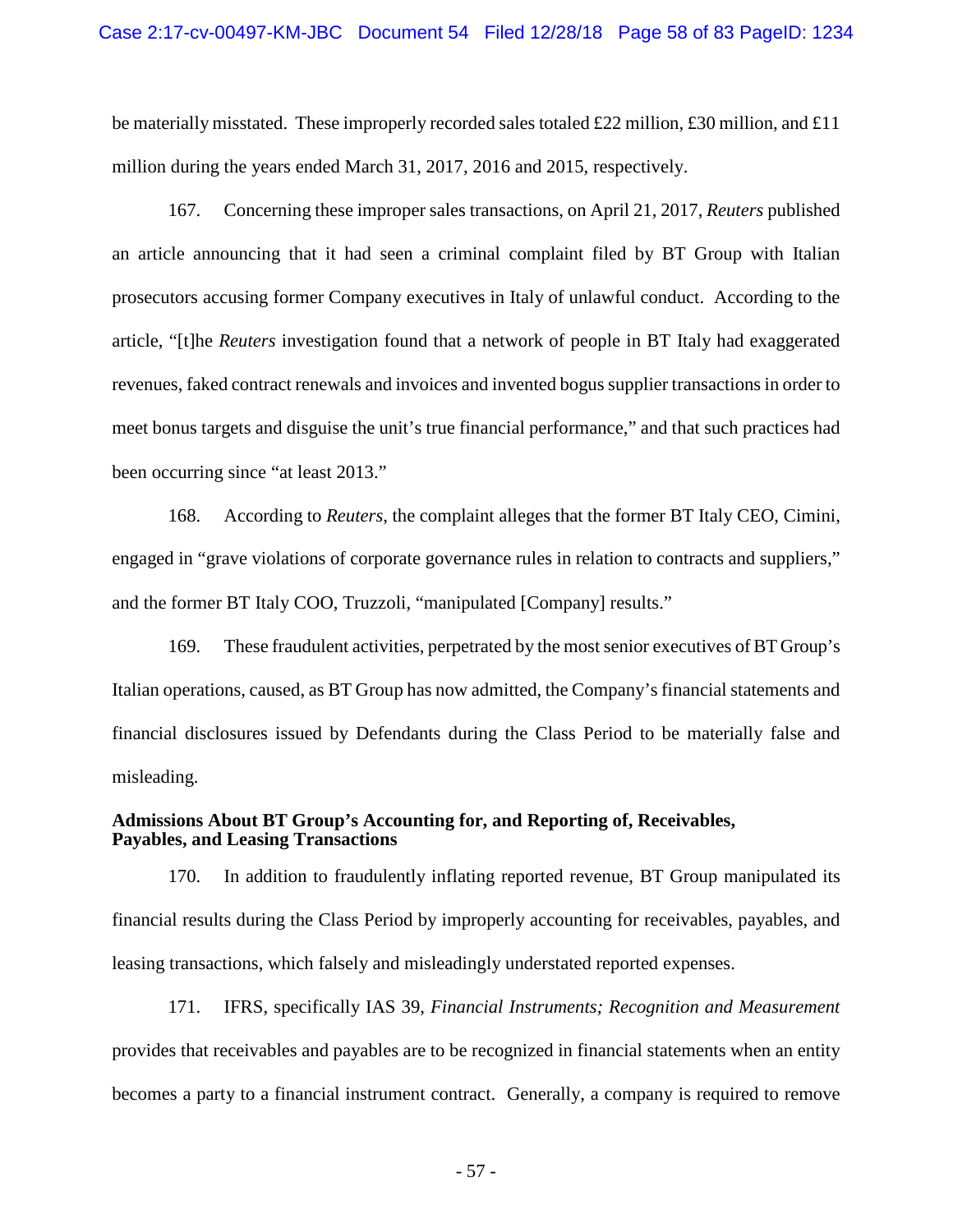financial liabilities from its balance sheet when its obligation is extinguished, and remove financial assets from its balance sheet when, among other things, its contractual rights to the asset's cash flows expire.

172. In addition, IFRS in IAS 17, *Leases*, provides that if a sale and leaseback transaction results in a finance lease, any excess of sales proceeds over the carrying amount shall not be immediately recognized as income by a seller-lessee and should be deferred and amortized over the lease term. If a sale and leaseback transaction results in an operating lease, and it is clear that the transaction has an established fair value, any profit or loss shall be recognized immediately.

173. In BT Group's annual financial statements included in the Company's Forms 20-F filed with the SEC during the Class Period, Defendants falsely and misleadingly represented that BT Group's receivables, payables, and leasing transactions were accounted for and reported in its financial statements in a manner consistent with the requirements of IFRS, stating, in pertinent part, and in all material respects, as follows:

# **Trade and other receivables**

Trade and other receivables are initially recognised at fair value, which is usually the original invoiced amount, and are subsequently carried at amortised cost, using the effective interest method, less provisions made for doubtful receivables. Provisions are made specifically where there is evidence of a risk of non-payment, taking into account ageing, previous losses experienced and general economic conditions.

\* \* \*

# **Trade and other payables**

Financial liabilities within trade and other payables are initially recognised at fair value, which is usually the original invoiced amount, and subsequently carried at amortised cost using the effective interest method.

# **Loans and other borrowings**

Loans and other borrowings are initially recognised at the fair value of amounts received net of transaction costs. Loans and other borrowings are subsequently measured at amortised cost using the effective interest method and, if included in a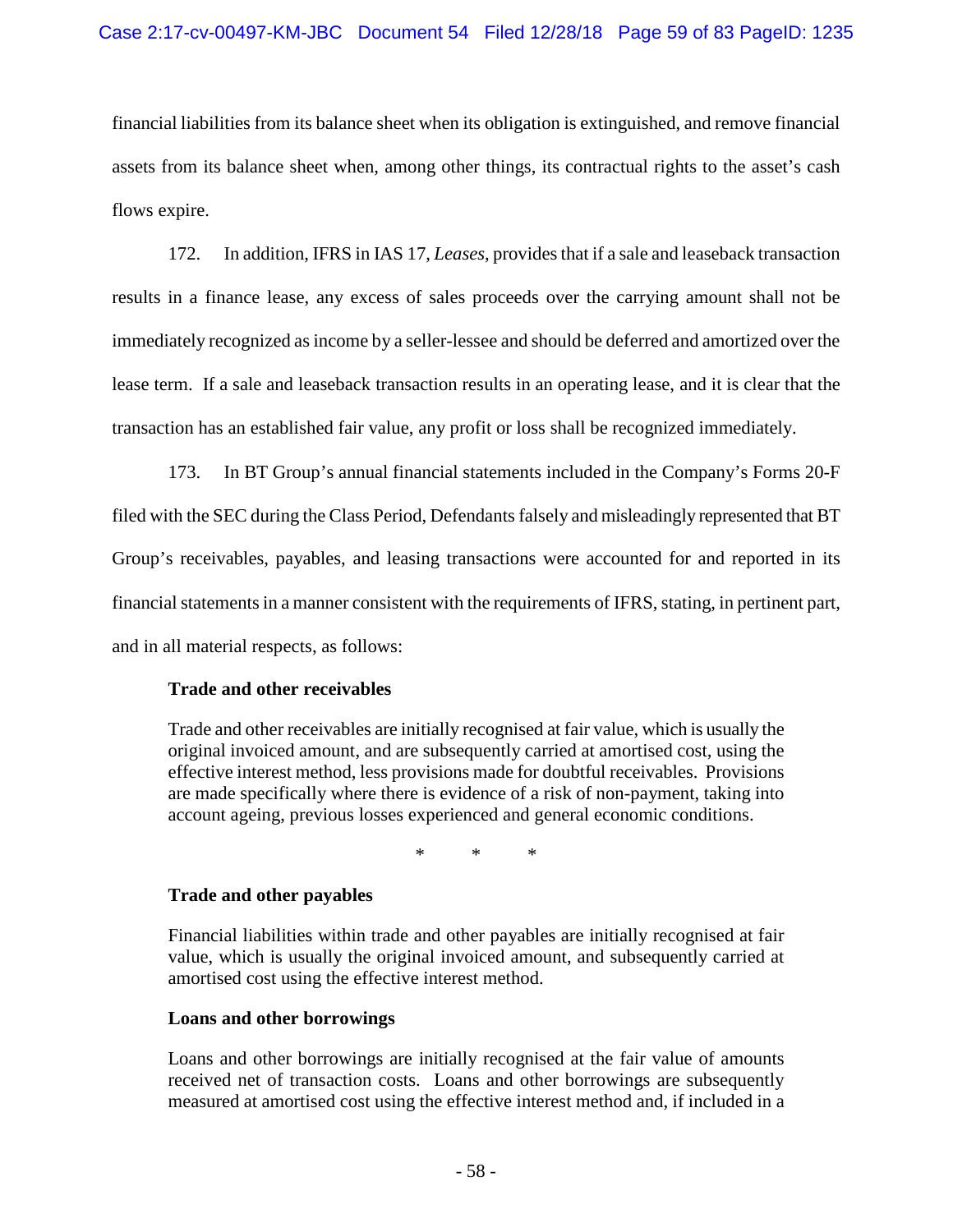fair value hedge relationship, are re-valued to reflect the fair value movements on the hedged risk associated with the loans and other borrowings. The resulting amortisation of fair value movements, on de-designation of the hedge, is recognised in the income statement.

\* \* \*

### **Leases**

The determination of whether an arrangement is, or contains, a lease is based on the substance of the arrangement and requires an assessment of whether the fulfilment of the arrangement is dependent on the use of a specific asset or assets and whether the arrangement conveys the right to use the asset.

Leases of property, plant and equipment where the group holds substantially all the risks and rewards of ownership are classified as finance leases. Finance lease assets are capitalised at the commencement of the lease term at the lower of the present value of the minimum lease payments or the fair value of the leased asset. The obligations relating to finance leases, net of finance charges in respect of future periods, are recognised as liabilities. Leases are subsequently measured at amortised cost using the effective interest method.

Leases where a significant portion of the risks and rewards are held by the lessor are classified as operating leases. Rentals are charged to the income statement on a straight line basis over the period of the lease.

174. These representations were materially false and misleading when made because, as

the Company has now admitted, the financial statements and the related financial representations BT Group issued during the Class Period were materially misstated, in part, due to the reporting of "improper" purchase, factoring, and leasing transactions, well as trade and other receivables and various liabilities, including sales taxes. These improperly recorded transactions had the effect of understating BT Group's operating costs by £238 million, £92 million, and £67 million during the years ended March 31, 2017, 2016 and 2015, respectively.

175. Concerning these improper transactions, on July 1, 2017, the *Financial Times*  published an article stating that the Guardia di Finanza, an Italian law enforcement agency primarily responsible for dealing with financial crimes and drug smuggling, was scrutinizing the propriety of a 2015 sales leaseback transaction between BT Italy, ITF, and a unit of IBM. According to the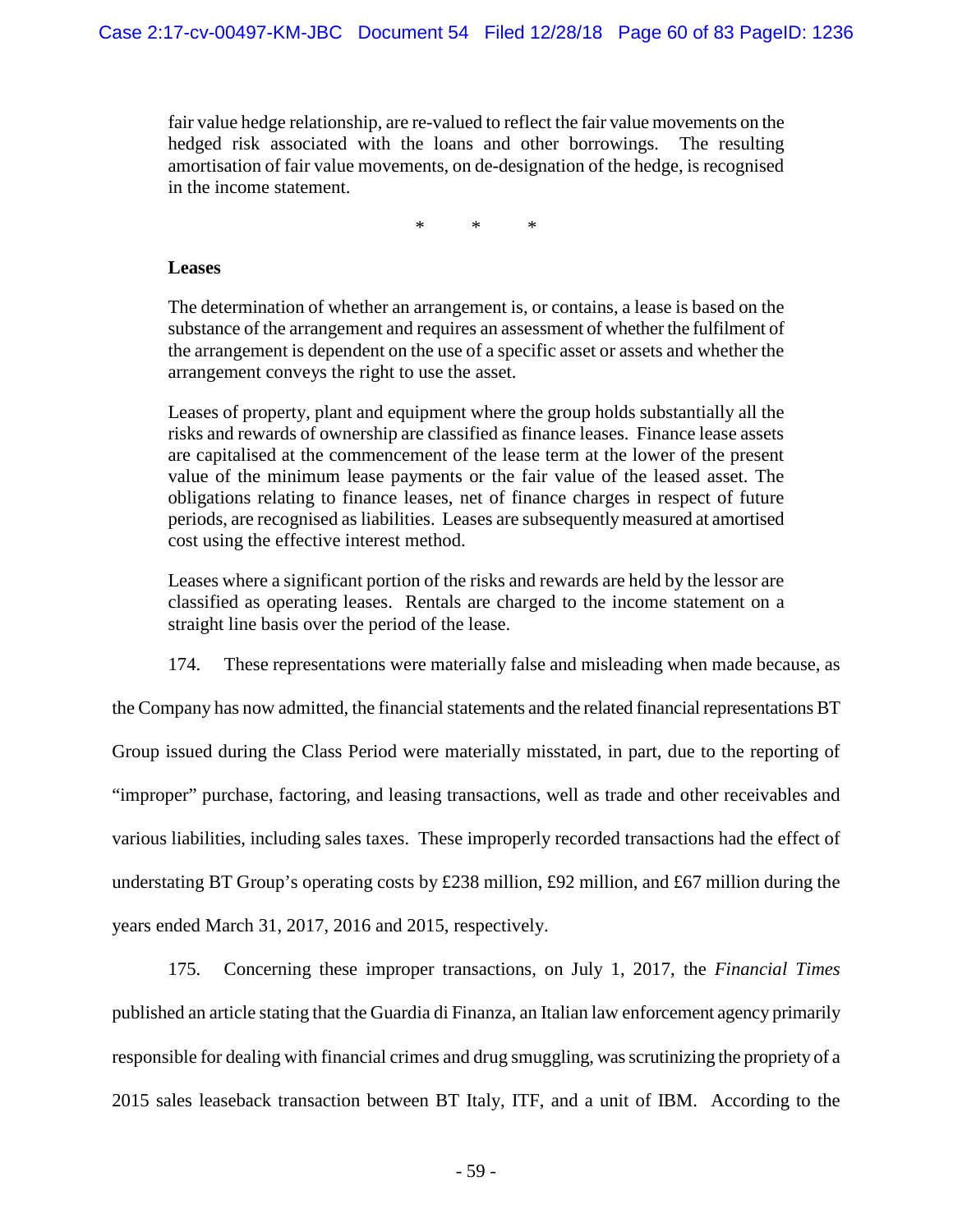*Financial Times*, citing a person with "direct knowledge" of Guardia di Finanza's investigation, BT Italy sold equipment to ITF for about €32 million and then leased the equipment back for about €36 million. According to the *Financial Times*, BT Group has not been able to locate serial numbers for all of the equipment, leading Italian prosecutors to probe whether the entire transaction may have been fake.

176. In addition, on January 24, 2017, *Reuters* published an article stating that prosecutors in Milan opened an investigation into "false accounting and embezzlement" within the Italian unit of BT Group.

177. Further, on March 30, 2017, *Reuters* reported that three different employees of BT Group's Italian unit warned their Madrid-based supervisor in November 2015 about possible accounting problems at BT Italy, nearly one year before the Company first mentioned financial irregularities at the division.

178. These fraudulent activities, perpetrated by the most senior executives of BT Group's Italian operations, caused the Company's financial statements and financial disclosures issued by Defendants during the Class Period to be materially false and misleading.

#### **BT Group's Financial Misrepresentations Were Material**

179. As noted herein, BT Group has now retroactively corrected the misstatements contained in the financial statements that it issued to investors and filed with the SEC during the Class Period. In doing so, BT Group determined that the financial statements it issued to investors during the Class Period were materially misstated, because pursuant to IFRS, only material prior period misstatements are to be corrected on a retroactive basis. *See, e.g.*, IAS 8, *Accounting Policies, Changes in Accounting Estimates and Errors*.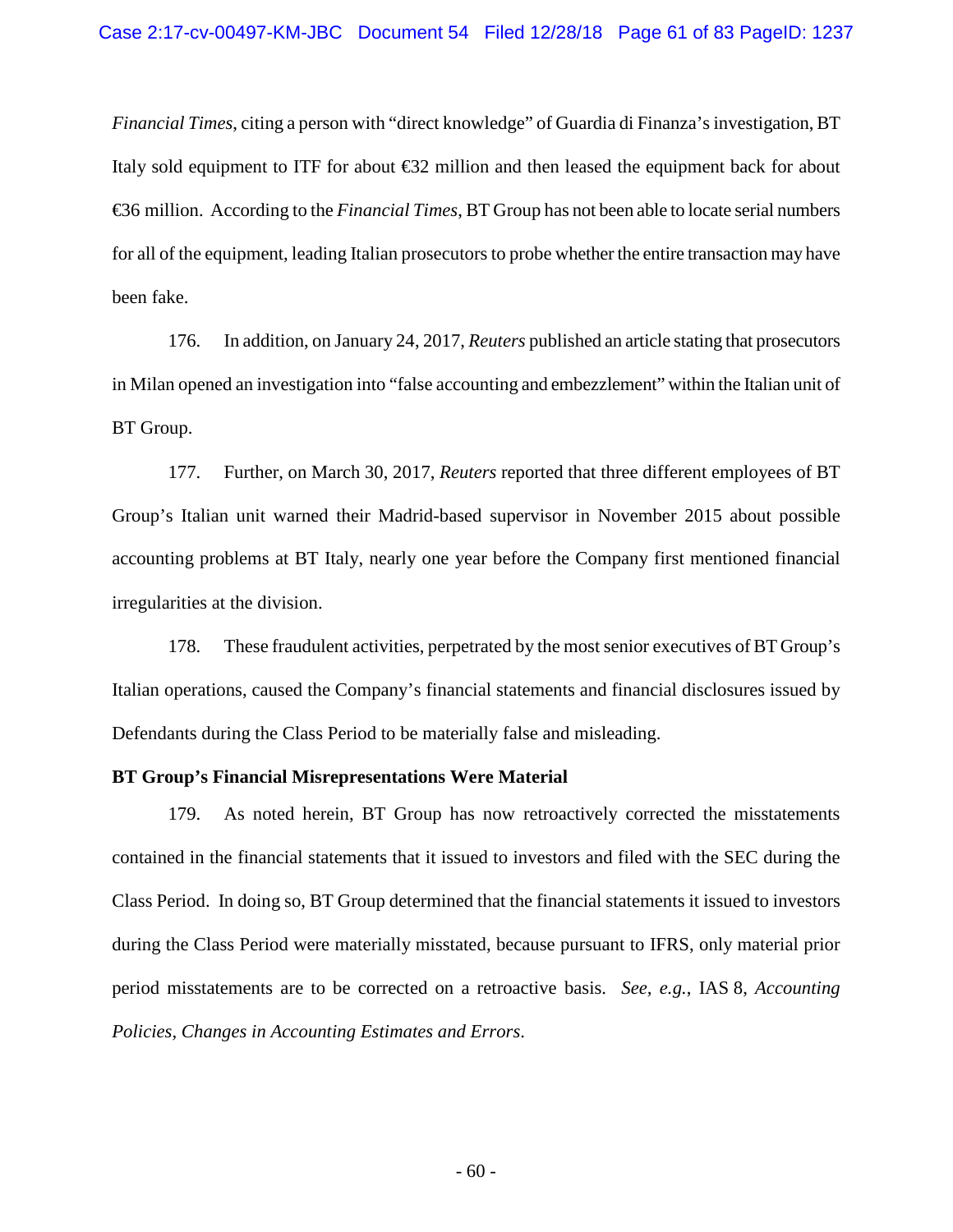180. The quantitative impact of BT Group's financial misrepresentations caused its pre-tax income to be overstated by 4.2% and 3.0% during the years ended March 31, 2016 and March 31, 2015, respectively; its net income to be overstated by 5.0% and 3.8% during the years ended March 31, 2016 and March 31, 2015, respectively, and its total comprehensive income to be overstated by 4.6% and 5.3% during the years ended March 31, 2016 and March 31, 2015, respectively.

181. During 2017, the quantitative impact associated with BT Group's financial malfeasance resulted in a £260 million charge against earnings. But for this £260 million charge against earnings, BT Group's pre-tax income during the year ended March 31, 2017 would have been  $11.1\%$  greater.<sup>[18](#page-61-0)</sup>

182. The quantitative impact of the Company's financial improprieties on BT Group's Global Services segment was more even significant, causing the operating profit in that line of business to be overstated by 214.0% and 371.4% during the years ended March 31, 2016 and March 31, 2015, respectively. During the year ended March 31, 2017, the operating income of BT Group's Global Services segment would have been 438.0% greater absent the Company's financial improprieties detailed herein.

183. The SEC, in its Staff Accounting Bulletin No. 99 ("SAB No. 99"), provides that materiality in the context of financial information not only includes an assessment of the magnitude of the misstatement in percentage terms, but also requires an assessment of the factual context in which the user of financial statements would view the financial information (referred to in accounting and auditing literature as "quantitative" and "qualitative" factors).

<span id="page-61-0"></span> $18$  Plaintiffs are unable to assess the quantitative impact ensuing from the Company's financial malfeasance on its 2017 income-tax expense. Accordingly, Plaintiffs have presented the percentage impact of the Company's £260 million charge on its 2017 pre-tax income, rather than on its net, or after-tax, income.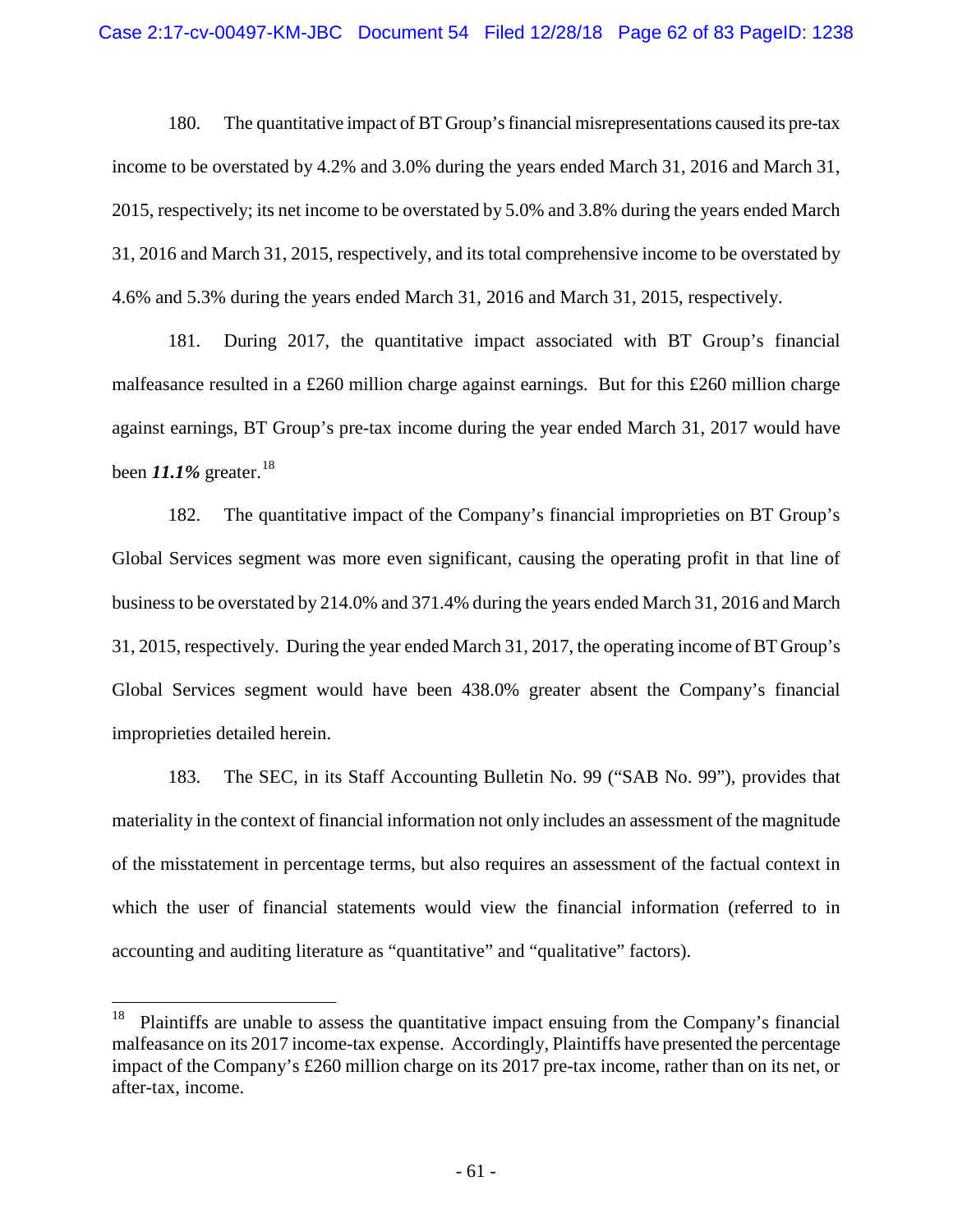184. Thus, SAB No. 99 notes, in pertinent part, that:

[M]agnitude by itself, without regard to the nature of the item and the circumstances in which the judgment has to be made, will not generally be a sufficient basis for a materiality judgment. [Footnotes omitted.]

185. Accordingly, SAB No. 99 states: "the staff believes that there are numerous circumstances in which [financial] misstatements below 5% could well be material. Qualitative factors may cause [financial] misstatements of quantitatively small amounts to be material."

186. Consistent with this analysis, IFRS, in IAS 8, *Accounting Policies, Changes in Accounting Estimates and Errors*, notes that materiality depends on the size and/or *nature* of an omission or misstatement.

187. Pursuant to SAB No. 99, among the considerations that may well render a quantitatively small misstatement of a financial statement item material, include:

(a) *whether the misstatement has the effect of increasing management's compensation* – for example, by satisfying requirements for the award of bonuses or other forms

of incentive compensation;

(b) *whether the misstatements were* "*part of an ongoing effort directed by or known to senior management for the purposes of 'managing' earnings*";

(c) whether the misstatement involves *concealment of an unlawful transaction*;

and

(d) whether the misstatement concerns an important segment or portion of an entity's business.

188. In addition, on September 14, 2017, the International Accounting Standards Board ("IASB"), which promulgates IFRS, issued Practice Statement 2, *Making Materiality Judgements*, to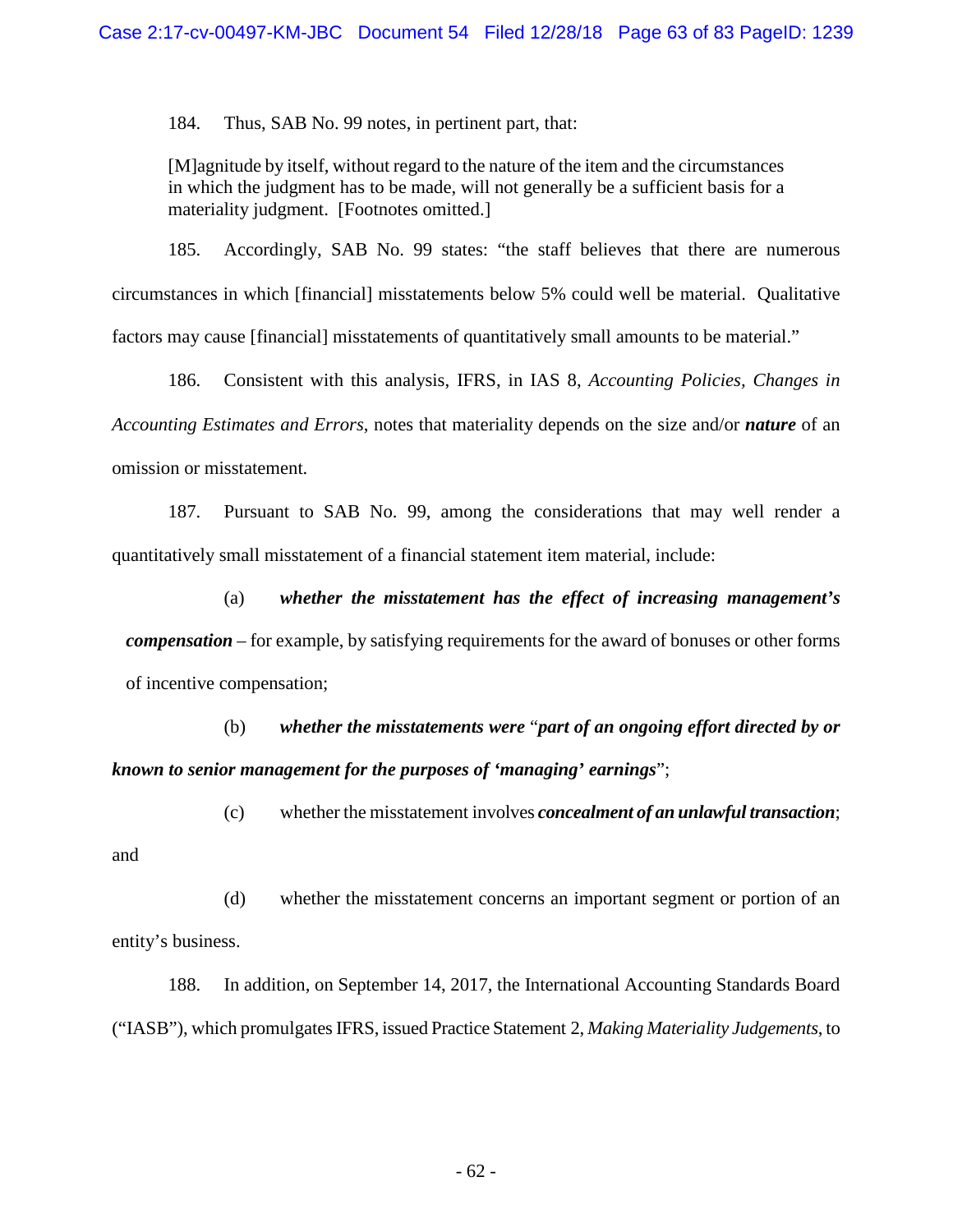provide guidance when making judgments about materiality. According to IASB, *intentional misstatements shall always be considered material*.

189. Consistent with this view, the SEC, in SAB No. 99 notes, in pertinent part, that:

[T]he staff believes that *a registrant* and the auditors of its financial statements *should not assume that even small intentional misstatements in financial statements*, for example those pursuant to actions to "manage" earnings, *are immaterial*.

190. Here, each of the aforementioned qualitative material factors contributed to the materiality of the financial misstatements made by Defendants during the Class Period. As detailed herein, the executives of BT Group's Italian operations intentionally directed the recording of unlawful transactions during the Class Period to, in part, increase management's compensation and inflate the operating performance of both the Company and its Global Services segment.

191. Additionally, SAB No. 99 provides that the "volatility of the price of a registrant's securities in response to certain types of disclosures may provide guidance as to whether investors regard quantitatively small misstatements as material." When BT Global disclosed the financial impact associated with its financial improprieties to the market, the price of its common stock declined by 21% on January 24, 2017, wiping out £8 billion of its market capitalization.

192. Moreover, PwC, BT Group's outside auditor during the Class Period, determined its own standard of materiality for the Company's financial statements as a whole. In the 2017 Annual Report, PwC stated that the threshold for overall group materiality was £130 million. BT Group's £530 million in adjustments due to the fraud in the Italian operations clears that threshold easily.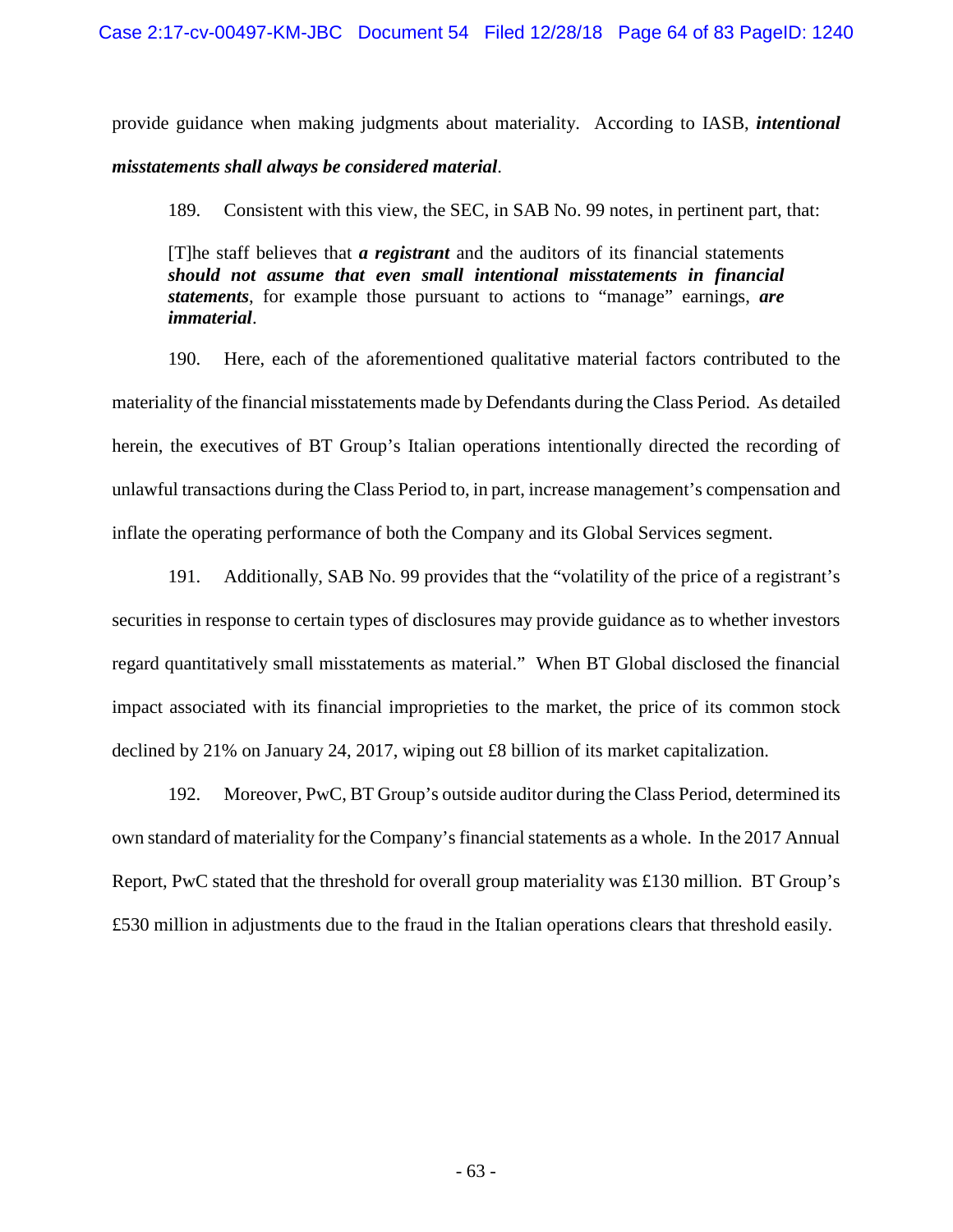## **BT Group Admits Its Internal and Disclosure Controls Were Ineffective and that Defendants' Certifications Were Materially False and Misleading**

193. Internal control over financial reporting is broadly defined as a process, effected by an entity's board of directors, management and other personnel, designed to provide reasonable assurance that, among other things, the entity's financial reporting is reliable and accurate.

194. Throughout the Class Period, BT Group's Annual Reports filed with the SEC on Form 20-F, signed by Chanmugam, repeatedly represented that BT Group's management was responsible for establishing and maintaining adequate internal control over the Company's financial reporting, stating, in pertinent part and in all material respects, as follows:

BT's management is responsible for establishing and maintaining adequate internal control over financial reporting for the group. Internal control over financial reporting is designed to provide reasonable assurance regarding the reliability of financial reporting and the preparation of financial statements for external reporting purposes in accordance with IFRS.

195. Item 15 of Form 20-F required that BT Group provide the information required by

Regulation S-K Item 308, *Internal Control Over Financial Reporting* [17 C.F.R. 229.308],

including, among other things, the assessment made by management concerning the effectiveness of

the Company's internal control over financial reporting.

196. Throughout the Class Period, Defendants falsely and misleadingly represented in the

Annual Reports that BT Group filed with the SEC on Form 20-F that its internal controls were

operating effectively when, as the Company has now admitted, they were not. Defendants stated, in

pertinent part, and in all material respects, as follows:

*Management conducted an assessment of the effectiveness of internal control over financial reporting* based on the framework for internal control evaluation contained in the FRC Guidance on internal control (Turnbull), which is now reflected in the FRC Guidance on risk management, internal control and related financial and business reporting.

\* \* \*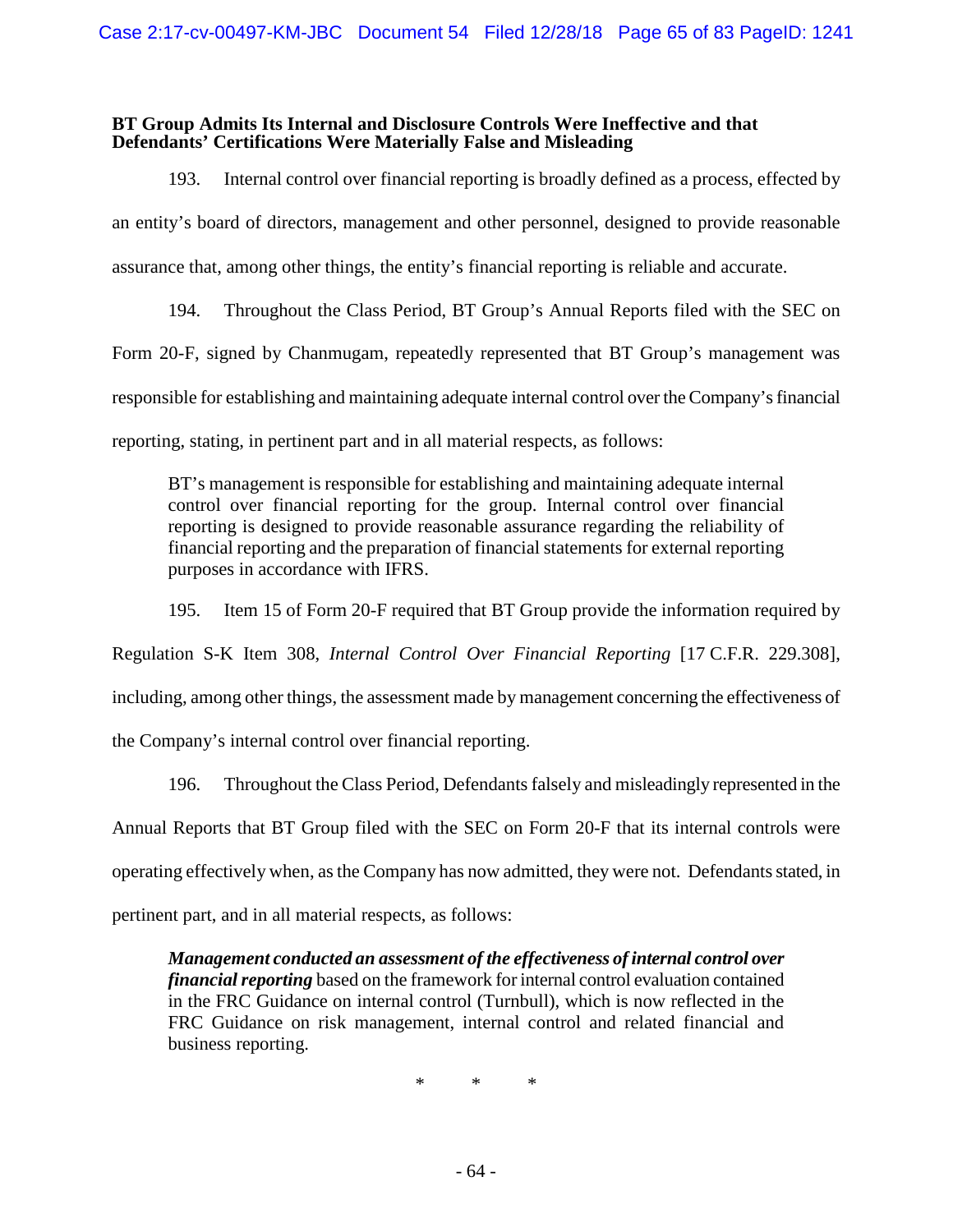# *Management has concluded that at 31 March [2015 and 2016], BT's internal control over financial reporting was effective*.

197. BT Group has now admitted that the foregoing statements were false and misleading

statements of material fact when made, stating, in pertinent part, as follows:<sup>[19](#page-65-0)</sup>

[M]anagement has concluded that *our internal control over financial reporting was not effective as of 31 March 2017 due to the material weakness described below*.

# **Material Weakness in Internal Control over Financial Reporting**

A material weakness is a deficiency, or a combination of deficiencies, in internal control over financial reporting, such that there is a reasonable possibility that a material misstatement of our consolidated financial statements will not be prevented or detected on a timely basis.

Our Italian business is managed by a local management team within the Global Services line of business. *Individuals in Italy colluded to override the period end financial close controls and overstate the results, and the monitoring controls which include the review of reconciliations, journals, results and financial position, did not operate effectively to identify the overstatement in a timely manner*.

The group did not maintain effective controls to prevent or detect the collusive circumvention or override of controls related to our Italian business. *Specifically management has identified the following internal control deficiencies related to our Italian business* and the failure to detect the circumvention or override of controls that together constitute a material weakness in the control environment (i) failure in the review of reconciliations (ii) failure in the review of journals and (iii) failure in our monitoring controls over the results and financial position of our Italian business.

*This material weakness could result in a misstatement of the account balances and disclosures relating to our Italian business that would represent material misstatements in our annual consolidated financial statements that would not be prevented or detected*.

<span id="page-65-0"></span>Throughout the Class Period, BT Group represented that there were no changes in the Company's internal controls over financial reporting. Thus, it is reasonable to infer that BT Group's internal controls over financial reporting were ineffective throughout the Class Period.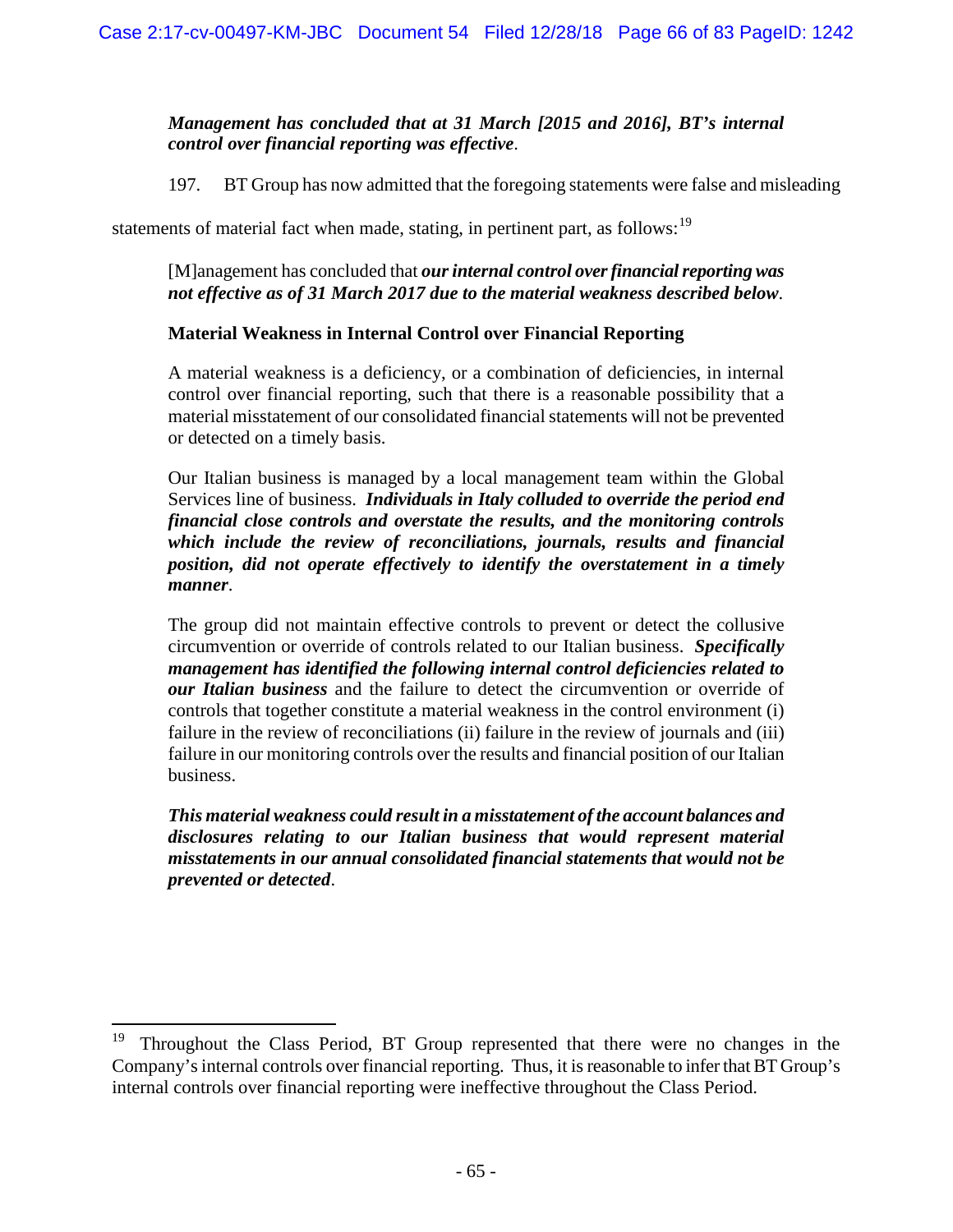198. Indeed, throughout the Class Period, Defendants *knew* that the control environment

associated with the Company's business in Italy was such that it required "special attention." For

example, in the [20](#page-66-0)14 Annual Report, Defendant Rose disclosed, in pertinent part, as follows:  $^{20}$ 

This year *the Audit & Risk Committee paid special attention to* several overseas locations that are important to BT Global Services, including *Italy* and Brazil. . . .

\* \* \*

*I reported last year that the [Audit] committee had given particular focus to BT's operations in Italy*. We have continued to monitor the position there and *significant progress has been made to improve the control environment*.

199. In the 2015 Annual Report, BT Group and Defendant Rose disclosed, in pertinent

part, as follows:

*We visited our Italy business, and while there we reviewed operational matters with senior managers, met with employees as well as customers*, government officials and opinion leaders.

\* \* \*

I reported last year that *the [Audit] committee had given particular focus to BT's operations in Italy* and Brazil. *We have continued to monitor the position and significant progress has been made to improve the control environment*.

200. Similarly, in the 2016 Annual Report, despite that BT Group's senior company

representatives had learned that the scope of problems in the control environment at BT Italy had

*expanded*, Defendant Rose disclosed, in pertinent part, as follows: "We have continued to monitor

our operations in Italy and *progress has been made* to improve the control environment."

201. Disclosure controls and procedures are designed to ensure that information required

to be disclosed by SEC registrants pursuant to SEC rules and regulations is appropriately recorded,

processed, summarized and reported.

<span id="page-66-0"></span> $20$  According to the Committee of Sponsoring Organizations of the Treadway Commission ("COSO"), the control environment is the set of standards, processes, and structures that provide the basis for carrying out internal control across an organization.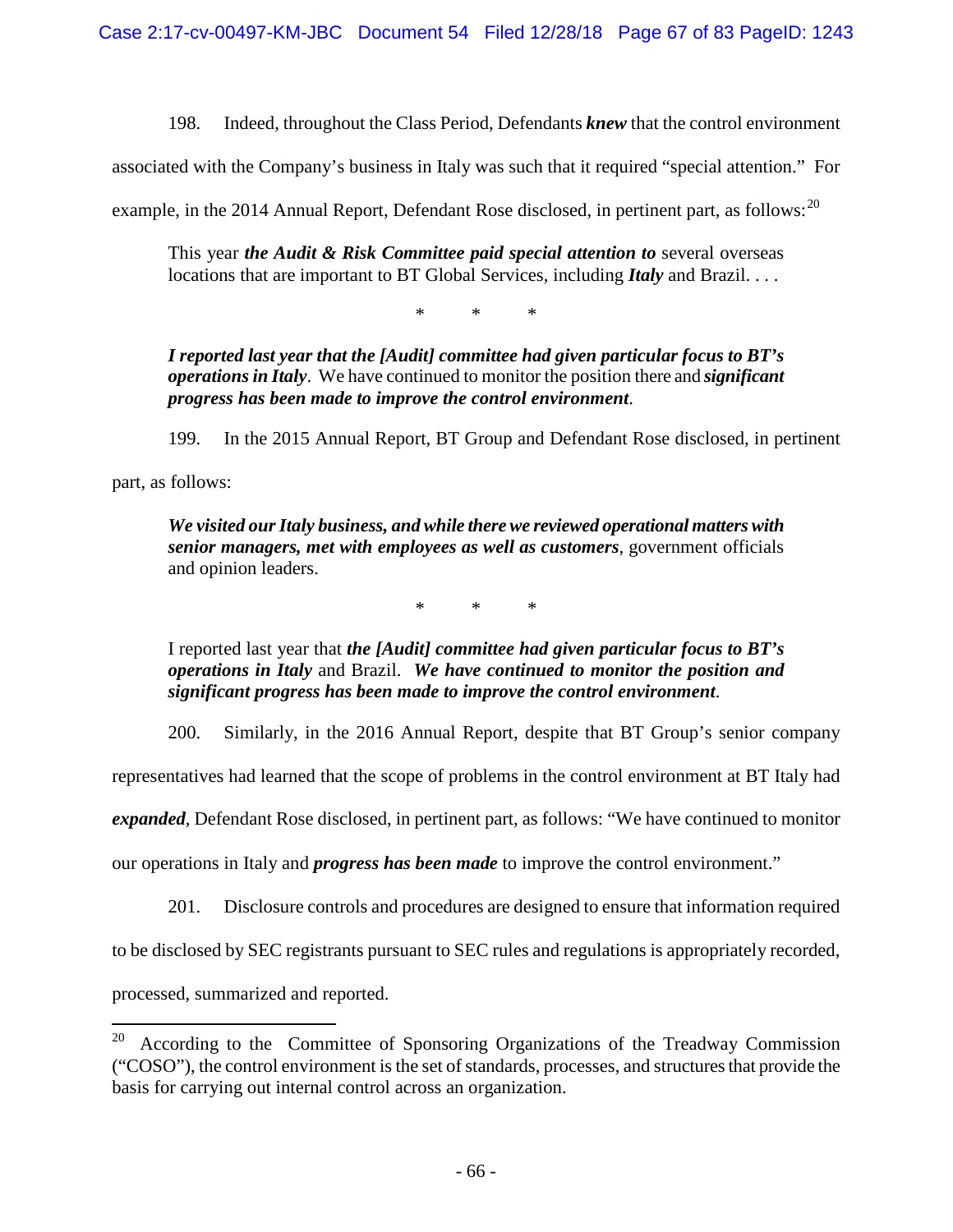202. Item 15 of Form 20-F required BT Group to provide the information required by

Regulation S-K Item 307 of Regulation S-K, *Disclosure Controls and Procedures* [17 C.F.R.

229.307], including, among other things, the conclusions of its principal executive and financial

officers regarding the effectiveness of the Company's disclosure controls and procedures.

203. Throughout the Class Period, Defendants falsely and misleadingly represented in Annual Reports that BT Group filed with the SEC on Form 20-F that its disclosure controls were operating effectively when, as the Company has now admitted, they were not, stating, in pertinent

part, and in all material respects, as follows:

The Chief Executive and Group Finance Director, after evaluating the effectiveness of BT's disclosure controls and procedures as of the end of the period covered by this Annual Report & Form 20-F, have concluded that, as of that date, BT's disclosure controls and procedures were effective to ensure that material information relating to BT was made known to them by others within the group.

The Chief Executive and Group Finance Director concluded that BT's disclosure controls and procedures are also effective to ensure that the information the company is required to disclose in reports that it files under the Securities Exchange Act of 1934 (Exchange Act) is recorded, processed, summarised and reported within the time periods specified in the SEC's rules and forms.

204. The above-noted false and misleading representations set forth in BT Group's Annual

Reports filed with the SEC on Form 20-F concerning its internal controls over financial reporting

and its disclosure controls were falsely and misleadingly certified by Defendants Livingston,

Patterson, and Chanmugam:

I, [Livingston/Patterson and Chanmugam], certify that:

1. I have reviewed this annual report on Form 20-F of BT Group plc;

2. Based on my knowledge, this report does not contain any untrue statement of a material fact or omit to state a material fact necessary to make the statements made, in light of the circumstances under which such statements were made, not misleading with respect to the period covered by this report;

3. Based on my knowledge, the financial statements, and other financial information included in this report, fairly present in all material respects the financial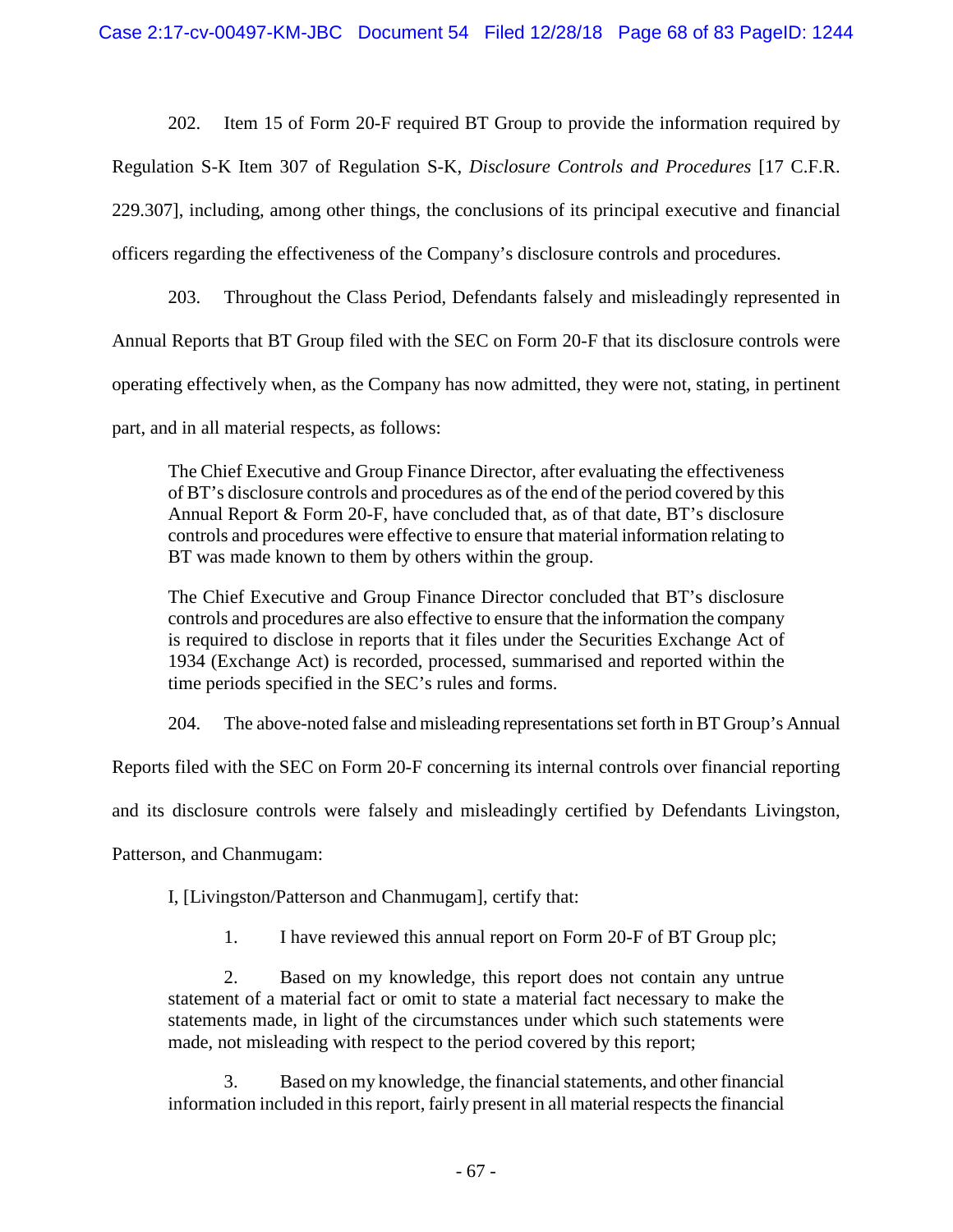condition, results of operations and cash flows of the company as of, and for, the periods presented in this report;

4. The company's other certifying officer and I are responsible for establishing and maintaining disclosure controls and procedures (as defined in Exchange Act Rules 13a-15(e) and 15d-15(e)) and internal control over financial reporting (as defined in Exchange Act Rules 13a-15(f) and 15d-15(f)) for the company and have:

a) Designed such disclosure controls and procedures, or caused such disclosure controls and procedures to be designed under our supervision, to ensure that material information relating to the company, including its consolidated subsidiaries, is made known to us by others within those entities, particularly during the period in which this report is being prepared;

b) Designed such internal control over financial reporting, or caused such internal control over financial reporting to be designed under our supervision, to provide reasonable assurance regarding the reliability of financial reporting and the preparation of financial statements for external purposes in accordance with generally accepted accounting principles;

c) Evaluated the effectiveness of the company's disclosure controls and procedures and presented in this report our conclusions about the effectiveness of the disclosure controls and procedures, as of the end of the period covered by this report based on such evaluation; and

d) Disclosed in this report any change in the company's internal control over financial reporting that occurred during the period covered by the annual report that has materially affected, or is reasonably likely to materially affect, the company's internal control over financial reporting; and

5. The company's other certifying officer and I have disclosed, based on our most recent evaluation of internal control over financial reporting, to the company's auditors and the audit committee of the company's board of directors (or persons performing the equivalent functions):

a) All significant deficiencies and material weaknesses in the design or operation of internal control over financial reporting which are reasonably likely to adversely affect the company's ability to record, process, summarize and report financial information; and

b) Any fraud, whether or not material, that involves management or other employees who have a significant role in the company's internal control over financial reporting.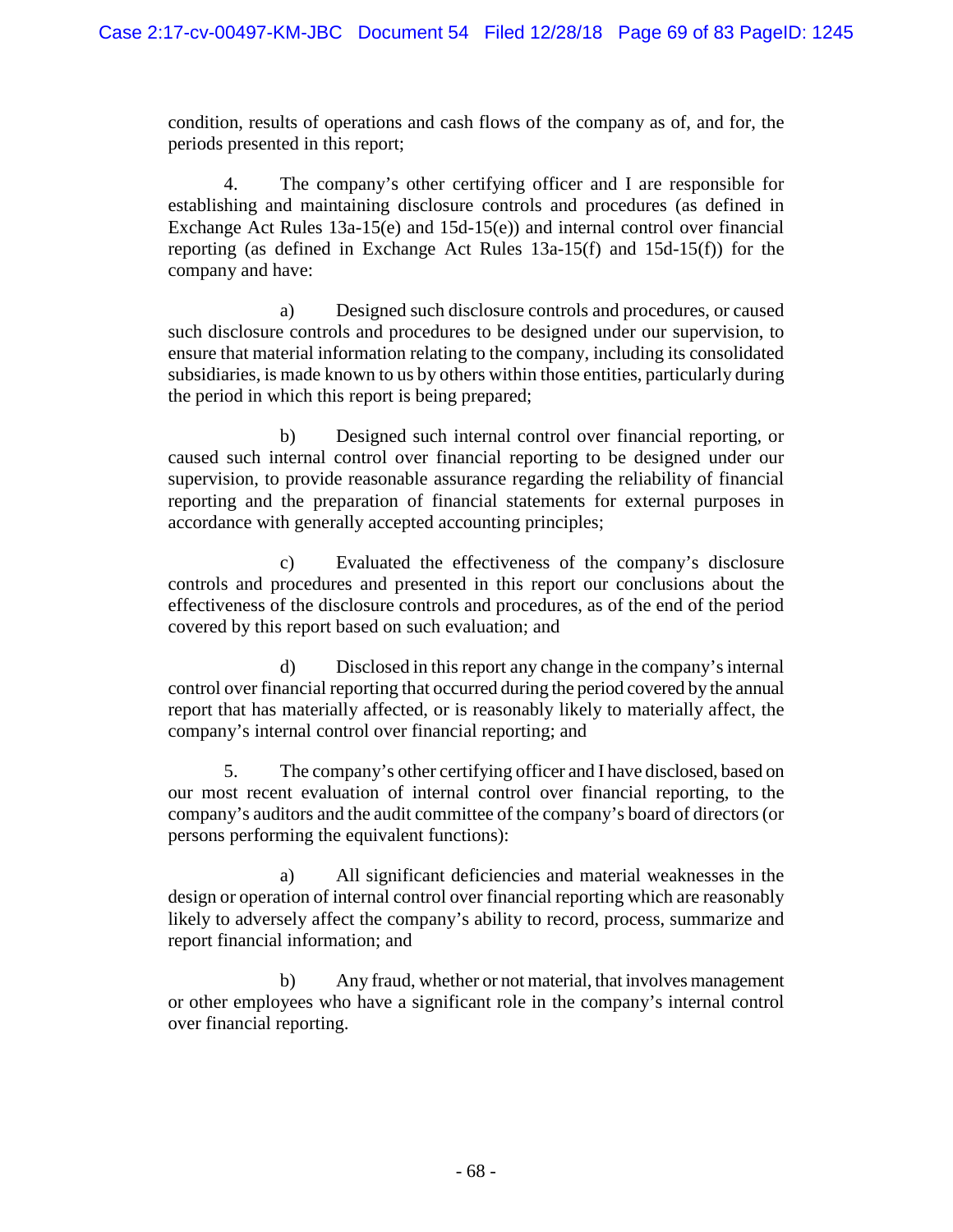205. BT Group has now admitted that the foregoing statements were false and misleading

statements of material fact when made, stating in the 2017 Annual Report, in pertinent part, as

follows:

We have evaluated the effectiveness of our disclosure controls and procedures. Based upon that evaluation, *our chief executive and group finance director concluded that as a result of the material weakness described below* [*see* ¶196], as of 31 March 2017, our disclosure controls and procedures were not effective to provide reasonable assurance that information required to be disclosed by us in the reports that we file or furnish under the Exchange Act is recorded, processed, summarised and reported, within the time periods specified in the applicable rules and forms.

206. In the 2017 Annual Report, Defendants further disclosed that BT Group has taken

certain actions to help remediate the material deficiencies noted above, stating, in pertinent part, as

follows:

- We suspended a number of BT Italy's senior management team (who have now left the business). The president of our European operations has also left the business. We have appointed a new president of our European operations and a new CEO and CFO of BT Italy from outside the Italian executive management team;
- We strengthened our monitoring controls and escalation mechanisms as they relate to our Italian business, including in relation to the reviews of reconciliations and journals;
- We transferred the Italy customer billing activities to our group billing services function;
- We also are in the process of evaluating additional actions to remediate the material weakness and strengthen our internal control, governance and compliance environment, including increasing the resources and improving the capabilities of the controlling function and the audit function outside the UK, and further developing our integrated risk and assurance reporting processes; [and]
- We are also enhancing our controls and compliance programme to reinforce the importance of doing business in an ethical, disciplined and standardised way.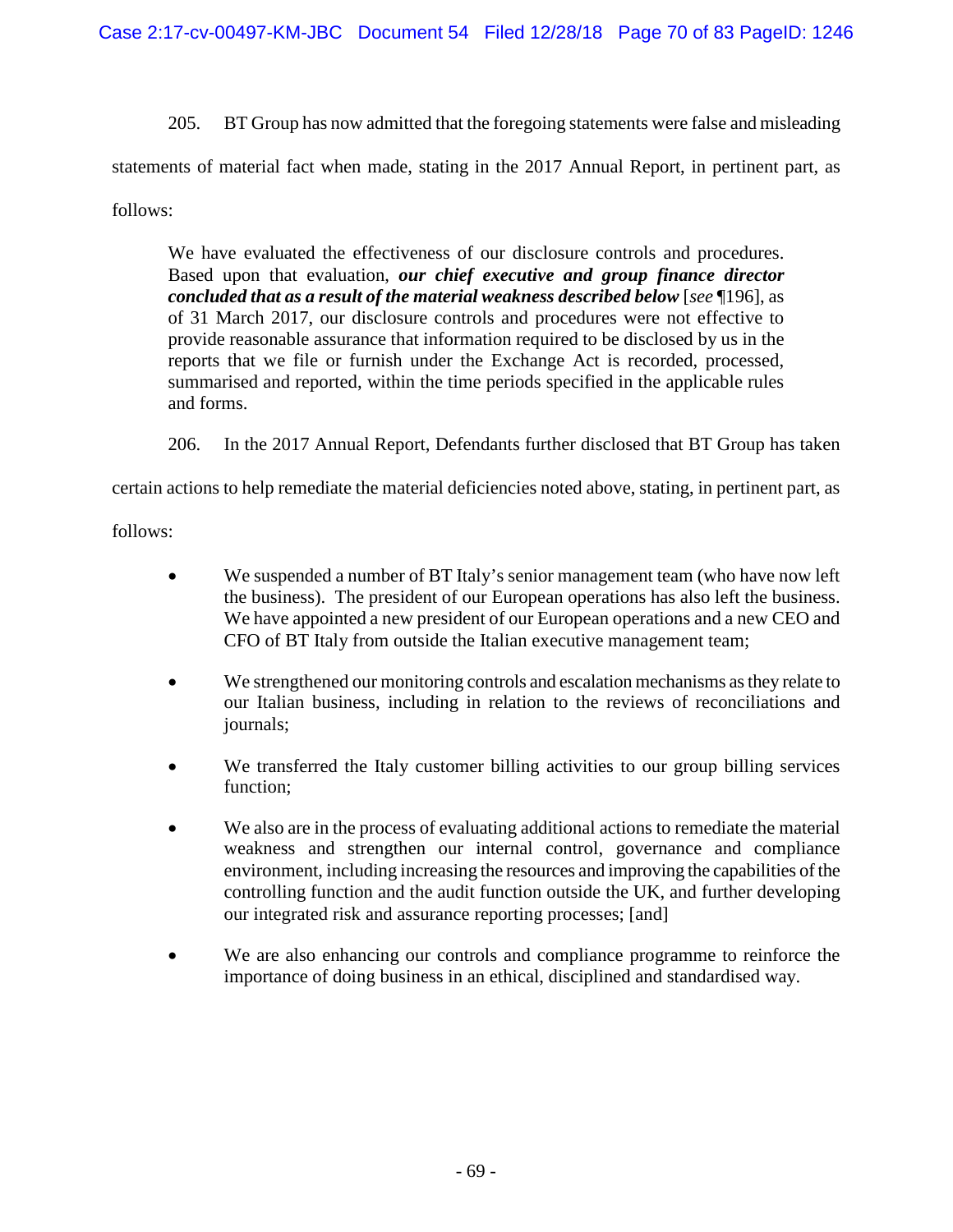### **BT ITALY EXECUTIVES AND JACINTO CAVESTANY FURNISHED INFORMATION FOR THE ALLEGED MISSTATEMENTS**

207. On information and belief, the three senior-level officers of BT Italy – Cimini (CEO),

Truzzoli (COO), and Sebastiani (CFO) – furnished information for the alleged misstatements. In

these positions, Cimini, Truzzoli, and Sebastiani were responsible for reporting the fraudulent

financial results of BT Italy up the corporate ladder, which fed into BT Group's financial statements.

Indeed, BT's own complaint against the fired BT Italy executives alleges just that: "former COO

Truzzoli manipulated results that were used to award staff bonuses and . . . she also *manipulated* 

*data that was communicated to BT Europe during the internal presentation of results*."

208. Additional facts in Exhibit A, a March 30, 2017 *Reuters* article, further demonstrate

how BT Italy executives furnished information to BT Group:

One of the four sources claims that one practice consisted of inflating the value of the orders that were recorded in the internal system and sent to London at the time of signing a contract with a client. This involved so-called "claims". *A salesperson executes a contract with a company and does not state its value, which is valued by the head of his or her team, then by the product manager, then by the heads of BT Italia and lastly sent to London. The parent company pays the bonuses if the orders reach or exceed the set target*. The bonus is – for everyone – 50% of the fixed gross compensation. According to the source, *in fiscal year 2015 claims were sent to the parent company for 300 million orders, which if true would translate into an actual figure of at least 10 times less*. The source cited the examples of the numbers "199" and "800", contracts that the telephone operator signs with the companies that intend to use these numbers. The earnings for the operator are measured by the minutes, generally a few cents (in euros) per minute, which the company pays to the operator based on a telephone minute counter. At the time of signing these contracts, according to the source, a value was stated, let's use 10, which contributed toward reaching the total order target. No one, explains the source, then went to check, one year later, how much money was then truly recorded on the balance sheet, if 10 or 1. *The fact that the orders were conspicuous was useful to Italy for reaching the bonuses, but it was obviously also a positive for London, according to the source, as the orders are one of the main items supporting the stock price*.

209. Accordingly, Cimini, Truzzoli, and Sebastiani's scienter is imputed to BT Group.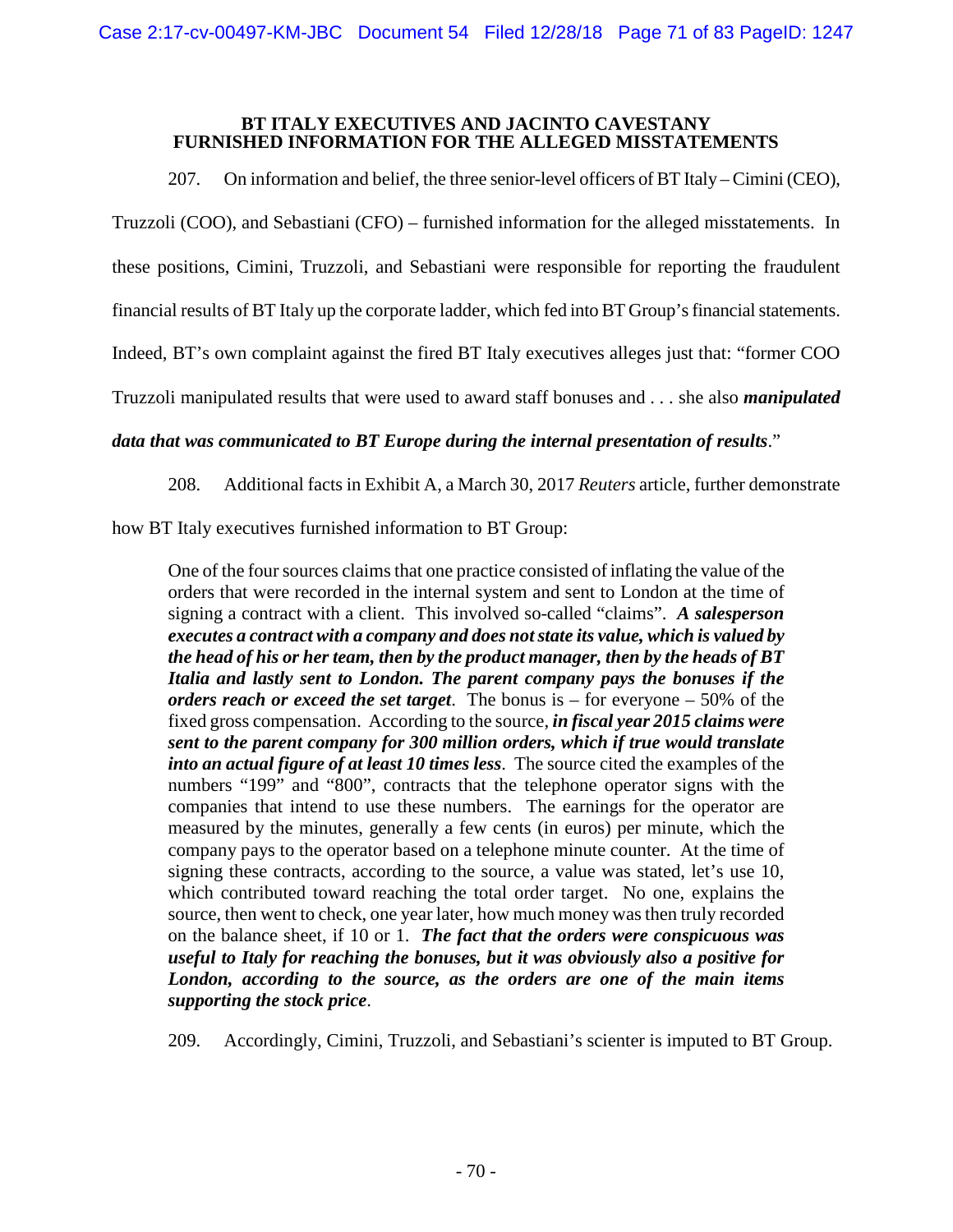210. Jacinto Cavestany, BT Global Services' Vice President of Iberia & Head of Sales for Europe and Latin America and an even higher-ranking executive than the fired BT Italy executives, $^{21}$  $^{21}$  $^{21}$  is another senior management-level employee whose scienter is imputed to BT Group. As Head of Sales for Europe, Cavestany, as his title suggests, would have furnished information from sales and revenue from BT Italy for the alleged misstatements, and likely was in part responsible for them. Moreover, the fraud involved improper sales at BT Italy, which Cavestany was responsible to oversee. Accordingly, Cavestany's scienter is imputed to BT.

### **ADDITIONAL SCIENTER ALLEGATIONS**

211. As alleged herein, Defendants acted with scienter in that Defendants knew that the public documents and statements issued or disseminated in the name of the Company were materially false and misleading; knew that such statements or documents would be issued or disseminated to the investing public; and knowingly and substantially participated or acquiesced in the issuance or dissemination of such statements or documents as primary violations of the federal securities laws. As set forth elsewhere herein in detail, Defendants, by virtue of their receipt of information reflecting the true facts regarding BT Group, their control over, and/or receipt and/or modification of BT Group's allegedly materially misleading misstatements, and/or their associations with the Company which made them privy to confidential proprietary information concerning BT Group, participated in the fraudulent scheme alleged herein.

### **LOSS CAUSATION**

212. During the Class Period, as detailed herein, Defendants engaged in a scheme to deceive the market and a course of conduct that artificially inflated the price of BT Group ADRs and

<span id="page-71-0"></span>As explained above, BT Italy reported to BT Global Services, and Cavestany supervised BT Italy employees.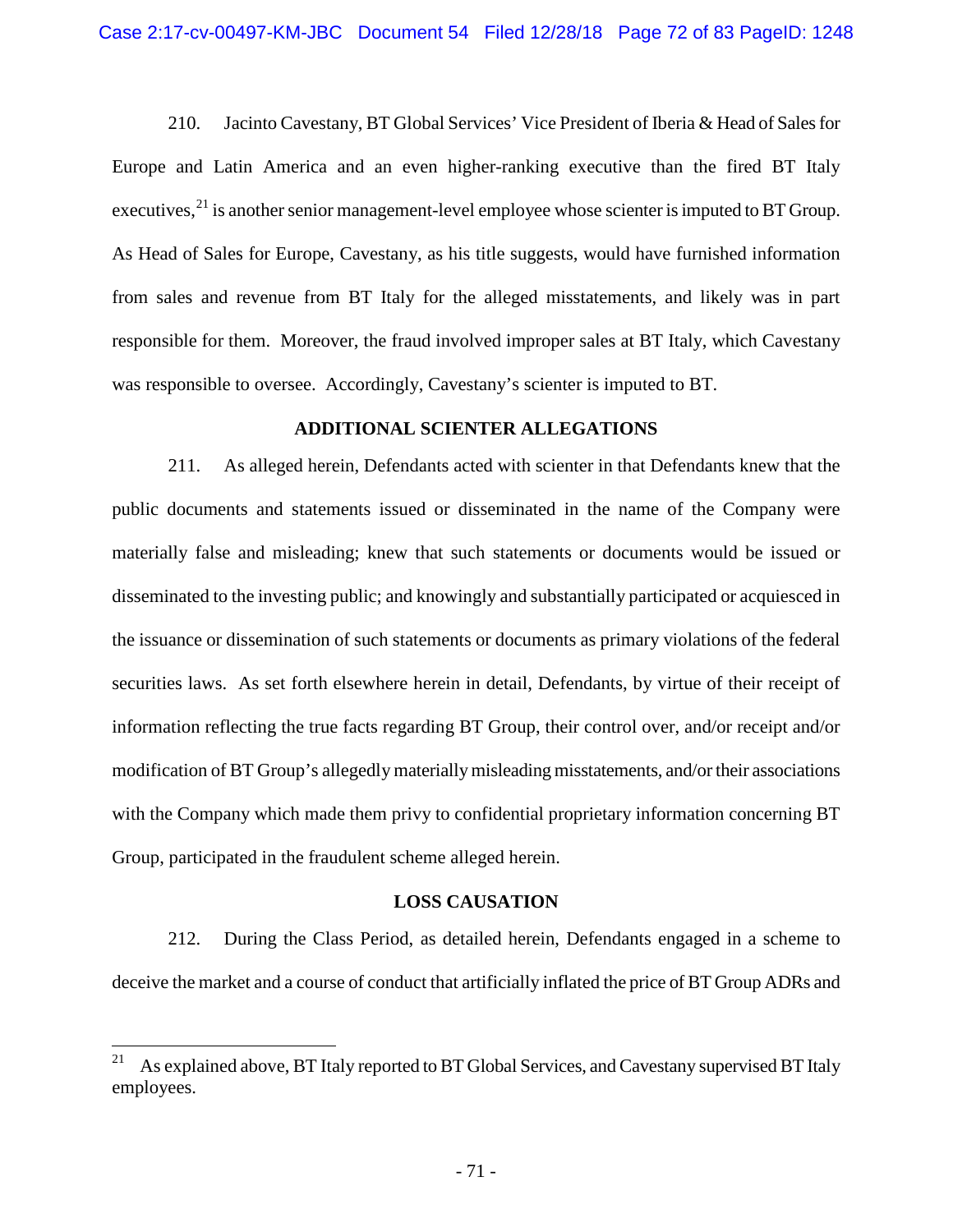# Case 2:17-cv-00497-KM-JBC Document 54 Filed 12/28/18 Page 73 of 83 PageID: 1249

operated as a fraud or deceit on purchasers of BT Group ADRs during the Class Period by failing to disclose and misrepresenting the adverse facts detailed herein. As Defendants' prior misrepresentations and fraudulent conduct were disclosed and became apparent to the market, the price of BT Group ADRs declined significantly as the prior artificial inflation came out of the Company's ADRs.

213. As a result of their purchases of BT Group ADRs during the Class Period, Plaintiffs and the other Class members suffered economic loss, *i.e.*, damages, under the federal securities laws. Defendants' false and misleading statements had the intended effect and caused BT Group ADRs to trade at artificially inflated levels throughout the Class Period, reaching as high as \$37.49 per ADR on November 19, 2015.

214. By concealing from investors the adverse facts detailed herein, Defendants presented a misleading picture of BT Group's business, products, and operations. When the truth about the Company was revealed to the market, the price of BT Group ADRs fell significantly. These declines removed the inflation from the price of BT Group ADRs, causing real economic loss to investors who had purchased BT Group ADRs during the Class Period.

215. The declines in the price of BT Group ADRs after the corrective disclosures came to light were a direct result of the nature and extent of Defendants' fraudulent misrepresentations being revealed to investors and the market. The timing and magnitude of the price declines in BT Group ADRs negates any inference that the losses suffered by Plaintiffs and the other Class members were caused by changed market conditions, macroeconomic or industry factors, or Company-specific facts unrelated to Defendants' fraudulent conduct.

216. The economic loss, *i.e.*, damages, suffered by Plaintiffs and the other Class members was a direct result of Defendants' fraudulent scheme to artificially inflate the price of BT Group

- 72 -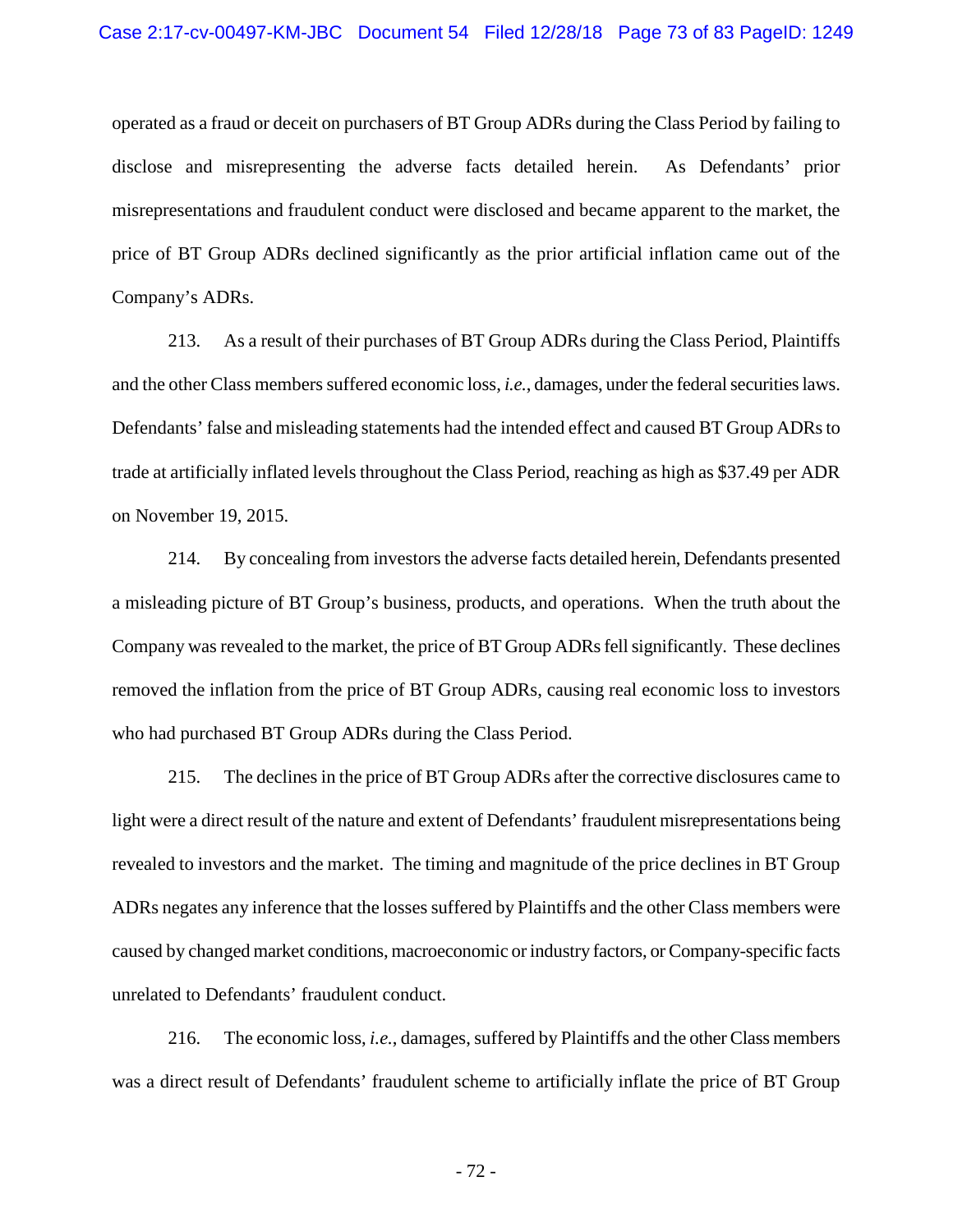ADRs and the subsequent significant decline in the value of BT Group ADRs when Defendants' prior misrepresentations and other fraudulent conduct were revealed.

# **Applicability of Presumption of Reliance: Fraud-on-the-Market Doctrine**

217. At all relevant times, the market for BT Group ADRs was an efficient market for the following reasons, among others:

(a) BT Group ADRs met the requirements for listing, and were listed and actively traded on the NYSE, a highly efficient, electronic stock market;

(b) as a regulated issuer, BT Group filed periodic public reports with the SEC and the NYSE;

(c) BT Group regularly communicated with public investors *via* established market communication mechanisms, including regular disseminations of press releases on the national circuits of major newswire services and other wide-ranging public disclosures, such as communications with the financial press and other similar reporting services; and

(d) BT Group was followed by securities analysts employed by major brokerage firms who wrote reports that were distributed to the sales force and certain customers of their respective brokerage firms. Each of these reports was publicly available and entered the public marketplace.

218. As a result of the foregoing, the market for BT Group ADRs promptly digested current information regarding BT Group from all publicly available sources and reflected such information in the prices of the securities. Under these circumstances, all purchasers of BT Group ADRs during the Class Period suffered similar injury through their purchase of BT Group ADRs at artificially inflated prices and a presumption of reliance applies.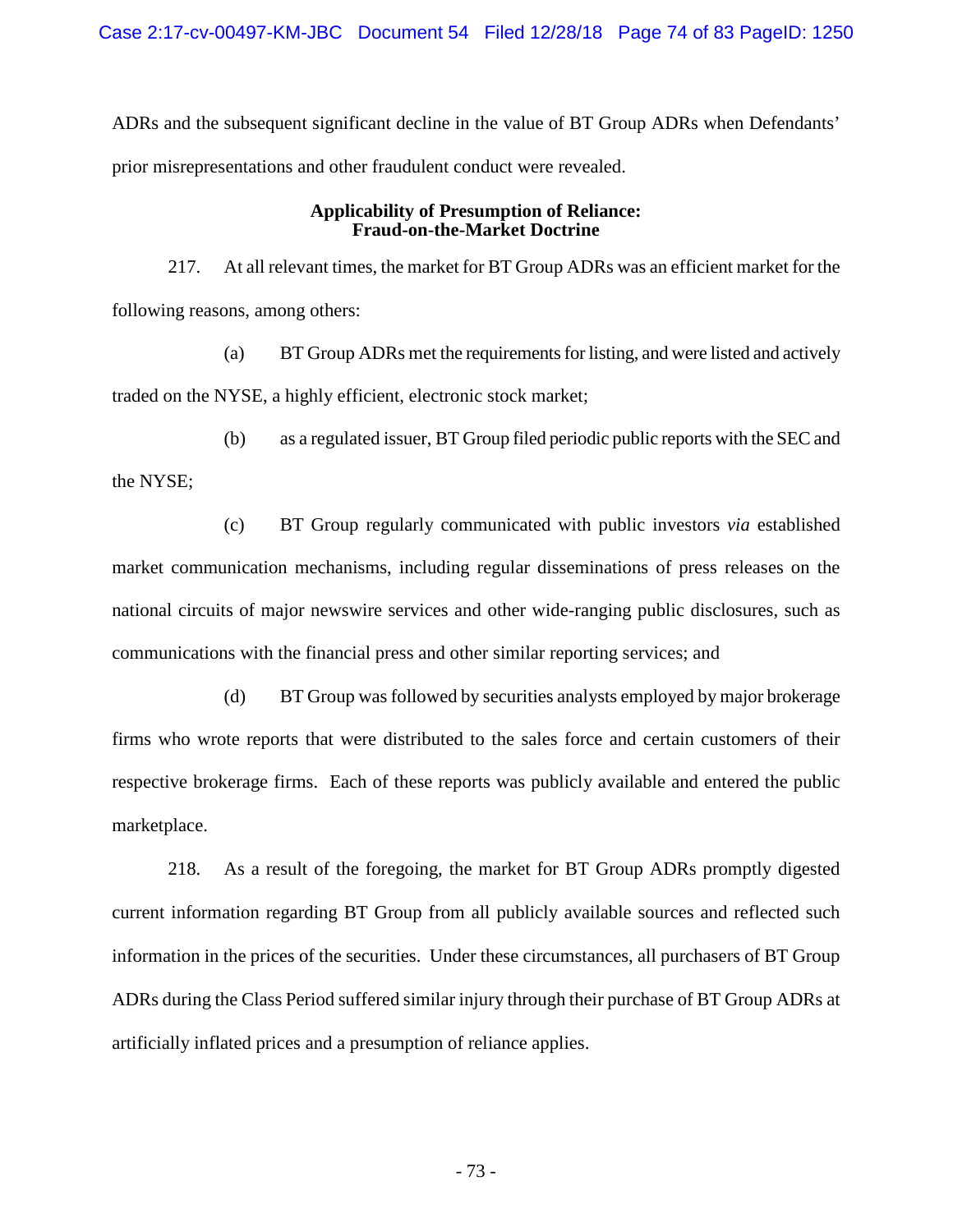# **COUNT I**

# **Violation of Section 10(b) of the Exchange Act and Rule 10b-5 Against BT Group**

219. Plaintiffs repeat and reallege each and every allegation contained above as if fully set forth herein.

220. During the Class Period, BT Group disseminated or approved the materially false and misleading statements specified above, which it knew or recklessly disregarded were misleading in that they contained misrepresentations and failed to disclose material facts necessary in order to make the statements made, in light of the circumstances under which they were made, not misleading.

221. BT Group: (a) employed devices, schemes, and artifices to defraud; (b) made untrue statements of material fact and/or omitted to state material facts necessary to make the statements not misleading; and (c) engaged in acts, practices, and a course of business which operated as a fraud and deceit upon the purchasers of the Company's ADRs during the Class Period.

222. BT Group's knowledge of the falsity of its public statements has several factual bases. BT Group admitted to intentional misconduct by at least five members of the senior management of BT Italy, all of whom were fired by BT Group.

223. BT Italy's CEO stated that, rather than BT Group being "kept in the dark" about BT Italy's fraudulent accounting practices, the financial transactions were "verified and authorized by the parent company and by the audit units and firms."

224. BT Group's Audit & Risk Committee was aware of sustained problems in the control environment of the Company's Italian operations. In fiscal years 2013, 2014, 2015, and 2016, the Audit & Risk Committee placed special emphasis on investigating these problems, yet failed to: (1) put a stop to the rampant fraud that was taking place in BT Italy; and (2) disclose the true extent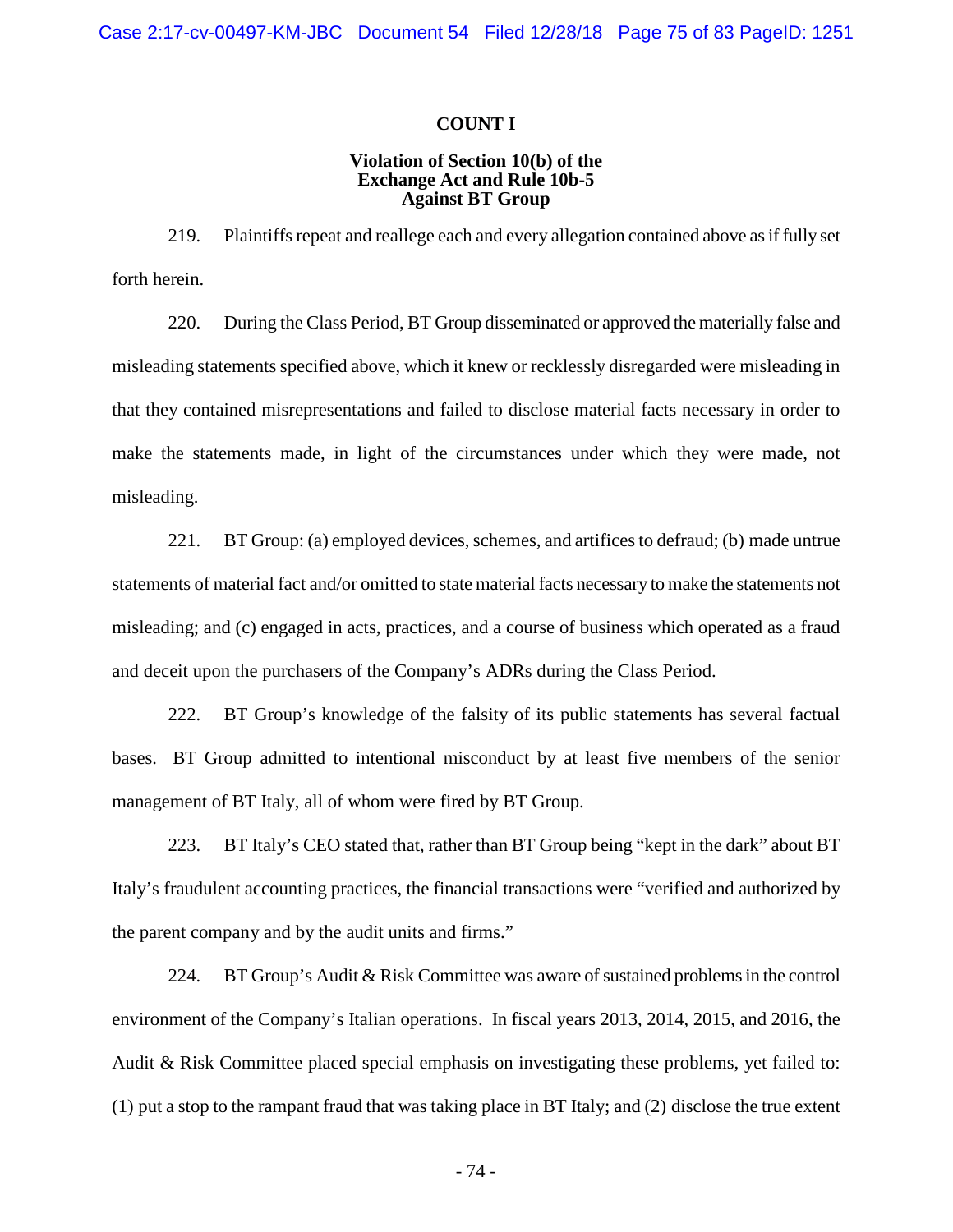of the problems, despite assuring investors, through the Company's internal-control certifications, that there were no material weaknesses in internal controls.

225. In November 2015, three BT Italy employees warned BT Global Services' Vice President of Iberia and head of European sales, Jacinto Cavestany, about possible accounting problems at BT Italy, bullying by BT Italy management, especially its then-CEO, and pressure to meet difficult bonus targets.

226. As explained in ¶¶85-86, it would have been "impossible" for BT Group not to notice that something was wrong with BT Italy's accounting system and certain transactions.

227. Due to the foregoing, Defendants Livingston, Patterson, and Chanmugam had access to information that contradicted their public statements and/or failed to check information they had a duty to monitor, to the extent that:

(i) they had a statutory duty to monitor the Company's internal controls, and their failure to check information they had a duty to monitor constitutes recklessness;

(ii) they admittedly: (1) were personally responsible for establishing and maintaining the Company's internal controls over financial reporting; and (2) personally designed such internal controls over financial reporting, or caused such controls over financial reporting to be designed under their supervision;

(iii) as evidenced by the Company's own admissions, the Company did not maintain effective internal controls; and

(iv) they falsely certified the efficacy of the Company's internal controls. 228. Chanmugam left BT Group under suspicious circumstances and his bonuses were clawed back twice.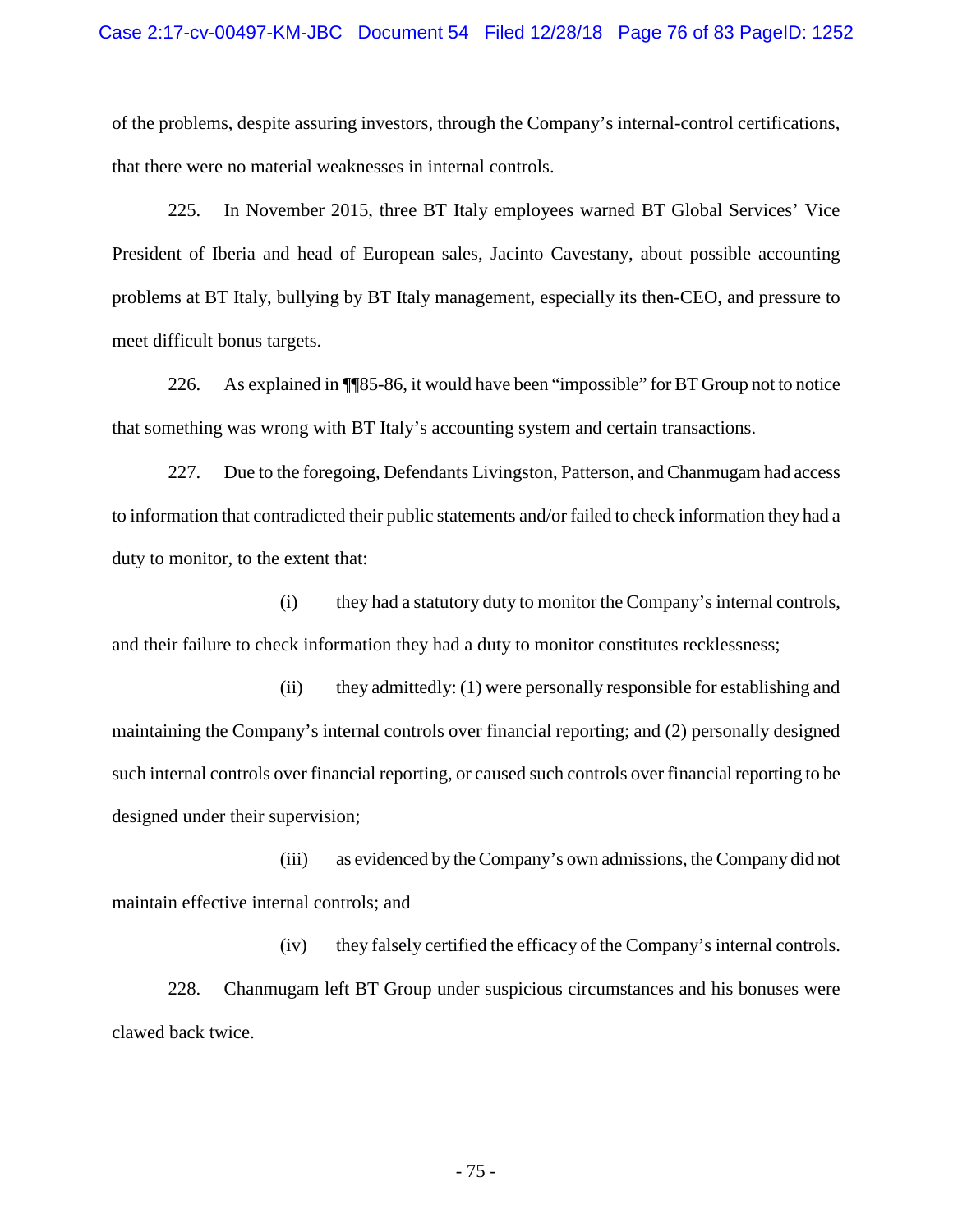229. BT Group itself acknowledged that "at the start of 2016," the Company received reports of bullying cases at BT Italy, in response to which senior Human Resources officials visited the Italian offices and investigated. Despite this undisclosed, adverse information concerning BT Italy known to BT Group's senior company representatives – in which they learned that the scope of problems in the control environment at BT Italy had expanded – on May 19, 2016, Defendant Rose misleadingly stated in BT Group's 2016 Annual Report: "We have continued to monitor our operations in Italy and progress has been made to improve the control environment."

230. In addition, the Company committed significant violations of IFRS, and a government investigation of the wrongful conduct at the Company is ongoing.

231. These facts create a strong inference that someone whose intent could be imputed to BT Group acted with the requisite scienter.

232. As a direct and proximate result of BT Group's wrongful conduct, Plaintiffs and the Class have suffered damages in that, in reliance on the integrity of the market, they paid artificially inflated prices for BT Group ADRs. Plaintiffs and the Class would not have purchased BT Group ADRs at the prices they paid, or at all, if they had been aware that the market prices had been artificially and falsely inflated by BT Group's misleading statements.

# **COUNT II**

# **Violation of Section 10(b) of the Exchange Act and Rule 10b-5 Promulgated Thereunder Against Livingston, Patterson, Chanmugam, and Rose**

233. Plaintiffs repeat and reallege each and every allegation contained above as if fully set forth herein.

234. During the Class Period, the defendants named herein disseminated or approved the materially false and misleading statements specified above, which they knew or recklessly disregarded were misleading in that they contained misrepresentations and failed to disclose material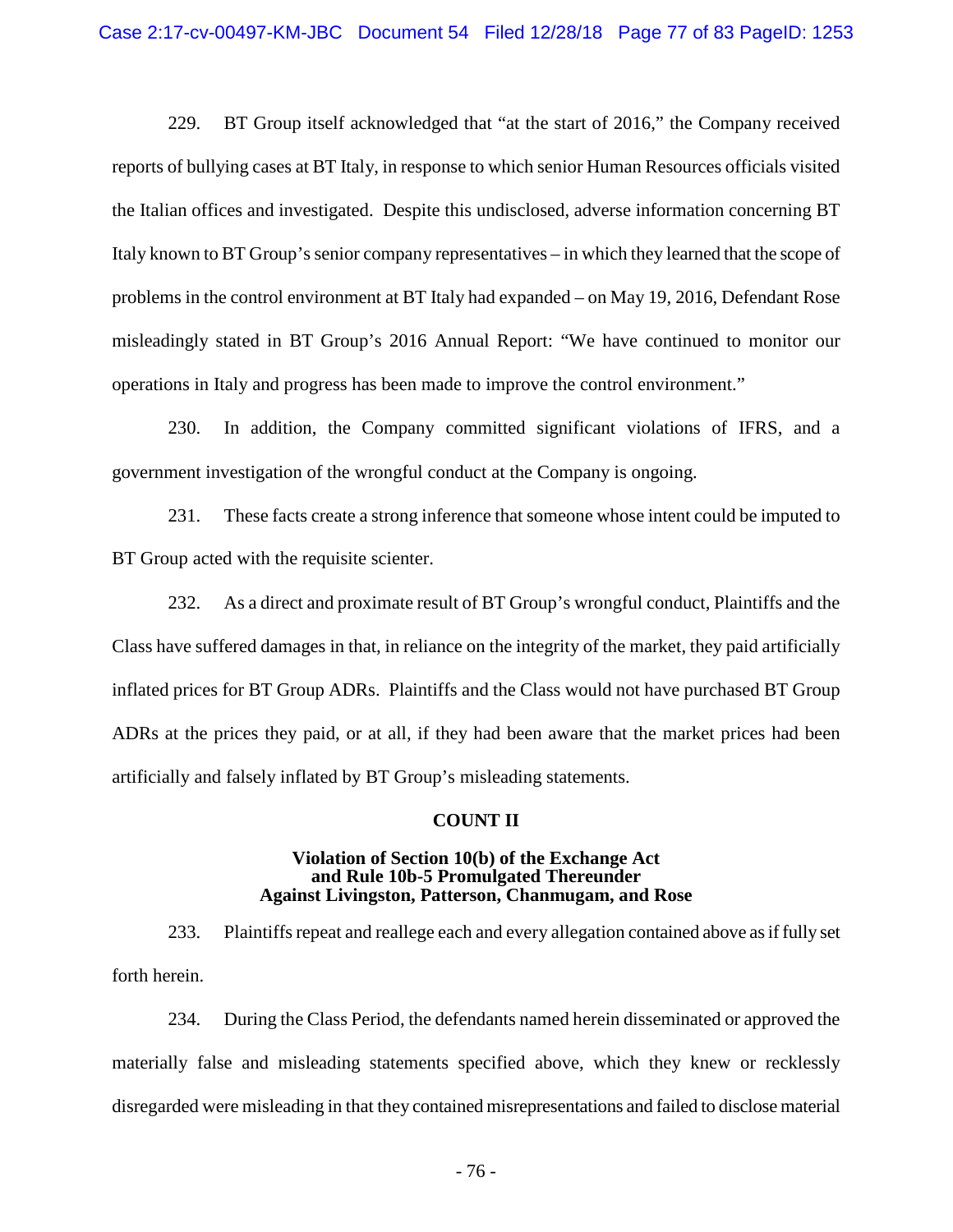# Case 2:17-cv-00497-KM-JBC Document 54 Filed 12/28/18 Page 78 of 83 PageID: 1254

facts necessary in order to make the statements made, in light of the circumstances under which they were made, not misleading.

235. The defendants named herein: (a) employed devices, schemes, and artifices to defraud; (b) made untrue statements of material fact and/or omitted to state material facts necessary to make the statements not misleading; and (c) engaged in acts, practices, and a course of business which operated as a fraud and deceit upon the purchasers of the Company's ADRs during the Class Period.

236. The following facts, viewed holistically, establish the scienter of the defendants named herein:

(a) Senior management of BT Italy committed intentional misconduct;

(b) BT Group's Audit & Risk Committee was aware of sustained problems in the control environment of the Company's Italian operations during fiscal years 2013, 2014, 2015, and 2016, and reported their awareness of these problems in the Company's Annual Reports, which the defendants named herein reviewed and approved;

(c) in November 2015, three BT Italia employees warned BT Group's Vice President of Iberia and head of European sales about possible accounting problems at BT Italy, bullying by BT Italy management, especially BT Italy's then-CEO, and pressure to meet difficult bonus targets;

(d) BT Italy's CEO stated that, rather than BT Group being "kept in the dark" about BT Italy's fraudulent accounting practices, the financial transactions were "verified and authorized by the parent company and by the audit units and firms";

(e) as explained in ¶¶85-86, it would have been "impossible" for BT Group not to notice that something was wrong with BT Italy's accounting system and certain transactions;

- 77 -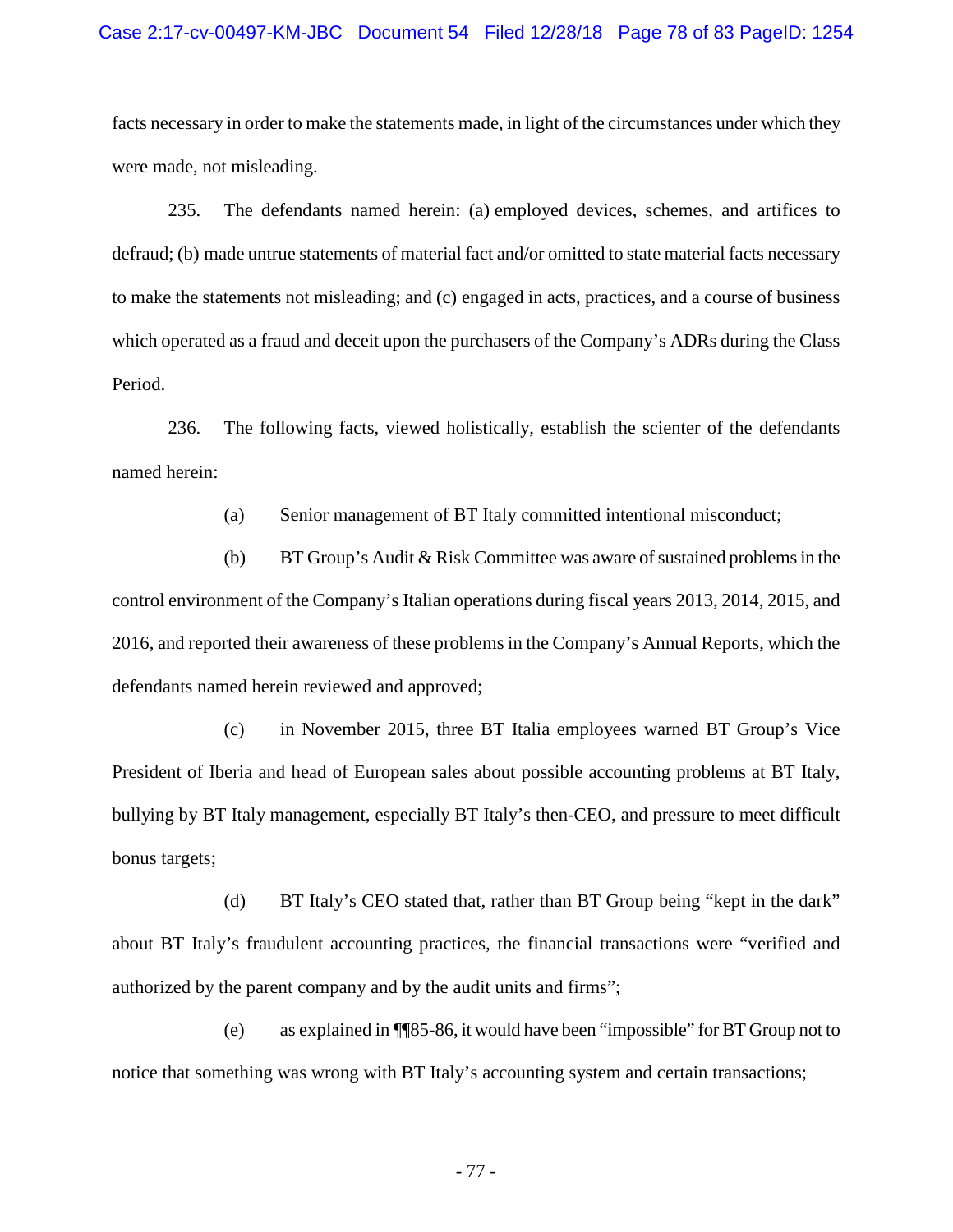(f) Chanmugam left BT Group under suspicious circumstances and his bonuses were clawed back twice;

(g) BT Group itself acknowledged that "at the start of 2016," the Company received reports of bullying cases at BT Italy, in response to which senior Human Resources officials visited the Italian offices and investigated. Despite this undisclosed, adverse information concerning BT Italy known to BT Group's senior company representatives – in which they learned that the scope of problems in the control environment at BT Italy had expanded – on May 19, 2016, Defendant Rose misleadingly stated in BT Group's 2016 Annual Report: "We have continued to monitor our operations in Italy and progress has been made to improve the control environment";

(h) due to the foregoing, the defendants named herein had access to information contradicting their public statements and/or failed to check information they had a duty to monitor, to the extent that:

(i) they had a statutory duty to monitor the Company's internal controls, and their failure to check information they had a duty to monitor constitutes recklessness;

(ii) they admittedly: (1) were personally responsible for establishing and maintaining the Company's internal controls over financial reporting; and (2) personally designed such internal controls over financial reporting, or caused such controls over financial reporting to be designed under their supervision;

(iii) as evidenced by the Company's own admissions, the Company did not maintain effective internal controls; and

(iv) they falsely certified the efficacy of the Company's internal controls;

(i) the Company committed significant violations of IFRS; and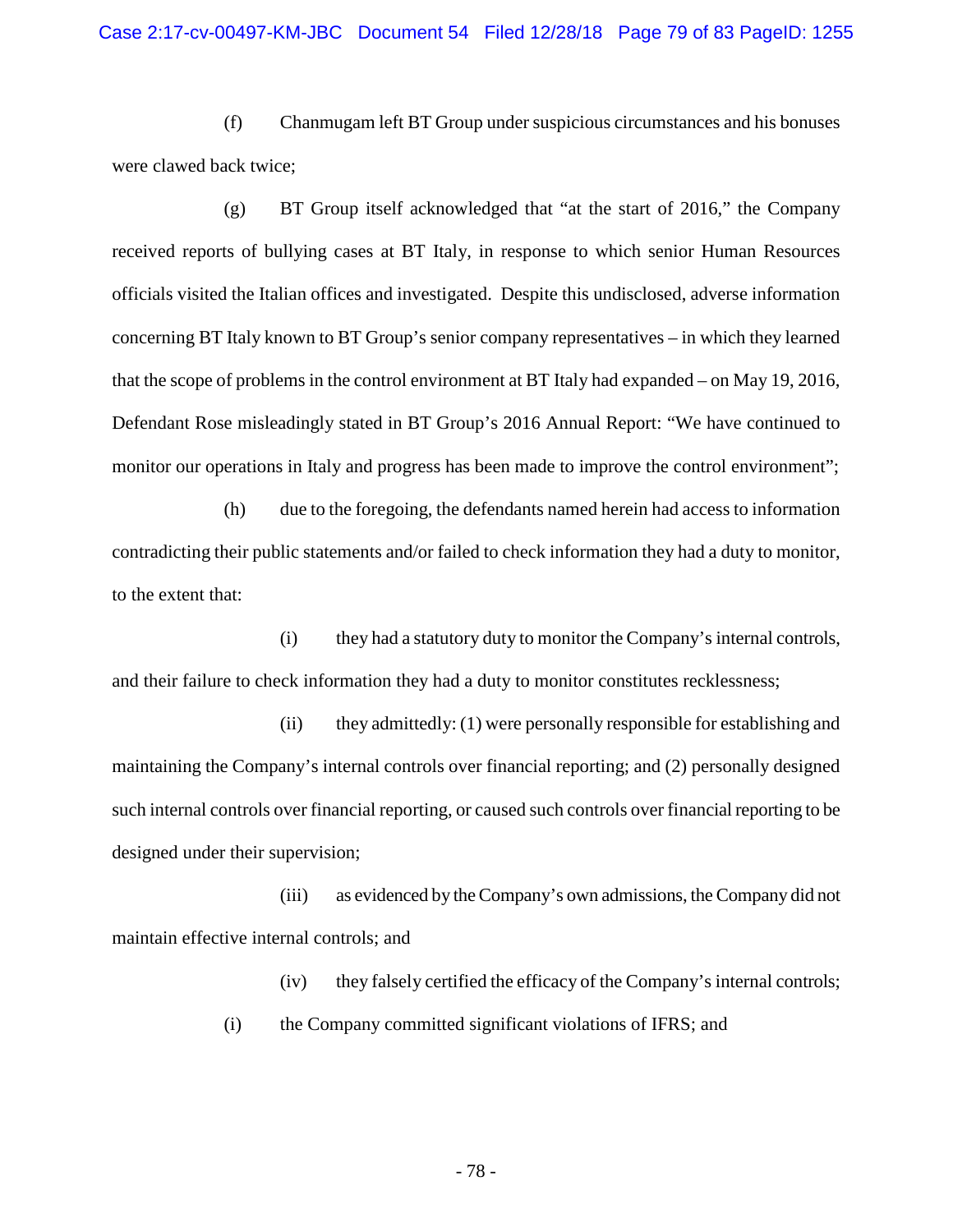(j) a government investigation of the wrongful conduct at the Company is ongoing.

237. As a direct and proximate result of the wrongful conduct committed by the defendants named herein, Plaintiffs and the Class have suffered damages in that, in reliance on the integrity of the market, they paid artificially inflated prices for BT Group ADRs. Plaintiffs and the Class would not have purchased BT Group ADRs at the prices they paid, or at all, if they had been aware that the market prices had been artificially and falsely inflated by Defendants' misleading statements.

# **COUNT III**

# **Violation of Section 20(a) of the Exchange Act Against the Individual Defendants**

238. Plaintiffs repeat and reallege each and every allegation contained above as if fully set forth herein.

239. During the Class Period, the Individual Defendants participated in the operation and management of BT Group, and conducted and participated, directly and indirectly, in the conduct of BT Group's business affairs. Because of their senior positions, they knew the adverse non-public information about BT Group's false financial statements and materially weak internal controls.

240. As officers and/or directors of a publicly owned company, the Individual Defendants had a duty to disseminate accurate and truthful information with respect to BT Group's financial condition and results of operations, and to correct promptly any public statements issued by BT Group that had become materially false or misleading.

241. Because of their positions of control and authority as senior officers, the Individual Defendants were able to, and did, control the contents of the various reports, press releases and public filings that BT Group disseminated in the marketplace during the Class Period concerning BT Group's results of operations. Throughout the Class Period, the Individual Defendants exercised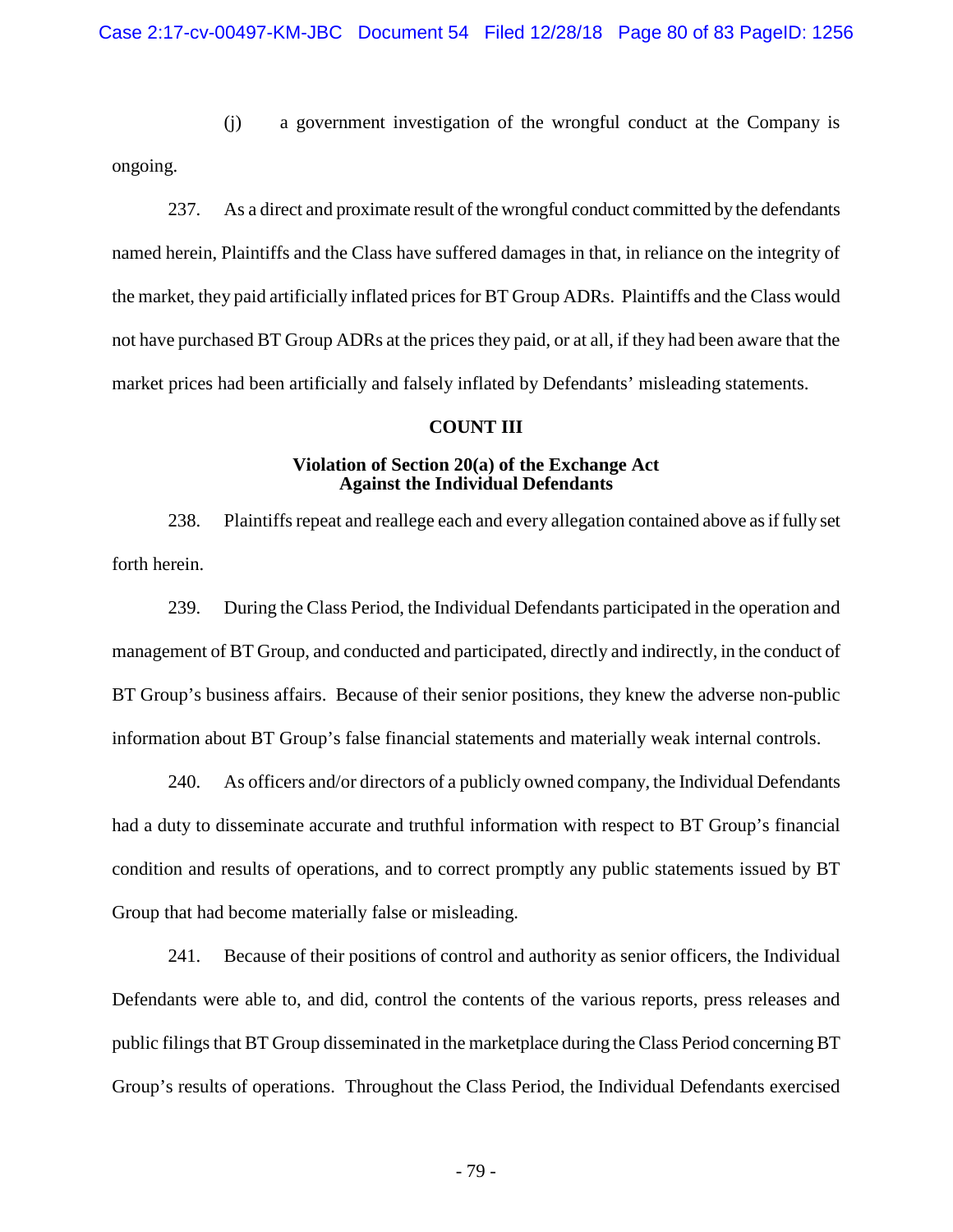# Case 2:17-cv-00497-KM-JBC Document 54 Filed 12/28/18 Page 81 of 83 PageID: 1257

their power and authority to cause BT Group to engage in the wrongful acts complained of herein. The Individual Defendants, therefore, were "controlling persons" of BT Group within the meaning of Section 20(a) of the Exchange Act. In this capacity, they participated in the unlawful conduct alleged which artificially inflated the market price of BT Group ADRs.

242. Each of the Individual Defendants, therefore, acted as a controlling person of BT Group. By reason of their senior management positions and/or being directors of BT Group, each of the Individual Defendants had the power to direct the actions of, and exercised the same to cause, BT Group to engage in the unlawful acts and conduct complained of herein. Each of the Individual Defendants exercised control over the general operations of BT Group and possessed the power to control the specific activities that comprise the primary violations about which Plaintiffs and the other members of the Class complain.

243. By reason of the above conduct, the Individual Defendants are liable pursuant to Section 20(a) of the Exchange Act for the violations committed by BT Group.

# **PRAYER FOR RELIEF**

WHEREFORE, Plaintiffs, on behalf of themselves and the Class, pray for judgment as follows:

A. Determining that this action is a proper class action, and certifying Plaintiffs as Class representatives under Rule 23 of the Federal Rules of Civil Procedure and Plaintiffs' counsel as Class counsel;

B. Awarding compensatory damages in favor of Plaintiffs and the other Class members against all Defendants, jointly and severally, for all damages sustained as a result of Defendants' wrongdoing, in an amount to be proven at trial, including interest thereon;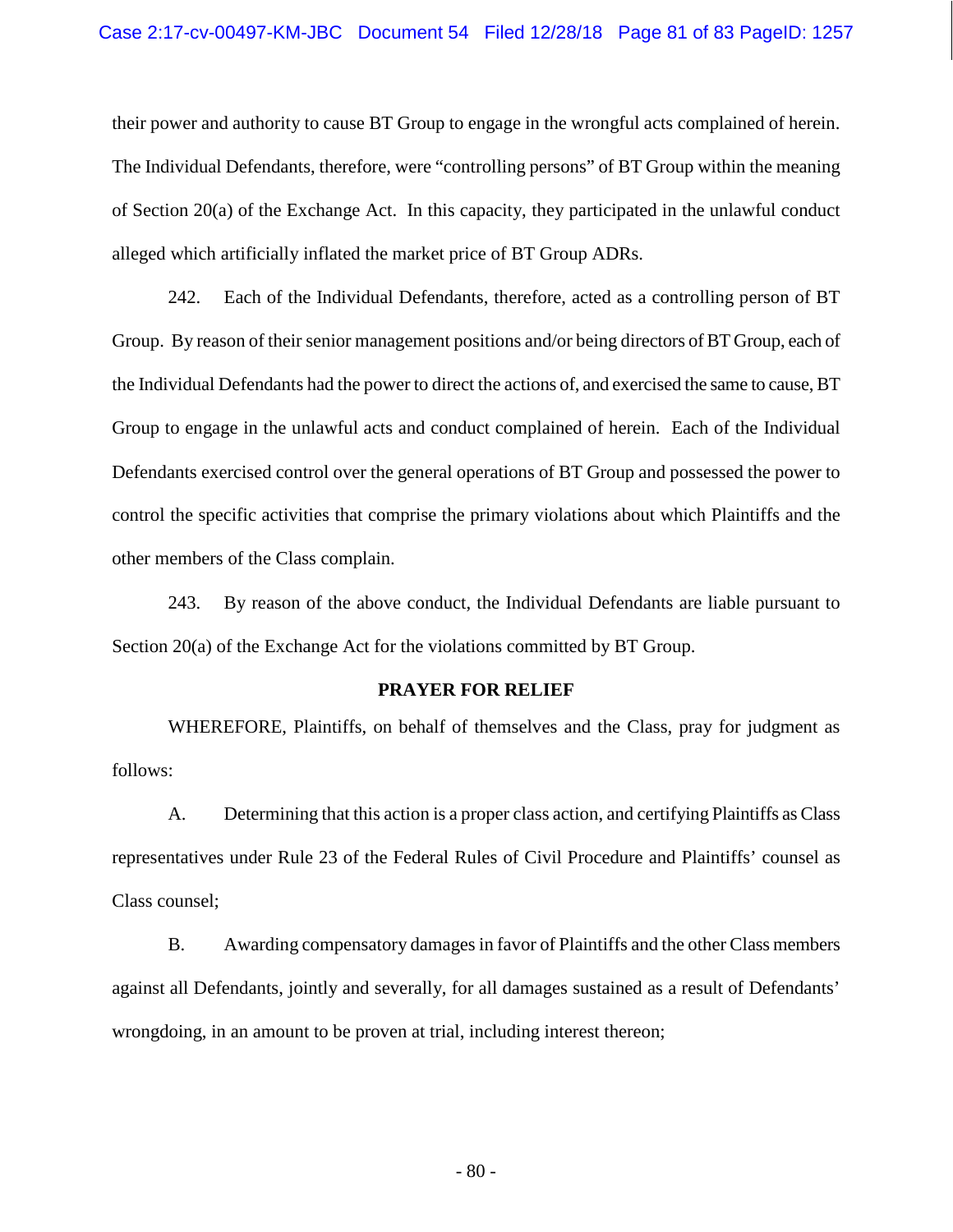C. Awarding Plaintiffs and the Class their reasonable costs and expenses incurred in this

action, including counsel fees and expert fees; and

D. Awarding such other relief as the Court deems just and proper.

# **JURY DEMAND**

Plaintiffs hereby demand a trial by jury.

DATED: December 28, 2018 CARELLA, BYRNE, CECCHI,

OLSTEIN, BRODY & AGNELLO, P.C. *Liaison Counsel for Plaintiffs and the Putative Class*

By:\_\_\_\_\_\_\_\_\_*/s/ James E. Cecchi*\_\_\_\_\_\_\_\_\_\_ JAMES E. CECCHI

James E. Cecchi 5 Becker Farm Road Roseland, NJ 07068 (973) 994-1700

*Liaison Counsel for Plaintiffs and the Putative Class*

Samuel H. Rudman David A. Rosenfeld Alan I. Ellman ROBBINS GELLER RUDMAN & DOWD LLP 58 South Service Road, Suite 200 Melville, NY 11747 (631) 367-7100

*Lead Counsel for Plaintiffs and the Putative Class*

Corey D. Holzer Marshall P. Dees HOLZER & HOLZER, LLC 200 Ashford Center North, Suite 300 Atlanta, GA 30338 (770) 392-0090

*Additional Plaintiffs' Counsel*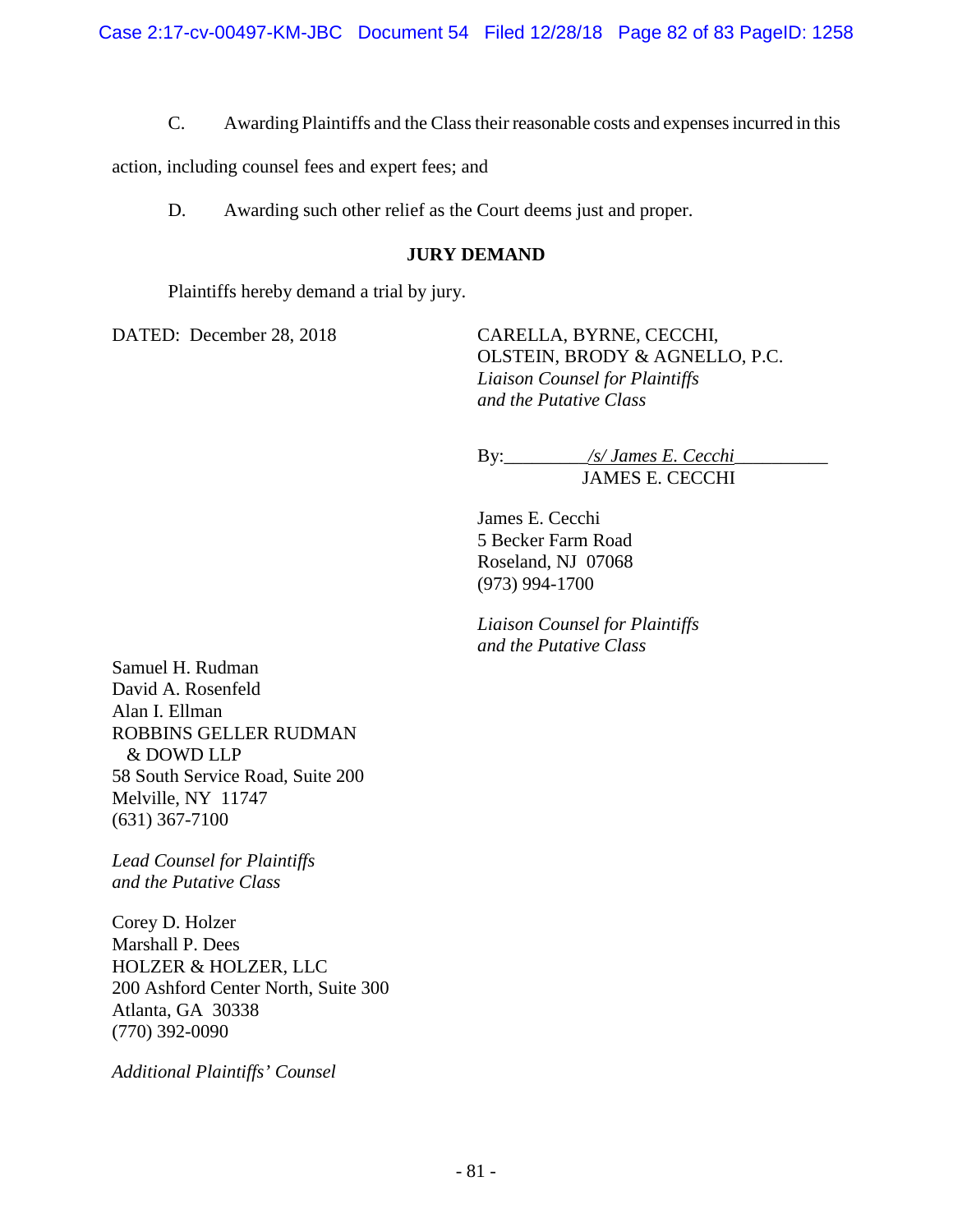# **CERTIFICATE OF SERVICE**

I HEREBY CERTIFY that on this 28th day of December, I electronically filed the foregoing with the Clerk of the Court by using the CM/ECF System. The foregoing will be served upon all counsel of record.

> /s/ James E. Cecchi JAMES E. CECCHI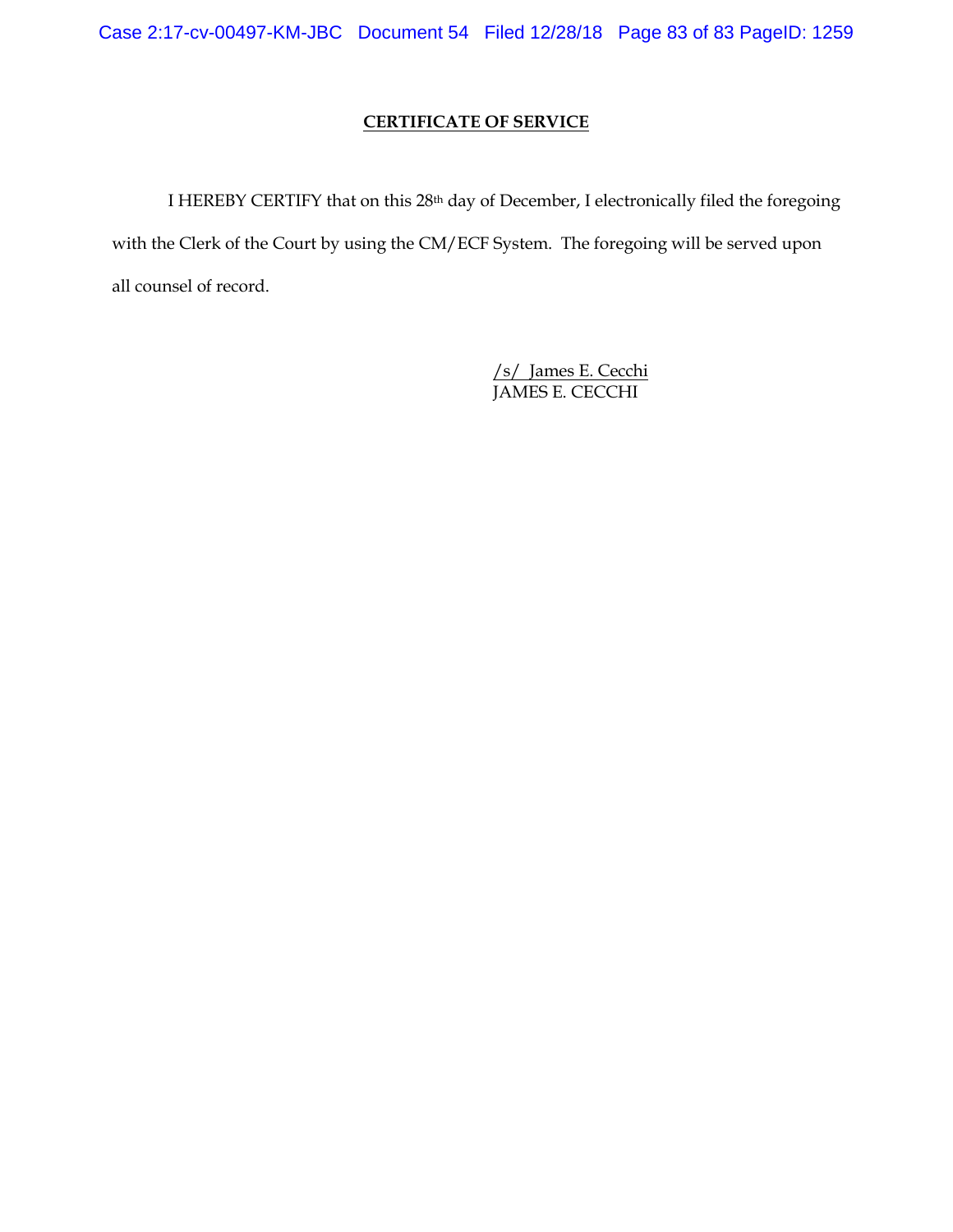Case 2:17-cv-00497-KM-JBC Document 54-1 Filed 12/28/18 Page 1 of 12 PageID: 1260

# **EXHIBIT A**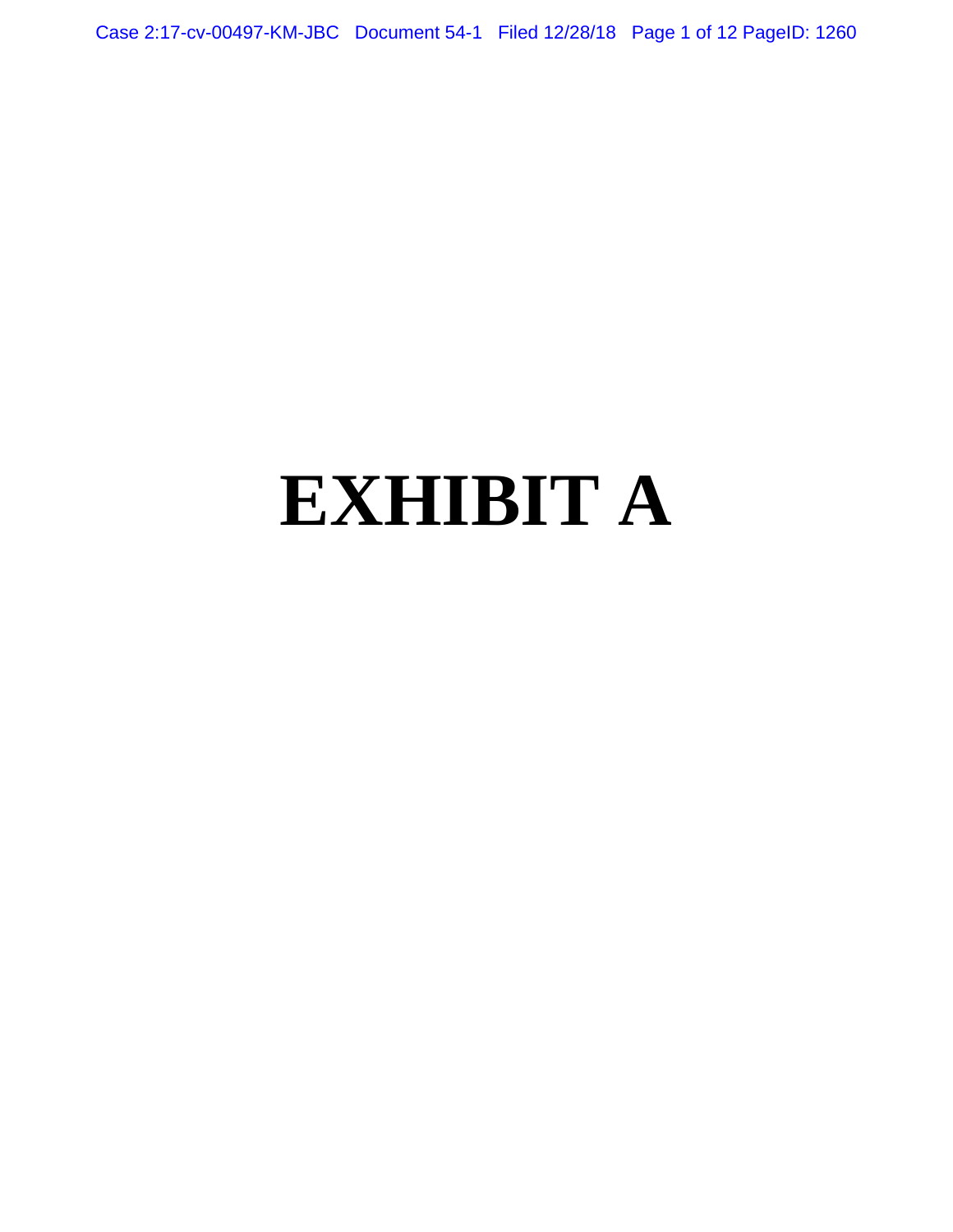

City of New York, State of New York, County of New York

I, Anders Ekholm, hereby certify that the document, **"EXCLUSIVE** - **BT Italia, from the "sink" to "double billing" on its balance sheets. First Sos in November 2015"** is, to the best of my knowledge and belief, a true and accurate translation from Italian into English.

Anders Ekholm ~--

Sworn to before me this September 28, 2018

Jotary Public



Stamp, Notary Public

# LANGUAGE AND TECHNOLOGY SOLUTIONS FOR GLOBAL BUSINESS

THREE PARK AVENUE, 39TH FLOOR, NEW YORK, NY 10016 I T 212.689.5555 I F 212.689.1059 I WWW.TRANSPERFECT.COM OFFICES IN 90 CITIES WORLDWIDE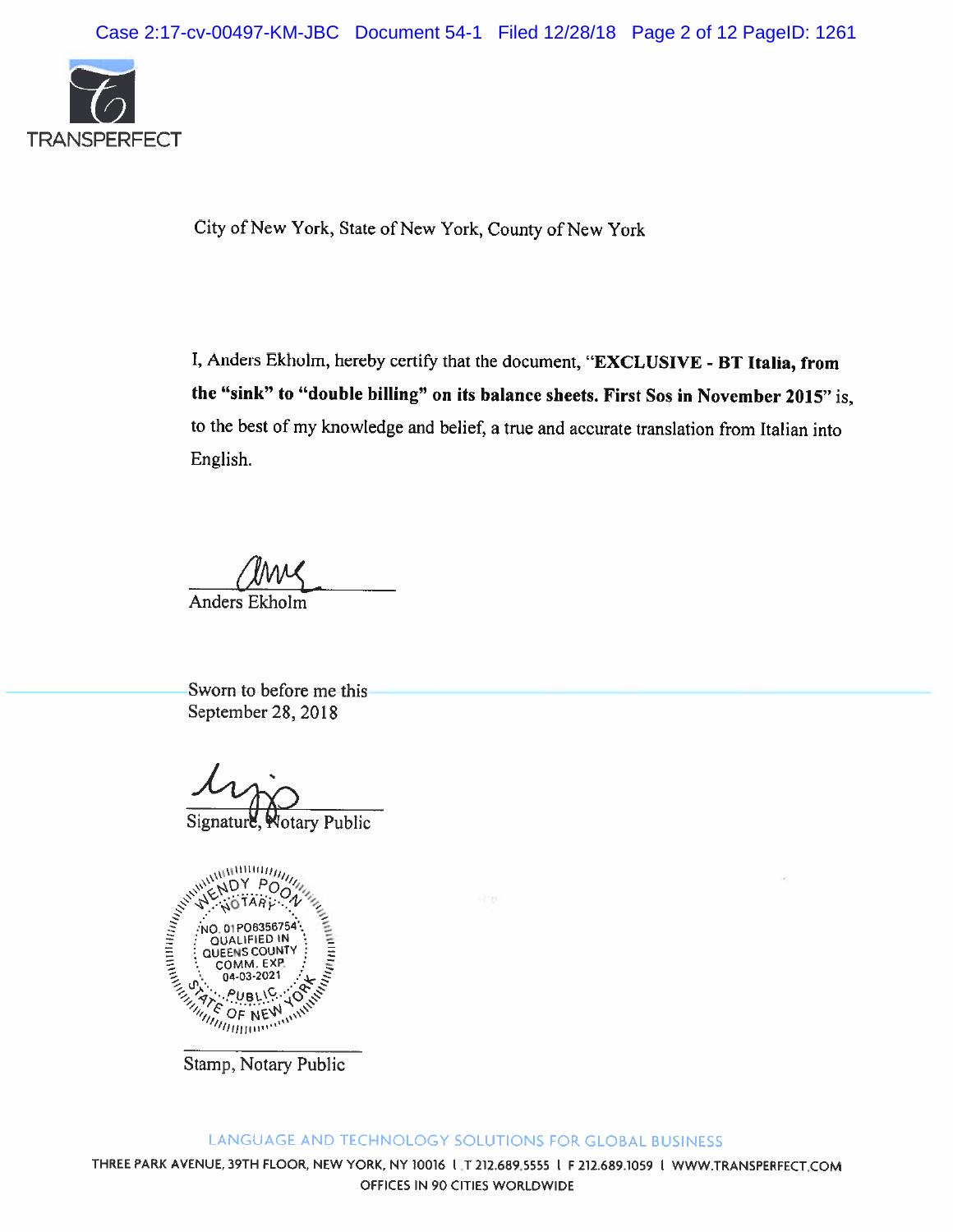# **EXCLUSIVE - BT Italia, from the "sink" to "double billing" on its balance sheets. First Sos in November 2015**



® Reuters. BT Italia, from the "sink" to "double billing" on its balance sheets. First Sos in November 2015.

#### by Emilio Parodi

MILAN (Reuters) – From the "sink" to double billing, from triangulations with a limited group of suppliers to the overestimated value of orders to guarantee bonuses, in a work environment characterized by extremely strong pressure on staff and the setting of extremely high targets.

This is the picture painted to Reuters by five sources, four employees and an ex-official of British Telecom Italia (MI: TLIT), and which is confirmed by the initial findings of the criminal inquiry over the last three years into the BT subsidiary, which in October 2016 led the parent company to dismiss the former Italian heads after an internal audit, in January to cut the forecasts for revenue, profits and free cash flow for 2017 and 2018 and which led the CEO Gavin Patterson to cite "serious accounting irregularities in the Italian operations" with a "hole" of 530 million pounds exposed.

Patterson then attributed responsibility to a limited group of Italian managers who "kept London in the dark" regarding the fraudulent accounting practices. But the ex-CEO Gianluca Cimini responds that everything "was verified and authorized by the parent company".

In addition, one of the sources told Reuters that already in November 2015, on the sidelines of a corporate meeting in Munich, three midlevel Italian managers expressed to their European superior their suspicions regarding the accounts and had complained of the climate "of terror" to which the employees in Italy were subject.

The source, who participated in the meeting, stated that the three raised concerns regarding the activities of the Italian senior management to Jacinto Cavestany, head of European Sales for BT. The response to the three, says the source, was the request to help the Italian management move in the right direction.

Cavestany, contacted by Reuters, stated through BT that he had "no recollection of these questions having been raised at the time" of the meeting in Munich. Reuters is unable to independently verify the entire account of the meeting on the sidelines of that corporate meeting.

Another internal source adds that he considers it "impossible" that London had no way of realizing what was happening in Italy, noting that the accounting software system at BT Italia is "open" to the parent company and it is possible to conduct checks by logging into the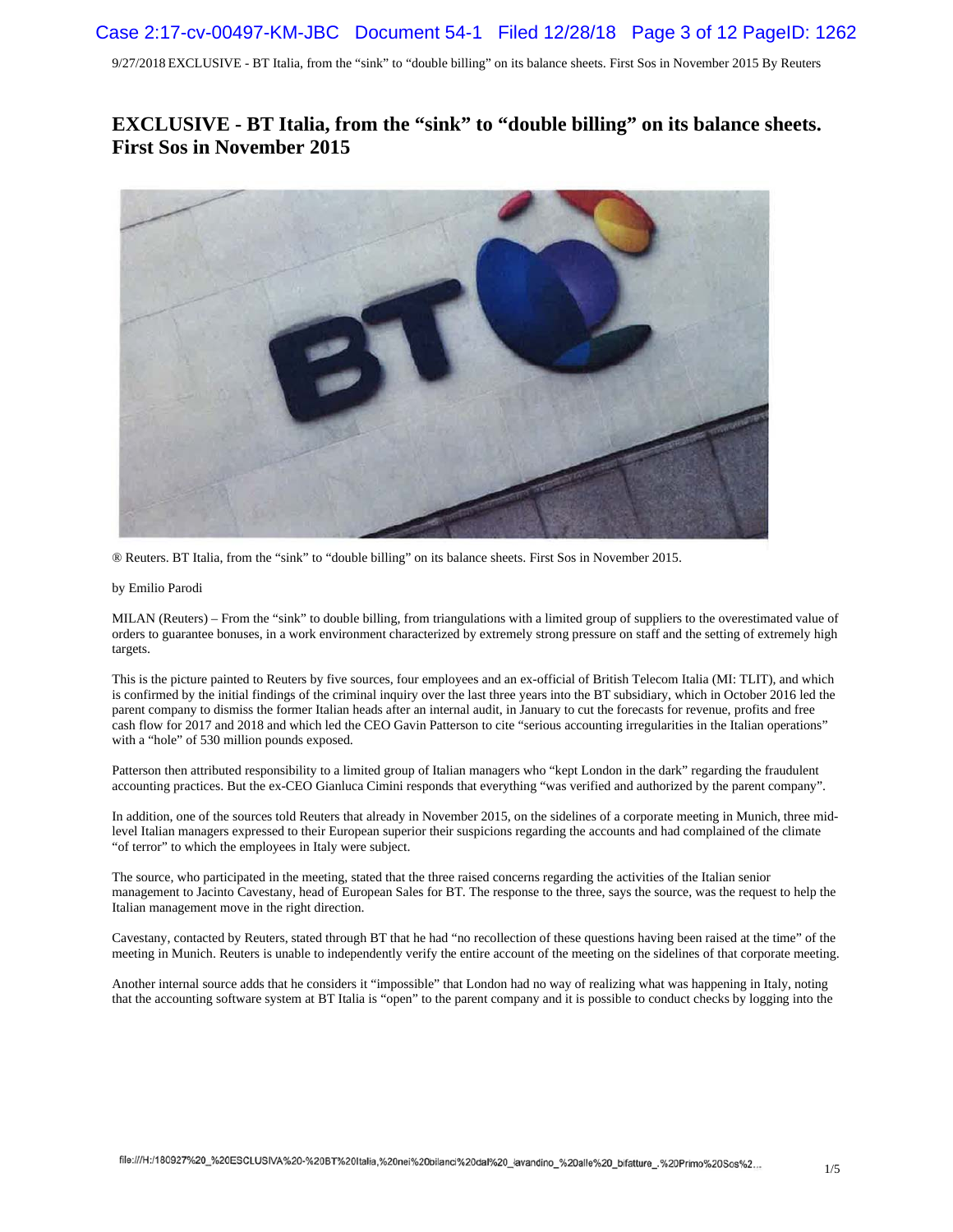# Case 2:17-cv-00497-KM-JBC Document 54-1 Filed 12/28/18 Page 4 of 12 PageID: 1263

9/27/2018 EXCLUSIVE - BT Italia, from the "sink" to "double billing" on its balance sheets. First Sos in November 2015 By Reuters

system at any time.

#### BT LONDON: I ONLY LEARNED OF THE IRREGULARITY IN THE SUMMER OF 2016.

British Telecom, in a statement sent in response to Reuters, states that it "learned of the financial irregularities after having received warnings of inappropriate conduct late in the summer of 2016".

"This led us to conduct an initial investigation of the alleged conduct, as we announced in October. Additional investigations have revealed that the extent and complexity of the inappropriate conduct in the Italian operations was much vaster than what had initially emerged and found improper accounting practices as well as a complex set of improper sales, factoring and leasing transactions".

"Separately, we received reports of bullying cases at BT Italy at the start of 2016. Senior Human Resources officials visited the Italian offices and investigated. BT does not tolerate bullying or violations of our policies and, as announced previously, a number of senior managers at BT Italy have consequently left the group".

#### PUBLIC PROSECUTOR'S OFFICE OF MILAN REVIEWS THE PWC AUDITS

On January 24, the same day as the press release issued by the CEO Patterson, the Prosecutor's Office of Milan opened an investigation into false balance sheets and misappropriation coordinated by the deputy prosecutor Fabio De Pasquale and by the public prosecutor Silvia Bonardi and conducted by the Tax Unit of the Italian Finance Police.

The investigators, say two sources with knowledge of the case, first obtained the report assigned by BT to KPMG, which allegedly evidenced the accounting irregularities and then the result of the internal audit compiled by the London inspectors, who arrived in Milan last summer for the alleged bullying cases.

In addition, the investigators obtained and are reviewing all reports prepared by the auditor Pricewaterhouse (PWC) starting in 2013, the year in which Cimini, who was among the directors dismissed by BT, became CEO, to understand how nothing ever emerged earlier. PWC has not released comments on this point.

BT London, a party potentially harmed by the alleged crimes, has currently not yet filed a formal complaint with the judicial authorities, say two sources with direct knowledge of the case. BT, contacted by Reuters, has not commented on this point.

#### THE ALLEGED TRICKS

The ex-manager of BT Italia and the four employees, whose experience ranges from finance to sales to procurement, have reconstructed, according to their direct knowledge and accounts by colleagues, essentially four instruments for accounting adjustments. Their account, say two sources with direct knowledge of the case, is generally confirmed by the KPMG report, which is still being drafted and which is still much less specific than the employees' descriptions.

Fictitious purchases in exchange for credit notes.

In this way, say the five sources, BT Italia turns to a limited group of suppliers (two of the sources indicate four companies) and creates a fictitious purchase order without a request from any specific internal departments. The purchase order is recorded in the Capex. The supplier issues a credit note for an amount equal to the order (as if BT Italia had cancelled the purchase) and BT Italia puts it on the balance sheet to improve its EBIT, as it is never collected from the supplier. There is no true money but an adjustment of the balance sheet as needed. Reuters is unable to accurately determine if these suppliers were aware of this scheme. One of the sources also noted that in some cases, this credit note was assigned to another (factoring company), which paid BT a lower fee, but which in any case guaranteed an injection of liquidity. Later, obviously, says the source, disputes arose.

The advantage for the suppliers was to become habitual suppliers, say two of the sources. The others were in fact almost excluded from the list. The paradox, adds one of the internal sources, is that now the positions are reversed and the one who was always used initially is now on the blacklist, and vice-versa.

The latter source lastly claims that it would have been practically impossible for an auditor not to realize that something was amiss, as these purchases were all written in the same way, only changing the numbers and occasionally the supplier. What is more, says the source, both the purchase request as well as the purchase order and the cost acquisition were all performed by the same person in the finance department.

"You don't even need to check the entire balance sheet, you just need to concentrate on the months of March and April each year", adds the source, referring to the fact that the majority of the transactions were concentrated between the close and opening of the fiscal year.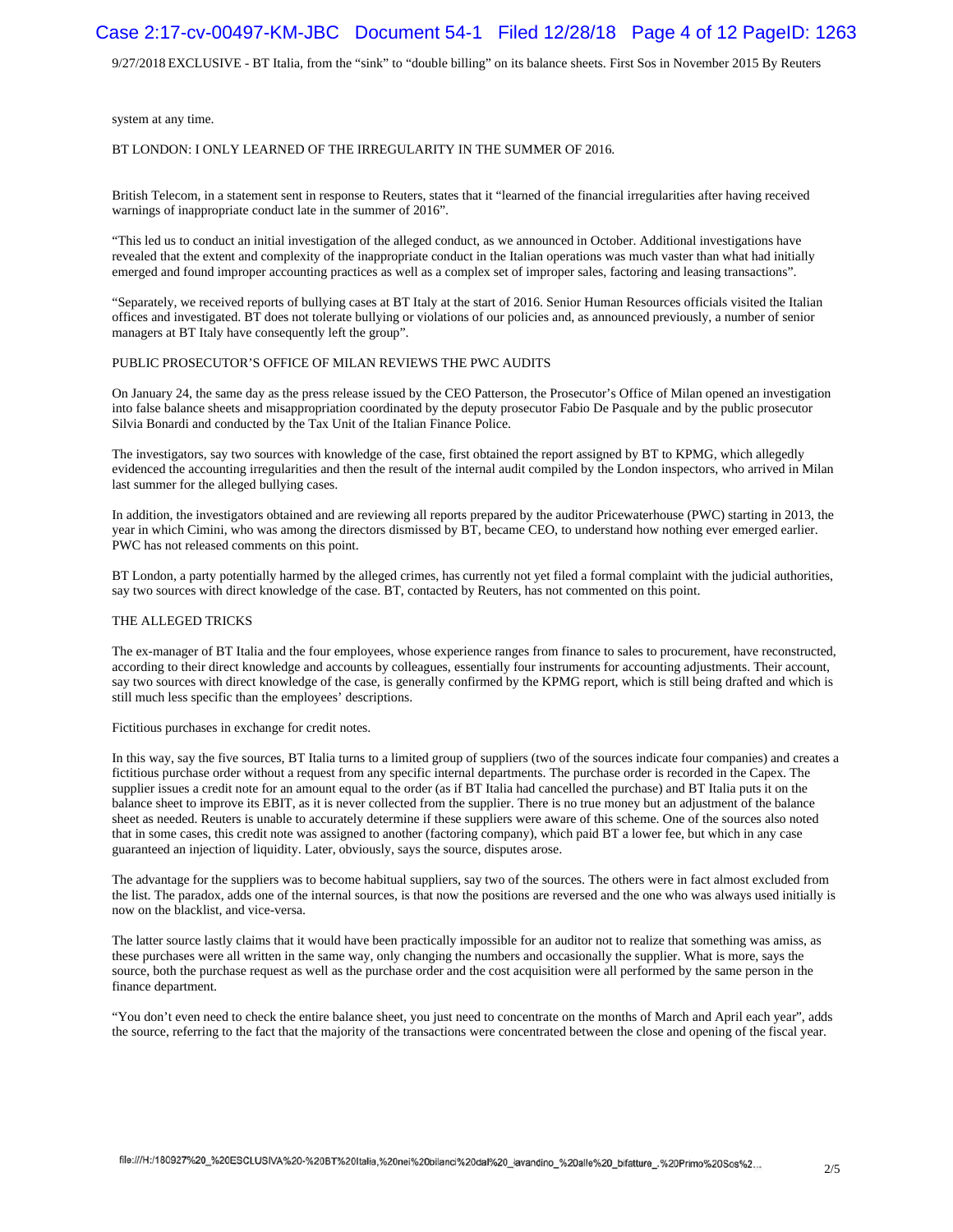# Case 2:17-cv-00497-KM-JBC Document 54-1 Filed 12/28/18 Page 5 of 12 PageID: 1264

9/27/2018 EXCLUSIVE - BT Italia, from the "sink" to "double billing" on its balance sheets. First Sos in November 2015 By Reuters

#### "Sink" or factoring trading.

This is a practice to increase revenue, called "sink" by the BT Italia staff. In practice, a company makes itself a "box mover" between a creditor and a debtor and collects the receivable. It is not illegal, obviously, but it is risky, and one of the sources highlights how in recent years the use of this item has increased by 10 times on the BT Italia balance sheets. Another internal source notes that this item went from 2% of BT Italia's annual revenue in the years prior to 2013 to more than 20% in the fiscal year from April 2015 to March 2016. This latter source adds that on more than one occasion, these transactions were recorded on the UK intranet by the person who had conducted them as commercial transactions with a margin of 50-60%, when the actual profit margin from the factoring trading was around 1.5%.

#### Inflated orders.

One of the four sources claims that one practice consisted of inflating the value of the orders that were recorded in the internal system and sent to London at the time of signing a contract with a client. This involved so-called "claims". A salesperson executes a contract with a company and does not state its value, which is valued by the head of his or her team, then by the product manager, then by the heads of BT Italia and lastly sent to London. The parent company pays the bonuses if the orders reach or exceed the set target. The bonus is – for everyone – 50% of the fixed gross compensation. According to the source, in fiscal year 2015 claims were sent to the parent company for 300 million orders, which if true would translate into an actual figure of at least 10 times less. The source cited the examples of the numbers "199" and "800", contracts that the telephone operator signs with the companies that intend to use these numbers. The earnings for the operator are measured by the minutes, generally a few cents (in euros) per minute, which the company pays to the operator based on a telephone minute counter. At the time of signing these contracts, according to the source, a value was stated, let's use 10, which contributed toward reaching the total order target. No one, explains the source, then went to check, one year later, how much money was then truly recorded on the balance sheet, if 10 or 1. The fact that the orders were conspicuous was useful to Italy for reaching the bonuses, but it was obviously also a positive for London, according to the source, as the orders are one of the main items supporting the stock price.

#### Double billing.

Two of the five internal sources lastly cited a final accounting trick. That is, according to the contingent balance sheet demands, an invoice to a client with a certain payment due date was recorded a second time, just changing something. Obviously, they say, the invoice was not resent to the client, who was left completely in the dark, and therefore was not collected. But simply put on the balance sheet. And then potentially converted into a provision or assignment of receivables.

One of the sources in particular explains that on the "double" invoice, to avoid the risk of the client truly being charged, it ended in a parallel accounting software system. Only that recently, says the source, this billing amount was increased so much that for any error in these "double" invoices it ended in factoring, with the result that some clients realized that the same invoice was allocated to them twice.

The same source highlights that the double or triple billing was rendered simpler by the fact that at BT Italia there were dozens of different independent accounting software systems. This is because each one of the smallest companies acquired by BT over the years has maintained its original software system. For example, says the source, I.net has SAP, while BT Italia has a different system. "But, if there is no integrated system within the individual country units at British Telecom, not just in Italy, it is a decision by BT London", the source concludes.

#### "UNREACHABLE" TARGETS

Two of the internal sources explain that the setting of ever more difficult targets also contributed to increasing the pressure to the limit. A BT Italia internal document seen by Reuters states that in 2013, a team of 10 sales employees was given a target of 41 million orders in one year. The BT ex-employee says that he is aware that just two years later, the annual target for a similar team of one of the largest Italian telephone companies was two million orders. Another of the sources, an account manager, states that in the last fiscal year ending March 31, his annual sales target increased by more than 100%.

#### CIMINI: NOTHING ILLEGAL, EVERYTHING AUTHORIZED BY LONDON

The CEO at the time, with respect to the comments on alleged accounting irregularities, responded in an email to Reuters that he was not personally "aware of illegal conduct, nor do I have documents showing illegal conduct".

"In addition – Cimini continues – the financial transactions executed during my leadership (I recall that I became CEO only in 2013) were properly verified and authorized by the parent company and by the audit units and firms".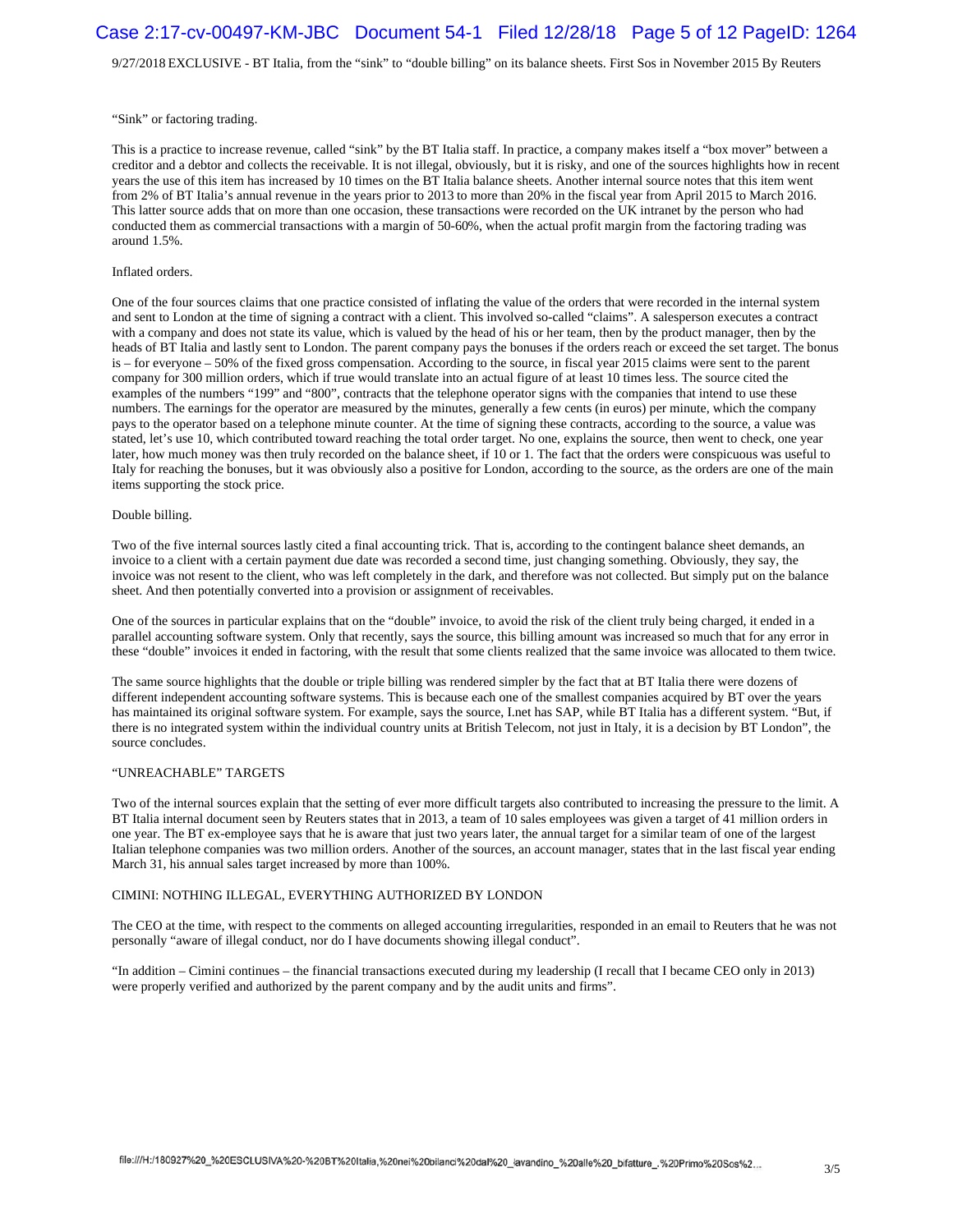# Case 2:17-cv-00497-KM-JBC Document 54-1 Filed 12/28/18 Page 6 of 12 PageID: 1265

9/27/2018 EXCLUSIVE - BT Italia, from the "sink" to "double billing" on its balance sheets. First Sos in November 2015 By Reuters

#### BULLYING, THE CEO'S VERSION AND "PROJECT CRANE"

The avalanche that overtook BT Italia's top management started from a snowball, consisting of the initial complaints regarding the corporate climate, which the internal management began receiving at the end of 2013, start of 2014. A snowball that gradually thickened until leading to the first warnings to the parent company, through an internal ethics phone line guaranteeing anonymity, in the first half of 2016. Warnings that led to the arrival of the inspectors from London last summer, which also led to the discovery of the alleged irregularities in the accounts and the dismissal of the top management.

All five internal sources consistently mention a highly aggressive escalation of conduct, with personal attacks in public, directed by the top management against subordinates, such that all use the expression "climate of terror".

And all five cite various specific episodes in which the CEO Cimini appears.

"As it concerns the work environment, I can say in general that the last survey on the BT Italia corporate climate was among the best in Europe", Cimini responds via email. "The bullying episodes that were reported are truly fantasies and lies, but clearly people invent and talk about what they don't know when they think they're protected by anonymity".

The BT inspectors that arrived from London last summer collected statements from 40 people and prepared an internal audit report entitled "Project Crane".

Two different sources with direct knowledge of the case stated that in the 42-page report, many episodes are cited in which the ex-CEO's name appears. The report, one of the two sources confirms, concludes with the finding of cases of "bullying and inappropriate behavior" by the Italian management.

- Valentina Consiglio from Rome
- Paul Sandle, Kate Holton, Simon Jessup and Kirstin Ridley from London
- Agnieszka Flak from Milan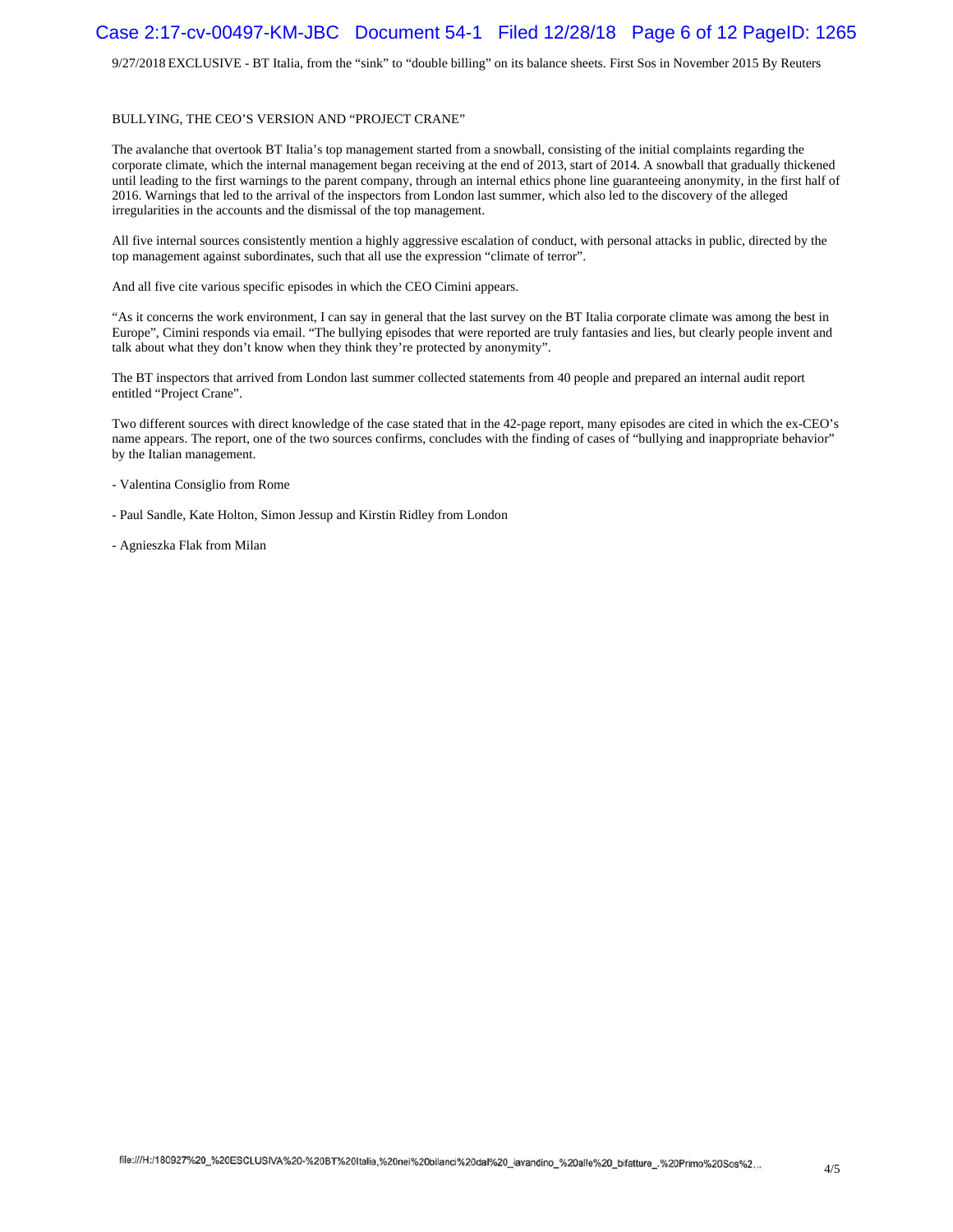# Case 2:17-cv-00497-KM-JBC Document 54-1 Filed 12/28/18 Page 7 of 12 PageID: 1266

9/27/2018 EXCLUSIVE - BT Italia, from the "sink" to "double billing" on its balance sheets. First Sos in November 2015 By Reuters

Responsibility: Fusion Media would like to remind you that the data contained in this website is not necessarily real-time nor accurate. All CFDs<br>(stocks, indexes, futures) and Forex prices are not provided by exchanges bu Fusion Media would like to remind you that the data contained in this website is not necessarily real-time nor accurate. All CFDs

Fusion Media or anyone involved with Fusion Media will not accept any liability for loss or damage as a result of reliance on the information including<br>data, quotes, charts and buy/sell signals contained within this websit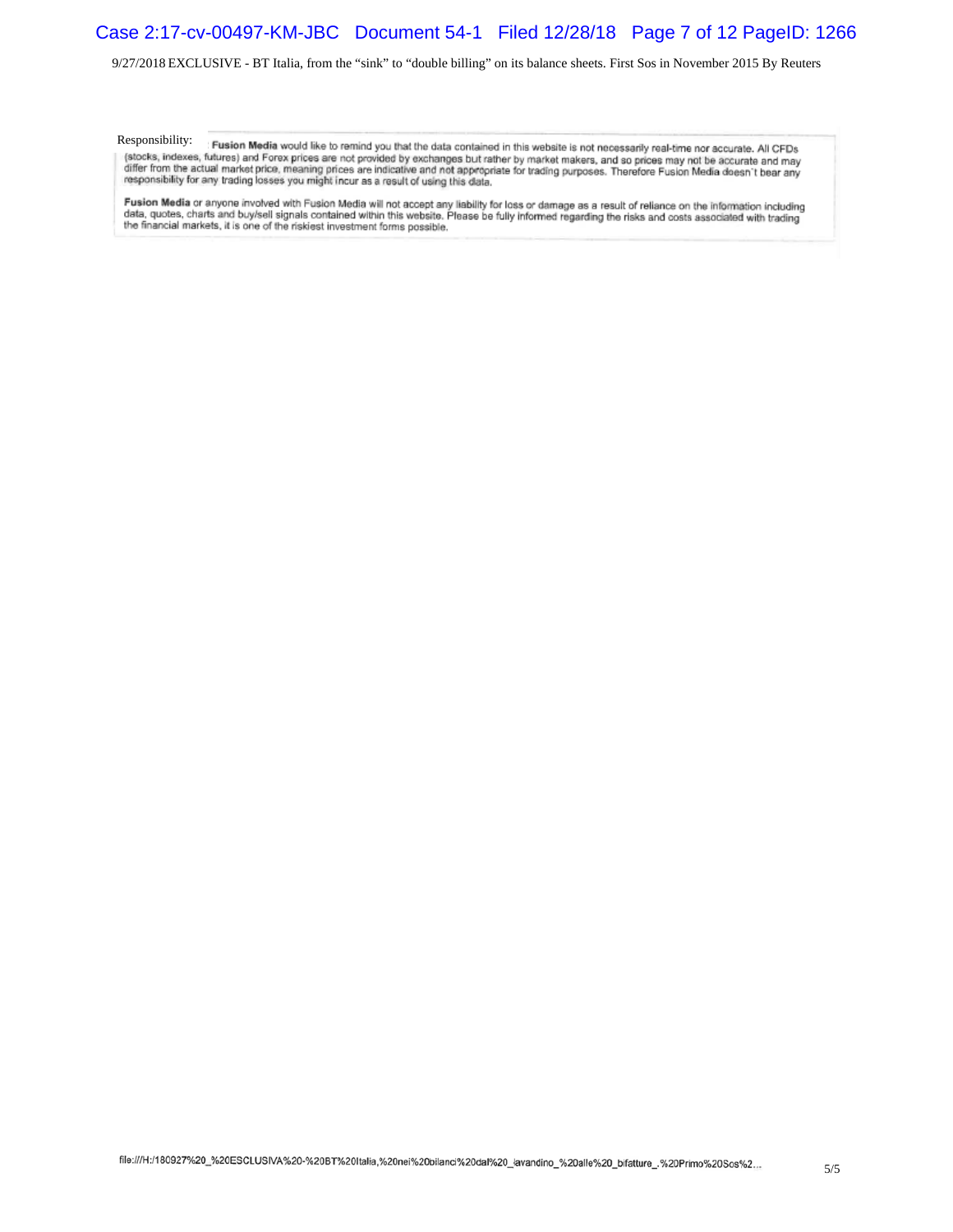# **ESCLUSIVA - BT Italia, nei bilanci dal "lavandino" alle "bifatture". Primo Sos a novembre 2015**



C Reuters, BT Italia, nei blianci dal "lavandino" alle "bifatture". Primo Sos a novembre 2015

#### di Emilio Parodi

MILANO (Reuters) - Dal "Javandino" alle doppie fatturazioni, dalle triangolazioni con un ristretto gruppo di fornitori al valore sovrastimato degli ordini per garantirsi i bonus, in un ambiente lavorativo caratterizzato da una fortissima pressione sullo staff e dall'imposizione di target elevatissimi.

E' ii quadro che tratteggiano a Reuters cinque fonti, quattro dipendenti e un ex funzionario di British Telecom Italia (Ml: TLIT), e che viene confermato dai primi accertamenti dell'inchiesta penale, degli ultimi tre anni della controllata di BT, che hanno portato nell'ottobre 2016 la casa madre ad allontanare gli ex vertici italiani dopo un audit interno, a tagliare a gennaio stime di ricavi, utili e free cash flow per il 2017 e il 2018 e a spingere ii Ceo Gavin Patterson a citare "gravi irregolarita contabili nelle attivita italiane" con un "buco" salito a 530 milioni di sterline.

Patterson ha in seguito attribuito la responsabilità a un ristretto gruppo di manager italiani che "ha tenuto all'oscuro Londra" delle pratiche contabili fraudolente. Ma l'ex AD Gianluca Cimini risponde che tutto "era verificato e autorizzato da casa madre".

Inoltre, una delle fonti ha detto a Reuters che già nel novembre del 2015, a margine di un incontro aziendale a Monaco di Baviera, tre manager di medic livello italiani avevano espresso al Joro superiore europeo i loro sospetti sui conti e avevano denunciato ii clima "di terrore" a cui i dipendenti erano sottoposti in Italia.

La fonte, che partecipo all'incontro, ha riferito che i tre sollevarono dubbi sulla gestione del top management italiano a Jacinto Cavestany, capo delle European Sales di BT. La risposta ai tre, dice la fonte, fu la richiesta di dare una mano a far andare il management italiano nella giusta direzione.

Cavestany, contattato da Reuters, ha fatto sapere, attraverso BT, di non aver "alcun ricordo che quelle questioni gli furono sollevate in occasione" del meeting di Monaco. Reuters non e in grado di verificare in modo indipendente l'intero resoconto dell'incontro a margine di quel meeting aziendale.

Un'altra fonte interna aggiunge di ritenere "impossibile" che Londra non avesse modo di accorgersi di quel che stava avvenendo in Italia, precisando che ii sistema informatico contabile di BT Italia e "aperto" per la casa madre ed e possibile effettuare controlli entrando nel sistema in file:///H :/180927%20 \_ %20ESCLUS1VA %20-%20BT%201talia, %20nei%20bilanci%20dal%20\_1avandino\_ %20alle%20\_bifatture\_. %20Primo%20Sos%2.. 1 /5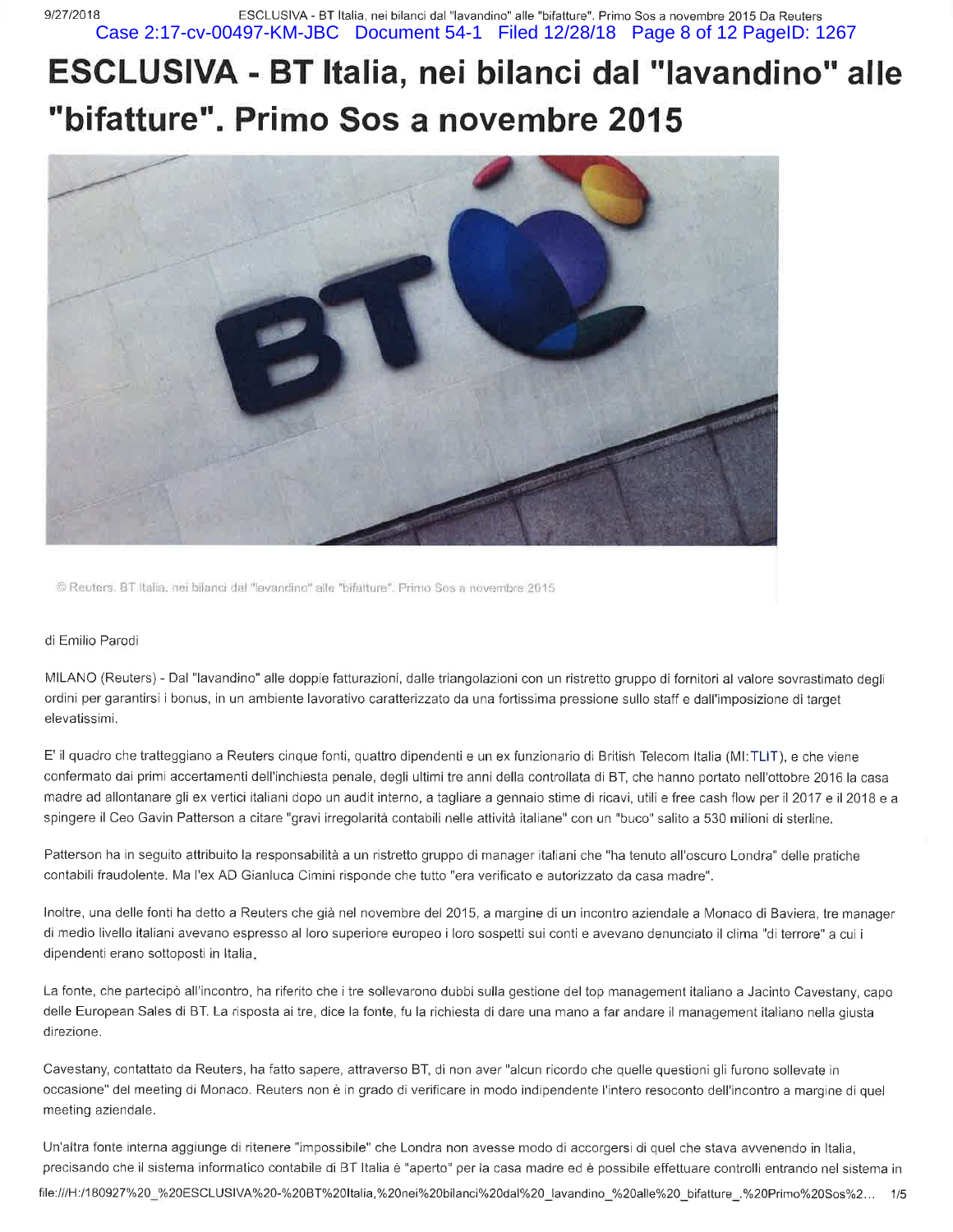9/27/2018 ESCLUSIVA - BT Italia, nei bilanci dal "lavandino" alle "bifatture". Primo Sos a novembre 2015 Da Reuters qualunque momento.<br>qualunque momento.<br>

# BT LONDRA: SAPUTO DI IRREGOLARITA' SOLO IN ESTATE 2016

British Telecom, in una dichiarazione inviata in risposta a Reuters dice di essere "venuta a conoscenza delle irregolarità finanziarie dopo aver ricevuto delle segnalazioni di comportamento non consono nella tarda estate del 2016".

"Questo ci ha spinto a condurre una inchiesta iniziale delle presunte condotte come abbiamo annunciato in ottobre. Ulteriori indagini hanno rivelato che l'estensione e la complessita dei comportamenti non consoni nelle attivita italiane erano molto piu vaste di quel che era emerso in un primo tempo e hanno accertato pratiche contabili improprie cosi come un complesso insieme di vendite improprie, e transazioni di factoring e leasing".

"Separatamente, abbiamo ricevuto denunce di casi di mobbing a BT Italy all'inizio del 2016. Alli funzionari delle Risorse Umane hanno fatto visita alla sede italiana e hanno indagato. BT non tollera mobbing o infrazioni delle nostre policy e, come annunciato in precedenza, un numero di senior manager di BT Italy ha di conseguenza lasciato ii gruppo".

### PM MILANO ESAMINANO REVISION! PWC

II giorno stesso della conferenza stampa del Ceo Patterson, ii 24 gennaio, la procura di Milano ha aperto un'inchiesta per falso in bilancio e appropriazione indebita coordinata dal procuratore aggiunto facente funzioni Fabio De Pasquale e dal pm Silvia Bonardi e condotta dal Nucleo Tributario della Gdf.

Gli investigatori, dicono due fonti a conoscenza del dossier, hanno prima acquisito ii report affidato da BT a Kpmg che avrebbe evidenziato le irregolarità contabili e poi il risultato dell'internal audit compilato dagli ispettori londinesi arrivati a Milano nell'estate scorsa sui presunti casi di mobbing.

lnoltre gli inquirenti hanno acquisito e stanno esaminando tutti i rapporti redatti dal revisore Pricewaterhouse (PWC) a partire dal 2013, l'anno in cui divenne AD Cimini, fra i dirigenti allontanati da BT, per capire come mai nulla fosse emerso prima. PWC non ha rilasciato commenti sul punto.

BT Londra, eventuale parte lesa dei reati presunti, al momento non ha presentato ancora una formale denuncia all'autorità giudiziaria, dicono due fonti a diretta conoscenza del dossier. BT, contattata da Reuters, sul punto non ha commentato.

#### I PRESUNTI TRUCCHI

L'ex manager di BT Italia e i quattro dipendenti, la cui esperienza va dal finance al sales al procurement. hanno ricostruito, secondo la loro conoscenza diretta e i racconti dei colleghi, essenzialmente quattro strumenti di aggiustamento dei conti. 11 loro racconto, dicono due fonti a diretta conoscenza del dossier, viene confermato per linee generali dal report di Kpmg, che è tuttavia ancora un draft e che ancora è molto meno specifico delle descrizioni dei dipendenti.

#### Acquisti fittizi in cambio note di credito.

Con questa modalita, dicono le cinque fonti, BT Italia si rivolge a un ristretto gruppo di fornitori(due delle fonti indicano quattro aziende) e faun ordine d'acquisto fittizio senza una richiesta di un qualche settore specifico interno. L'ordine d'acquisto viene inserito a capex. II fornitore emette una nota di credito di pari importo dell'ordine (come se BT Italia avesse disdetto l'acquisto) e BT Italia la mette a bilancio a miglioramento dell'Ebit, pur non riscuotendola mai dal fornitore. Non c'e denaro vero ma una sistemazione del bilancio a seconda delle necessita. Reuters non e stata in grado di determinare con esattezza se questi fornitori fossero consapevoli di questo schema. Una delle fonti ha inoltre precisato che in alcuni casi questa nota di credito sarebbe stata ceduta a qualcun altro (società di factoring), che corrispondeva a BT un controvalore più basso, ma comunque garantiva ingresso di liquidita. Poi ovviamente, dice la fonte, si instauravano contenziosi.

II vantaggio per i fornitori era diventare fornitori abituali, dicono due delle fonti. Gli altri erano di fatto quasi esclusi dalla lista. II paradosso, aggiunge una delle fonti interne, è che ora le posizioni si sono ribaltate e chi prima veniva utilizzato sempre, ora è nella black-list, e viceversa.

Quest'ultima fonte infine, sostiene che sarebbe stato praticamente impossibile per un controllore non accorgersi che qualcosa non andava perché questi acquisti erano scritti tutti nello stesso modo, cambiavano solo i numeri e di volta in volta il fornitore. In più, dice la fonte, sia richiesta d'acquisto, sia ordine d'acquisto sia acquisizione del costo erano fatte tutte dalla stessa persona, del settore finance.

"Non occorre nemmeno controllare tutto ii bilancio, basta concentrarsi sui mesi di marzo ed aprile di ogni anno", soggiunge la fonte, facendo riferimento al fatto che la maggior parte delle operazioni erano concentrate fra chiusura e apertura dell'anno fiscale.

file:///H :/180927%20 \_ %20ESCLUS1VA %20-%20BT%20lta1ia, %20nei%20bilanci%20dal%20 \_lavandino\_ %20alle%20 \_bifatture \_. %20Primo%20Sos%2. . . 2/5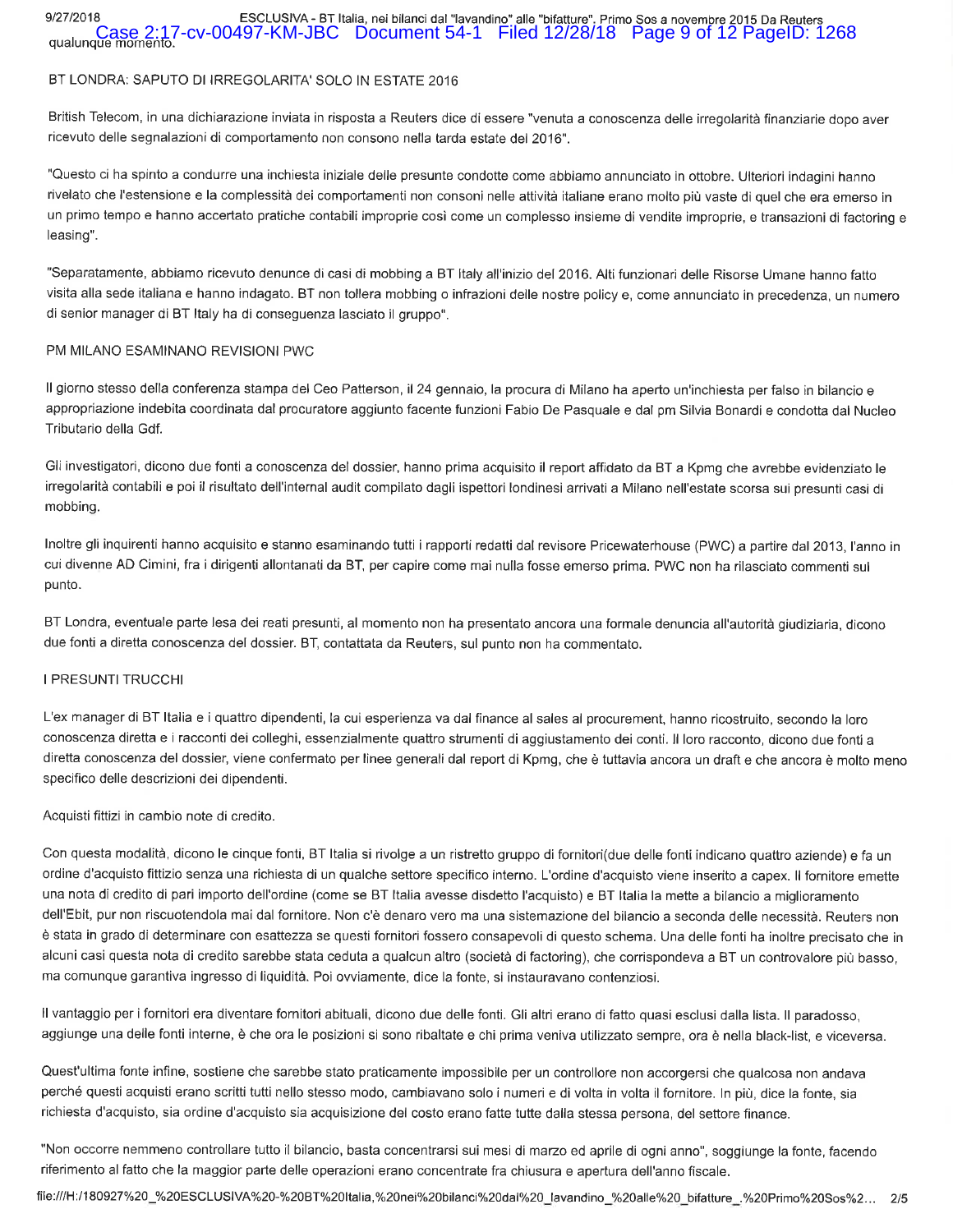# 9/27/2018 ESCLUSIVA - BT Italia, nei bilanci dal "lavandino" alle "bifatture". Primo Sos a novembre 2015 Da Reuters "Lavandino" o factoring trading.<br>"Lavandino" o factoring trading.

E' una pratica per far salire ii fatturato, chiamata dallo staff di BT Italia, "lavandino". In pratica una azienda si pone come "box mover" fra un creditore e un debitore e rileva il credito. Non è illegale, ovviamente, ma è rischioso, e una delle fonti sottolinea come negli ultimi anni l'incidenza di questa voce sia salita di 10 volte nei bilanci di BT Italia. Un'altra fonte interna precisa che questa voce è passata dal 2% del fatturato annuale di BT Italia negli anni precedenti al 2013 a oltre ii 20% nell'anno fiscale aprile 2015-marzo 2016. Quest'ultima fonte aggiunge che piu di una volta queste operazioni venivano registrate nel portale interno UK da chi le aveva condotte come operazioni commerciali con un margine anche del 50-60%, quando ii valore reale del margine di guadagno del factoring trading si aggira sull'1,5%.

#### Ordini gonfiati.

Una delle quattro fonti sostiene che una pratica consistesse nel gonfiare ii valore degli ordini che venivano registrati nel sistema interno e inviati a Londra alla firma del contralto con un cliente. Si tratta dei cosiddetti "claim". Un venditore chiude un contralto con un'azienda e ne dichiara ii valore, che viene avallato dal capo del suo team, poi dal product manager, poi dai vertici di BT Italia e infine inviato a Londra. La casa madre riconosce i bonus se gli ordini raggiungono o superano il target fissato. Il bonus è - per tutti - il 50% della retribuzione fissa lorda. Secondo la fonte, nell'anno fiscale 2015 sarebbero stati inviati alla casa madre claim per 300 milioni di ordini, che alla prova dei fatti si sarebbero tradotti in una cifra reale almeno 10 volte inferiore. La fonte ha citato gli esempi dei numeri "199" e "800", contratti che l'operatore telefonico sigla con le aziende che intendono avvalersi di questi numeri. II guadagno per l'operatore si misura sul minutaggio, in genere qualche centesimo di euro al minute, che l'azienda paga all'operatore sulla base di un contatore di minuti di telefonate. All'atto delle firma di questi contratti, secondo la fonte, veniva dichiarato un valore, poniamo 10, che contribuiva al raggiungimento del target totale di ordini. Nessuno, spiega la fonte, andava poi a controllare, un anno dopo, quanti soldi erano poi veramente entrati in bilancio, se 10 o 1. Che gli ordini fossero cospicui conveniva all'Italia per il raggiungimento dei bonus, ma era ovviamente anche un bene per Londra, secondo la fonte, perché gli ordini sono una delle voci principali che sostengono il titolo in borsa.

#### Doppie fatture.

Due delle cinque fonti interne hanno infine citato un ultimo stratagemma cantabile. E cioe, a seconda delle esigenze contingenti di bilancio, una fattura a un cliente con un certo mese di competenza veniva registrata una seconda volta, combiando appena qualcosa. Ovviamente, dicono, la fattura non veniva recapitata al cliente, che ne restava completamente all'oscuro, e pertanto non veniva incassata. Ma semplicemente messa a bilancio. E poi eventualmente trasformata in accantonamento o cessione crediti.

Una delle fonti in particolare spiega che sulla fattura "doppia", per non correre ii rischio che venisse veramente caricata al cliente, finiva in un sistema cantabile informatico parallelo. Solo che negli ultimi tempi, dice la fonte, la mole di questa fatturazione era talmente aumentata che per errore qualcuna di queste fatture "doppie" era finita al factoring col risultato che alcuni clienti si resero conto che gli era stata attribuita due volte la stessa fattura.

La stessa fonte sottolinea che la doppia o tripla fatturazione era resa più semplice dal fatto che in BT Italia ci sarebbero decine di diversi sistemi informatici contabili indipendenti. Questo perche ognuna delle societa piu piccole acquisite nel corso degli anni da BT ha mantenuto ii suo originario sistema informatico. Per esempio, dice la fonte, I.net ha ii Sap, mentre ii sistema principale di BT Italia e un altro. "Pero, se non c'e un sistema integrato all'interno delle singole country unit di British Telecom, non solo in quella italiana, e una decisione di BT Londra", conclude la fonte.

#### TARGET "IRRAGGIUNGIBILI"

Due delle fonti interne spiegano che a far aumentare la pressione al limite, contribuiva anche l'imposizione di obiettivi sempre più ardui. In un documento interno di BT Italia visto da Reuters si legge che a un team di 10 dipendenti del settore sales era stato posto nel 2013 il target di 41 milioni di ordini in un anno. L'ex dipendente di BT dice di essere a conoscenza che solo due anni dopa, l'obiettivo annuale per un analogo team di una delle maggiori compagnie telefoniche italiane era di due milioni di ordini. Un'altra delle fonti, un account manager, fa sapere che nell'ultimo anno fiscale che si conclude ii 31 marzo ii suo target annuale di fatturato e stato aumentato di oltre ii 100%.

#### CIMINI: NO ILLEGALITA', TUTTO AUTORIZZATO DA LONDRA

L'allora amministratore delegato, a proposito dei rilievi sulle presunte irregolarita contabili risponde in una mail a Reuters di non essere personalmente "a conoscenza di comportamenti illegali, né ho documenti da cui risultano comportamenti illegali".

"Inoltre - continua Cimini - le operazioni finanziarie che sono state fatte durante il mio mandato (ricordo che sono stato amministratore delegato soltanto dal 2013) sono state debitamente verificate e autorizzate da casa madre e dagli organi e societa di controllo".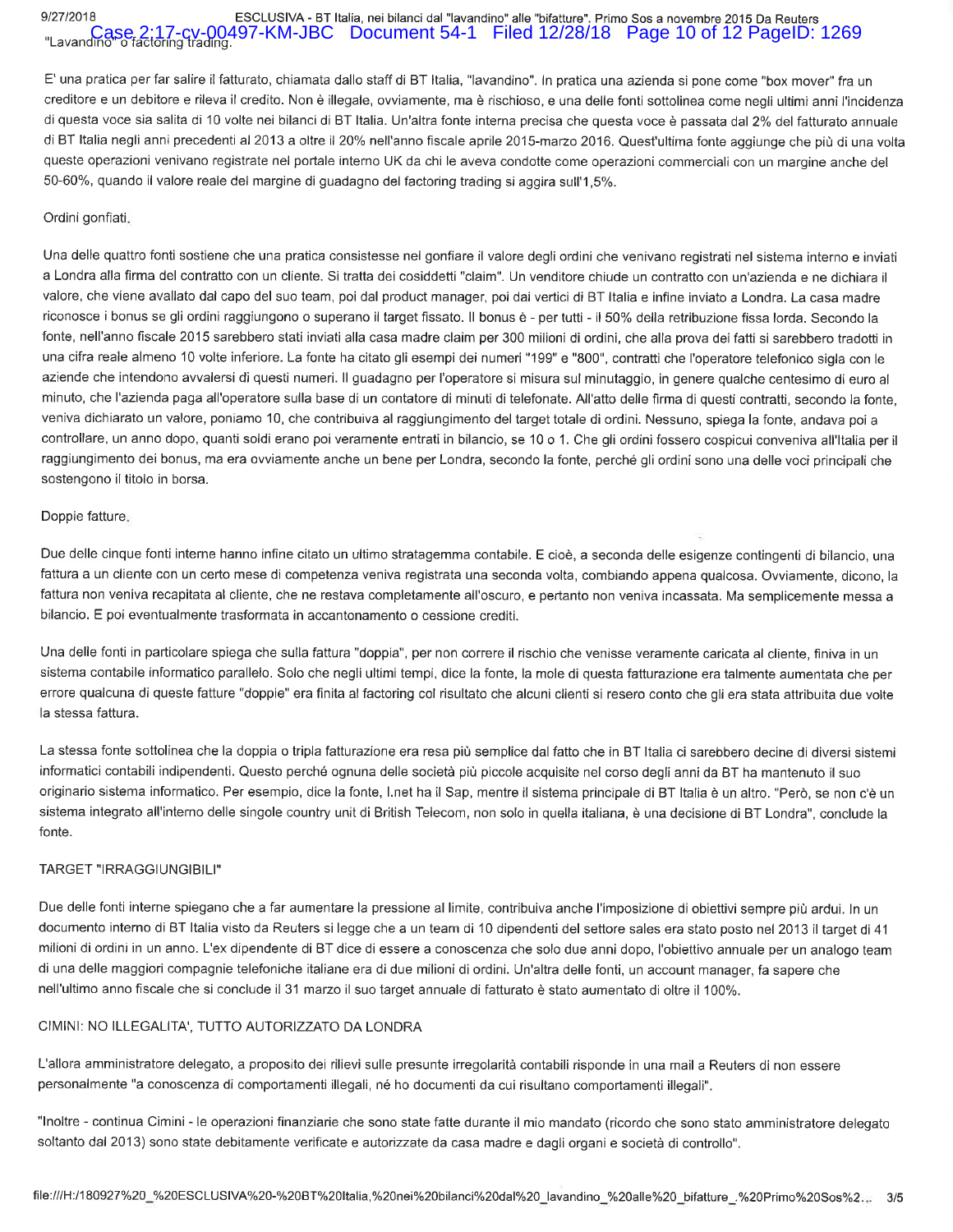# 9/27/2018 ESCLUSIVA- BT Italia, nei bilanci dal "lavandino" alle "bifatture". Primo Sos a novembre 2015 Da Reuters L MOBBING, LA VERSIONE DELL'ADE IL "PROJECT CRANE" 54-1 Filed 12/28/18 Page 11 of 12 PageID: 1270

La valanga che ha investito ii top management di BT Italia era partita da una palla di neve costituita dalle prime lamentele sul clima in azienda che dalla base iniziarono ad arrivare alle gerarchie interne già a fine 2013, inizio 2014. Palla di neve che si è via via ingrossata sino a condurre alle prime segnalazioni alla casa madre, attraverso una linea telefonica etica interna che garantisce l'anonimato, nella prima parte del 2016. Segnalazioni che hanno portato all'arrivo degli ispettori da Londra la scorsa estate, che ha condotto anche alla scoperta delle presunte irregolarita nei conti e all'allontanamento del top management.

Tutte e cinque le fonti interne, concordemente, parlano di una escalation di atteggiamenti molto aggressivi, con attacchi personali in pubblico, rivolti dal top management ai sottoposti, tanto che tutti utilizzano l'espressione "clima di terrore".

E tutti e cinque citano diversi episodi specifici, in cui compare la figura dell'AD Cimini.

"Per quel che riguarda l'ambiente di lavoro posso dire in generale che l'ultima survey sul clima aziendale di BT Italia era tra le migliori in Europa ribatte per email Cimini - Gli episodi di mobbing che sono stati riportati sono vere e proprie fantasie e falsità, ma evidentemente le persone inventano e parlano di cio che non sanno quando pensano di essere protette dall'anonimato".

Gli ispettori di BT arrivati da Londra !'estate scorsa hanno raccolto le dichiarazioni di 40 persone e hanno redatto un rapporto di internal audit intitolato "Project Crane".

Due diverse fonti a diretta conoscenza del dossier hanno riferito che nel rapporto di 42 pagine sono citati molti episodi in cui compare ii nome dell'ex AD. II rapporto, conferma una delle due fonti, si conclude con l'accertamento di casi di "bullying and inappropriate behaviour" (mobbing e comportamento non consono) da parte del management italiano.

- Valentina Consiglio da Roma
- Paul Sandie, Kate Holton, Simon Jessup e Kirstin Ridley da Londra
- Agnieszka Flak da Milano